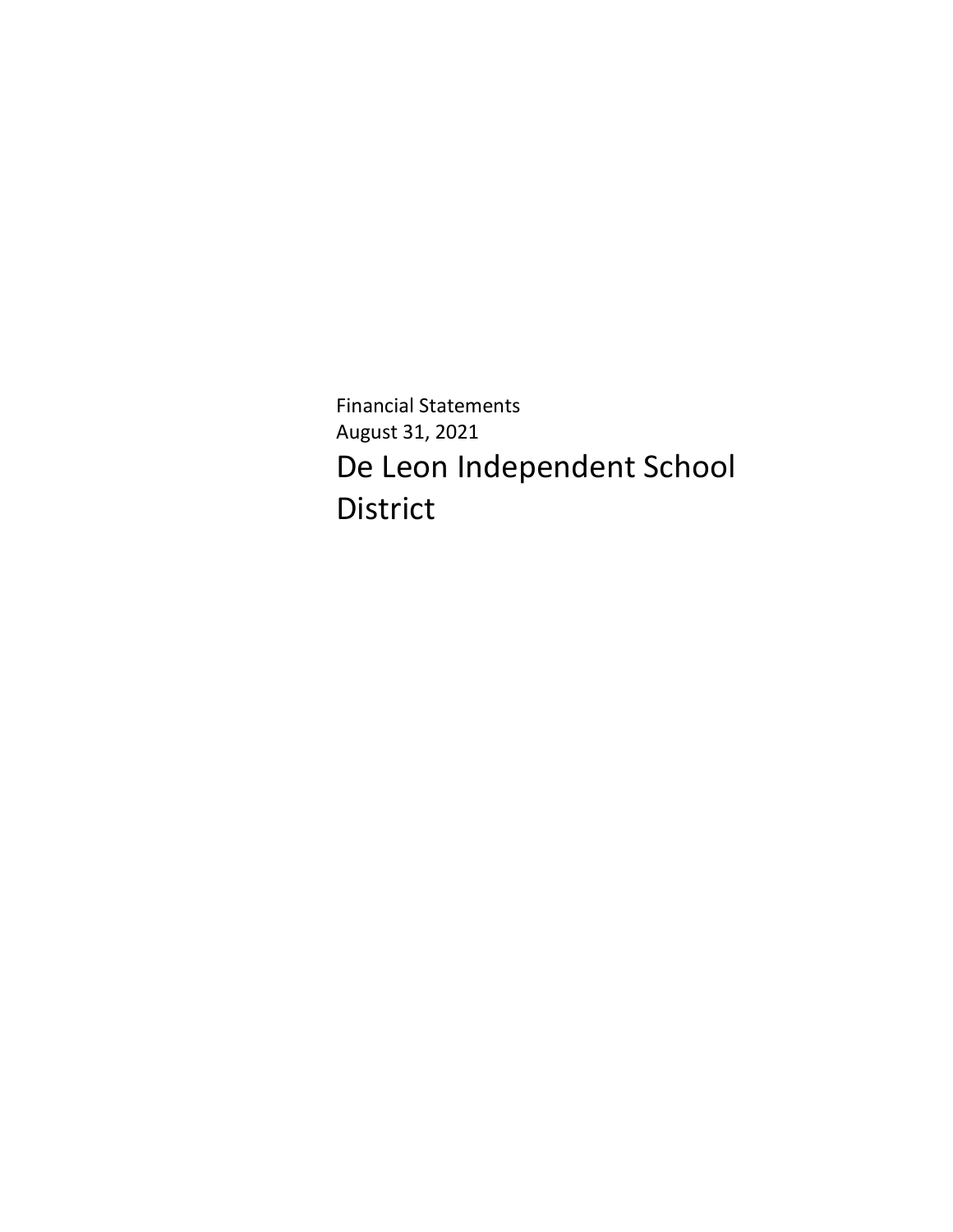| Government Wide Financial Statements                                                                                                                                                                                                                                                                                                                                                                                                 |  |
|--------------------------------------------------------------------------------------------------------------------------------------------------------------------------------------------------------------------------------------------------------------------------------------------------------------------------------------------------------------------------------------------------------------------------------------|--|
|                                                                                                                                                                                                                                                                                                                                                                                                                                      |  |
| <b>Fund Financial Statements</b>                                                                                                                                                                                                                                                                                                                                                                                                     |  |
| Reconciliation of the Governmental Funds Balance Sheet to the Statement of Net Position (Exhibit C-1R)  19<br>Statement of Revenues, Expenditures, and Changes in Fund Balance - Governmental Funds (Exhibit C-2)  20<br>Reconciliation of the Governmental Funds Statement of Revenues, Expenditures, and Changes in Fund<br>Statement of Revenues, Expenses, and Changes in Fund Net Position - Proprietary Fund (Exhibit D-2)  23 |  |
|                                                                                                                                                                                                                                                                                                                                                                                                                                      |  |
| Required Supplementary Information                                                                                                                                                                                                                                                                                                                                                                                                   |  |
|                                                                                                                                                                                                                                                                                                                                                                                                                                      |  |
| Supplementary Information                                                                                                                                                                                                                                                                                                                                                                                                            |  |
| Combining Statement of Revenues, Expenditures, and Changes in Fund Balances - Nonmajor Governmental                                                                                                                                                                                                                                                                                                                                  |  |
| <b>Required TEA Schedules</b>                                                                                                                                                                                                                                                                                                                                                                                                        |  |
|                                                                                                                                                                                                                                                                                                                                                                                                                                      |  |
| <b>Federal Awards Section</b>                                                                                                                                                                                                                                                                                                                                                                                                        |  |
| Independent Auditor's Report on Internal Control over Financial Reporting and on Compliance and Other<br>Matters Based on an Audit of Financial Statements Performed in Accordance with Government Auditing                                                                                                                                                                                                                          |  |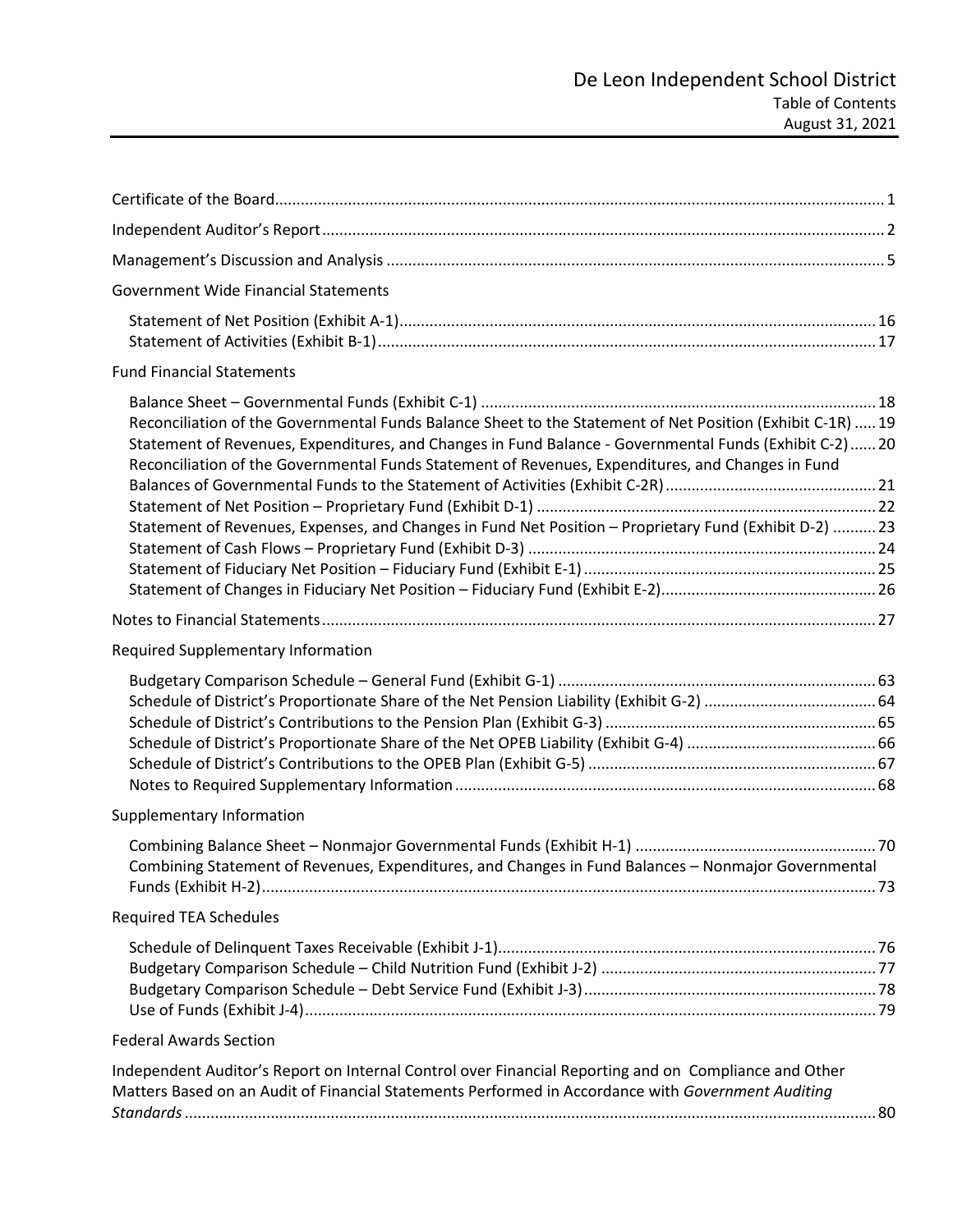| Independent Auditor's Report on Compliance for Each Major Federal Program; Report on Internal Control over |  |
|------------------------------------------------------------------------------------------------------------|--|
|                                                                                                            |  |
|                                                                                                            |  |
|                                                                                                            |  |
|                                                                                                            |  |
|                                                                                                            |  |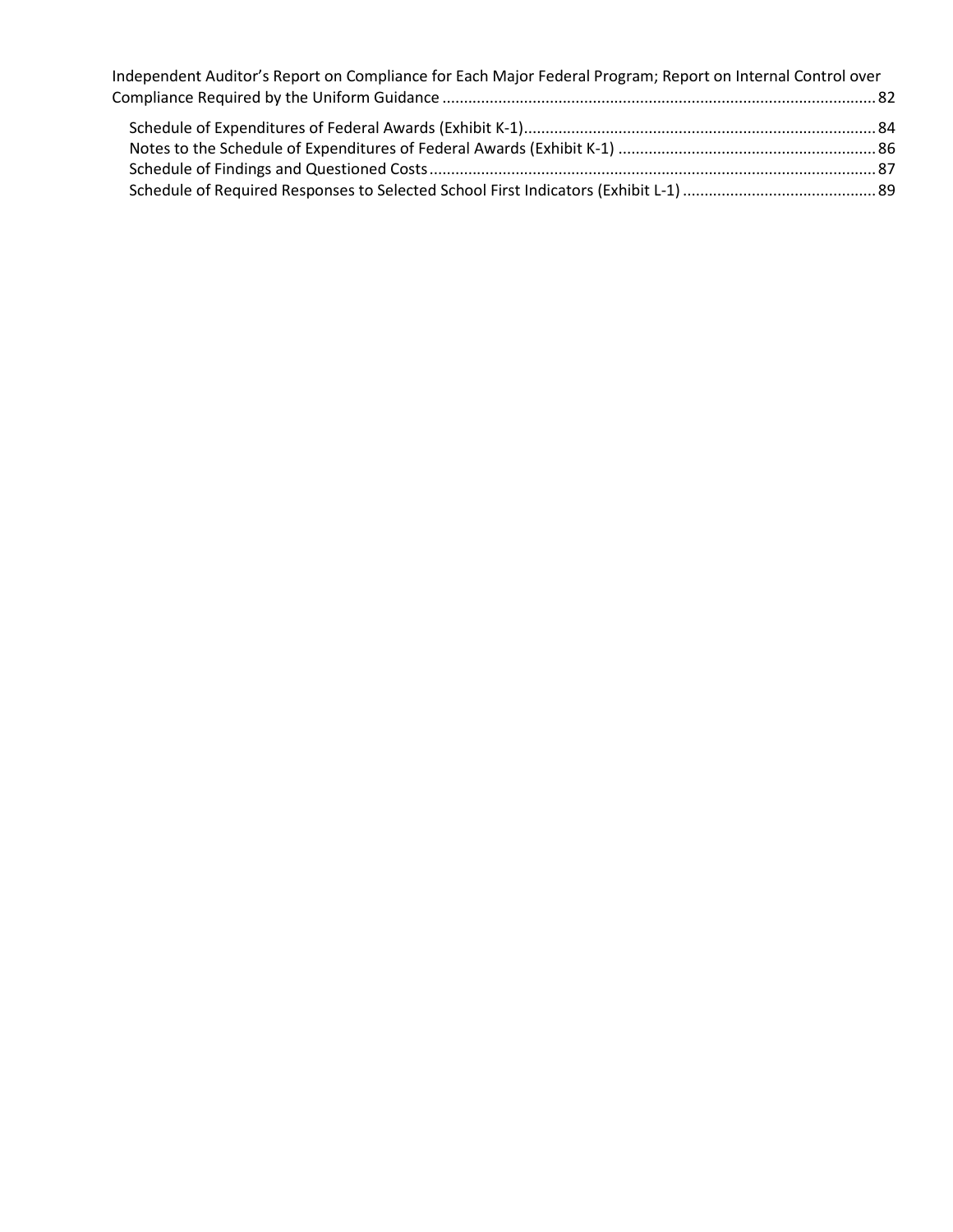# **Certificate of the Board**

<span id="page-3-0"></span>De Leon Independent School District Comanche Comanche 047-902 Name of School District County County County Co.-Dist. Number

We, the undersigned, certify that the attached annual financial reports of the above-named school district were reviewed and approved \_\_\_\_\_ disapproved \_\_\_\_\_ for the year ended August 31, 2021, at a meeting of the Board of Trustees of such school district on the 17<sup>th</sup> day of January, 2022.

Signature of Board Secretary Signature of Board President

If the board of trustees disapproves of the auditor's report, the reason(s) for disapproving it is/are: (attach list if necessary)

\_\_\_\_\_\_\_\_\_\_\_\_\_\_\_\_\_\_\_\_\_\_\_\_\_\_\_\_\_\_\_\_\_\_\_\_\_\_\_\_\_\_\_\_\_ \_\_\_\_\_\_\_\_\_\_\_\_\_\_\_\_\_\_\_\_\_\_\_\_\_\_\_\_\_\_\_\_\_\_\_\_\_\_\_\_\_\_\_\_\_\_\_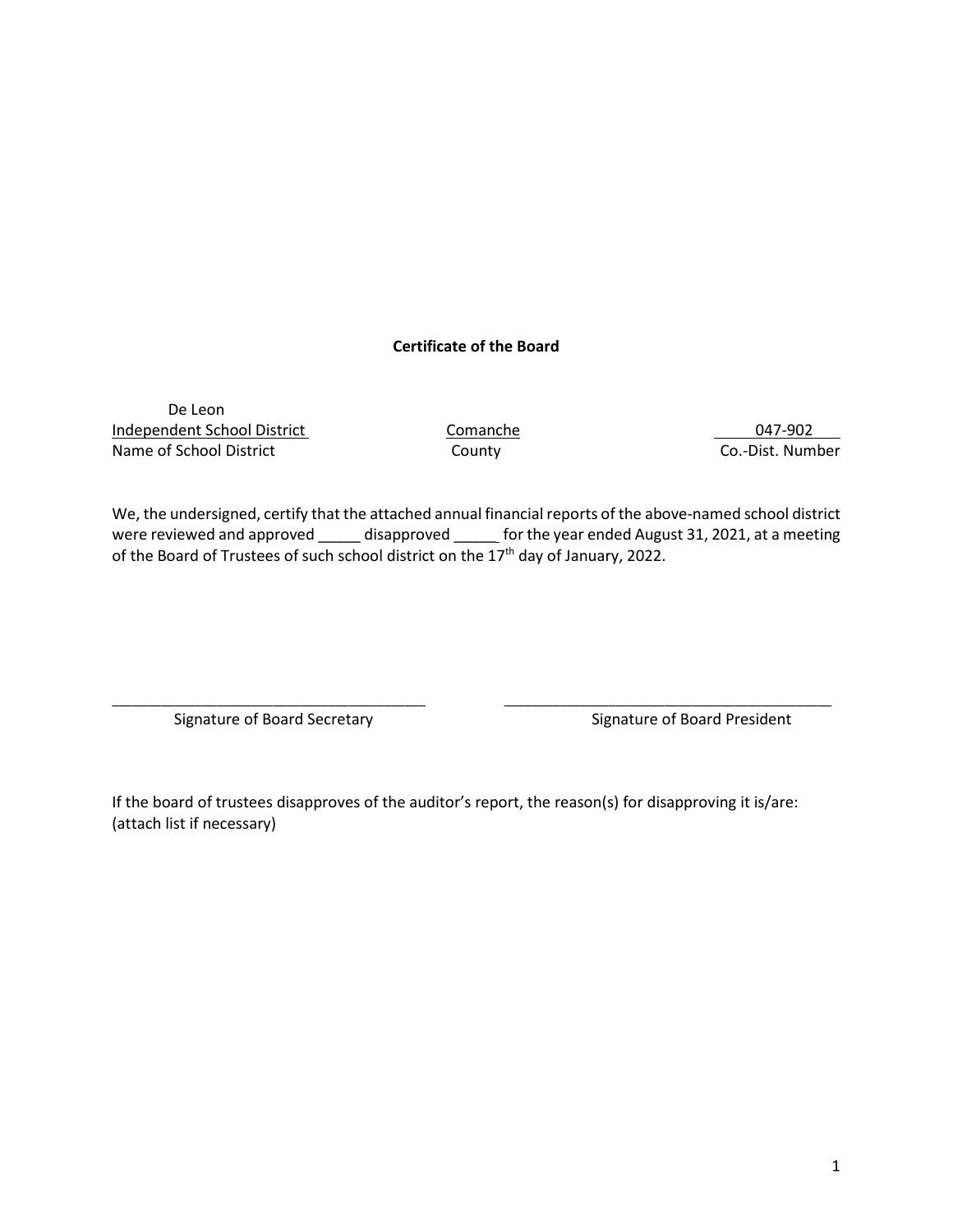

**CPAs & BUSINESS ADVISORS** 

#### **Independent Auditor's Report**

<span id="page-4-0"></span>To the Board of School Trustees of De Leon Independent School District De Leon, Texas

#### **Report on Financial Statements**

We have audited the accompanying financial statements of the governmental activities, each major fund, and the aggregate remaining fund information of De Leon Independent School District (the District) as of and for the year ended August 31, 2021, and the related notes to the financial statements, which collectively comprise the District's basic financial statements as listed in the table of contents.

#### **Management's Responsibility for the Financial Statements**

Management is responsible for the preparation and fair presentation of these financial statements in accordance with accounting principles generally accepted in the United States of America; this includes the design, implementation, and maintenance of internal control relevant to the preparation and fair presentation of financial statements that are free from material misstatement, whether due to fraud or error.

#### **Auditor's Responsibility**

Our responsibility is to express opinions on these financial statements based on our audit. We conducted our audit in accordance with auditing standards generally accepted in the United States of America and the standards applicable to financial audits contained in *Government Auditing Standards*, issued by the Comptroller General of the United States. Those standards require that we plan and perform the audit to obtain reasonable assurance about whether the financial statements are free from material misstatement.

An audit involves performing procedures to obtain audit evidence about the amounts and disclosures in the financial statements. The procedures selected depend on the auditor's judgment, including the assessment of the risks of material misstatement of the financial statements, whether due to fraud or error. In making those risk assessments, the auditor considers internal control relevant to the entity's preparation and fair presentation of the financial statements in order to design audit procedures that are appropriate in the circumstances, but not for the purpose of expressing an opinion on the effectiveness of the entity's internal control. Accordingly, we express no such opinion. An audit also includes evaluating the appropriateness of accounting policies used and the reasonableness of significant accounting estimates made by management, as well as evaluating the overall presentation of the financial statements.

We believe that the audit evidence we have obtained is sufficient and appropriate to provide a basis for our audit opinions.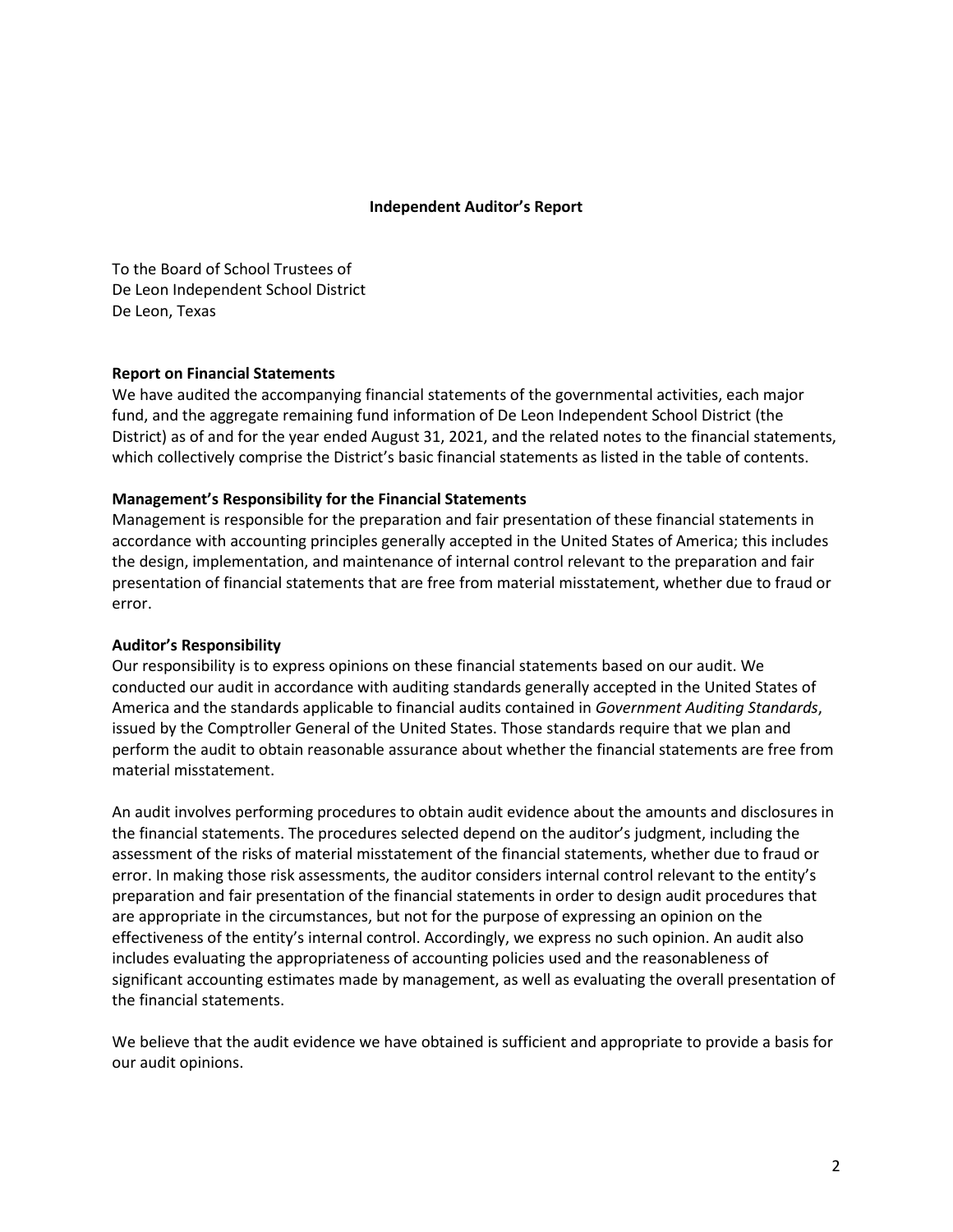# **Opinions**

In our opinion, the financial statements referred to above present fairly, in all material respects, the respective financial position of the governmental activities, each major fund, and the aggregate remaining fund information of the District as of August 31, 2021, and the respective changes in financial position and, where applicable, cash flows thereof for the year then ended in accordance with accounting principles generally accepted in the United States of America.

# **Change in Accounting Principle**

As discussed in Notes 4 and 18 to the financial statements, the District has adopted the provisions of GASB Statement No. 84, *Fiduciary Activities*, which has resulted in a restatement of the net position of custodial funds as of September 1, 2020. Our opinions are not modified with respect to this matter.

# **Other Matters**

# *Required Supplementary Information*

Accounting principles generally accepted in the United States of America require that the management's discussion and analysis, budgetary comparison information, pension plan schedules and OPEB plan schedules on pages 5 through 15 and 63 through 69 be presented to supplement the basic financial statements. Such information, although not a part of the basic financial statements, is required by the Governmental Accounting Standards Board, who considers it to be an essential part of financial reporting for placing the basic financial statements in an appropriate operational, economic, or historical context. We have applied certain limited procedures to the required supplementary information in accordance with auditing standards generally accepted in the United States of America, which consisted of inquiries of management about the methods of preparing the information and comparing the information for consistency with management's responses to our inquiries, the basic financial statements, and other knowledge we obtained during our audit of the basic financial statements. We do not express an opinion or provide any assurance on the information because the limited procedures do not provide us with sufficient evidence to express an opinion or provide any assurance.

# *Other Information*

Our audit was conducted for the purpose of forming opinions on the financial statements that collectively comprise the District's basic financial statements. The combining nonmajor fund financial statements and the TEA required schedules are presented for purposes of additional analysis and are not a required part of the financial statements. The accompanying Schedule of Expenditures of Federal Awards is presented for purposes of additional analysis as required by the audit requirements of Title 2 U.S. Code of Federal Regulations (CFR) Part 200, *Uniform Administrative Requirements, Cost Principles, and Audit Requirements for Federal Awards* (Uniform Guidance), and is not a required part of the financial statements.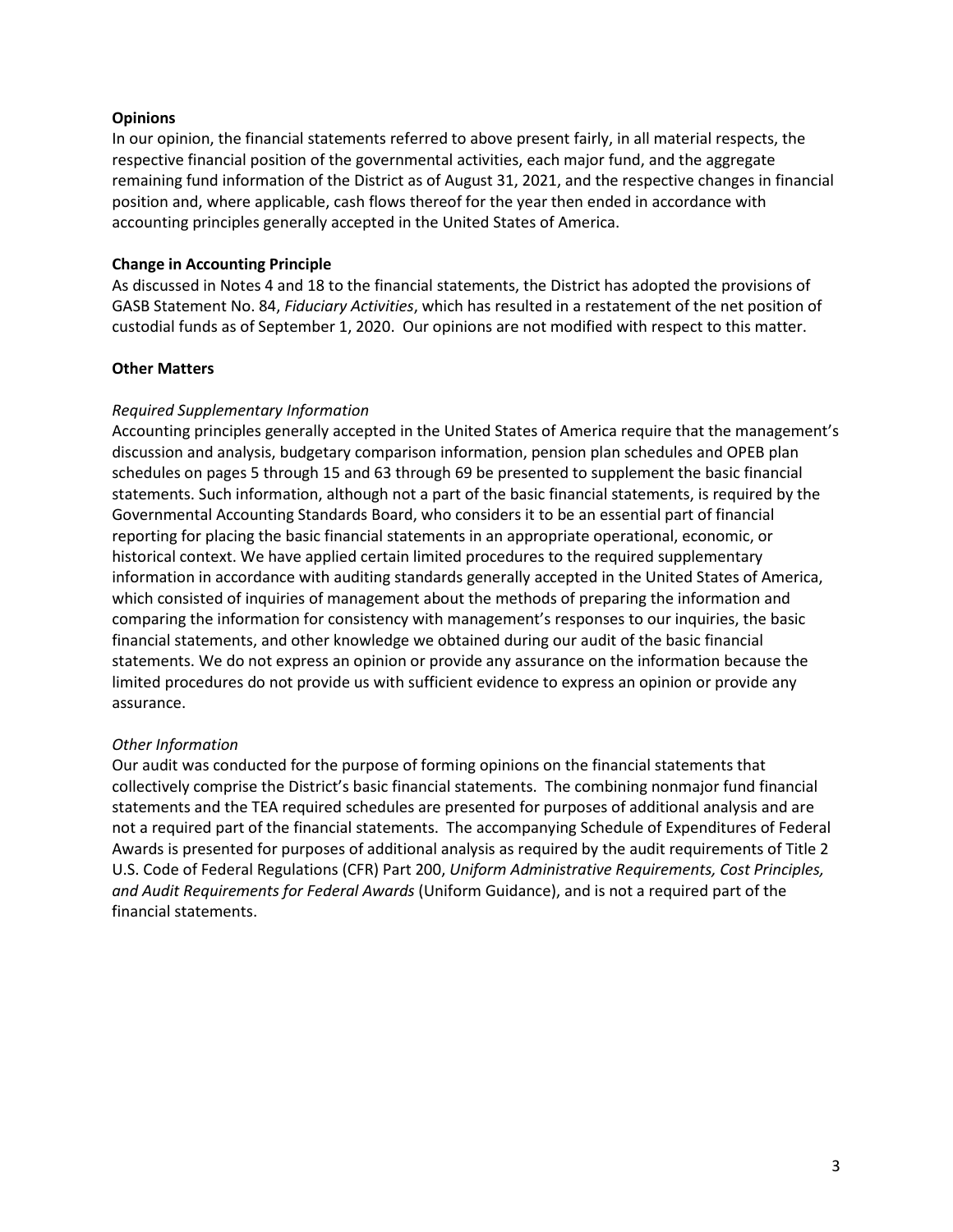The combining nonmajor fund financial statements, the TEA required schedules, and the schedule of expenditures of federal awards are the responsibility of management and were derived from and relate directly to the underlying accounting and other records used to prepare the basic financial statements. Such information has been subjected to the auditing procedures applied in the audit of the basic financial statements and certain additional procedures, including comparing and reconciling such information directly to the underlying accounting and other records used to prepare the basic financial statements or to the basic financial statements themselves, and other additional procedures in accordance with auditing standards generally accepted in the United States of America. In our opinion, the combining nonmajor fund financial statements, the TEA required schedules, and the schedule of expenditures of federal awards are fairly stated, in all material respects, in relation to the basic financial statements as a whole.

#### **Other Reporting Required by** *Government Auditing Standards*

In accordance with *Government Auditing Standards*, we have also issued a report dated January 7, 2022, on our consideration of the District's internal control over financial reporting and on our tests of its compliance with certain provisions of laws, regulations, contracts, grant agreements and other matters. The purpose of that report is solely to describe the scope of our testing of internal control over financial reporting and compliance and the results of that testing, and not to provide an opinion on the effectiveness of the District's internal control over financial reporting or on compliance. That report is an integral part of an audit performed in accordance with *Governmental Auditing Standards* in considering the District's internal control over financial reporting and compliance.

Ede Sailly LLP

Abilene, Texas January 7, 2022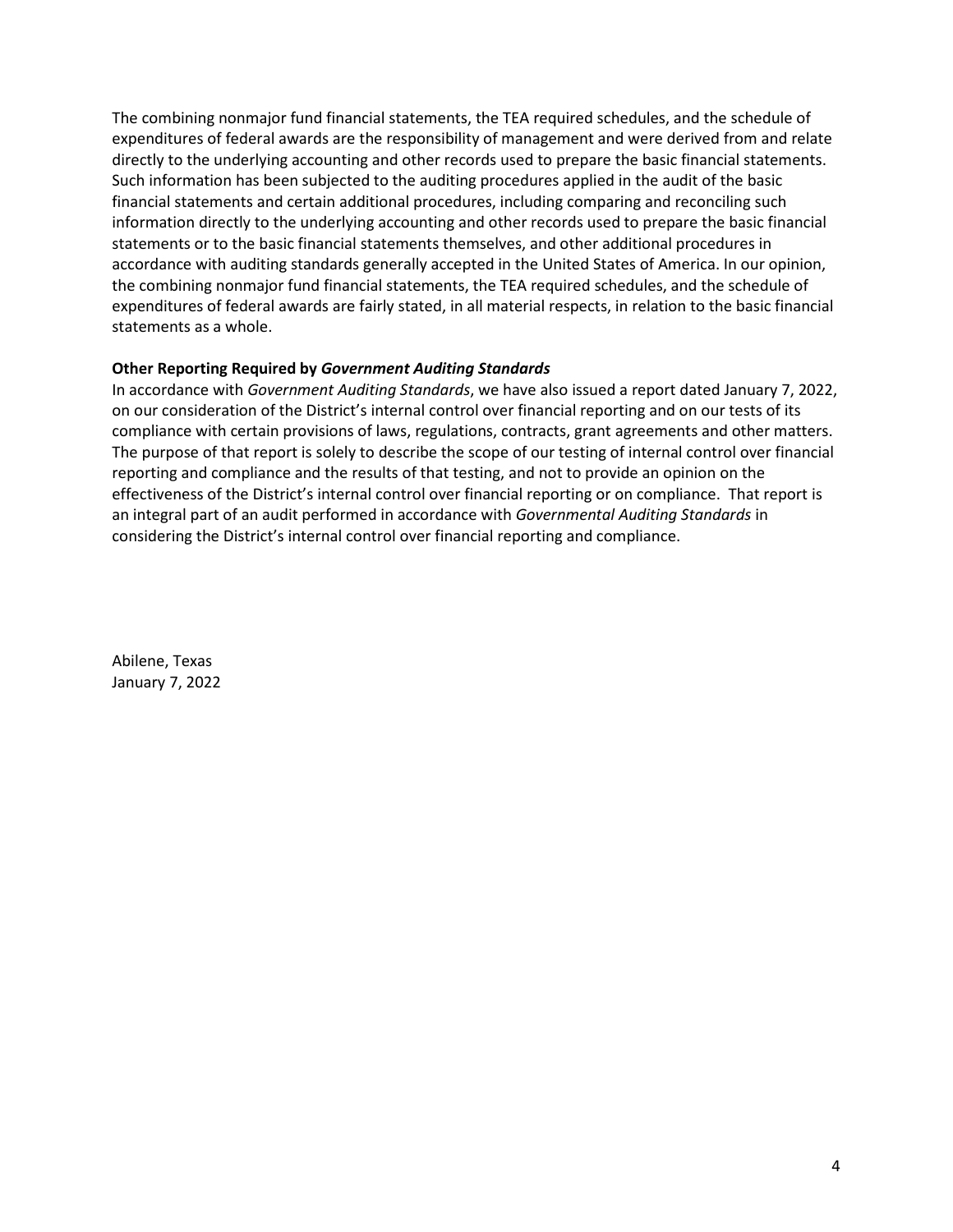The management of De Leon Independent School District ("the District") offer readers of the annual financial report this narrative discussion and analysis of the District's financial performance for the year ended August 31, 2021. Readers are encouraged to consider the information presented here in conjunction with the District's financial statements, which follow this analysis.

# **FINANCIAL HIGHLIGHTS**

- The District's total combined net position was \$13,195,488.
- During the year, the District's expenses were \$2,119,324 less than the \$12,937,298 generated in property taxes, grants and other revenues for governmental activities.
- The governmental funds financial statements reported combined ending fund balance of \$10,477,012 for the year ending August 31, 2021, an increase of \$1,938,654 in comparison with the prior year. This balance consists of \$6,328,320 in the General Fund which is unassigned and available for spending at the District's discretion. Restricted fund balance for grants and debt service totals \$2,540 and \$3,867,667, respectively and is included in the Child Nutrition Fund (a nonmajor fund) and the Debt Service Fund, respectively. Committed fund balance for future construction of \$250,000 is held in the General Fund. Committed fund balance of \$24,999 is held in campus activity funds. Assigned fund balance of \$3,486 for Student Health Advisory Council (SHAC) is held in the General Fund.
- The General Fund had \$9,402,275 in revenues, which primarily consisted of state aid and property taxes and \$7,912,928 in expenditures, which resulted in an increase in fund balance by \$1,489,347 for the year ended August 31, 2021.

# **OVERVIEW OF THE FINANCIAL STATEMENTS**

This annual report consists of three parts—management's discussion and analysis (this section), the basic financial statements, and required supplementary information.

The basic financial statements include two kinds of statements that present different views of the District:

- The first two statements are *government-wide financial statements* that provide both long-term and short-term information about the District's overall financial status.
- The remaining statements are *fund financial statements* that focus on individual parts of the government, reporting the District's operations in more detail than the government-wide statements.
	- The *governmental funds* statements tell how general government services were financed in the short term as well as what remains for future spending.
	- *Fiduciary fund* statements provide information about the financial relationships in which the District acts solely as a trustee or agent for the benefit of others, to whom the resources in question belong.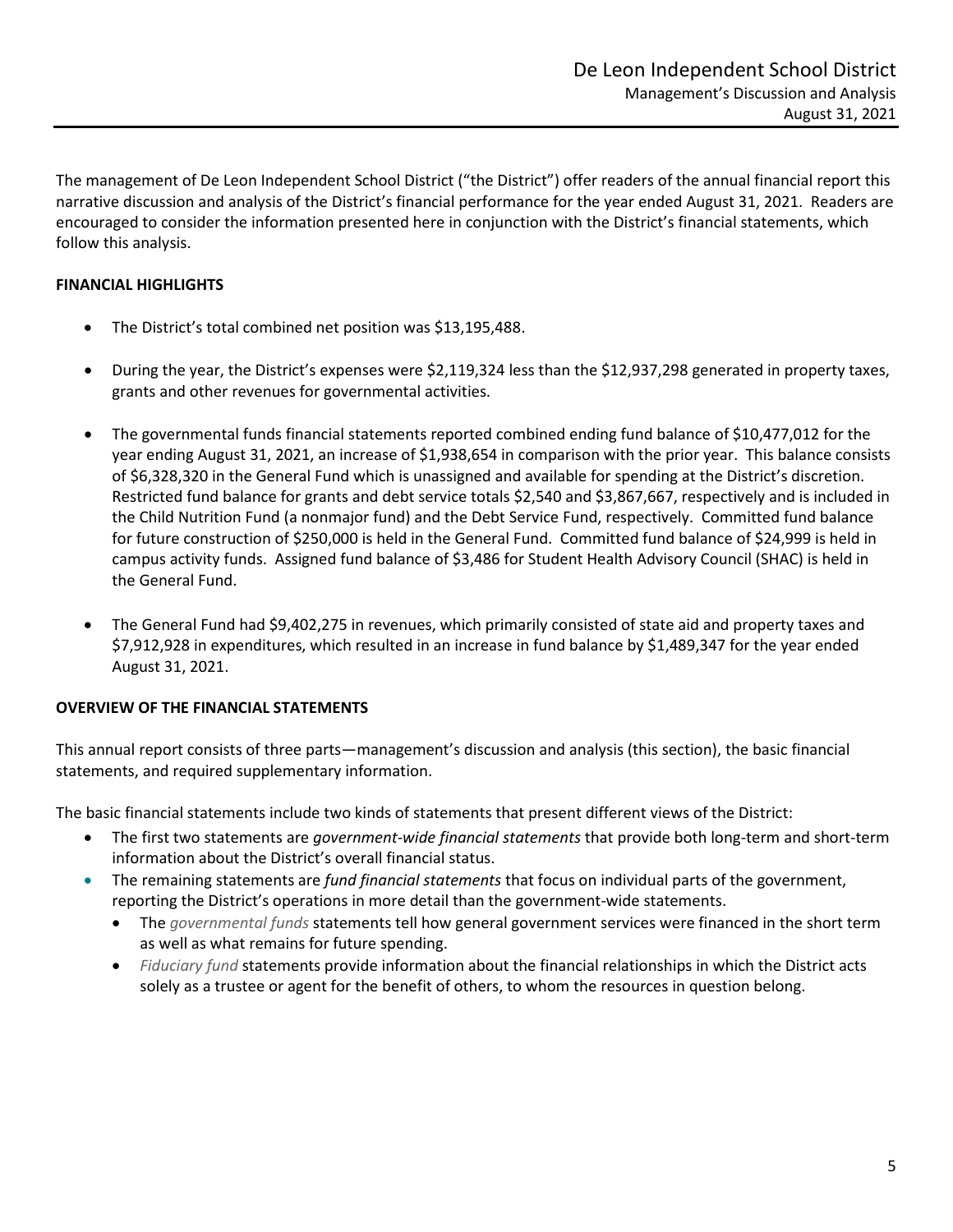Major features of the District's government-wide and fund financial statements are summarized below:

The financial statements also include *notes* that explain some of the information in the financial statements and provide more detailed data. The statements are followed by a section of required supplementary information that further explains and supports the information in the financial statements.

# **Government-Wide Financial Statements**

The government-wide financial statements are designed to provide readers with a broad overview of the District's finances, in a manner similar to a private-sector company. These statements include:

*The Statement of Net Position.* The Statement of Net Position (Exhibit A-1) focuses on resources available for future operations. In simple terms, this statement presents a snapshot view of what the District owns (assets), what it owes (liabilities), and the net difference (net position). Net position may be further separated into amounts restricted for specific purposes and unrestricted amounts. Over time, increases or decreases in the District's net position may serve as a useful indicator of whether the financial health is improving or deteriorating.

*The Statement of Activities.* The Statement of Activities (Exhibit B-1) presents information showing how the net position of the District changed over the year by tracking revenues, expenses and other transactions that increase or reduce net position. All changes in net position are reported as soon as the underlying event giving rise to the change occurs, regardless of the timing for when cash is received or paid. Thus, revenues and expenses are reported in this statement for some items that will only result in cash flows in future fiscal periods (e.g., uncollected taxes).

To assess the overall health of the District, additional nonfinancial factors should be considered, such as changes in the District's property tax base, student enrollment, and facility conditions.

The government-wide financial statements of the District include:

• Governmental activities—Most of the District's basic services are included here, such as instruction, extracurricular activities, curriculum and staff development, health services, and general administration. Property taxes and grants finance most of these activities.

#### **Fund Financial Statements**

The fund financial statements provide more detailed information about the District's most significant funds, rather than the District as a whole. A fund is a grouping of related accounts that is used to maintain control over resources that have been segregated for specific activities or objectives.

The District, like other state and local governments, uses fund accounting to ensure and demonstrate compliance with finance-related legal requirements. Some funds are required by State law and by bond covenants, while many other funds are established by the District to help manage resources for particular purposes and compliance with various grant provisions. All of the funds of the District can be divided into three categories: governmental funds, proprietary funds, and fiduciary funds.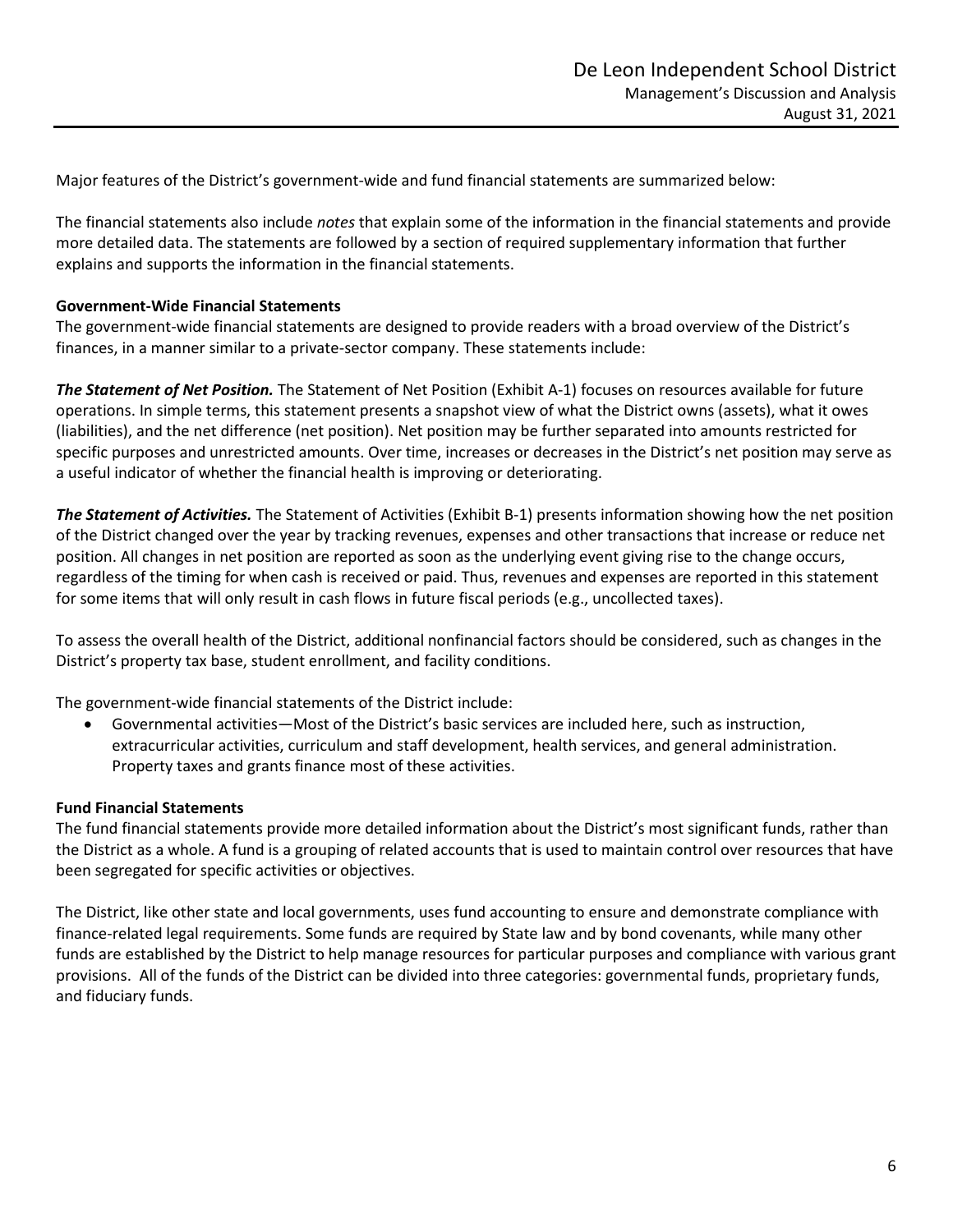*Governmental Funds.* Most of the District's basic services are included in governmental funds, which focus on (1) how cash and other financial assets that can readily be converted to cash flow in and out of those funds and (2) the balances left at year-end that are available for spending in future periods. Consequently, the governmental fund statements provide a detailed short-term view that helps determine whether there are more or fewer financial resources that can be spent in the near future to finance the District's educational programs. Because this information does not encompass the additional long-term focus of the government-wide statements, we provide additional information at the bottom of the governmental funds statement that explain the relationship (or differences) between them.

Information is presented separately in the governmental fund balance sheet and in the governmental fund statement of revenues, expenditures, and changes in fund balances for the General Fund, the Debt Service Fund and the SSA Special Education Fund, all of which are considered to be major funds. Data from the other governmental funds are combined into a single aggregated presentation as nonmajor funds.

**Proprietary funds**–The District reports the activities for which it charges users (other units of the District) in proprietary funds using the same accounting methods employed in the Statement of Net Position and the Statement of Activities. The internal service fund reports activities that provide insurance programs for the District's other programs and activities.

*Fiduciary Funds.* The District is the trustee, or fiduciary, for certain funds. It is also responsible for other assets that, because of a trust arrangement, may be used only for the trust beneficiaries. The District is responsible for ensuring that the assets reported in these funds are used only for their intended purposes. All of the District's fiduciary activities are reported in a separate statement of fiduciary net position and a statement of changes in fiduciary net position. Fiduciary funds are excluded from the District's government-wide financial statements because these resources are not available to finance District operations.

# **Notes to the Basic Financial Statements**

The notes provide additional information that is essential to a full understanding of the data provided in the government-wide and fund financial statements.

# **Other Information**

In addition to the basic financial statements and accompanying notes, this report also presents other supplementary information, including schedules required by the Texas Education Agency.

# **GOVERNMENT-WIDE FINANCIAL ANALYSIS**

The District's combined net position increased \$1.9 million from the previous year as can be seen on the following table.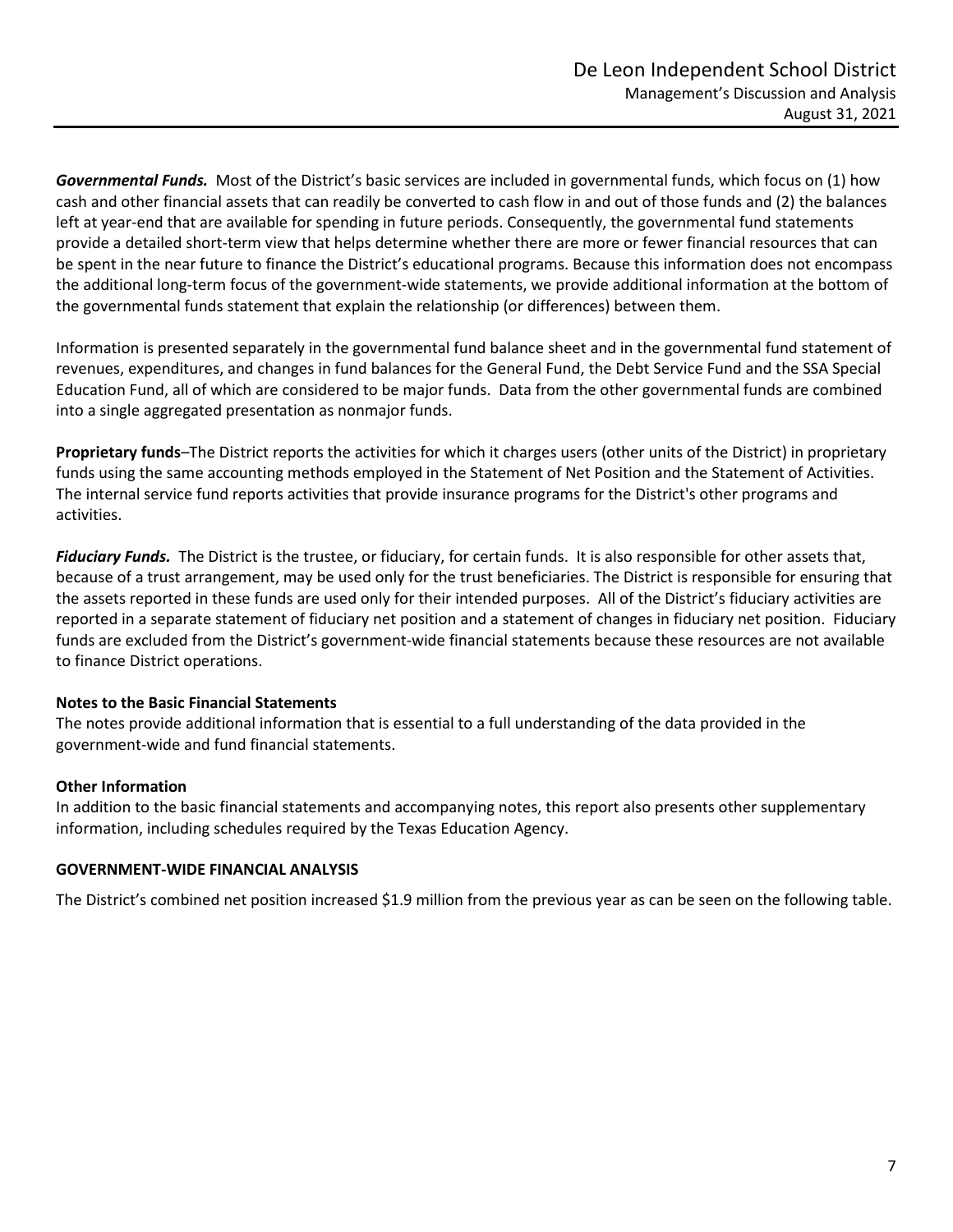#### **GOVERNMENT-WIDE FINANCIAL ANALYSIS**

The District's combined net position increased \$2.1 million from the previous year as can be seen on the following table.

|                                           | <b>Governmental Activities</b> |                 |  |  |
|-------------------------------------------|--------------------------------|-----------------|--|--|
|                                           | 2021                           | 2020            |  |  |
| Assets                                    |                                |                 |  |  |
| Current and other assets                  | \$<br>11,439,012               | \$<br>9,539,520 |  |  |
| Capital assets                            | 14,967,724                     | 14,753,201      |  |  |
| Total assets                              | 26,406,736                     | 24,292,721      |  |  |
| Deferred outflows of resources            | 1,411,287                      | 1,522,886       |  |  |
| Liabilities                               |                                |                 |  |  |
| <b>Current liabilities</b>                | 783,268                        | 840,034         |  |  |
| Noncurrent liabilities                    | 11,237,029                     | 11,754,152      |  |  |
| <b>Total liabilities</b>                  | 12,020,297                     | 12,594,186      |  |  |
| Deferred inflows of resources             | 2,602,238                      | 2,145,257       |  |  |
| Net position                              |                                |                 |  |  |
| Net investment in capital assets          | 9,017,724                      | 8,803,201       |  |  |
| Restricted for federal and state programs | 2,540                          |                 |  |  |
| Restricted for debt service               | 3,870,677                      | 3,427,959       |  |  |
| Unrestricted                              | 304,547                        | (1, 154, 996)   |  |  |
| Total net position                        | 13,195,488                     | 11,076,164      |  |  |

The District's capital assets, which consist of the District's land, buildings, building improvements, vehicles, and equipment, represent approximately 57% percent of total assets. The remaining assets consist mainly of investments, cash, grants and property taxes receivable.

The District's long-term liabilities include general obligation bonds (50 percent) and net pension and OPEB liability (44 percent). Other liabilities consist almost entirely of payables on accounts and salaries and benefits (6 percent).

The District's net position includes its net investment in capital assets (e.g., land, buildings, and equipment) less any related debt used to acquire those assets that are still outstanding. The District uses these capital assets to provide services to students; consequently, these assets are not available for future spending. Although the District's investment in its capital assets is reported net of related debt, it should be noted that the resources needed to repay this debt must be provided from other sources (generally property taxes), since the capital assets themselves cannot be used to liquidate these liabilities.

An additional portion of the District's net position represents resources that are subject to external restrictions on how they may be used. The remaining balance of unrestricted net position may be used to meet the District's ongoing obligations to students, employees, and creditors.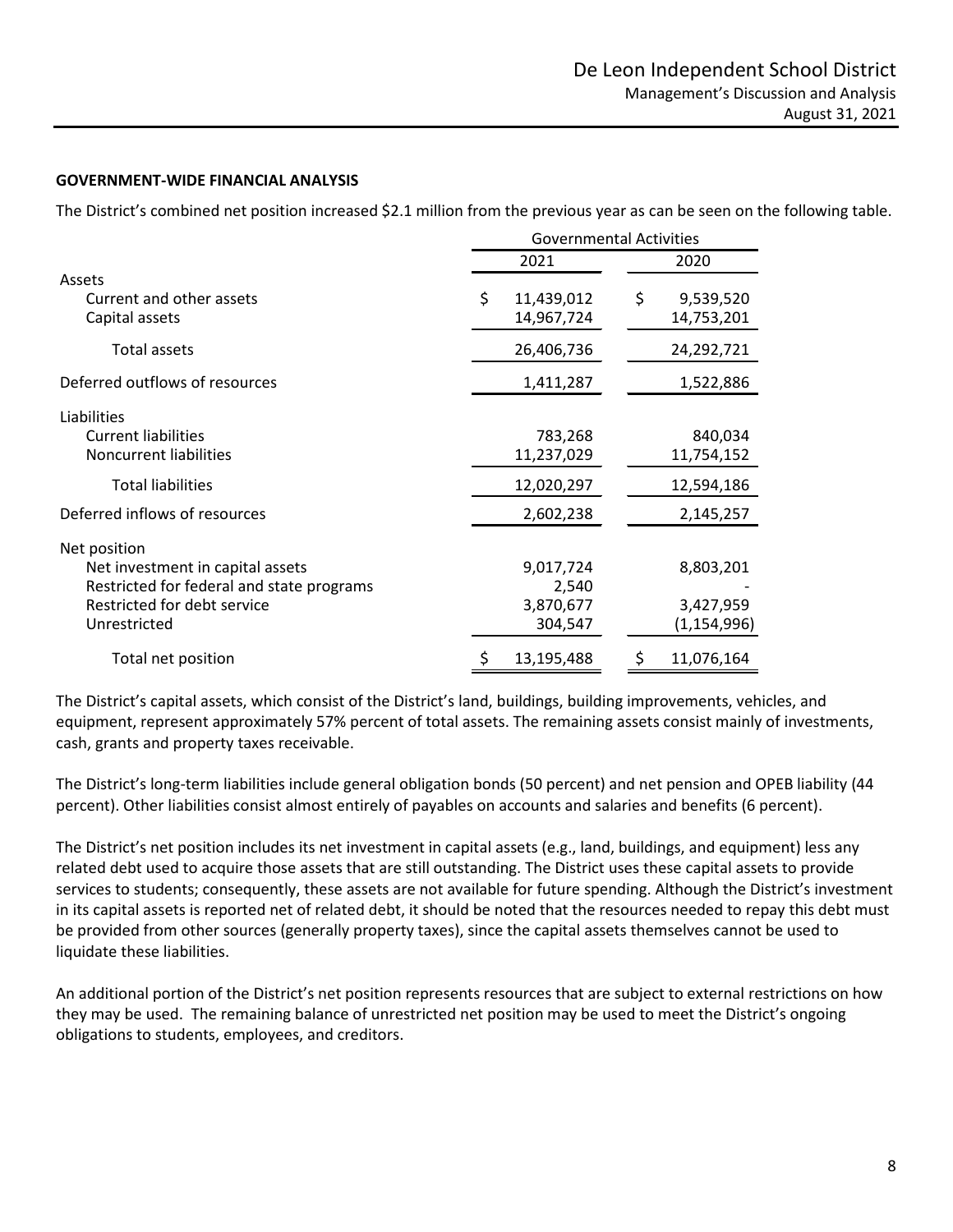#### **Governmental Activities**

Funding is by the specific program revenue or through general revenues such as property taxes and investment earnings. Total revenues for the District's governmental activities increased \$506,790 and total expenses increased \$332,514 which resulted in a net increase of change in net position of \$174,276.

#### **Revenues**

The District's total revenues were \$12,937,298, representing an increase of \$506,790 from the previous year. The majority of this increase is due to a \$369,497 in grant funding, primarily ESSER (Covid) funding. Property taxes increased \$210,791 while State aid increased \$162,418. As seen on the next page, approximately 21 percent of the District's revenue comes from taxes while approximately 71 percent comes primarily from program revenue and state and federal sources.



#### **Total Revenue by Source**

#### **Expenses**

The District's total expenses were \$10,817,974, representing an increase of \$332,514 from the previous year. The majority of the increase was attributed to facilities maintenance and operations and student transportation. As seen on the next page, the District's primary functional expenses are:

- Instruction \$5,371,602 or 50 percent of total expenses
- Facilities maintenance and operations \$1,382,570, or 13 percent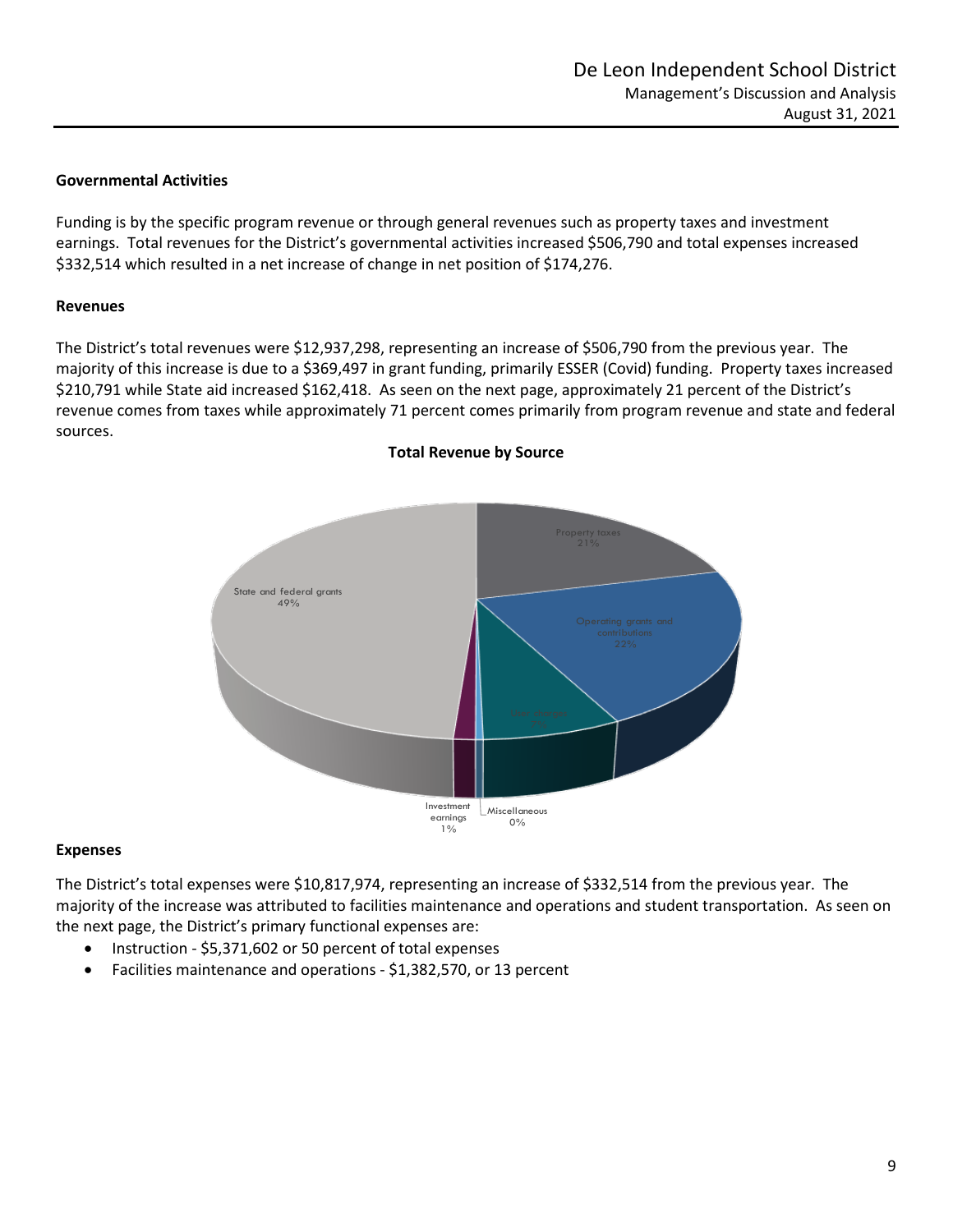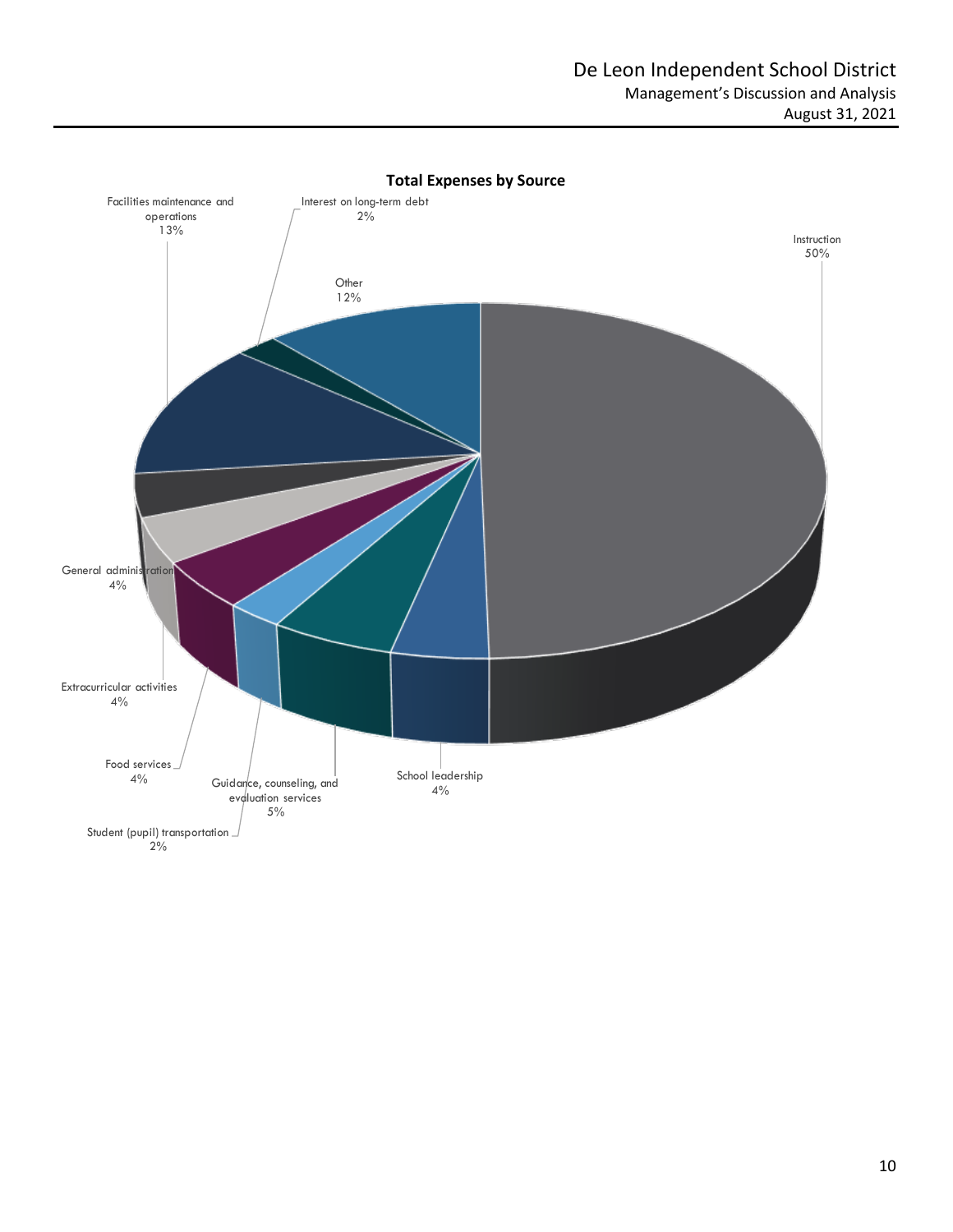In total, governmental activities increased the District's net position by \$2,119,324. Key elements of this change are as follows:

|                                                  | <b>Governmental Activities</b> |                  |  |  |
|--------------------------------------------------|--------------------------------|------------------|--|--|
|                                                  | 2021                           | 2020             |  |  |
| Revenues                                         |                                |                  |  |  |
| Program revenues                                 |                                |                  |  |  |
| Charges for services                             | \$<br>917,088                  | \$<br>1,095,276  |  |  |
| Operating grants/contributions                   | 2,782,138                      | 2,412,641        |  |  |
| General revenues                                 |                                |                  |  |  |
| Property taxes                                   | 2,703,208                      | 2,492,417        |  |  |
| State aid - formula grants                       | 6,296,044                      | 6,133,626        |  |  |
| Grants and contributions not restricted          | 46,258                         |                  |  |  |
| Investment earnings                              | 143,379                        | 187,190          |  |  |
| Miscellaneous                                    | 49,183                         | 109,358          |  |  |
|                                                  |                                |                  |  |  |
| <b>Total revenues</b>                            | 12,937,298                     | 12,430,508       |  |  |
| Expenses                                         |                                |                  |  |  |
| Instruction                                      | 5,371,602                      | 5,383,294        |  |  |
| Instructional resources and media services       | 126,664                        | 94,528           |  |  |
| Curriculum and staff development                 | 5,083                          | 8,719            |  |  |
| Instructional leadership                         | 267,194                        | 249,015          |  |  |
| School leadership                                | 427,227                        | 480,049          |  |  |
| Guidance counseling and evaluation services      | 549,006                        | 521,686          |  |  |
| Social work services                             | 32,974                         | 41,090           |  |  |
| <b>Health services</b>                           | 37,132                         | 41,865           |  |  |
| Student (pupil) transportation                   | 253,039                        | 179,571          |  |  |
| Food services                                    | 462,711                        | 397,441          |  |  |
| <b>Extracurricular activities</b>                | 435,723                        | 413,693          |  |  |
| General administration                           | 422,096                        | 421,968          |  |  |
| Facilities maintenance and operations            | 1,382,570                      | 1,128,571        |  |  |
| Security and monitoring services                 | 2,719                          | 15,787           |  |  |
| Data processing services                         | 385,895                        | 435,299          |  |  |
| Interest on long-term debt                       | 242,684                        | 242,841          |  |  |
| Bond issuance costs and fees                     | 1,207                          | 1,205            |  |  |
| Facilities acquisition and construction          | 1,414                          |                  |  |  |
| Payments related to shared services arrangements | 323,157                        | 341,010          |  |  |
| Other intergovernmental charges                  | 87,877                         | 87,828           |  |  |
| <b>Total expenses</b>                            | 10,817,974                     | 10,485,460       |  |  |
| Change in net position                           | 2,119,324                      | 1,945,048        |  |  |
| Net position, beginning                          | 11,076,164                     | 9,131,116        |  |  |
| Net position, ending                             | 13,195,488<br>Ş.               | 11,076,164<br>\$ |  |  |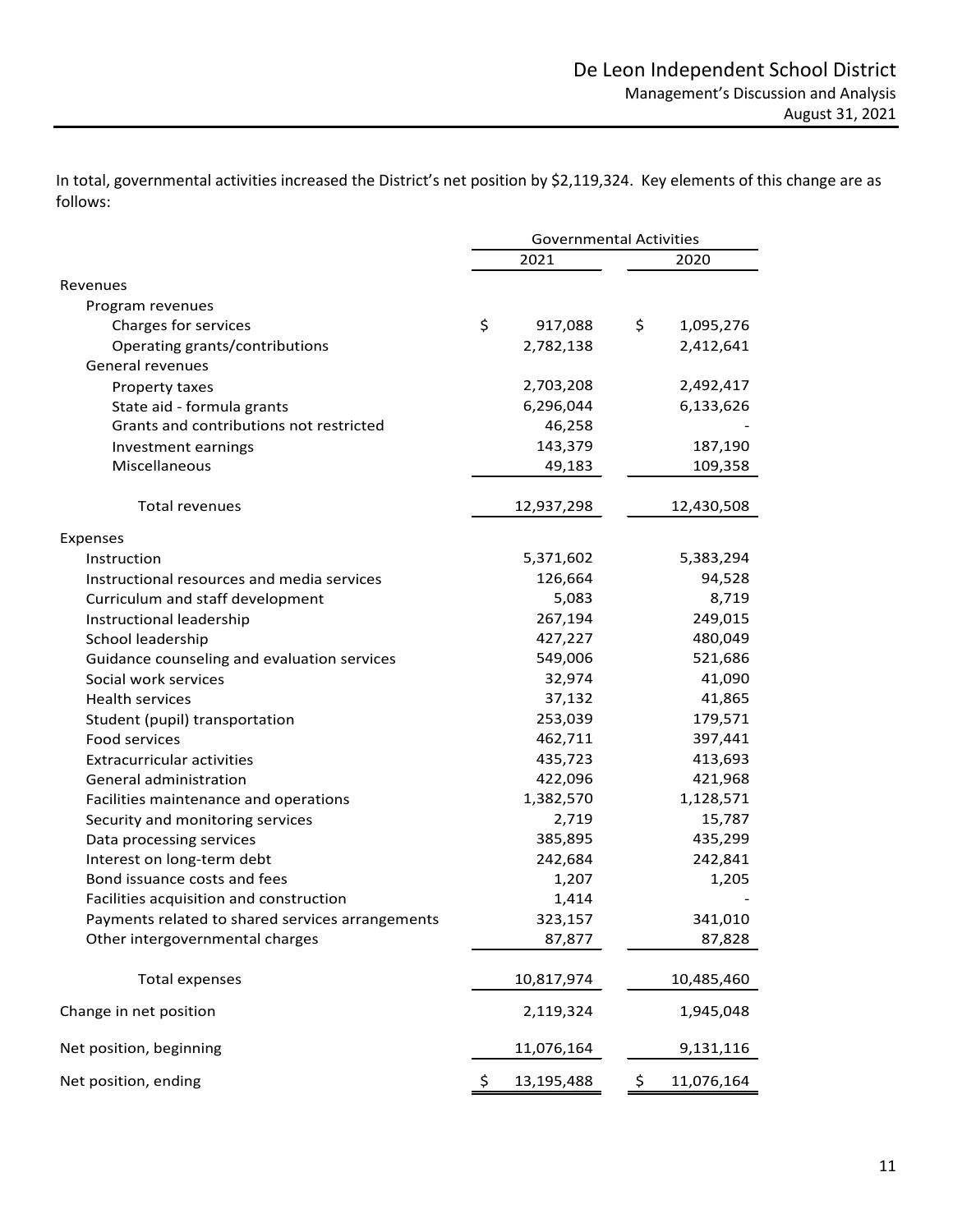### **FINANCIAL ANALYSIS OF THE DISTRICT'S FUNDS**

#### **Governmental Funds**

The focus of the District's governmental funds is to provide information on near-term inflows, outflows, and balances of spendable resources. Such information is useful in assessing the District's financing requirements. In particular, unassigned fund balance may serve as a useful measure of a government's net resources available for spending at the end of the fiscal year.

At the end of the current fiscal year, the District's governmental funds reported combined ending fund balance of \$10,477,012, an increase of \$1,938,654 in comparison with the prior year. Approximately 60 percent of this total amount (\$6,328,320) constitutes unassigned fund balance, which is available for spending at the District's discretion. The remainder of fund balance is restricted, committed, or assigned to indicate that it is not available for new spending because it has already been restricted for grants (\$2,540) and to pay debt service (\$3,867,667). The District's committed fund balance consists of future construction and capital expenditures (\$250,000) and campus activity funds (\$24,999). Assignments reflect the District's self-imposed limitation on the use of otherwise available expendable financial resources in governmental funds. The District's assigned fund balance consists of SHAC funds (\$3,486).

*General Fund.* The General Fund is the chief operating fund of the District. At the end of the current fiscal year, unassigned fund balance of the General Fund was \$6,328,320, while total fund balance reached \$6,581,806. As a measure of the general fund's liquidity, it may be useful to compare both unassigned fund balance and total fund balance to total fund expenditures. Unassigned fund balance represents 79 percent of total General Fund expenditures, while total fund balance represents 83 percent of that same amount.

The fund balance of the District's General Fund increased by \$1,489,347 during the current fiscal year. Key factors in this growth are as follows:

- Revenues totaled \$9,402,275 which is a 3 percent increase from previous year. State Foundation revenue increased \$155,171.
- Expenditures totaled \$7,912,928 which is an 8 percent increase from previous year.

*Debt Service Fund.* The Debt Service Fund has a total fund balance of \$3,867,667, which is restricted for the payment of debt service. The net increase in fund balance was \$441,359.

*SSA Special Education Fund.* The SSA Special Education fund has no fund balance. Total revenues were \$564,601, a decrease of \$213,223 from the previous year.

#### **Budgetary Highlights**

The District adopts an annual appropriated budget for the General Fund, the National School Breakfast and Lunch Program, and the Debt Service Fund. A budgetary comparison statement has been provided for these funds to demonstrate compliance with statutory requirements.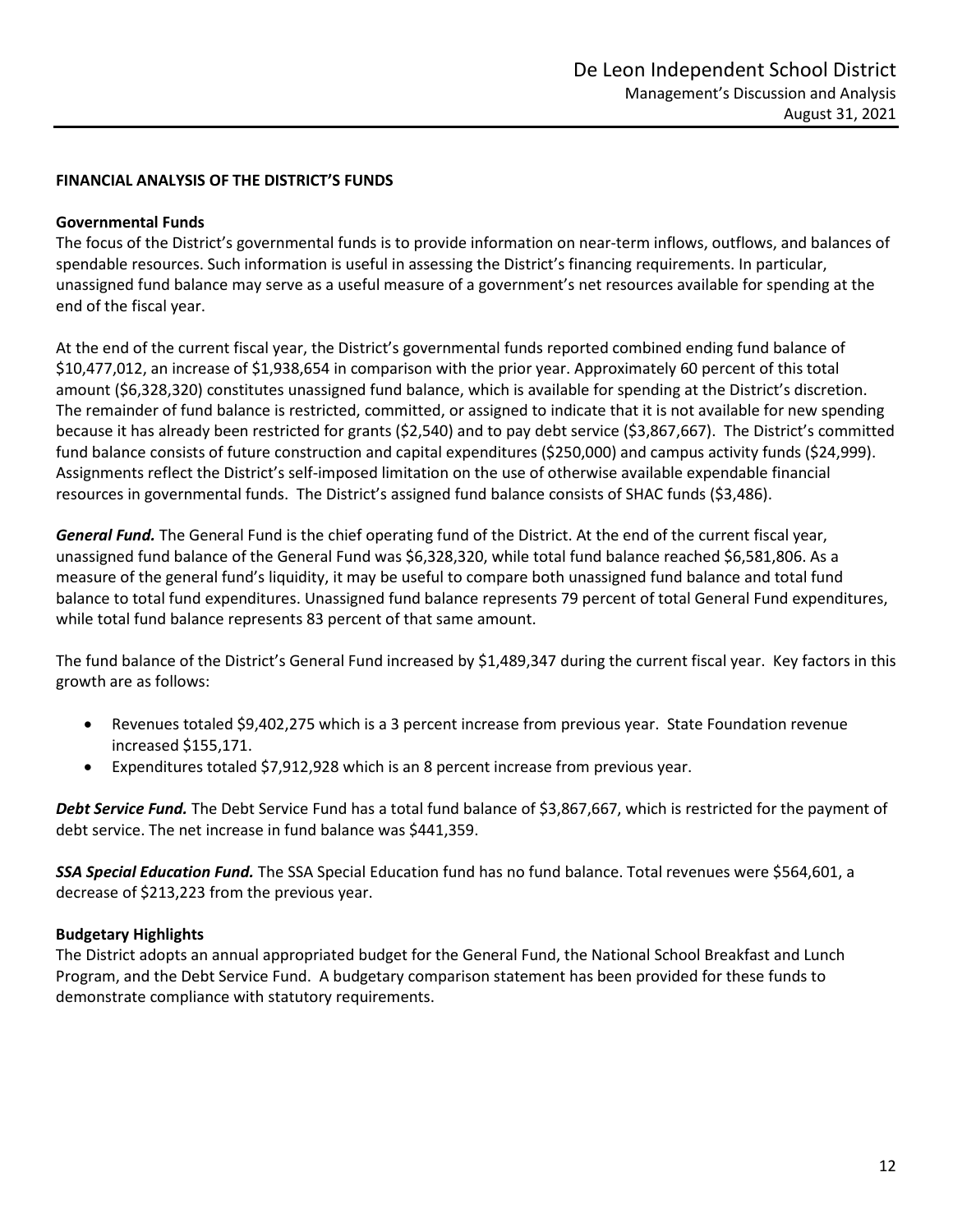**General Fund.** The most significant fund for the District is the General Fund, funded primarily through local property tax revenue. The District's budget amendments presented to the Board of Trustees throughout the year are summarized as follows:

- *Variances of original expenditure budget compared to amended budget.* Amended budgeted expenditures increased in the General Fund \$26,000 from the original budget.
- *Variances of amended budget to actual expenditures.* Expenditures were \$387,752 less than final budgeted amounts.
- *Variances of original revenue budget compared to actual revenue* Total revenues were over budget by \$566,472 largely due to higher property tax collections and higher State aid.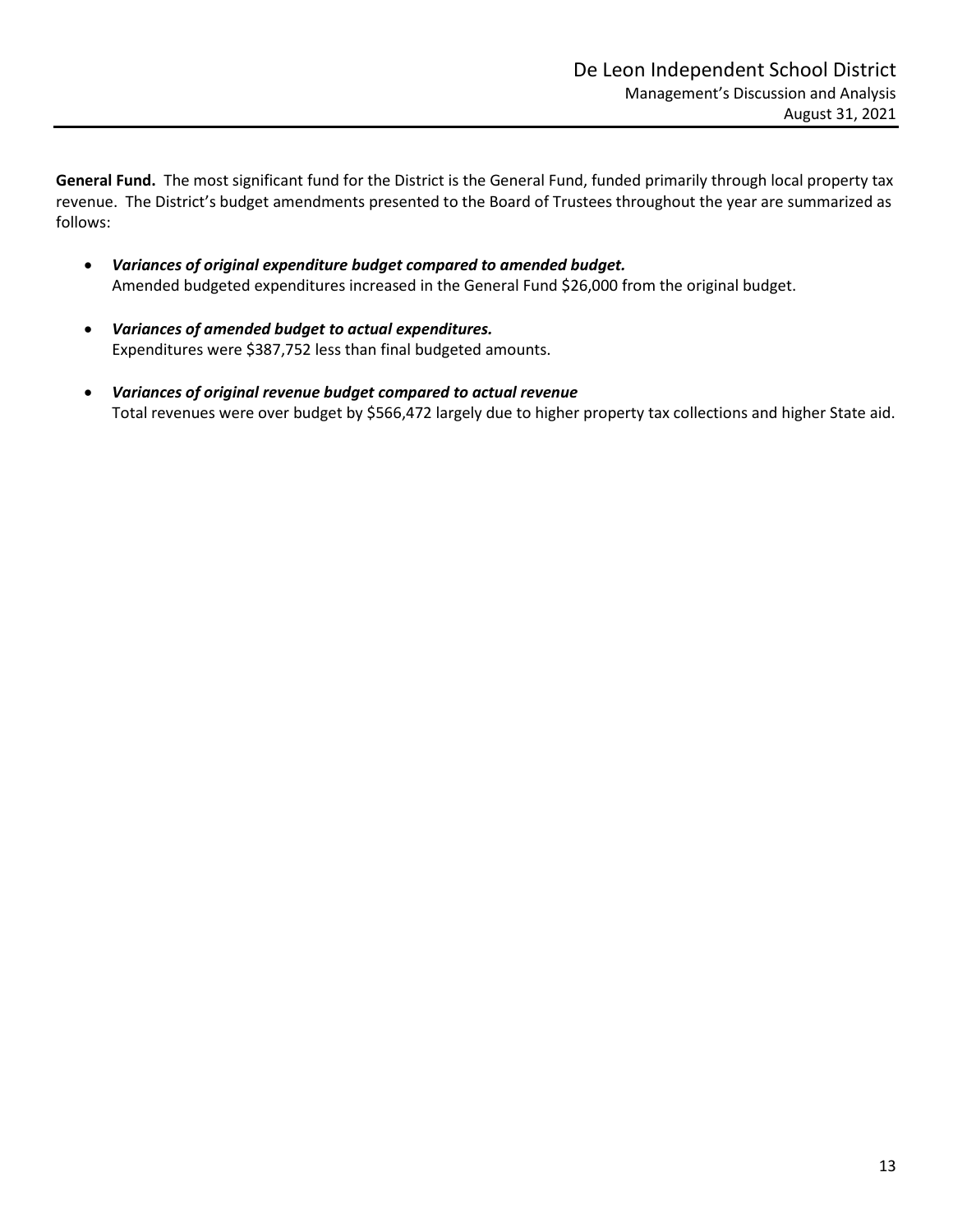### **CAPITAL ASSETS AND DEBT ADMNISTRATION**

# **Capital Assets**

At the end of 2021, the District had invested \$15.0 million in a broad range of capital assets, including land, buildings, and furniture and equipment. This amount represents a net increase of \$214,523 or 1.45 percent over last year. Additional information on the District's capital assets can be found in Note 7 of this report.

|                                                                                | <b>Governmental Activities</b> |                                    |  |                                    |
|--------------------------------------------------------------------------------|--------------------------------|------------------------------------|--|------------------------------------|
|                                                                                |                                | 2021                               |  |                                    |
| Land<br><b>Buildings and improvements</b><br>Furniture, equipment and vehicles |                                | 647,938<br>20,240,421<br>2,328,317 |  | 647,938<br>19,515,500<br>2,179,415 |
| Total at historical cost                                                       |                                | 23,216,676                         |  | 22,342,853                         |
| Less accumulated depreciation                                                  |                                | (8, 248, 952)                      |  | (7,589,652)                        |
| Net capital assets                                                             |                                | 14,967,724                         |  | 14,753,201                         |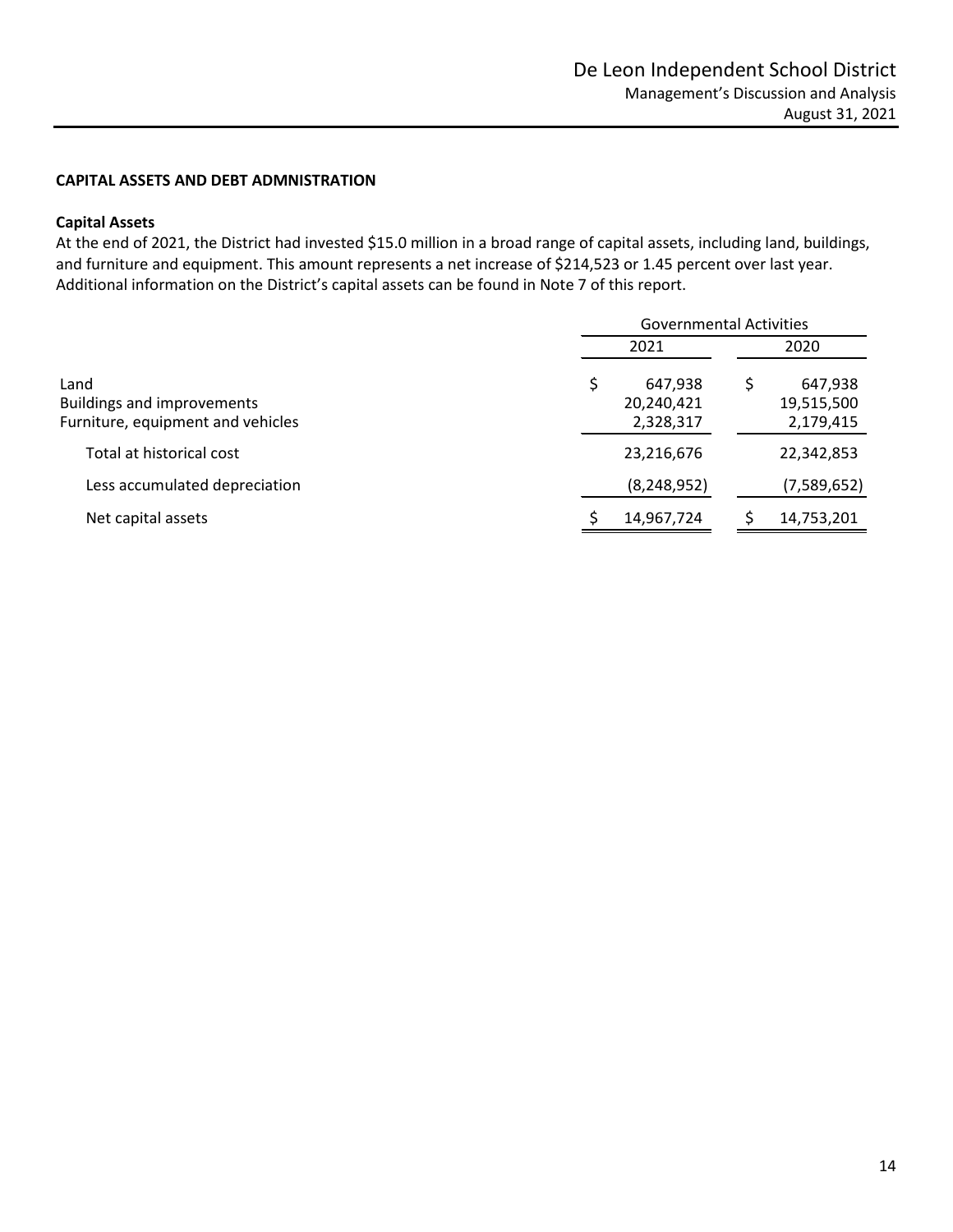#### **Long-Term Obligations**

At the end of 2021, the District had \$5,950,000 in long-term liabilities which consists of general obligation bonds. The District's long-term liabilities did not change from the previous year.

Additional information on the District's long-term obligations can be found in Note 8 of this report.

|                          | <b>Governmental Activities</b> |      |           |  |
|--------------------------|--------------------------------|------|-----------|--|
|                          | 2021                           | 2020 |           |  |
| General obligation bonds | 5,950,000                      |      | 5,950,000 |  |
| Total bonds payable      | 5,950,000                      |      | 5,950,000 |  |

# **ECONOMIC FACTORS AND NEXT YEAR'S BUDGET AND RATES**

The local economy continues to be strong. The 2021-22 appraised property values increased by 12.04%. Because of the actions of the 85th Legislative Session, the Maintenance and Operations (M & O) tax rate was reduced to \$ 0.9507 per \$100 valuation which was a \$ 0.0781 reduction from the previous year. Because of the reduced tax rate, local tax collections are budgeted to decrease \$8,801 from 2020-2021. The Interest and Sinking (I & S) tax rate also decreased from \$ 0.1695 to \$ 0.1670. The combined tax rate decreased by \$ 0.0806 per \$100 valuation.

The District's 2021-22 budget was based on student enrollment of 650 refined average daily attendance (RADA) which was 23 less than the ending RADA of 2020-21 because of the continuing unknown effects of the COVID-19 pandemic. Revenues were budgeted to decrease by \$45,289, with the largest decrease coming from the state. Total expenditures are budgeted to decline \$57,457. These changes in revenues and expenditures resulted in the 2021-22 General Fund budget adding \$445,402 to fund balance.

#### **CONTACTING THE DISTRICT'S FINANCIAL MANAGEMENT**

This financial report is designed to provide our citizens, taxpayers, customers, investors, and creditors with a general overview of the District's finances and to demonstrate the District's accountability for the money it receives. Questions concerning any of the information provided in this report or requests for additional information should be addressed to the District's Administration Office at 425 South Texas Street, De Leon, TX 76444.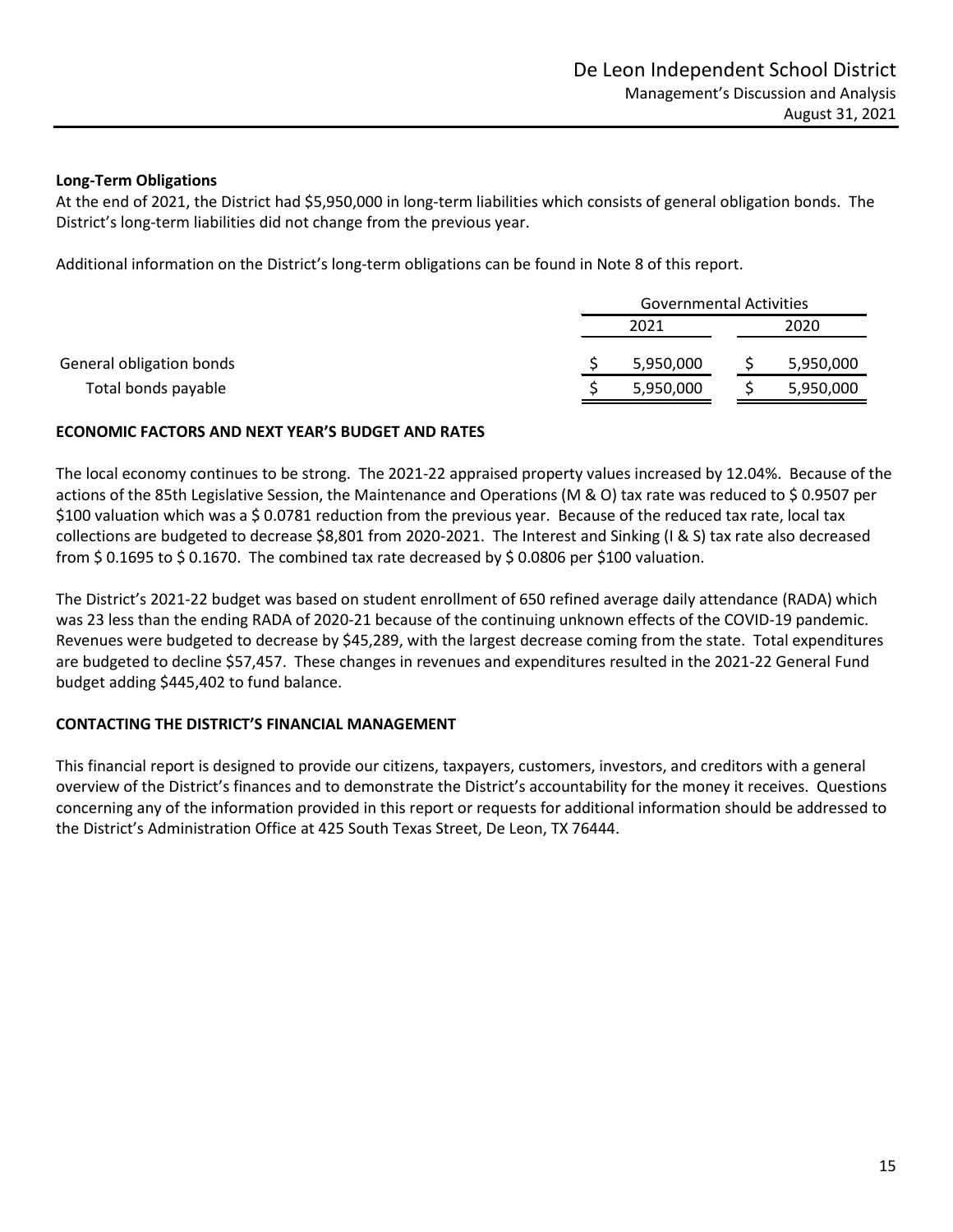<span id="page-18-1"></span><span id="page-18-0"></span>

| Data<br>Control<br>Codes |                                           | 1<br>Governmental<br>Activities |
|--------------------------|-------------------------------------------|---------------------------------|
|                          | Assets                                    |                                 |
| 1110                     | Cash and cash equivalents                 | \$<br>979,137                   |
| 1120                     | <b>Current investments</b>                | 6,434,338                       |
| 1220                     | Property taxes receivable (delinquent)    | 300,128                         |
| 1230                     | Allowance for uncollectible taxes         | (98, 570)                       |
| 1240                     | Due from other governments                | 108,765                         |
| 1267                     | Due from fiduciary fund                   | 52                              |
| 1290                     | Other receivables<br>Capital assets       | 3,665                           |
| 1510                     | Land                                      | 647,938                         |
| 1520                     | Buildings and improvements, net           | 13,538,486                      |
| 1530                     | Furniture and equipment, net              | 781,300                         |
| 1800                     | <b>Restricted assets</b>                  | 3,711,497                       |
| 1000                     | <b>Total assets</b>                       | 26,406,736                      |
|                          | Deferred outflows of resources            |                                 |
| 1705                     | Deferred outflows - pension               | 907,617                         |
| 1706                     | Deferred outflows - OPEB                  | 503,670                         |
| 1700                     | Total deferred outflows of resources      | 1,411,287                       |
|                          | Liabilities                               |                                 |
| 2110                     | Accounts payable                          | 39,368                          |
| 2140                     | Interest payable                          | 25,131                          |
| 2160                     | Accrued wages payable                     | 330,461                         |
| 2200                     | <b>Accrued liabilities</b>                | 26,340                          |
| 2300                     | Unearned revenue                          | 361,968                         |
|                          | <b>Noncurrent liabilities</b>             |                                 |
| 2502                     | Due in more than one year                 | 5,950,000                       |
| 2540                     | Net pension liability                     | 2,490,818                       |
| 2545                     | Net OPEB liability                        | 2,796,211                       |
| 2000                     | <b>Total liabilities</b>                  | 12,020,297                      |
|                          | Deferred inflows of resources             |                                 |
| 2605                     | Deferred inflows - pension                | 429,852                         |
| 2606                     | Deferred inflows - OPEB                   | 2,172,386                       |
| 2600                     | Total deferred inflows of resources       | 2,602,238                       |
|                          | Net position                              |                                 |
| 3200                     | Net investment in capital assets          | 9,017,724                       |
| 3820                     | Restricted for federal and state programs | 2,540                           |
| 3850                     | Restricted for debt service               | 3,870,677                       |
| 3900                     | Unrestricted                              | 304,547                         |
| 3000                     | Total net position                        | 13,195,488<br>\$.               |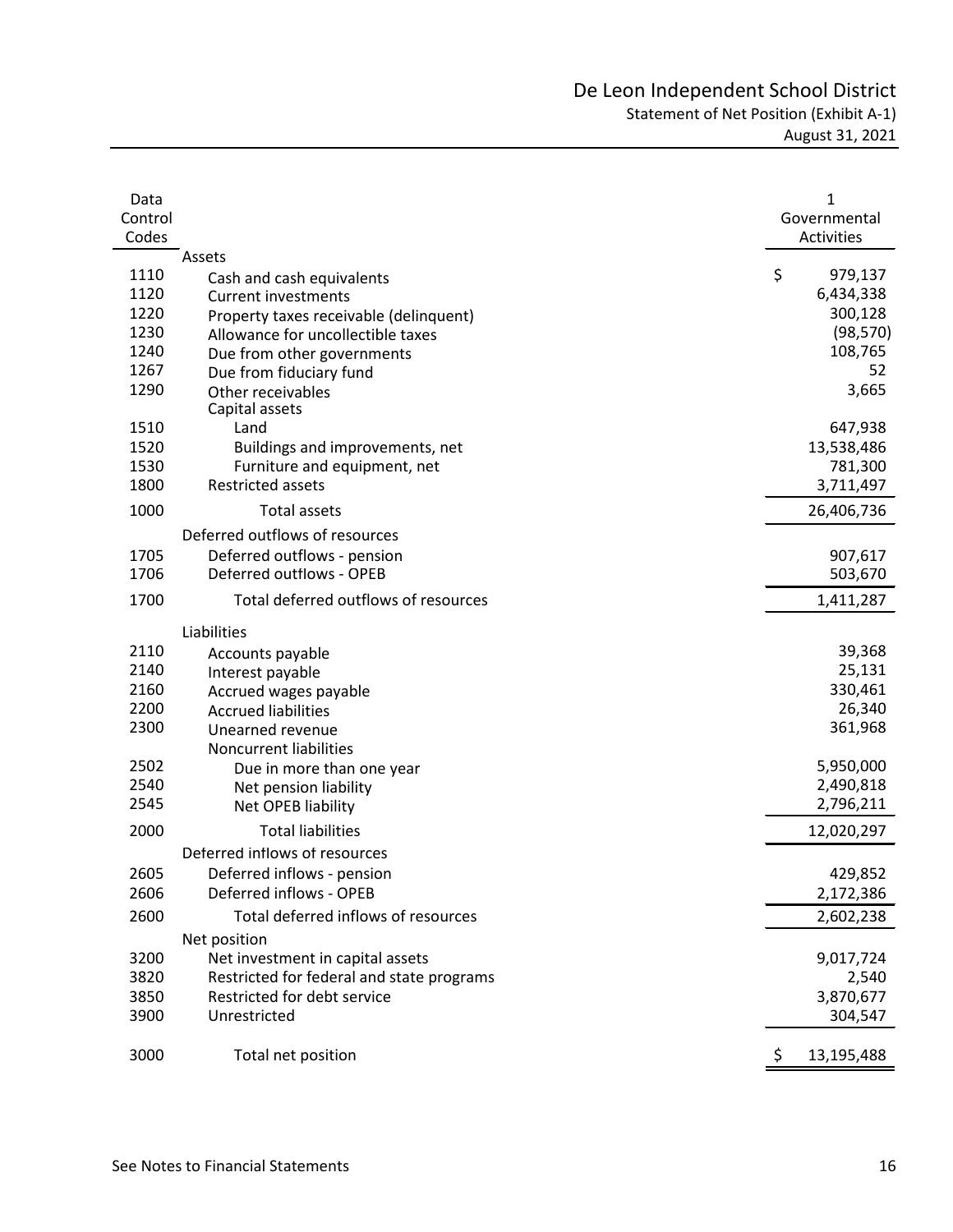|           |                                                 |                 |               | Program Revenues |
|-----------|-------------------------------------------------|-----------------|---------------|------------------|
|           |                                                 | 1               | 3             | 4                |
| Data      |                                                 |                 |               | Operating        |
| Control   |                                                 |                 | Charges for   | Grants and       |
| Codes     |                                                 | Expenses        | Services      | Contributions    |
|           | Governmental activities                         |                 |               |                  |
| 11        | Instruction                                     | 5,371,602<br>\$ | \$<br>492,393 | \$1,293,016      |
| 12        | Instructional resources and media services      | 126,664         |               | 8,843            |
| 13        | Curriculum and instructional staff development  | 5,083           |               | 5,085            |
| 21        | Instructional leadership                        | 267,194         | 104,600       | 11,469           |
| 23        | School leadership                               | 427,227         |               | 34,074           |
| 31        | Guidance, counseling, and evaluation services   | 549,006         | 48,277        | 327,389          |
| 32        | Social work services                            | 32,974          |               | 30,747           |
| 33        | <b>Health services</b>                          | 37,132          |               | 3,241            |
| 34        | Student transportation                          | 253,039         |               | 5,587            |
| 35        | Food services                                   | 462,711         | 2,677         | 427,951          |
| 36        | <b>Extracurricular activities</b>               | 435,723         | 48,387        | 11,386           |
| 41        | General administration                          | 422,096         |               | 12,990           |
| 51        | Facilities maintenance and operations           | 1,382,570       | 136,600       | 107,682          |
| 52        | Security and monitoring services                | 2,719           |               |                  |
| 53        | Data processing services                        | 385,895         | 68,062        | 140,654          |
| 72        | Debt service - interest on long-term debt       | 242,684         |               | 162,024          |
| 73        | <b>Bond issuance costs</b>                      | 1,207           |               |                  |
| 81        | Facilities acquisition and construction         | 1,414           |               |                  |
| 93        | Payments related to shared service arrangements | 323,157         | 16,092        | 200,000          |
| 99        | Other intergovernmental charges                 | 87,877          |               |                  |
|           |                                                 |                 |               |                  |
| <b>TG</b> | Total governmental activities                   | 10,817,974      | 917,088       | 2,782,138        |
| <b>TP</b> | Total primary government                        | \$10,817,974    | 917,088<br>\$ | \$2,782,138      |
|           |                                                 |                 |               |                  |
|           | General revenues                                |                 |               |                  |
| MT        | Property taxes, levied for general purposes     |                 |               |                  |
| DT        | Property taxes, levied for debt service         |                 |               |                  |
| SF        | State aid - Formula grants                      |                 |               |                  |
| GC        | Grants and contributions not restricted         |                 |               |                  |

- IE Investment earnings<br>
MI Miscellaneous **Miscellaneous**
- TR Total general revenues
- CN Change in net position
- NB Net position, beginning
- NE Net position, ending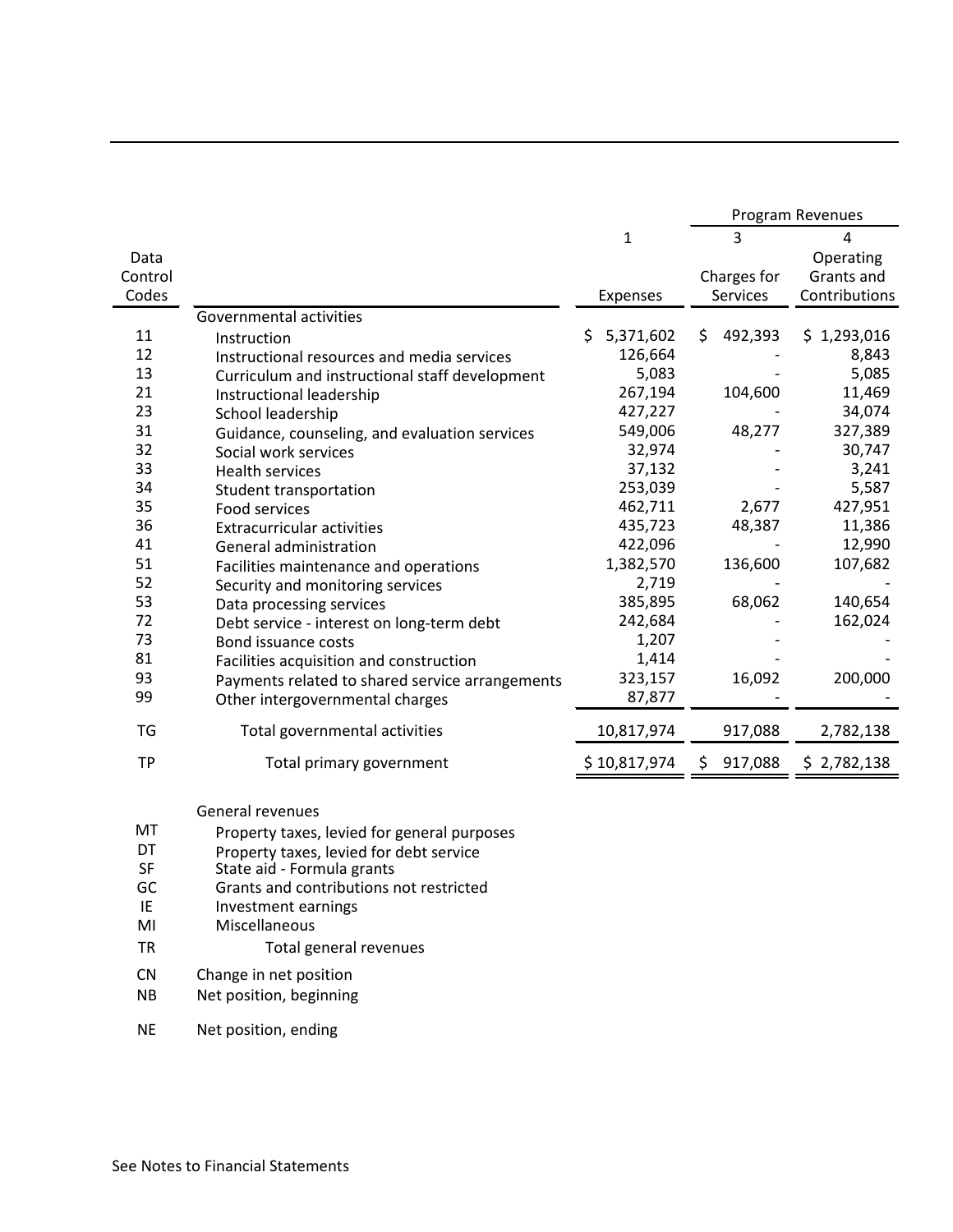<span id="page-20-0"></span>

| Net (Expense) Revenue and      |                                                                                                                                                                                                                                                      |               |                                                                                                                                                                                                                                                                   |  |  |
|--------------------------------|------------------------------------------------------------------------------------------------------------------------------------------------------------------------------------------------------------------------------------------------------|---------------|-------------------------------------------------------------------------------------------------------------------------------------------------------------------------------------------------------------------------------------------------------------------|--|--|
| <b>Changes in Net Position</b> |                                                                                                                                                                                                                                                      |               |                                                                                                                                                                                                                                                                   |  |  |
|                                | 6                                                                                                                                                                                                                                                    |               | 8                                                                                                                                                                                                                                                                 |  |  |
|                                | Governmental                                                                                                                                                                                                                                         |               |                                                                                                                                                                                                                                                                   |  |  |
|                                | Activities                                                                                                                                                                                                                                           |               | Total                                                                                                                                                                                                                                                             |  |  |
| \$                             | (3,586,193)<br>(117, 821)<br>2<br>(151, 125)<br>(393, 153)<br>(173, 340)<br>(2, 227)<br>(33, 891)<br>(247, 452)<br>(32,083)<br>(375, 950)<br>(409, 106)<br>(1, 138, 288)<br>(2,719)<br>(177, 179)<br>(80, 660)<br>(1, 207)<br>(1, 414)<br>(107, 065) |               | (3,586,193)<br>(117, 821)<br>2<br>(151, 125)<br>(393, 153)<br>(173, 340)<br>(2, 227)<br>(33, 891)<br>(247, 452)<br>(32,083)<br>(375, 950)<br>(409, 106)<br>(1, 138, 288)<br>(2,719)<br>(177, 179)<br>(80, 660)<br>(1, 207)<br>(1, 414)<br>(107, 065)<br>(87, 877) |  |  |
|                                | (7, 118, 748)                                                                                                                                                                                                                                        |               | (7, 118, 748)                                                                                                                                                                                                                                                     |  |  |
|                                | (7, 118, 748)                                                                                                                                                                                                                                        | (7, 118, 748) |                                                                                                                                                                                                                                                                   |  |  |
|                                | 2,320,985                                                                                                                                                                                                                                            |               | 2,320,985                                                                                                                                                                                                                                                         |  |  |
|                                | 382,223                                                                                                                                                                                                                                              |               | 382,223                                                                                                                                                                                                                                                           |  |  |
|                                | 6,296,044                                                                                                                                                                                                                                            |               | 6,296,044                                                                                                                                                                                                                                                         |  |  |
|                                | 46,258                                                                                                                                                                                                                                               |               | 46,258                                                                                                                                                                                                                                                            |  |  |
|                                | 143,379<br>49,183                                                                                                                                                                                                                                    |               | 143,379<br>49,183                                                                                                                                                                                                                                                 |  |  |
|                                | 9,238,072                                                                                                                                                                                                                                            |               | 9,238,072                                                                                                                                                                                                                                                         |  |  |
|                                |                                                                                                                                                                                                                                                      |               |                                                                                                                                                                                                                                                                   |  |  |
|                                | 2,119,324<br>11,076,164                                                                                                                                                                                                                              |               | 2,119,324<br>11,076,164                                                                                                                                                                                                                                           |  |  |
| \$.                            | 13,195,488                                                                                                                                                                                                                                           |               | \$13,195,488                                                                                                                                                                                                                                                      |  |  |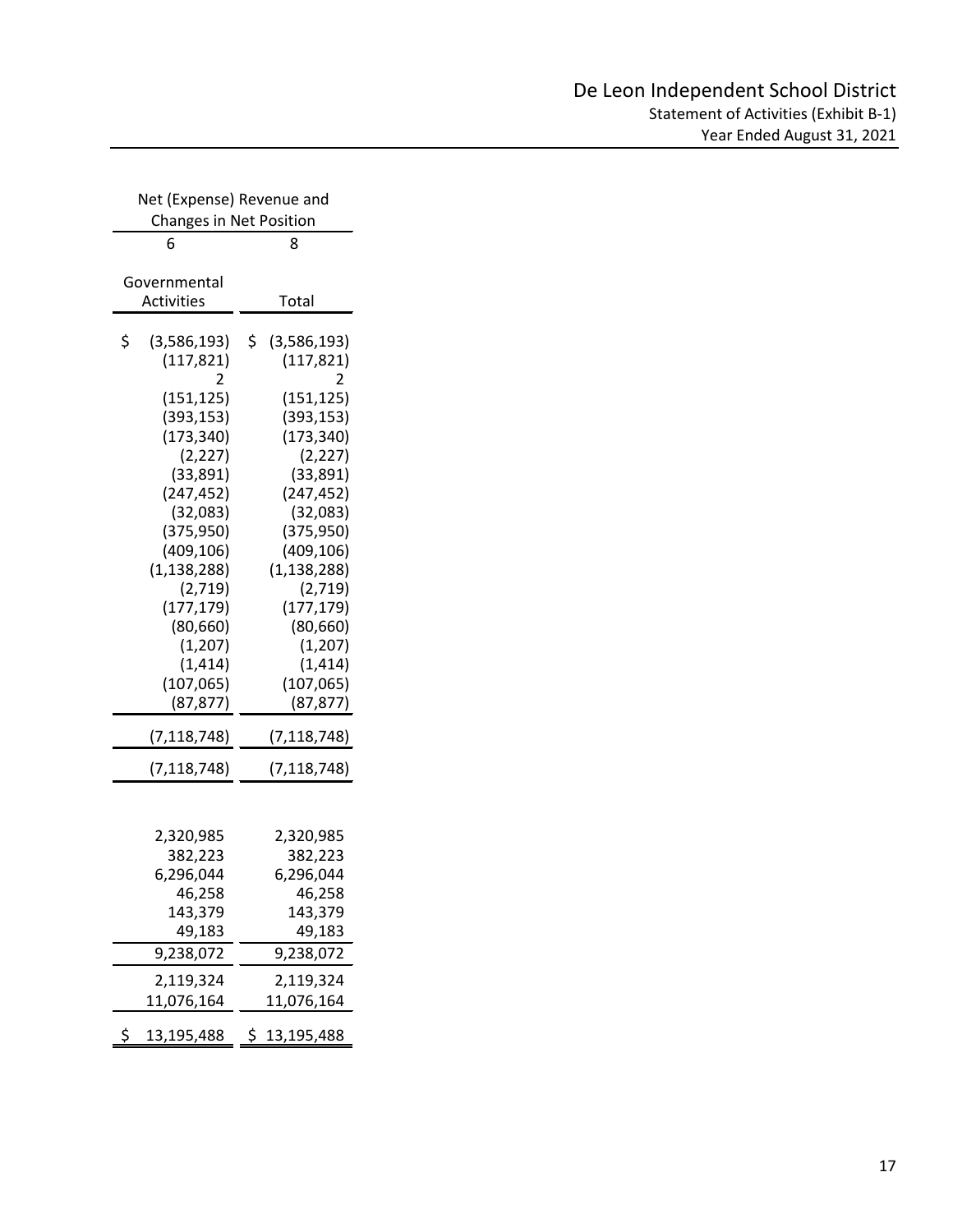| Data<br>Control<br>Codes |                                                       | 199<br>General<br>Fund |     | 437<br><b>SSA Special</b><br>Education |
|--------------------------|-------------------------------------------------------|------------------------|-----|----------------------------------------|
|                          |                                                       |                        |     |                                        |
| 1110                     | Assets<br>Cash and cash equivalents                   | \$<br>675,737          | \$  | 167,729                                |
| 1120                     | <b>Current investments</b>                            | 6,115,715              |     | 204,041                                |
| 1220                     | Property taxes - delinquent                           | 253,302                |     |                                        |
| 1230                     | Allowance for uncollectible taxes (credit)            | (83, 191)              |     |                                        |
| 1240                     | Due from other governments                            | 18,245                 |     |                                        |
| 1260                     | Due from other funds                                  | 43,754                 |     |                                        |
| 1290                     | Other receivables                                     | 3,665                  |     |                                        |
| 1800                     | Restricted assets                                     |                        |     |                                        |
| 1000                     | <b>Total assets</b>                                   | 7,027,227              |     | 371,770                                |
| 1000a                    | Total assets and deferred outflows                    | \$<br>7,027,227        | \$  | 371,770                                |
|                          |                                                       |                        |     |                                        |
|                          | Liabilities                                           |                        |     |                                        |
| 2110                     | Accounts payable                                      | \$<br>30,782           | \$  | 197                                    |
| 2160                     | Accrued wages payable                                 | 226,460                |     | 11,082                                 |
| 2170                     | Due to other funds                                    | 20,480                 |     | 52                                     |
| 2200                     | Accrued expenditures                                  | 18,703                 |     | 235                                    |
| 2300                     | Unearned revenue                                      |                        |     | 360,204                                |
| 2000                     | <b>Total liabilities</b>                              | 296,425                |     | 371,770                                |
|                          | Deferred inflows of resources                         |                        |     |                                        |
| 2600                     | Unavailable revenue - property taxes                  | 148,996                |     |                                        |
|                          | Total deferred inflows of resources                   | 148,996                |     |                                        |
|                          | Fund balance                                          |                        |     |                                        |
| 3450                     | Restriced - grants                                    |                        |     |                                        |
| 3480                     | Restricted - debt service                             |                        |     |                                        |
| 3510                     | Committed - construction                              | 250,000                |     |                                        |
| 3545                     | Committed - other                                     |                        |     |                                        |
| 3590                     | Assigned - other                                      | 3,486                  |     |                                        |
| 3600                     | Unassigned                                            | 6,328,320              |     |                                        |
| 3000                     | <b>Total fund balances</b>                            | 6,581,806              |     |                                        |
| 4000                     | Total liabilities, deferred inflows and fund balances | \$<br>7,027,227        | \$. | 371,770                                |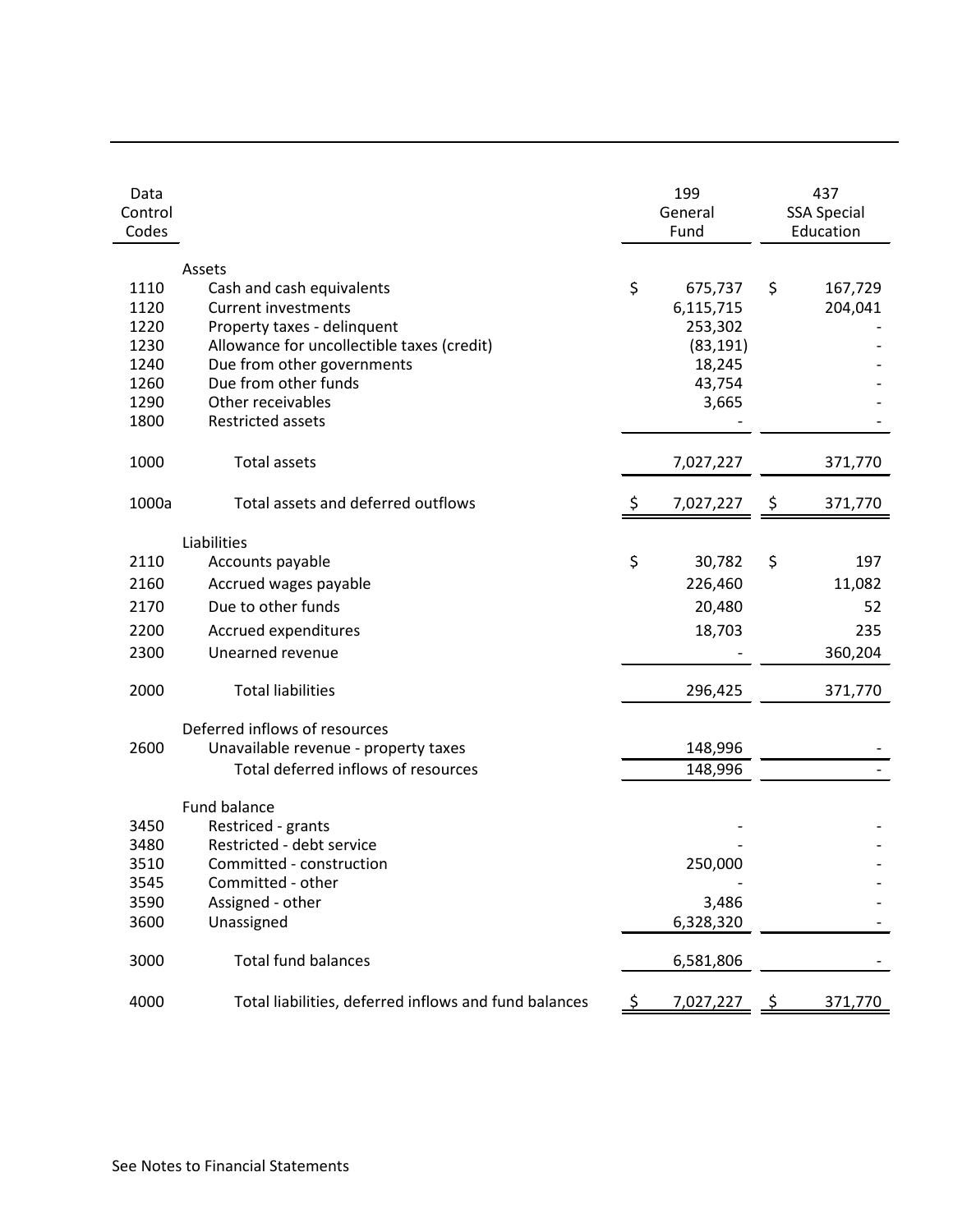# De Leon Independent School District Balance Sheet – Governmental Funds (Exhibit C-1) August 31, 2021

<span id="page-22-1"></span><span id="page-22-0"></span>

|    | 599<br>Debt Service<br>Fund                                    |    | Nonmajor<br>Governmental<br>Funds |         | Total<br>Governmental<br>Funds                                                          |
|----|----------------------------------------------------------------|----|-----------------------------------|---------|-----------------------------------------------------------------------------------------|
|    |                                                                |    |                                   |         |                                                                                         |
| \$ | 38,565<br>114,582<br>46,826<br>(15, 379)<br>1,481<br>3,711,497 | \$ | 81,168<br>89,039<br>368           | \$      | 963,199<br>6,434,338<br>300,128<br>(98, 570)<br>108,765<br>44,122<br>3,665<br>3,711,497 |
|    |                                                                |    |                                   |         |                                                                                         |
|    | 3,897,572                                                      |    | 170,575                           |         | 11,467,144                                                                              |
| \$ | 3,897,572                                                      | \$ | 170,575                           | \$      | 11,467,144                                                                              |
|    |                                                                |    |                                   |         |                                                                                         |
| \$ |                                                                | \$ | 8,389<br>92,919                   | \$      | 39,368<br>330,461                                                                       |
|    |                                                                |    | 34,326                            |         | 54,858                                                                                  |
|    |                                                                |    | 7,402                             |         | 26,340                                                                                  |
|    | 1,764                                                          |    |                                   |         | 361,968                                                                                 |
|    | 1,764                                                          |    | 143,036                           | 812,995 |                                                                                         |
|    |                                                                |    |                                   |         |                                                                                         |
|    | 28,141                                                         |    |                                   |         | 177,137                                                                                 |
|    | 28,141                                                         |    |                                   |         | 177,137                                                                                 |
|    |                                                                |    |                                   |         |                                                                                         |
|    | 3,867,667                                                      |    | 2,540<br>24,999                   |         | 2,540<br>3,867,667<br>250,000<br>24,999                                                 |
|    |                                                                |    |                                   |         | 3,486                                                                                   |
|    |                                                                |    |                                   |         | 6,328,320                                                                               |
|    | 3,867,667                                                      |    | 27,539                            |         | 10,477,012                                                                              |
| Ś  | 3,897,572                                                      | \$ | 170,575                           | \$      | 11,467,144                                                                              |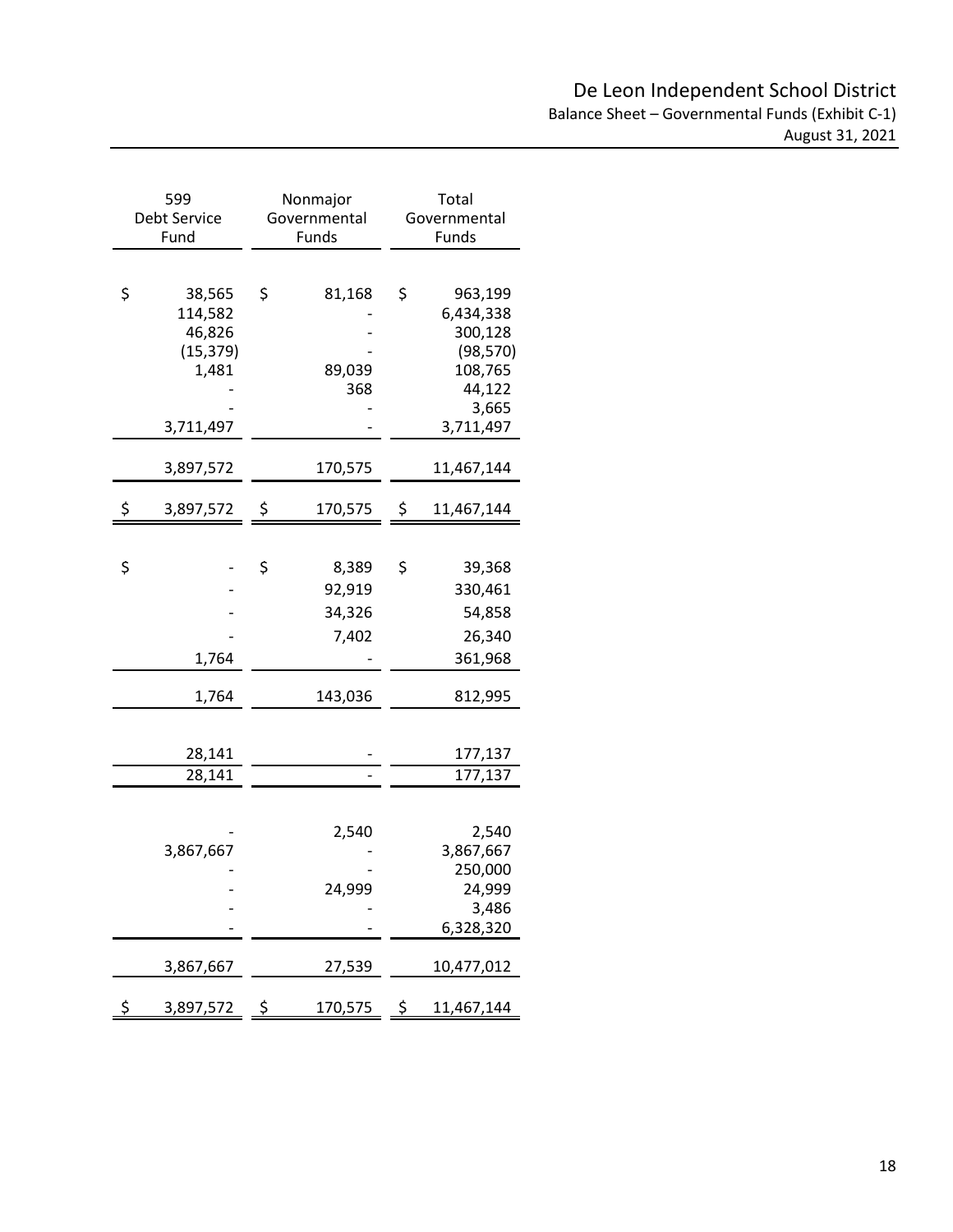<span id="page-23-0"></span>Reconciliation of the Governmental Funds Balance Sheet to the Statement of Net Position (Exhibit C-1R) August 31, 2021

|                                                                                                                                            | Total Fund Balances - Governmental Funds (Exhibit C-1)                                                                                                                                                                                                                                                                           |  | \$ | 10,477,012    |
|--------------------------------------------------------------------------------------------------------------------------------------------|----------------------------------------------------------------------------------------------------------------------------------------------------------------------------------------------------------------------------------------------------------------------------------------------------------------------------------|--|----|---------------|
|                                                                                                                                            | 1 Capital assets, net of accumulated depreciation, are not financial resources and therefore<br>are not reported as assets in governmental funds.                                                                                                                                                                                |  |    | 14,967,724    |
|                                                                                                                                            | 2 The District uses internal service funds to charge the costs of certain activities, such as<br>self-insurance, to appropriate functions in other funds. The net position of<br>internal service funds is reported with governmental activities. The net effect of this<br>consolidation is to increase net position.           |  |    | 26,726        |
|                                                                                                                                            | 3 Long-term liabilities, including bonds payable, are not due and payable in the<br>current period and therefore are not reported in governmental funds.                                                                                                                                                                         |  |    | (5,950,000)   |
| 4 Accrued interest is not due and payable in the current period and therefore is not reported<br>as a liability in the governmental funds. |                                                                                                                                                                                                                                                                                                                                  |  |    | (25, 131)     |
|                                                                                                                                            | 5 Certain assets are not available for current period expenditures and therefore are<br>deferred in the funds. These are:                                                                                                                                                                                                        |  |    |               |
|                                                                                                                                            | Deferred resource inflow for property taxes                                                                                                                                                                                                                                                                                      |  |    | 177,137       |
|                                                                                                                                            | 6 The government-wide statements include the District's proportionate share of the TRS<br>net pension liabilities and TRS-Care net OPEB liabilities, as well as certain pension and<br>OPEB related transactions accounted for as deferred inflows and outflows of resources:                                                    |  |    |               |
|                                                                                                                                            | Net pension liability<br>(2,490,818)<br>Deferred outflows of resources - TRS pension<br>907,617<br>Deferred inflows of resources - TRS pension<br>(429, 852)<br>Net OPEB liability<br>(2,796,211)<br>Deferred outflows of resources - TRS-Care OPEB<br>503,670<br>Deferred inflows of resources - TRS-Care OPEB<br>(2, 172, 386) |  |    | (6, 477, 980) |
|                                                                                                                                            | 19 Total net position - Governmental Activities (Exhibit A-1)                                                                                                                                                                                                                                                                    |  | \$ | 13,195,488    |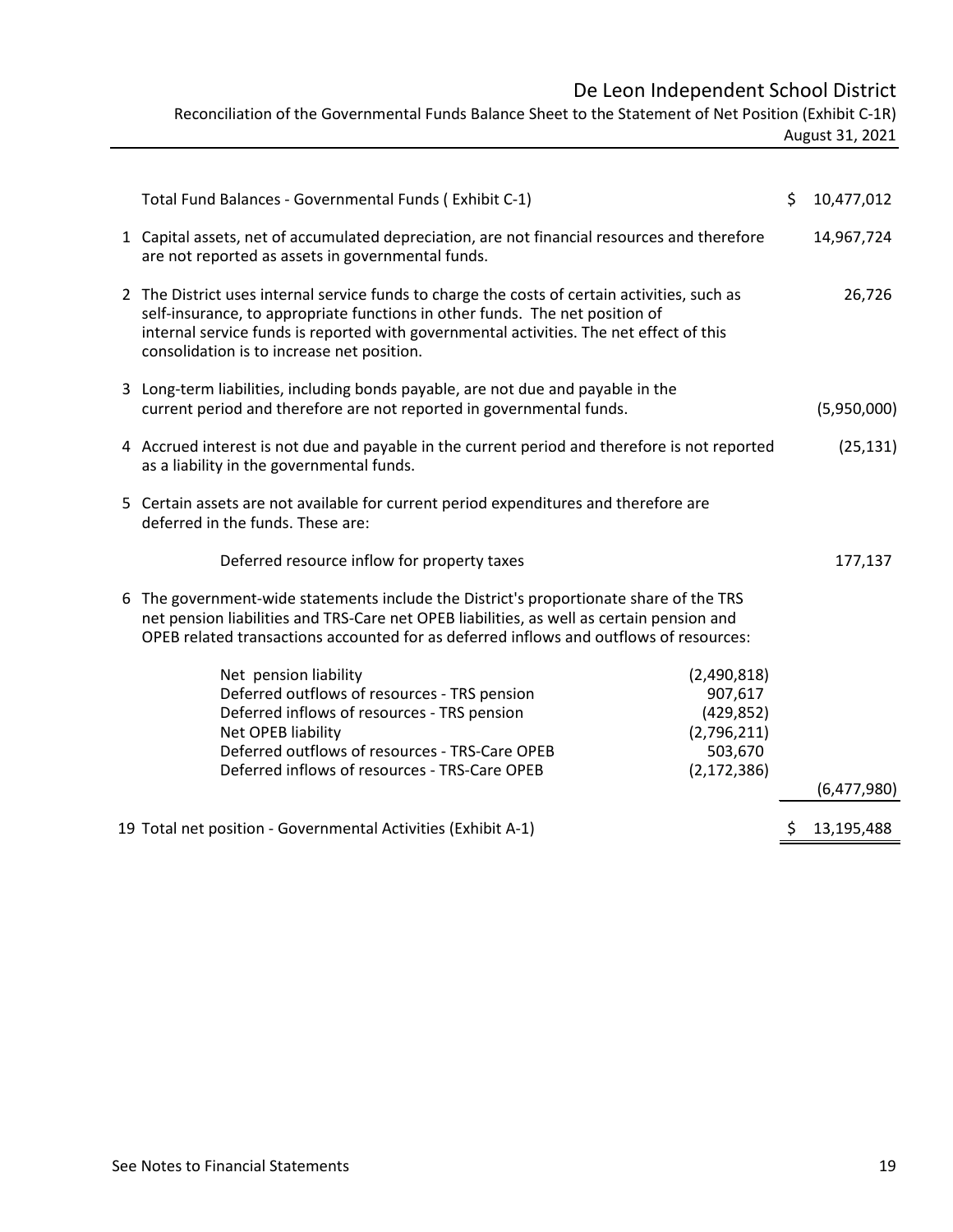| Data             |                                                              |           | 199             | 437<br><b>SSA</b>    |
|------------------|--------------------------------------------------------------|-----------|-----------------|----------------------|
| Control<br>Codes |                                                              |           | General<br>Fund | Special<br>Education |
|                  | Revenues                                                     |           |                 |                      |
| 5700             | Local and intermediate sources                               | \$        | 2,604,581       | \$<br>402,454        |
| 5800             | State program revenues                                       |           | 6,651,181       | 20,421               |
| 5900             | Federal program revenues                                     |           | 146,513         | 141,726              |
| 5020             | <b>Total revenues</b>                                        |           | 9,402,275       | 564,601              |
|                  | Expenditures                                                 |           |                 |                      |
|                  | Current                                                      |           |                 |                      |
| 0011             | Instruction                                                  |           | 3,808,286       | 237,250              |
| 0012             | Instructional resources and media services                   |           | 125,345         |                      |
| 0013             | Curriculum and instructional staff development               |           |                 |                      |
| 0021             | Instructional leadership                                     |           |                 | 264,985              |
| 0023             | School leadership                                            |           | 421,273         |                      |
| 0031             | Guidance, counseling and evaluation services                 |           | 176,285         | 42,698               |
| 0032             | Social work services                                         |           |                 |                      |
| 0033             | Health services                                              |           | 37,038          |                      |
| 0034             | Student (pupil) transportation                               |           | 319,908         |                      |
| 0035             | Food services                                                |           |                 |                      |
| 0036             | <b>Extracurricular activities</b>                            |           | 382,860         |                      |
| 0041             | General administration                                       |           | 400,121         |                      |
| 0051             | Facilities maintenance and operations                        |           | 1,380,551       | 19,668               |
| 0052             | Security and monitoring services                             |           | 2,720           |                      |
| 0053             | Data processing services                                     |           | 237,632         |                      |
|                  | Debt service                                                 |           |                 |                      |
| 0072             | Interest on long term debt                                   |           |                 |                      |
| 0073             | Bond issuance costs                                          |           |                 |                      |
|                  | Capital outlay                                               |           |                 |                      |
| 0081             | Facilities acquisition and construction                      |           | 409,875         |                      |
|                  | Intergovernmental                                            |           |                 |                      |
| 0093             | Payments to fiscal agent/member districts of SSA             |           | 123,157         |                      |
| 0099             | Other intergovernmental charges                              |           | 87,877          |                      |
| 6030             | <b>Total expenditures</b>                                    |           | 7,912,928       | 564,601              |
|                  |                                                              |           |                 |                      |
| 1100             | Excess (deficiency) of revenues over (under)<br>expenditures |           | 1,489,347       |                      |
| 1200             | Net changes in fund balances                                 |           | 1,489,347       |                      |
| 0100             | Fund balance, beginning                                      |           | 5,092,459       |                      |
| 3000             | Fund balance, ending                                         | <u>\$</u> | 6,581,806       | \$                   |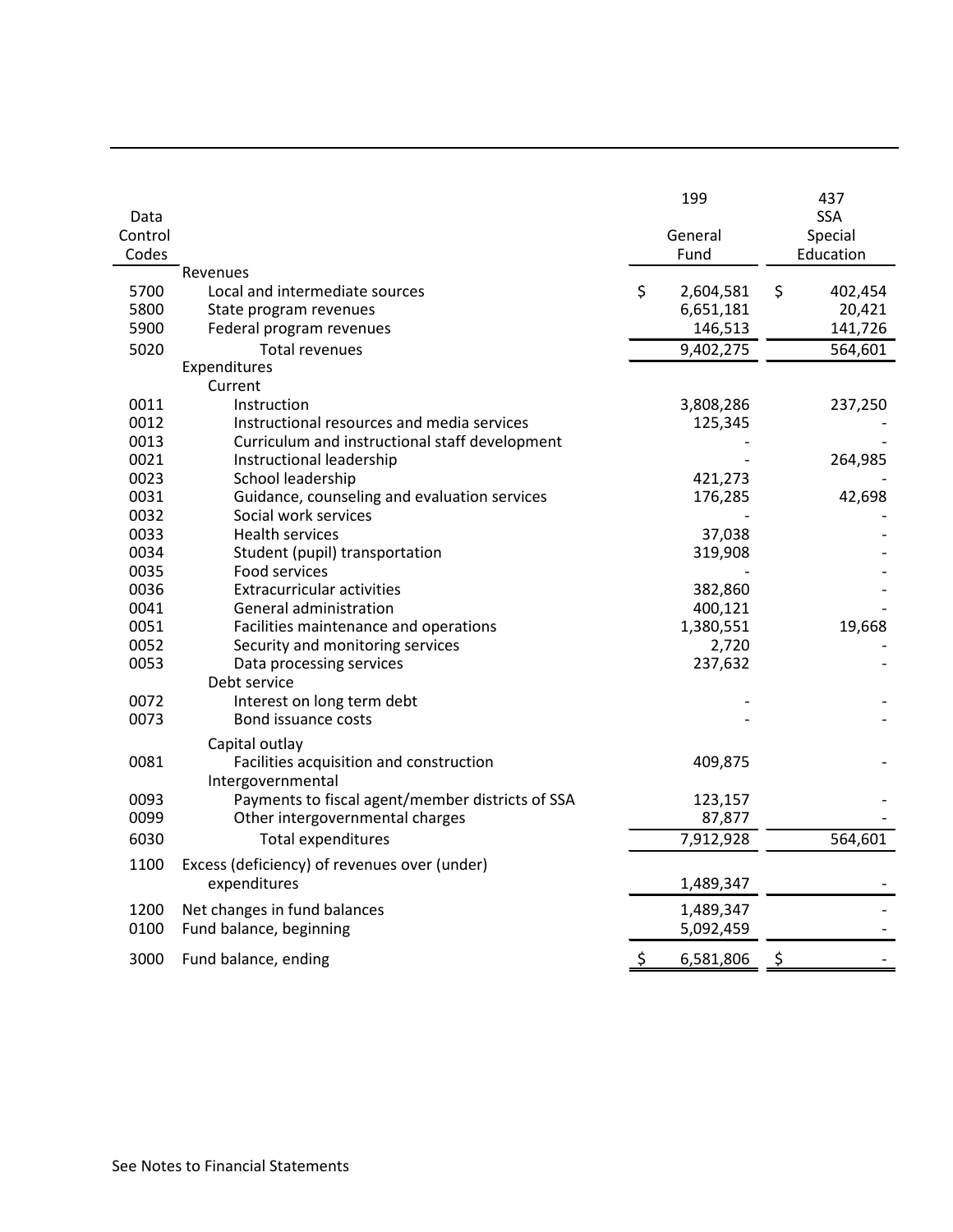<span id="page-25-0"></span>Statement of Revenues, Expenditures, and Changes in Fund Balance - Governmental Funds (Exhibit C-2) Year Ended August 31, 2021

| 599<br>Debt Service<br>Fund        | Nonmajor<br>Governmental<br>Funds   | 98<br>Total<br>Governmental<br>Funds      |
|------------------------------------|-------------------------------------|-------------------------------------------|
| \$<br>523,226<br>61,990<br>100,034 | \$<br>26,732<br>59,231<br>2,061,889 | \$<br>3,556,993<br>6,792,823<br>2,450,162 |
| 685,250                            | 2,147,852                           | 12,799,978                                |
|                                    | 949,164                             | 4,994,700<br>125,345                      |
|                                    | 5,085                               | 5,085                                     |
|                                    |                                     | 264,985                                   |
|                                    | 757                                 | 422,030                                   |
|                                    | 307,390<br>30,094                   | 526,373<br>30,094                         |
|                                    |                                     | 37,038                                    |
|                                    |                                     | 319,908                                   |
|                                    | 424,778                             | 424,778                                   |
|                                    | 18,647                              | 401,507                                   |
|                                    |                                     | 400,121                                   |
|                                    | 70,363                              | 1,470,582                                 |
|                                    |                                     | 2,720                                     |
|                                    | 133,626                             | 371,258                                   |
| 242,684<br>1,207                   |                                     | 242,684<br>1,207                          |
|                                    |                                     | 409,875                                   |
|                                    | 200,000                             | 323,157                                   |
|                                    |                                     | 87,877                                    |
| 243,891                            | 2,139,904                           | 10,861,324                                |
|                                    |                                     |                                           |
| 441,359                            | 7,948                               | 1,938,654                                 |
| 441,359                            | 7,948                               | 1,938,654                                 |
| 3,426,308                          | 19,591                              | 8,538,358                                 |
| \$<br>3,867,667                    | \$<br>27,539                        | \$<br>10,477,012                          |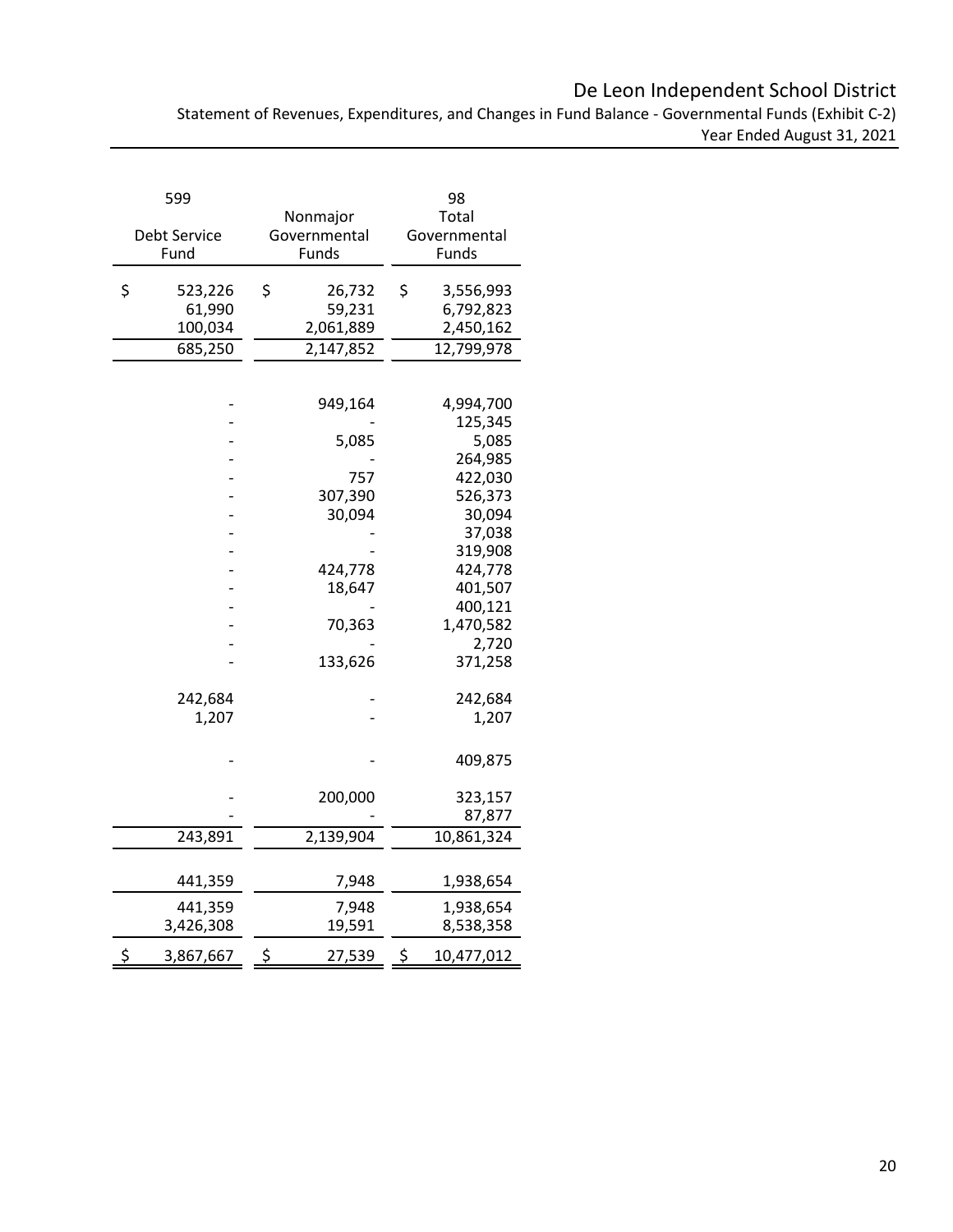<span id="page-26-0"></span>Reconciliation of the Governmental Funds Statement of Revenues, Expenditures, and Changes in Fund Balances of Governmental Funds to the Statement of Activities (Exhibit C-2R) Year Ended August 31, 2021

| Total Net Change in Fund Balances - Governmental Funds (Exhibit C-2)                                                                                                                                                                                                                                                                                                                                                                                                                                                                                                                                                                | \$ | 1,938,654  |
|-------------------------------------------------------------------------------------------------------------------------------------------------------------------------------------------------------------------------------------------------------------------------------------------------------------------------------------------------------------------------------------------------------------------------------------------------------------------------------------------------------------------------------------------------------------------------------------------------------------------------------------|----|------------|
| Current year capital outlays and long-term debt principal payments are expenditures in the<br>fund financial statements, but they should be shown as increases in capital assets and<br>reductions in long-term debt in the government-wide financial statements. The net effect<br>of including the capital asset additions of \$909,287 is to increase net position.                                                                                                                                                                                                                                                              |    | 909,287    |
| Depreciation expense increases accumulated depreciation. The net effect of the<br>current year's depreciation is to decrease net position.                                                                                                                                                                                                                                                                                                                                                                                                                                                                                          |    | (694, 764) |
| The District uses internal service funds to charge the costs of certain activities, such as<br>self-insurance, to appropriate functions in other funds. The change in net position of<br>internal service funds is reported with governmental activities. The net effect of this<br>consolidation is to increase net position.                                                                                                                                                                                                                                                                                                      |    | 3,720      |
| Various other reclassifications and eliminations are necessary to convert from the<br>modified accrual basis of accounting to the accrual basis of accounting. These include<br>recognizing deferred tax revenue of \$177,137 as revenue and removing the prior year's<br>tax collection of \$163,253.                                                                                                                                                                                                                                                                                                                              |    | 13,884     |
| Changes in the deferred outflows of resources, deferred inflows of resources and net<br>pension liability must be recorded as expenses. Changes in contributions made after the<br>measurement date caused the change in net position to increase in the amount of \$19,027.<br>The District's share of the unrecognized deferred outflows and inflows for TRS as of the<br>measurement date must be amortized and the District's proportionate share of the pension<br>expense must be recognized. These cause the change in net position to decrease in the<br>amount of \$174,565. The net effect is a decrease in net position. |    | (155, 538) |
| Changes in the deferred outflows of resources, deferred inflows of resources and net<br>OPEB liability must be recorded as expenses. Changes in contributions made after the<br>measurement date caused the change in net position to increase in the amount of \$5,295.<br>The District's share of the unrecognized deferred outflows and inflows for TRS as of the<br>measurement date must be amortized and the District's proportionate share of the OPEB<br>expense must be recognized. These cause the change in net position to increase in the<br>amount of \$98,786. The net effect is an increase in net position.        |    | 104,081    |
| Change in net position of governmental activities - Statement of Activities - (Exhibit B-1)                                                                                                                                                                                                                                                                                                                                                                                                                                                                                                                                         | ड़ | 2,119,324  |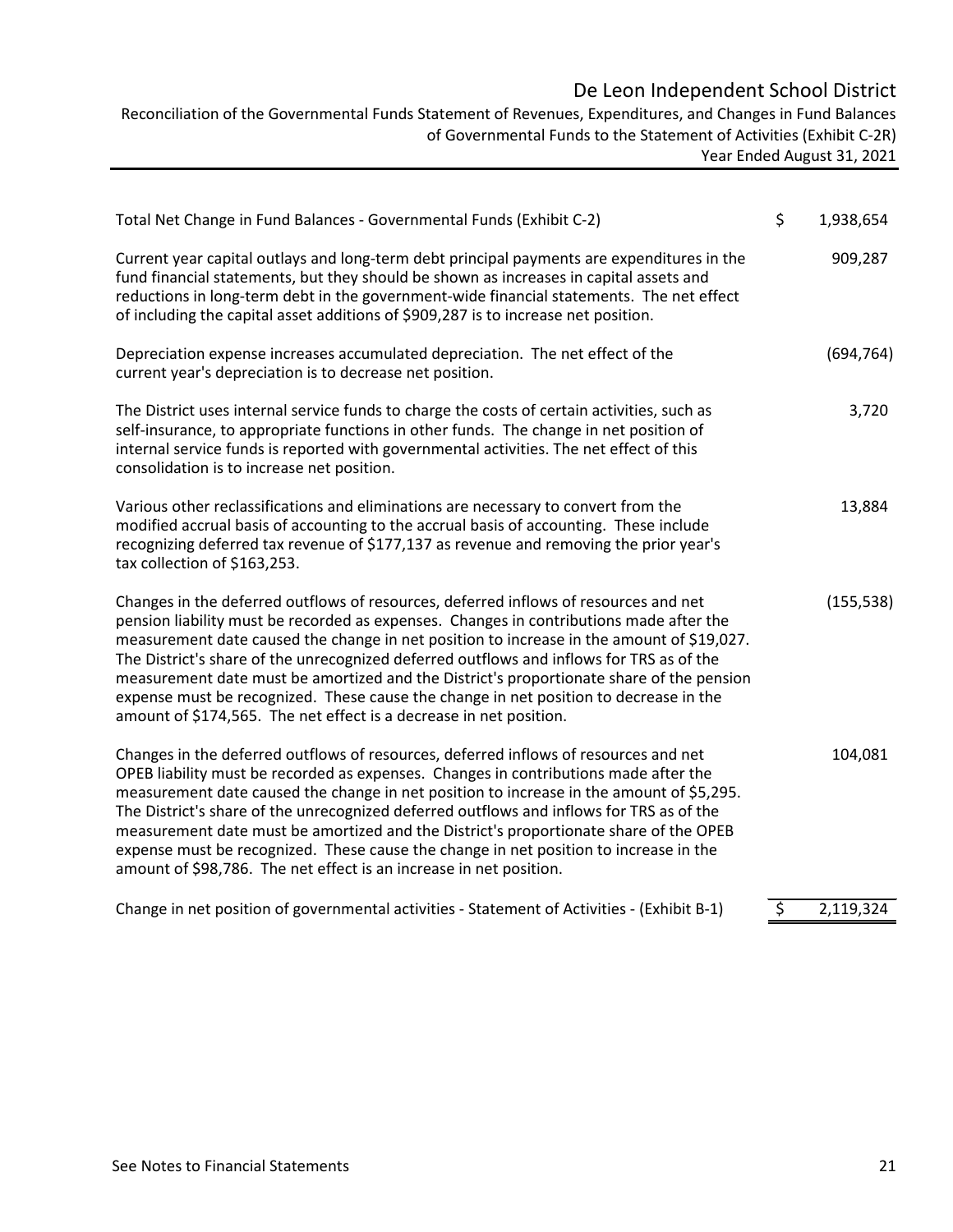<span id="page-27-0"></span>

| Data<br>Control<br>Codes |                           | Governmental<br>Activities<br><b>Internal Service</b><br>Fund |
|--------------------------|---------------------------|---------------------------------------------------------------|
|                          | Assets                    |                                                               |
|                          | Current assets            |                                                               |
| 1110                     | Cash and cash equivalents | \$<br>15,938                                                  |
| 1260                     | Due from other funds      | 10,788                                                        |
|                          |                           |                                                               |
| 1000                     | <b>Total assets</b>       | 26,726                                                        |
|                          |                           |                                                               |
|                          | Net position              |                                                               |
| 3900                     | Unrestricted              | 26,726                                                        |
|                          |                           |                                                               |
| 3000                     | Total net position        | \$<br>26,726                                                  |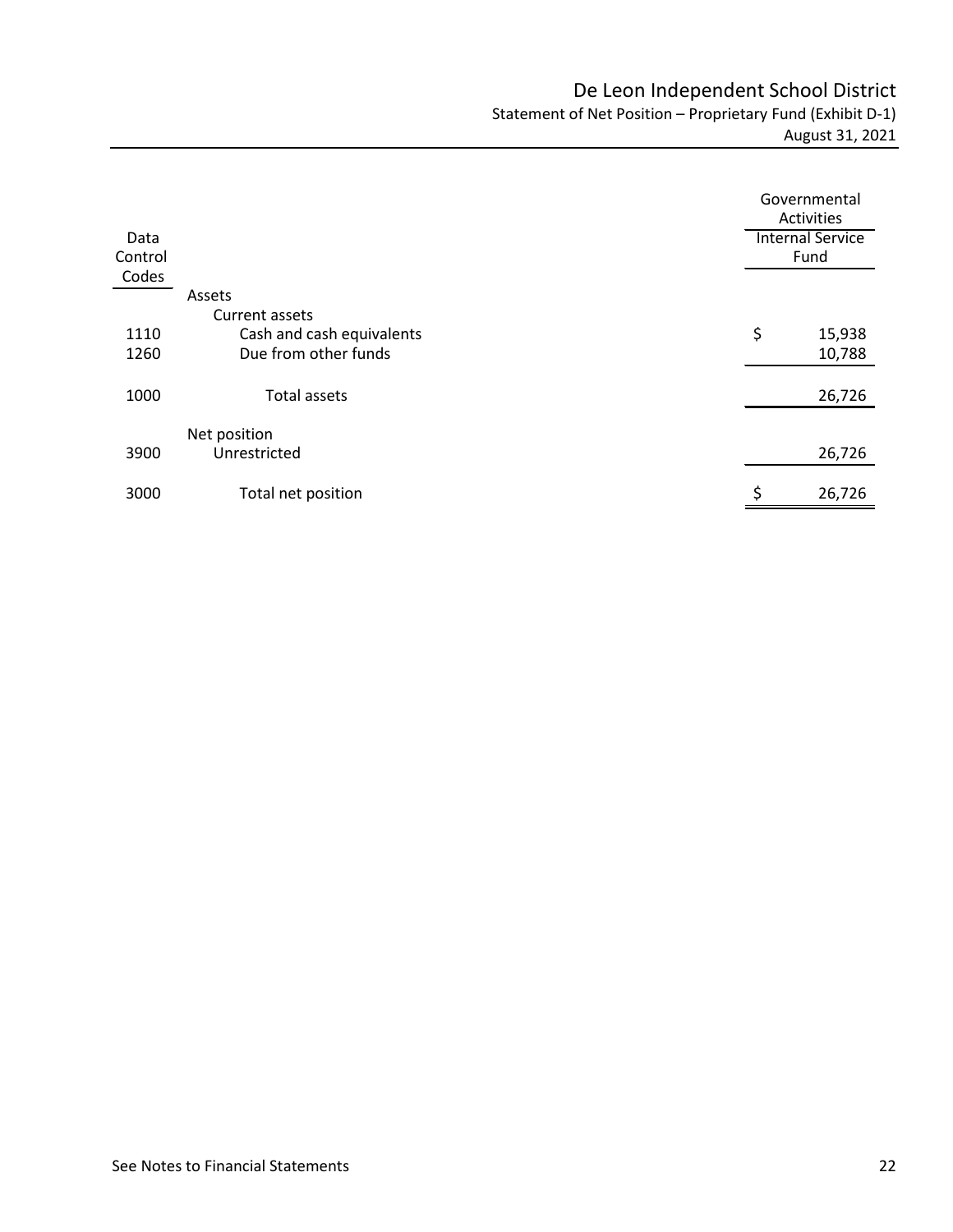Statement of Revenues, Expenses, and Changes in Fund Net Position – Proprietary Fund (Exhibit D-2) Year Ended August 31, 2021

<span id="page-28-0"></span>

| Data<br>Control |                                                      | Governmental<br>Activities<br><b>Internal Service</b><br>Fund |        |
|-----------------|------------------------------------------------------|---------------------------------------------------------------|--------|
| Codes           |                                                      |                                                               |        |
| 5700            | Operating revenues<br>Local and intermediate sources | \$                                                            | 8,938  |
|                 | Total operating revenues                             |                                                               | 8,938  |
|                 | Operating expenses                                   |                                                               |        |
| 6400            | Other operating costs                                |                                                               | 5,218  |
| 6030            | Total operating expenses                             |                                                               | 5,218  |
|                 | Operating income                                     |                                                               | 3,720  |
| 1300            | Change in net position                               |                                                               | 3,720  |
| 0100            | Net position, beginning                              |                                                               | 23,006 |
| 3300            | Net position, ending                                 |                                                               | 26,726 |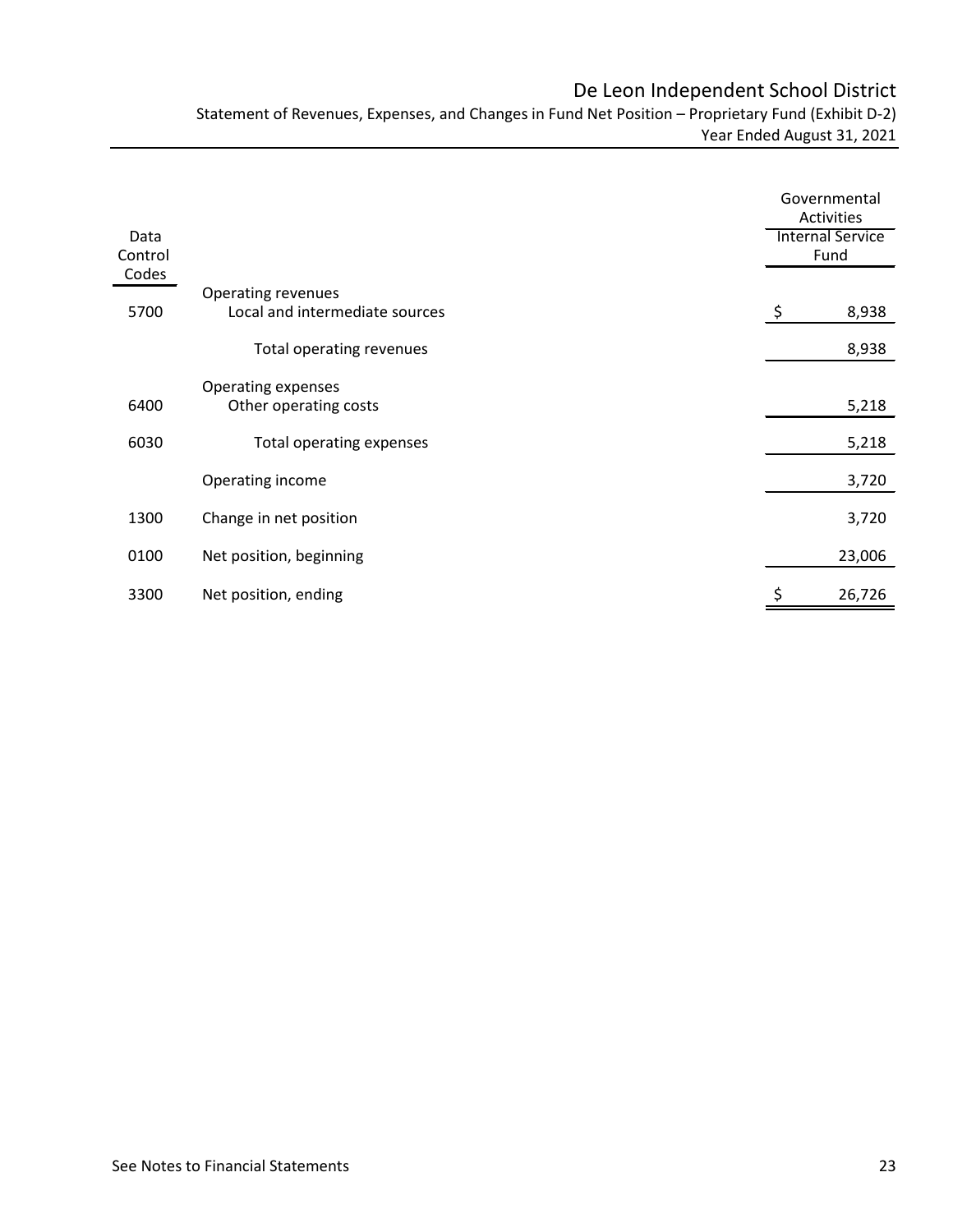<span id="page-29-0"></span>

|                                                                                                         | Governmental<br>Activities<br>Internal<br>Service Fund |                   |
|---------------------------------------------------------------------------------------------------------|--------------------------------------------------------|-------------------|
| <b>Operating activities</b><br>Charges for services<br>Cash payments for claims and contracted services | \$                                                     | 8,938<br>(5, 218) |
| Net cash from operating activities                                                                      |                                                        | 3,720             |
| Non-capital financing activities<br>Cash payments from other funds                                      |                                                        | 2,488             |
| Net cash from non-capital financing activities                                                          |                                                        | 2,488             |
| Net change in cash and cash equivalents                                                                 |                                                        | 6,208             |
| Cash and cash equivalents at beginning of the year                                                      |                                                        | 9,730             |
| Cash and cash equivalents at end of the year                                                            |                                                        | 15,938            |
| Reconciliation of operating income to net cash<br>from operating activities<br>Operating income         | \$                                                     | 3,720             |
| Net cash from operating activities                                                                      |                                                        | 3,720             |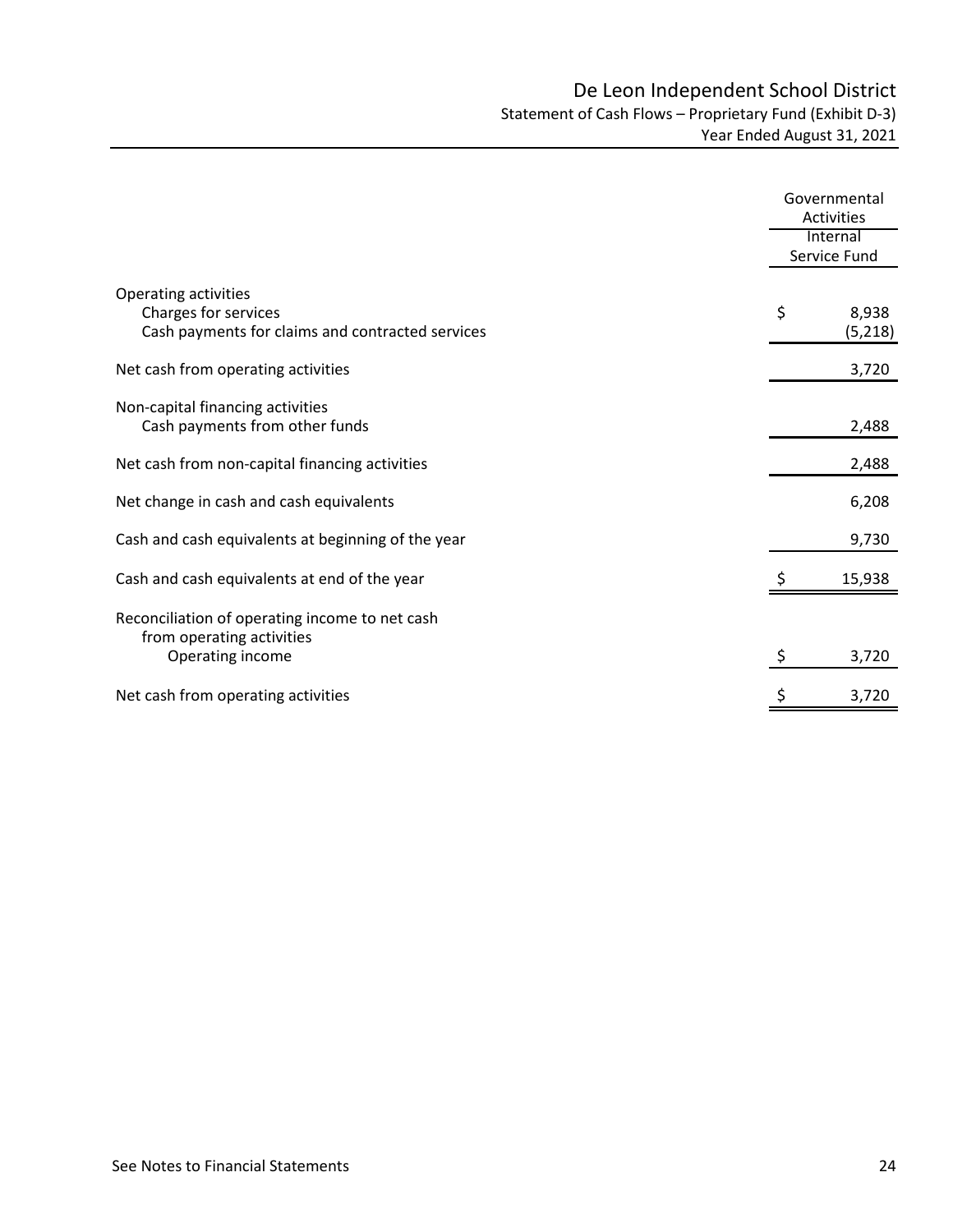Statement of Fiduciary Net Position – Fiduciary Fund (Exhibit E-1) August 31, 2021

<span id="page-30-0"></span>

|                                   | Custodial<br>Fund |  |
|-----------------------------------|-------------------|--|
| Assets                            |                   |  |
| Cash and cash equivalents         | \$<br>16,930      |  |
| <b>Current investments</b>        | 72,114            |  |
| <b>Total assets</b>               | 89,044            |  |
|                                   |                   |  |
| Liabilities<br>Due to other funds | 52                |  |
|                                   |                   |  |
| <b>Total liabilities</b>          | 52                |  |
| <b>Net Position</b>               |                   |  |
| Restricted                        | 88,992            |  |
|                                   |                   |  |
| Total net position                | 88,992            |  |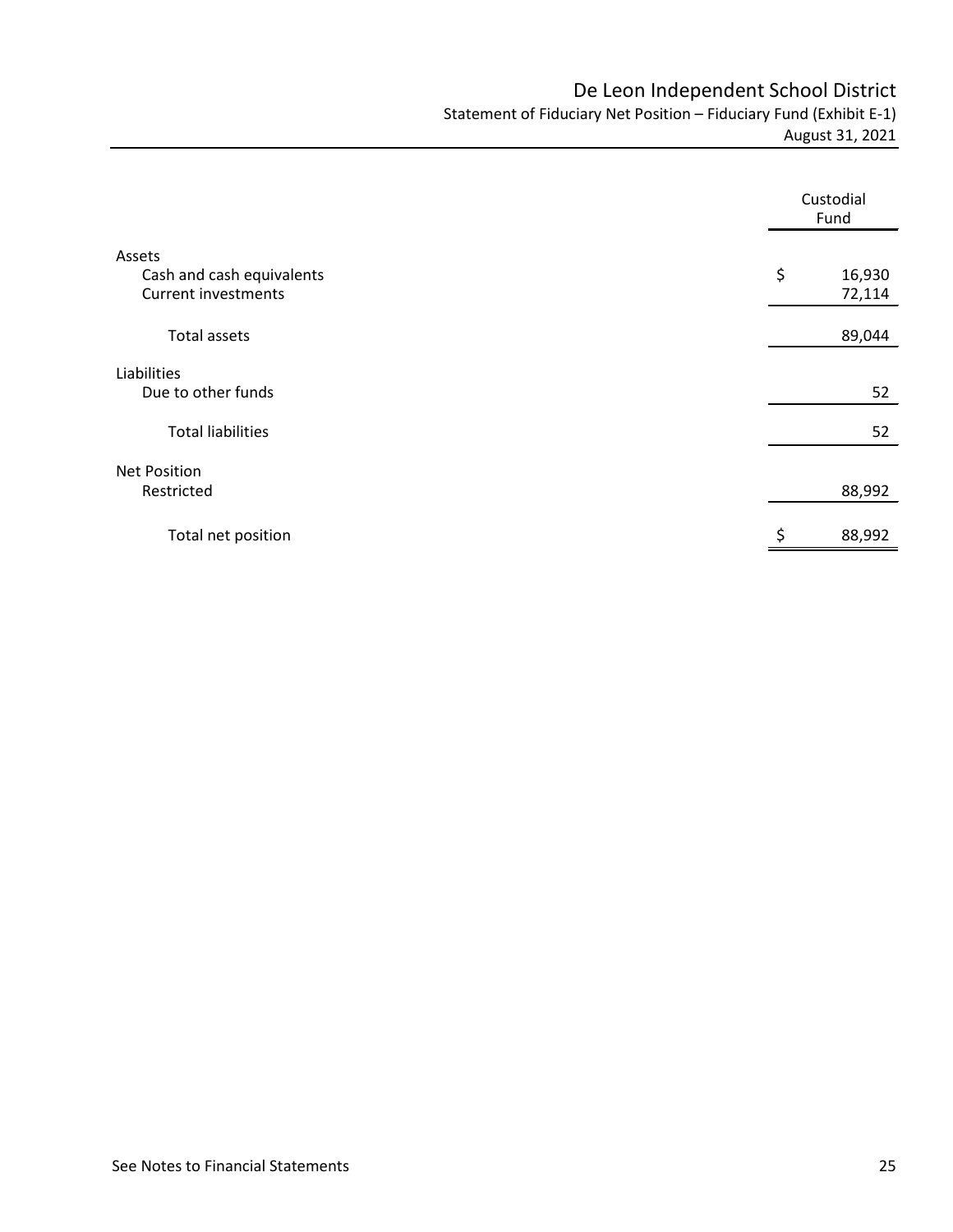# De Leon Independent School District Statement of Changes in Fiduciary Net Position – Fiduciary Fund (Exhibit E-2)

Year Ended August 31, 2021

<span id="page-31-0"></span>

|                                      | Custodial<br>Fund |         |
|--------------------------------------|-------------------|---------|
| Additions                            |                   |         |
| Contributions                        |                   | 89,184  |
| <b>Total additions</b>               |                   | 89,184  |
| Deductions                           |                   |         |
| <b>Extracurricular activities</b>    |                   | 91,889  |
| <b>Total deductions</b>              |                   | 91,889  |
| Change in net position               |                   | (2,705) |
| Net position, beginning              |                   |         |
| Prior period adjustment              |                   | 91,697  |
| Net position, beginning, as restated |                   | 91,697  |
| Net position, ending                 |                   | 88,992  |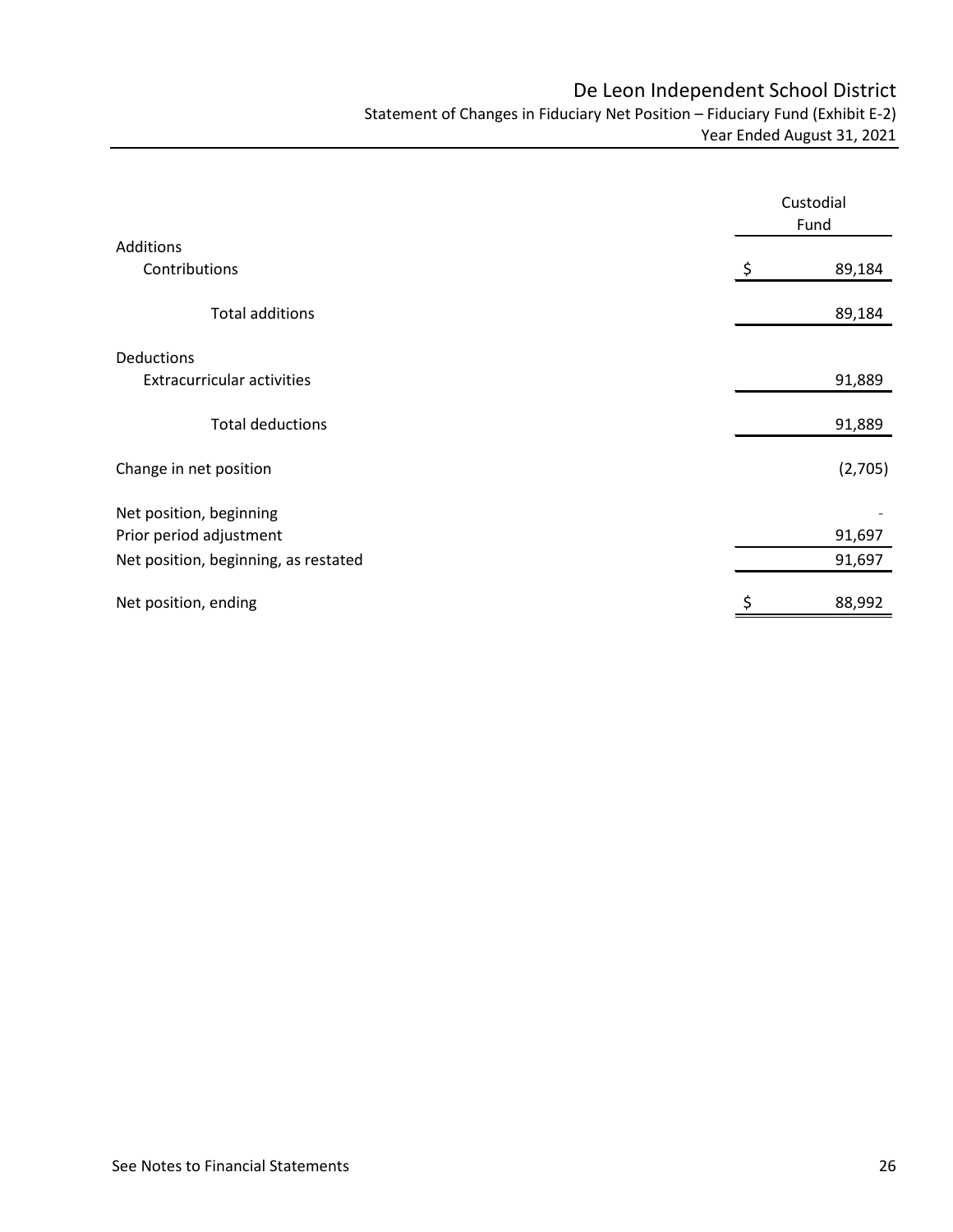# <span id="page-32-0"></span>**Note 1 - Reporting Entity**

The Board of Trustees, a seven-member group, has fiscal accountability over all activities related to public elementary and secondary education within the jurisdiction of the De Leon Independent School District (the District). The Board of Trustees is elected by the public. The trustees as a body corporate have the exclusive power and duty to govern and oversee the management of the public schools of the District. All powers and duties not specifically delegated by statute to the Texas Education Agency (Agency) or to the State Board of Education are reserved for the trustees, and the Agency may not substitute its judgment for the lawful exercise of those powers and duties by the trustees. The District is not included in any other governmental "reporting entity" as defined in Section 2100, Codification of Governmental Accounting and Financial Reporting Standards. The financial statements of the District include all activities for which the Board exercises these governance responsibilities.

The District receives funding from local, state and federal government sources and complies with the requirements of these funding source entities.

# **Note 2 - Government-Wide and Fund Financial Statements**

The government-wide financial statements (i.e., the statement of net position and the statement of activities) report information on all of the nonfiduciary activities of the primary government and its component units. For the most part, the effect of interfund activity has been removed from these statements. *Governmental activities*, which normally are supported by taxes and intergovernmental revenues, are reported separately from *business-type activities*, which rely to a significant extent on fees and charges for support.

The statement of activities demonstrates the degree to which the direct expenses of a given function or segment is offset by program revenues. *Direct expenses* are those that are clearly identifiable with a specific function or segment. *Program revenues* include 1) charges to customers or applicants who purchase, use, or directly benefit from goods, services, or privileges provided by a given function or segment and 2) grants and contributions that are restricted to meeting the operational or capital requirements of a particular function or segment. Taxes and other items not properly included among program revenues are reported instead as *general revenues.*

Separate financial statements are provided for governmental, proprietary and fiduciary funds, even though fiduciary funds are excluded from the government-wide financial statements. Major individual governmental funds are reported as separate columns in the fund financial statements.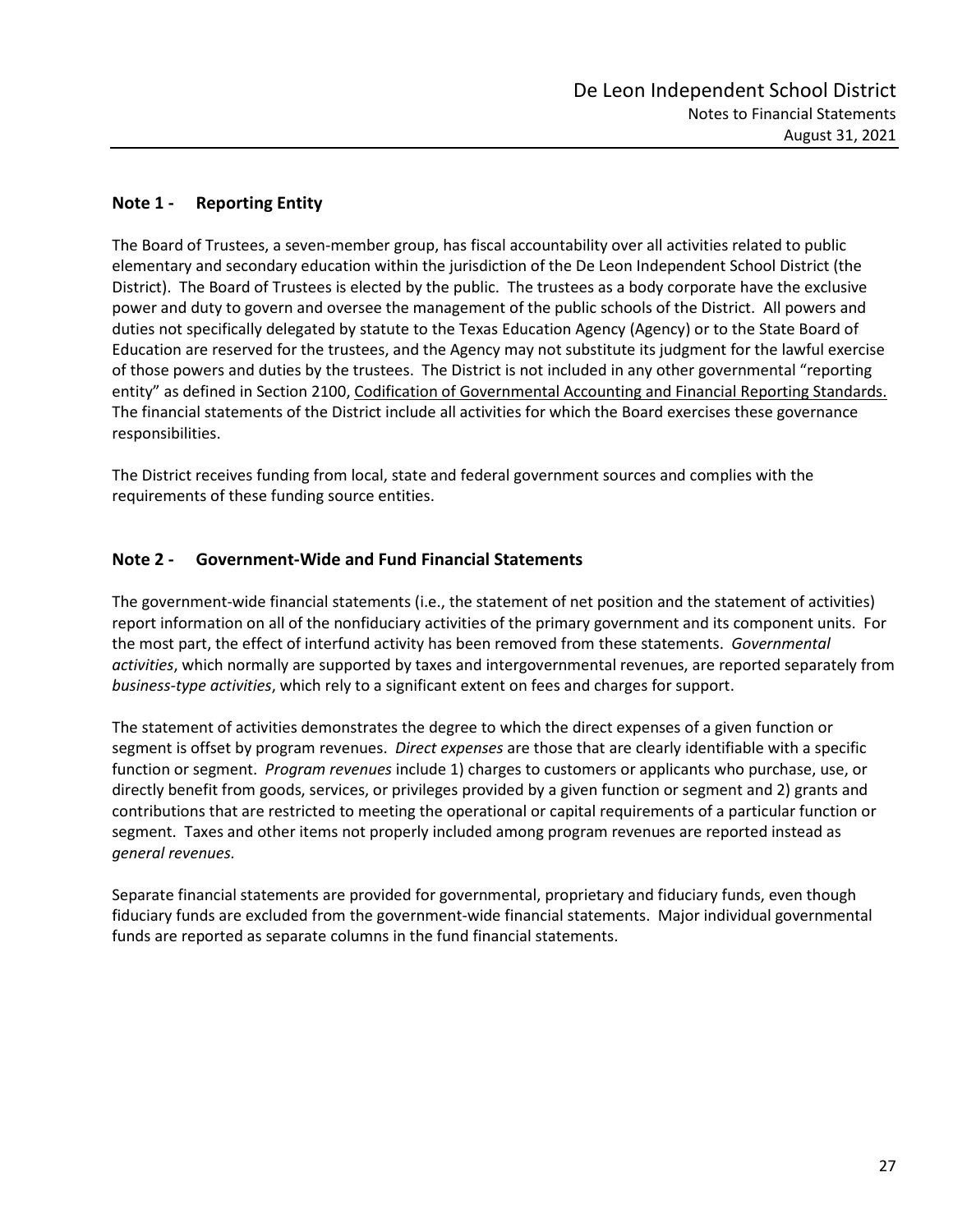# **Note 3 - Measurement Focus, Basis of Accounting and Financial Statement Presentation**

The government-wide financial statements are reported using the *economic resources measurement focus* and the *accrual basis of accounting* as well as the proprietary and fiduciary fund financial statements. Revenues are recorded when earned and expenses are recorded when a liability is incurred, regardless of the timing of related cash flows. Property taxes are recognized as revenues in the year for which they are levied. Grants and similar items are recognized as revenue as soon as all eligibility requirements imposed by the provider have been met.

Governmental fund financial statements are reported using the *current financial resources measurement focus*  and the *modified accrual basis of accounting*. Revenues are recognized as soon as they are both measurable and available. Revenues are considered to be *available* when they are collectible within the current period or soon enough thereafter to pay liabilities of the current period. For this purpose, the government considers revenues to be available if they are collected within 60 days of the end of the current fiscal period. Expenditures generally are recorded when a liability is incurred, as under accrual accounting. However, debt service expenditures, as well as expenditures related to claims and judgments, are recorded only when payment is due.

The Proprietary Fund Types and Fiduciary Funds are accounted for using the *economic resources measurement focus and the accrual basis of accounting*. Revenues are recognized in the accounting period in which they are earned and become measurable and expenses in the accounting period in which they are incurred and become measurable. With this measurement focus, all assets and liabilities associated with the operation of these funds are included on the Statement of Net Position. The fund equity is segregated into net investment in capital assets, restricted net position, and unrestricted net position.

Property taxes and penalties and interest associated with the current fiscal period are all considered to be susceptible to accrual and so have been recognized as revenues of the current fiscal period. All other revenue items are considered to be measurable and available only when the government receives cash.

The District reports the following major governmental funds:

The *General Fund* is the District's primary operating fund. It accounts for all financial resources of the general government, except those required to be accounted for in another fund.

*Fund 437, Shared Services Arrangement – Special Education* is to be used by the fiscal agent of a Shared Service Arrangement to account, on a project basis, for funds for special education, other than regional day school for the deaf and State Supplemental Visually Impaired.

The *Debt Service Fund,* a governmental fund type, accounts for financial resources that are restricted, committed or assigned for principal and interest on long-term debt of governmental activities.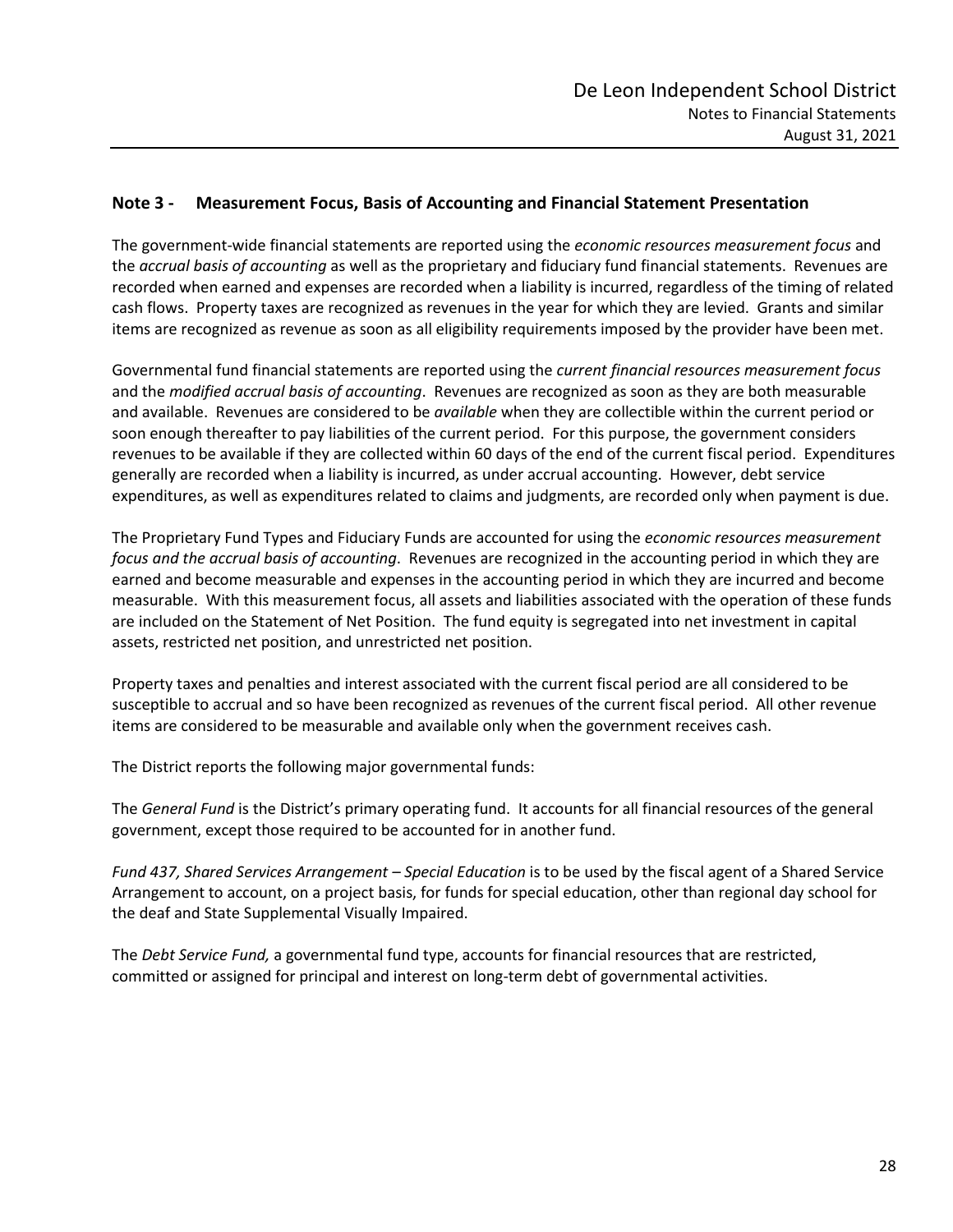The government reports the following proprietary funds:

*Internal Service Fund* accounts for revenues and expenses related to services provided to parties inside the District. This fund facilitates distribution of support costs (such as workers compensation insurance) to the users of the support services.

Additionally, the government reports the following nonmajor fund types:

The *Special Revenue Funds*, a governmental fund type, account for the proceeds of specific revenue sources that are restricted, committed or assigned to expenditure for specified purposes other than debt service or capital projects. The District accounts for each federal and state grant in a separate special revenue fund.

*Custodial Fund*, a fiduciary fund type, account for resources held for others in a custodial capacity. The District's Custodial Fund is the student activity fund.

As a general rule the effect of interfund activity has been eliminated from the government-wide financial statements.

Proprietary funds distinguish *operating* revenues and expenses from *nonoperating* items. Operating revenues and expenses generally result from providing services in connection with a proprietary fund's principal ongoing operations. The principal operating revenues of the worker's compensation insurance internal service fund are District contributions. Operating expenses include claims expense and administrative expense for administering the insurance fund. All revenues and expenses not meeting this definition are reported as nonoperating revenues and expenses.

When both restricted and unrestricted resources are available for use, it is the District's policy to use restricted resources first, and then unrestricted resources, as they are needed.

# **Note 4 - Assets, Liabilities, Deferred Outflows/Inflows of Resources and Net Position or Equity**

#### **Deposits and Investments**

The District's cash and cash equivalents are considered to be cash on hand, demand deposits, and short-term investments with original maturities of three months or less from the date of acquisition. Investments in public funds investment pools are reported at amortized cost.

#### **Custodial Credit Risk – Deposits**

At August 31, 2021, the District's deposits (cash, certificates of deposit and interest bearing savings accounts including temporary investments) were entirely covered by pledged collateral held by the District's agent bank in the District's name or by federal deposit insurance.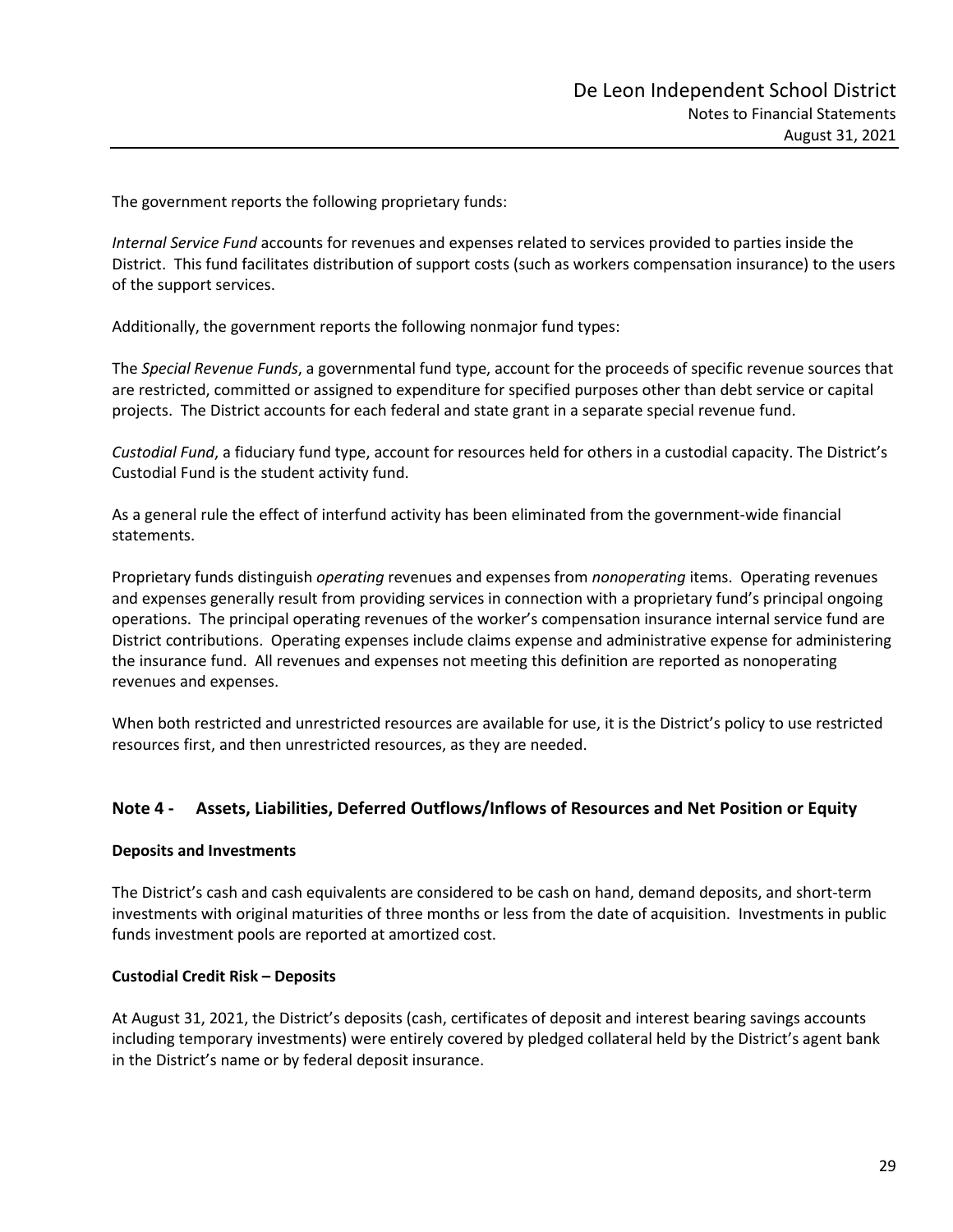### **Interfund Receivables and Payables**

Activity between funds that are representative of lending/borrowing arrangements outstanding at the end of the fiscal year are referred to as either "due to/from other funds" (i.e., the current portion of interfund loans) or "advances to/from other funds" (i.e., the non-current portion of interfund loans).

# **Concentration of Credit Risk**

The District's investment policy does not limit investments in any one issuer except that the investment portfolio shall be diversified in terms of investment instruments, maturing scheduling, and financial institutions to reduce risk of loss resulting from over concentration in a specific class of investments, specific maturity, or specific user.

#### **Capital Assets**

Capital assets, which include property, plant and equipment, are reported in the governmental activities column in the government-wide financial statements. The District defines capital assets as assets with an initial, individual cost of more than \$5,000 and an estimated useful life in excess of two years. Such assets are recorded at historical cost or estimated historical cost if purchased or constructed. Donated capital assets are recorded at acquisition value.

The costs of normal maintenance and repairs that do not add to the value of the asset or materially extend asset lives are not capitalized.

In the government wide financial statements, property, plant and equipment of the District are depreciated using the straight-line method over the following estimated useful lives:

| Asset Class                       | <b>Estimated Useful Lives</b> |  |  |
|-----------------------------------|-------------------------------|--|--|
| Buildings & improvements          | 10 - 40 years                 |  |  |
| Furniture, equipment and vehicles | 7 - 20 years                  |  |  |

#### **Long-Term Liabilities**

In the government-wide financial statements, long-term debt and other long-term obligations are reported as liabilities.

#### **Deferred Outflows/Inflows of Resources**

Deferred outflows/inflows of resources are separate elements of the financial statements. The District has deferred inflows of resources, which arises under the modified accrual basis of accounting, unavailable revenue from property taxes and for its proportionate share of TRS's deferred inflow related to pensions as described in Note 10 and its OPEB liability as described in Note 11. These amounts are deferred and recognized as an inflow of resources in the period that the amounts become available. The District has deferred outflows of resources for its proportionate share of TRS's deferred outflow related to pensions as described in Note 10 and for its proportionate share of TRS-Care's deferred outflow related to OPEB as described in Note 11.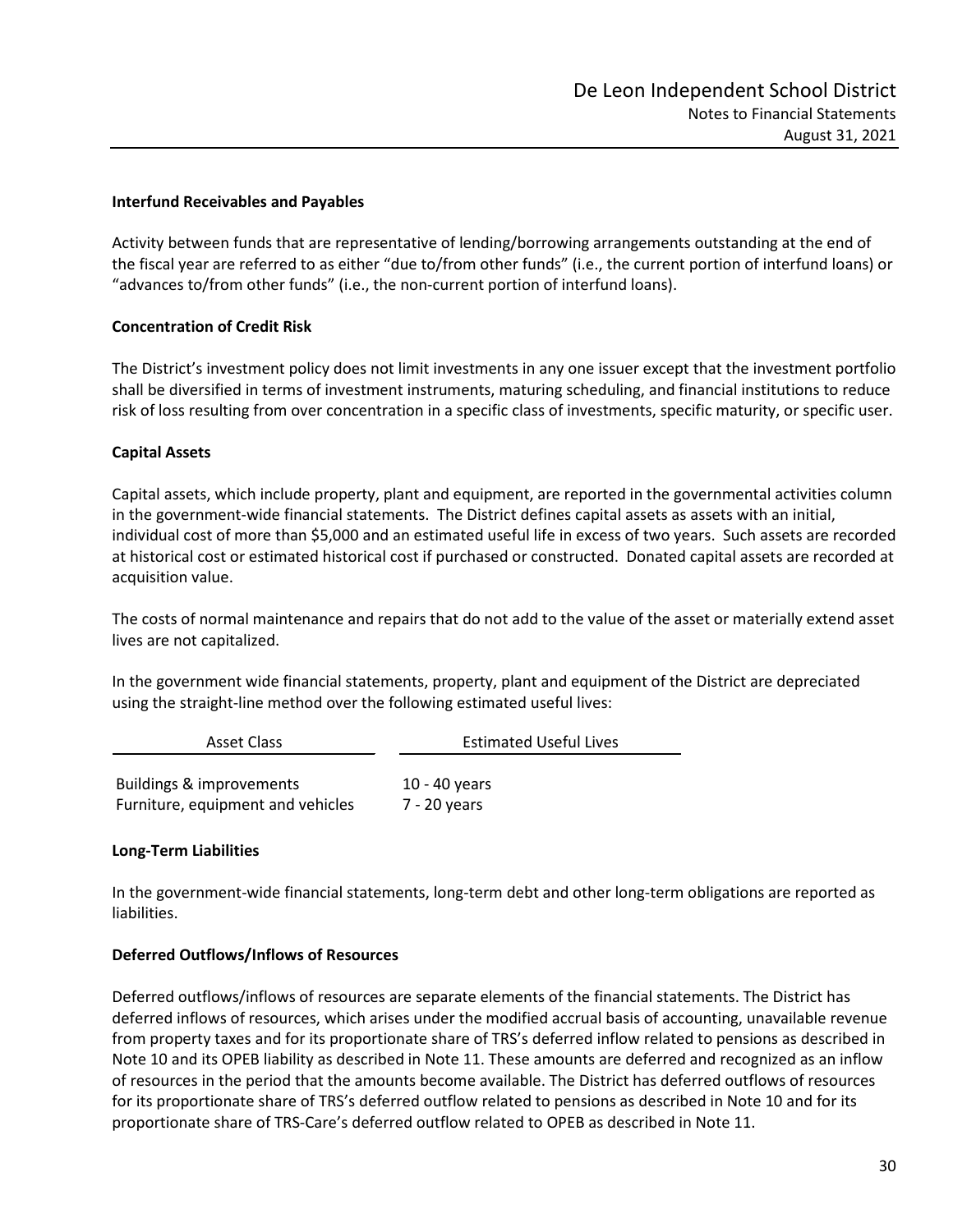## **Pensions**

The fiduciary net position of the TRS has been determined using the flow of economic resources measurement focus and full accrual basis of accounting. This includes for purposes of measuring the net pension liability, deferred outflows of resources and deferred inflows of resources related to pensions, pension expense, and information about assets, liabilities and additions to/deductions from TRS's fiduciary net position. Benefit payments (including refunds of employee contributions) are recognized when due and payable in accordance with the benefit terms. Investments are reported at fair value.

#### **OPEB**

The fiduciary net position of the Teacher Retirement System of Texas (TRS) TRS-Care Plan has been determined using the flow of economic resources measurement focus and full accrual basis of accounting. This includes for purposes of measuring the net OPEB liability, deferred outflows of resources and deferred inflows of resources relating to other-post employment benefits, OPEB expense, and information about assets, liabilities and additions to/deductions from TRS Care's fiduciary net position. Benefit payments are recognized when due and payable in accordance with the benefit terms. There are no investments as this is a pay-as-you-go plan and all cash is held in a cash account.

#### **Use of Estimates**

The preparation of financial statements in conformity with generally accepted accounting principles requires management to make estimates and assumptions that affect the reported amounts of assets and liabilities and disclosure of contingent assets and liabilities at the date of the financial statements and the reported amounts of revenues and expenditures during the reporting period. Actual results could differ from those estimates.

## **Restricted Assets**

Certain resources have been set aside for the repayment of bonds payable or for use in construction projects. The assets and related payables are classified as restricted because their use is limited by applicable bond covenants. Restricted assets at August 31, 2021 were as follows:

| Debt Service Fund - QSCB sinking fund | \$ 3,711,497 |
|---------------------------------------|--------------|
|                                       | \$3,711,497  |

#### **Implementation of GASB Statement No. 84**

As of September 1, 2020, the District adopted GASB Statement No. 84, *Fiduciary Activities*. The objective of this Statement is to improve the identification of fiduciary activities for accounting and financial reporting purposes and how those activities should be reported. The requirements of this Statement will enhance consistency and comparability by establishing specific criteria for identifying activities that should be reported as fiduciary activities. Greater consistency and comparability enhances the value provided by the information reported in financial statements for assessing government accountability and stewardship. The impact to the District resulted in a reclassification of agency funds to custodial funds that resulted in a restatement of net position of custodial funds. The effect of the implementation of this standard on beginning net position is disclosed in Note 18.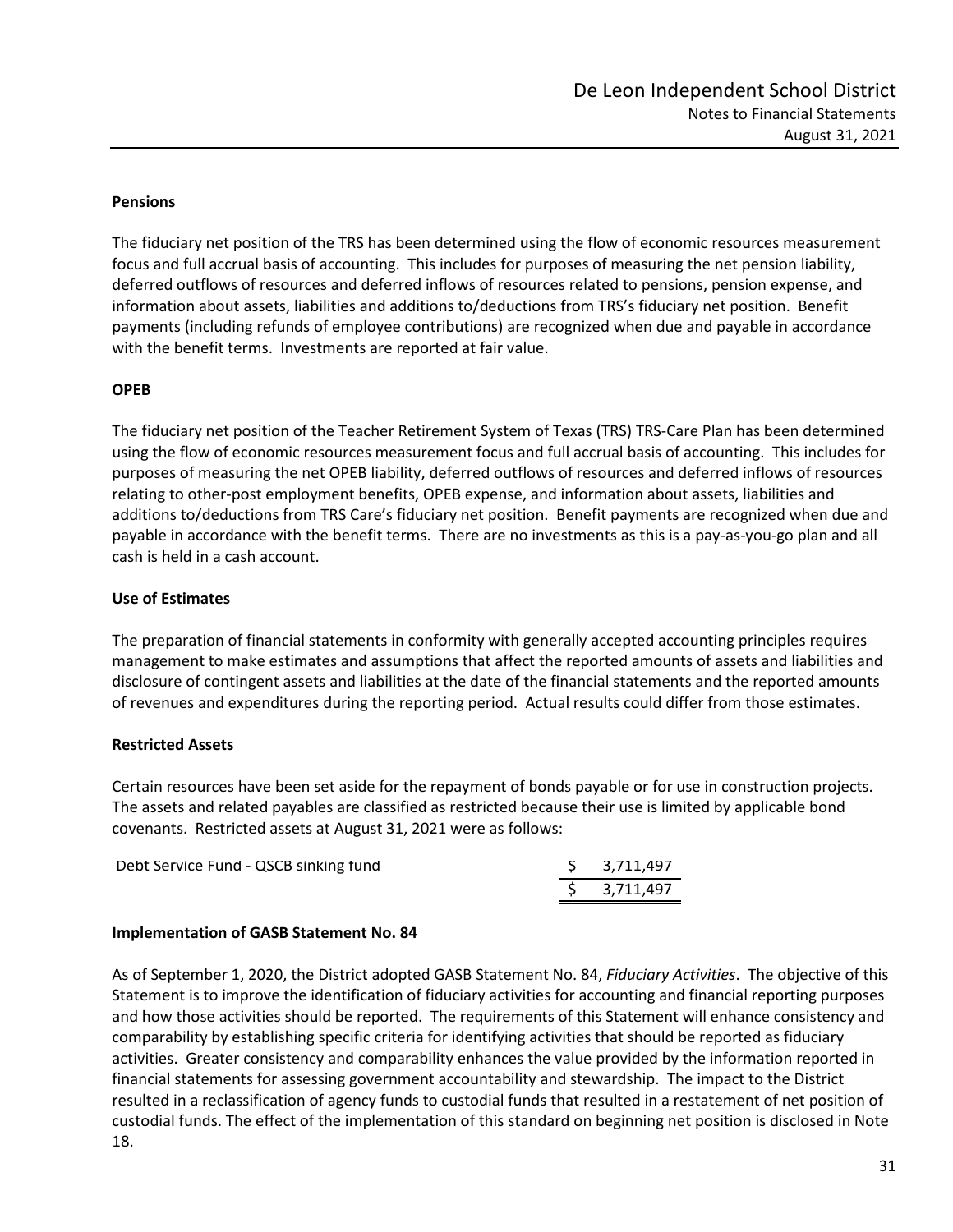#### **New Accounting Pronouncements**

In May 2020, the GASB issued Statement No. 95, Postponement of the Effective Dates of Certain Authoritative Guidance. The primary objective of this Statement is to provide temporary relief to governments and other stakeholders in light of the COVID-19 pandemic. That objective is accomplished by postponing the effective dates of certain provisions in Statements and Implementation Guides that first became effective or are scheduled to become effective for periods beginning after June 15, 2018, and later.

The effective dates of certain provisions contained in the following pronouncements are postponed by one year:

- Statement No. 83, Certain Asset Retirement Obligations
- Statement No. 84, Fiduciary Activities
- Statement No. 88, Certain Disclosures Related to Debt, including Direct Borrowings and Direct Placements
- Statement No. 89, Accounting for Interest Cost Incurred before the End of a Construction Period
- Statement No. 90, Majority Equity Interests
- Statement No. 91, Conduit Debt Obligations
- Statement No. 92, Omnibus 2020
- Statement No. 93, Replacement of Interbank Offered Rates
- Implementation Guide No. 2017-3, Accounting and Financial Reporting for Postemployment Benefits Other Than Pensions (and Certain Issues Related to OPEB Plan Reporting)
- Implementation Guide No. 2018-1, Implementation Guidance Update—2018
- Implementation Guide No. 2019-1, Implementation Guidance Update—2019
- Implementation Guide No. 2019-2, Fiduciary Activities.

The effective dates of the following pronouncements are postponed by 18 months:

- Statement No. 87, Leases
- Implementation Guide No. 2019-3, Leases

The provisions of this Statement were implemented as of August 30, 2021.

In June 2017, the GASB issued Statement No. 87, Leases. The objective of this Statement is to better meet the information needs of financial statement users by improving accounting and financial reporting for leases by governments. This Statement increases the usefulness of governments' financial statements by requiring recognition of certain lease assets and liabilities for leases that previously were classified as operating leases and recognized as inflows of resources or outflows of resources based on the payment provisions of the contract. It establishes a single model for lease accounting based on the foundational principle that leases are financings of the right to use an underlying asset. Under this Statement, a lessee is required to recognize a lease liability and an intangible right-to-use lease asset, and a lessor is required to recognize a lease receivable and a deferred inflow of resources, thereby enhancing the relevance and consistency of information about governments' leasing activities.

As a result of the implementation of GASB Statement No. 95, the requirements of this Statement are effective for the reporting periods beginning after June 15, 2021. Early implementation is encouraged. The effects of this change on the District's financial statements have not yet been determined.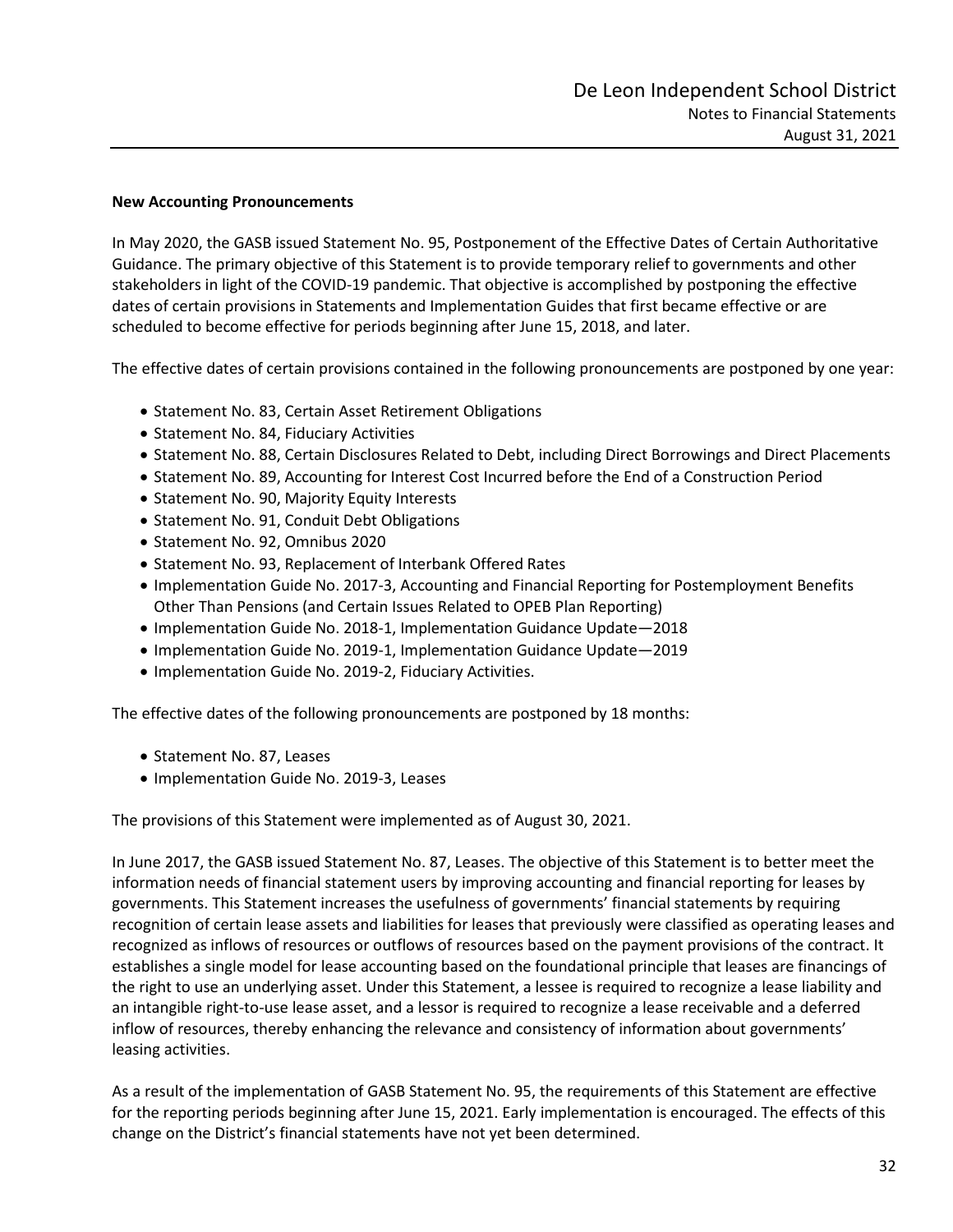In June 2018, the GASB issued Statement No. 89, Accounting for Interest Cost Incurred Before the End of a Construction Period. The objectives of this Statement are (1) to enhance the relevance and comparability of information about capital assets and the cost of borrowing for a reporting period and (2) to simplify accounting for interest cost incurred before the end of a construction period.

This Statement establishes accounting requirements for interest cost incurred before the end of a construction period. Such interest cost includes all interest that previously was accounted for in accordance with the requirements of paragraphs 5–22 of Statement No. 62, Codification of Accounting and Financial Reporting Guidance Contained in Pre-November 30, 1989 FASB and AICPA Pronouncements, which are superseded by this Statement. This Statement requires that interest cost incurred before the end of a construction period be recognized as an expense in the period in which the cost is incurred for financial statements prepared using the economic resources measurement focus. As a result, interest cost incurred before the end of a construction period will not be included in the historical cost of a capital asset reported in a business-type activity or enterprise fund.

This Statement also reiterates that in financial statements prepared using the current financial resources measurement focus, interest cost incurred before the end of a construction period should be recognized as an expenditure on a basis consistent with governmental fund accounting principles.

As a result of the implementation of GASB Statement No. 95, the requirements of this Statement are effective for reporting periods beginning after December 15, 2020. Earlier application is encouraged. The requirements of this Statement should be applied prospectively. The effects of this change on the District's financial statements have not yet been determined.

In May 2019, the GASB issued Statement No. 91, Conduit Debt Obligations. The primary objectives of this Statement are to provide a single method of reporting conduit debt obligations by issuers and eliminate diversity in practice associated with (1) commitments extended by issuers, (2) arrangements associated with conduit debt obligations, and (3) related note disclosures. This Statement achieves those objectives by clarifying the existing definition of a conduit debt obligation; establishing that a conduit debt obligation is not a liability of the issuer; establishing standards for accounting and financial reporting of additional commitments and voluntary commitments extended by issuers and arrangements associated with conduit debt obligations; and improving required note disclosures.

A conduit debt obligation is defined as a debt instrument having all of the following characteristics:

- There are at least three parties involved: (1) an issuer, (2) a third-party obligor, and (3) a debt holder or a debt trustee.
- The issuer and the third-party obligor are not within the same financial reporting entity.
- The debt obligation is not a parity bond of the issuer, nor is it cross-collateralized with other debt of the issuer.
- The third-party obligor or its agent, not the issuer, ultimately receives the proceeds from the debt issuance.
- The third-party obligor, not the issuer, is primarily obligated for the payment of all amounts associated with the debt obligation (debt service payments).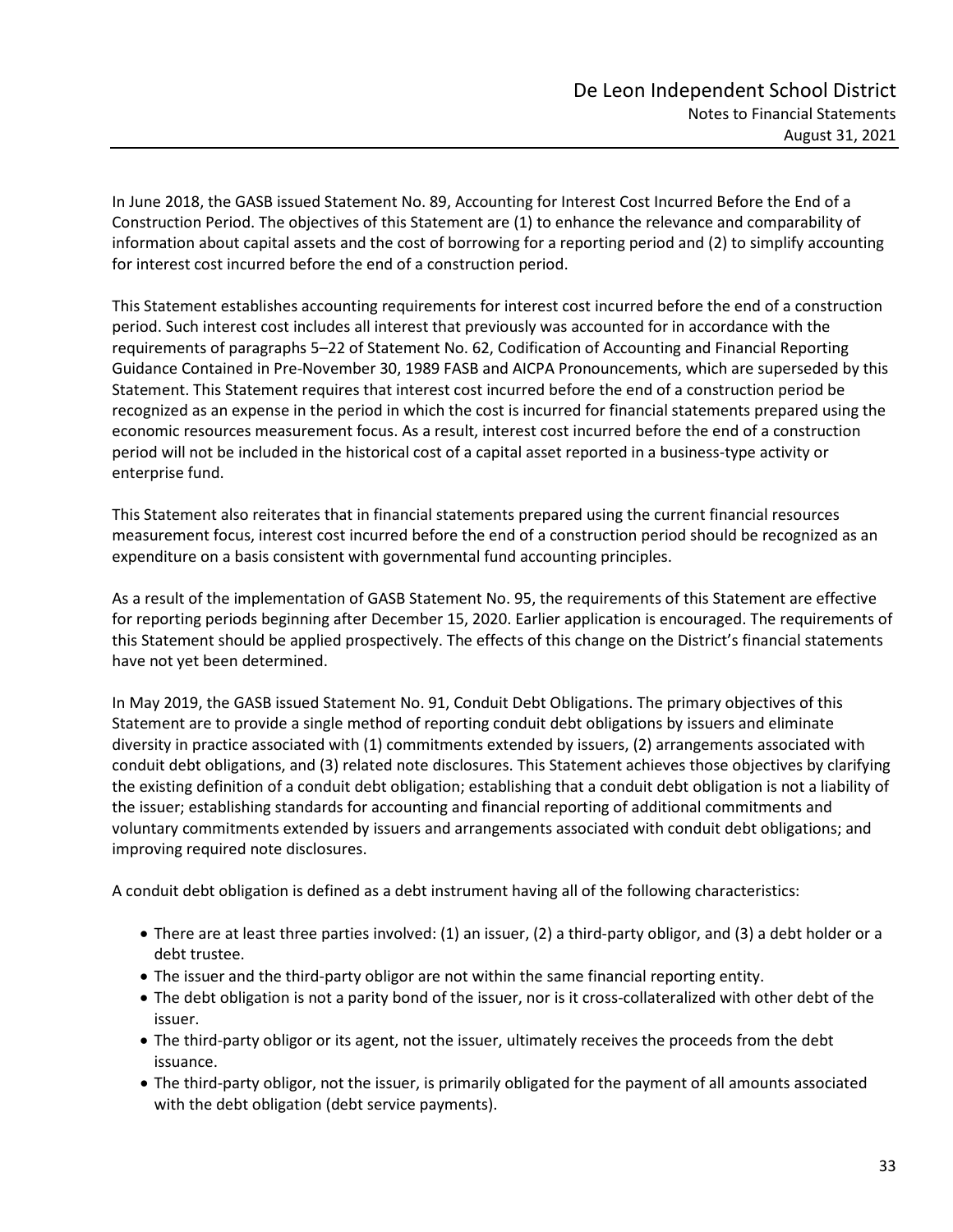All conduit debt obligations involve the issuer making a limited commitment. Some issuers extend additional commitments or voluntary commitments to support debt service in the event the third party is, or will be, unable to do so.

An issuer should not recognize a conduit debt obligation as a liability. However, an issuer should recognize a liability associated with an additional commitment or a voluntary commitment to support debt service if certain recognition criteria are met. As long as a conduit debt obligation is outstanding, an issuer that has made an additional commitment should evaluate at least annually whether those criteria are met. An issuer that has made only a limited commitment should evaluate whether those criteria are met when an event occurs that causes the issuer to reevaluate its willingness or ability to support the obligor's debt service through a voluntary commitment.

This Statement also addresses arrangements—often characterized as leases—that are associated with conduit debt obligations. In those arrangements, capital assets are constructed or acquired with the proceeds of a conduit debt obligation and used by third-party obligors in the course of their activities. Payments from thirdparty obligors are intended to cover and coincide with debt service payments. During those arrangements, issuers retain the titles to the capital assets. Those titles may or may not pass to the obligors at the end of the arrangements.

Issuers should not report those arrangements as leases, nor should they recognize a liability for the related conduit debt obligations or a receivable for the payments related to those arrangements. In addition, the following provisions apply:

- If the title passes to the third-party obligor at the end of the arrangement, an issuer should not recognize a capital asset.
- If the title does not pass to the third-party obligor and the third party has exclusive use of the entire capital asset during the arrangement, the issuer should not recognize a capital asset until the arrangement ends.
- If the title does not pass to the third-party obligor and the third party has exclusive use of only portions of the capital asset during the arrangement, the issuer, at the inception of the arrangement, should recognize the entire capital asset and a deferred inflow of resources. The deferred inflow of resources should be reduced, and an inflow recognized, in a systematic and rational manner over the term of the arrangement.

This Statement requires issuers to disclose general information about their conduit debt obligations, organized by type of commitment, including the aggregate outstanding principal amount of the issuers' conduit debt obligations and a description of each type of commitment. Issuers that recognize liabilities related to supporting the debt service of conduit debt obligations also should disclose information about the amount recognized and how the liabilities changed during the reporting period.

As a result of the implementation of GASB Statement No. 95, the requirements of this Statement are effective for the reporting periods beginning after December 15, 2021. Early implementation is encouraged. The effects of this change on the District's financial statements have not yet been determined.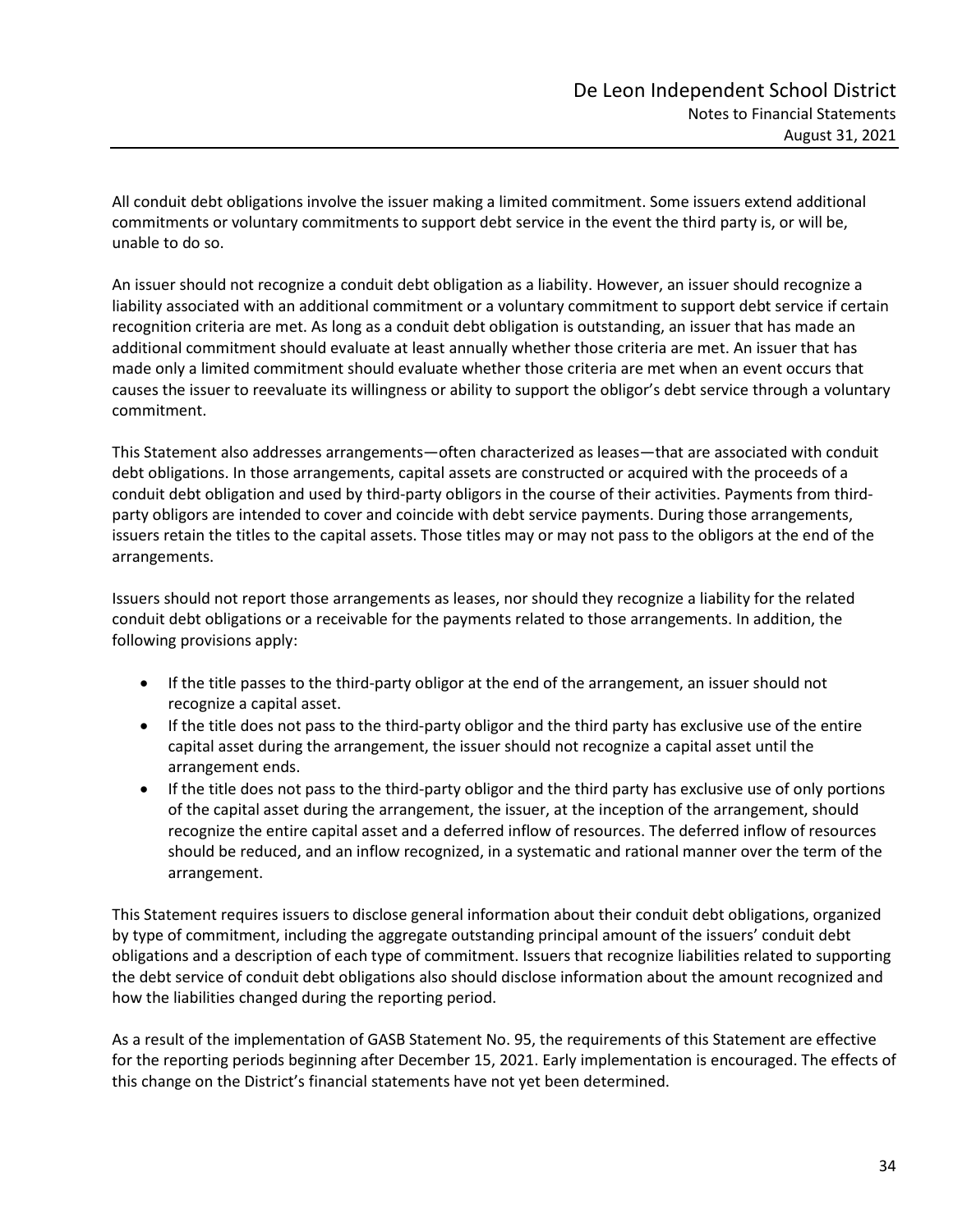In January 2020, the GASB issued Statement No. 92, Omnibus 2020. The objectives of this statement are to enhance comparability in accounting and financial reporting and to improve the consistency of authoritative literature by addressing practice issues that have been identified during implementation and application of certain GASB Statements. This Statement addresses a variety of topics and includes specific provisions about the following:

- The effective date of Statement No. 87, Leases, and Implementation Guide No. 2019-3, Leases, for interim financial reporting.
- Reporting of intra-entity transfers of assets between a primary government employer and a component unit defined benefit pension plan or defined benefit other postemployment benefit (OPEB) plan.
- The applicability of Statement No. 73, Accounting and Financial Reporting for Pensions and Related Assets That Are Not within the Scope of GASB Statement No. 68, and Amendments to Certain Provisions of GASB Statements 67 and 68, as amended, No. 74, Financial Reporting for Postemployment Benefit Plans Other Than Pension Plans, as amended, to reporting assets accumulated for postemployment benefits.
- The applicability of certain requirements of Statement No. 84, Fiduciary Activities, to postemployment benefit arrangements.
- Measurement of liabilities (and assets, if any) related to asset retirement obligations (AROs) in a government acquisition.
- Reporting by public entity risk pools for amounts that are recoverable from reinsurers or excess insurers.
- Reference to nonrecurring fair value measurements of assets or liabilities in authoritative literature.
- Terminology used to refer to derivative instruments.

As a result of the implementation of GASB Statement No. 95, the requirements of this Statement are effective as follows:

- The requirements related to the effective date of Statement 87 and Implementation Guide 2019-3, reinsurance recoveries, and terminology used to refer to derivative instruments are effective upon issuance.
- The requirements related to intra-entity transfers of assets and those related to the applicability of Statements 73 and 74 are effective for fiscal years beginning after June 15, 2021.
- The requirements related to application of Statement 84 to postemployment benefit arrangements and those related to nonrecurring fair value measurements of assets or liabilities are effective for reporting periods beginning after June 15, 2021.
- The requirements related to the measurement of liabilities (and assets, if any) associated with AROs in a government acquisition are effective for government acquisitions occurring in reporting periods beginning after June 15, 2021.

Early implementation is encouraged. The effects of this change on the District's financial statements have not yet been determined.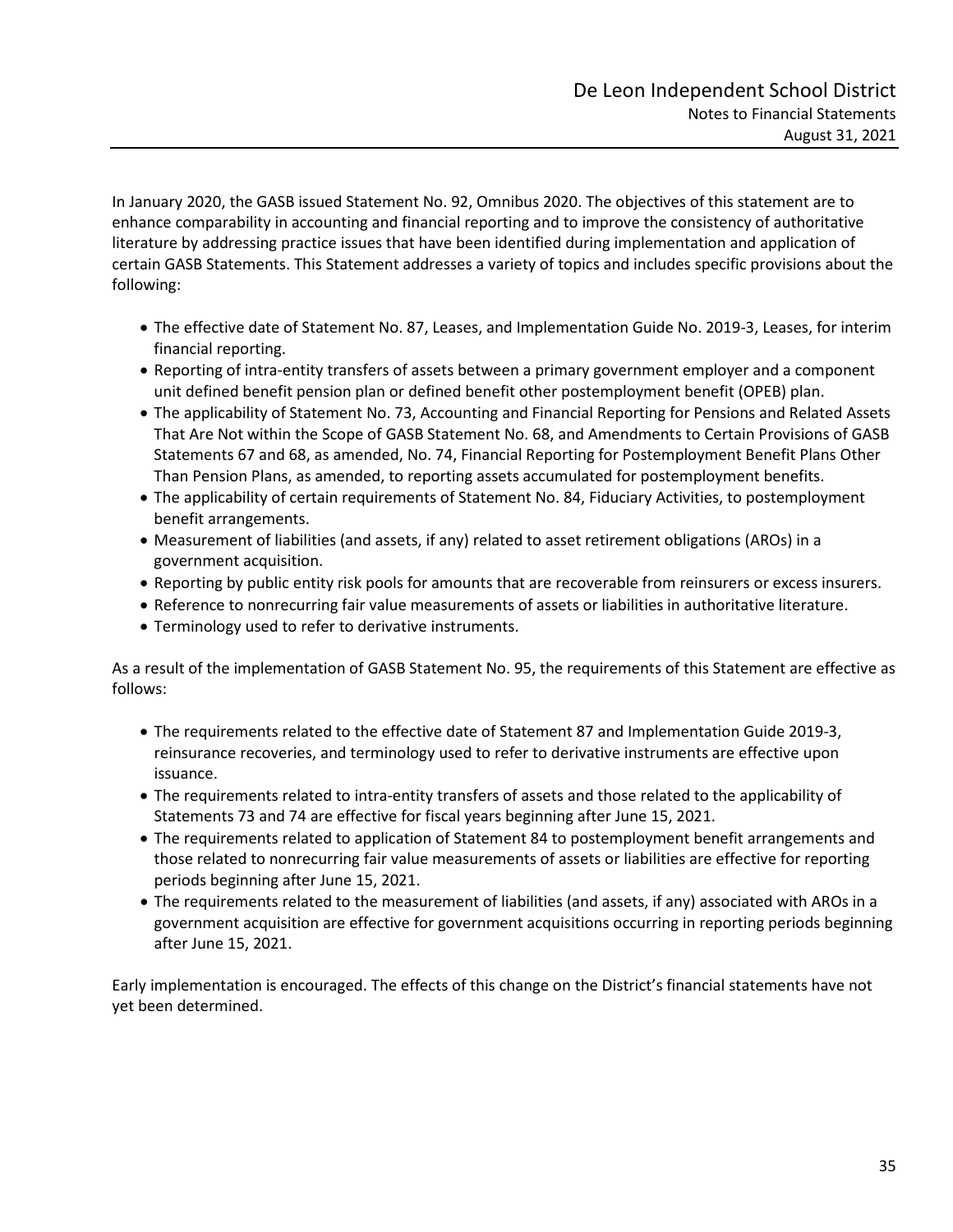In March 2020, the GASB issued Statement No. 94, Public-Private and Public-Public Partnerships and Availability Payment Arrangements. The primary objective of this Statement is to improve financial reporting by addressing issues related to public-private and public-public partnership arrangements (PPPs). As used in this Statement, a PPP is an arrangement in which a government (the transferor) contracts with an operator (a governmental or nongovernmental entity) to provide public services by conveying control of the right to operate or use a nonfinancial asset, such as infrastructure or other capital asset (the underlying PPP asset), for a period of time in an exchange or exchange-like transaction. Some PPPs meet the definition of a service concession arrangement (SCA), which the Board defines in this Statement as a PPP in which (1) the operator collects and is compensated by fees from third parties; (2) the transferor determines or has the ability to modify or approve which services the operator is required to provide, to whom the operator is required to provide the services, and the prices or rates that can be charged for the services; and (3) the transferor is entitled to significant residual interest in the service utility of the underlying PPP asset at the end of the arrangement.

This Statement also provides guidance for accounting and financial reporting for availability payment arrangements (APAs). As defined in this Statement, an APA is an arrangement in which a government compensates an operator for services that may include designing, constructing, financing, maintaining, or operating an underlying nonfinancial asset for a period of time in an exchange or exchange-like transaction.

The requirements of this Statement are effective for fiscal years beginning after June 15, 2022, and all reporting periods thereafter. Earlier application is encouraged. The effects of this change on the District's financial statements have not yet been determined.

In May 2020, the GASB issued Statement No. 96, Subscription-Based Information Technology Arrangements. This Statement provides guidance on the accounting and financial reporting for subscription-based information technology arrangements (SBITAs) for government end users (governments). This Statement (1) defines a SBITA; (2) establishes that a SBITA results in a right-to-use subscription asset—an intangible asset—and a corresponding subscription liability; (3) provides the capitalization criteria for outlays other than subscription payments, including implementation costs of a SBITA; and (4) requires note disclosures regarding a SBITA. To the extent relevant, the standards for SBITAs are based on the standards established in Statement No. 87, Leases, as amended.

A SBITA is defined as a contract that conveys control of the right to use another party's (a SBITA vendor's) information technology (IT) software, alone or in combination with tangible capital assets (the underlying IT assets), as specified in the contract for a period of time in an exchange or exchange-like transaction.

The requirements of this Statement are effective for fiscal years beginning after June 15, 2022, and all reporting periods thereafter. Earlier application is encouraged. The effects of this change on the District's financial statements have not yet been determined.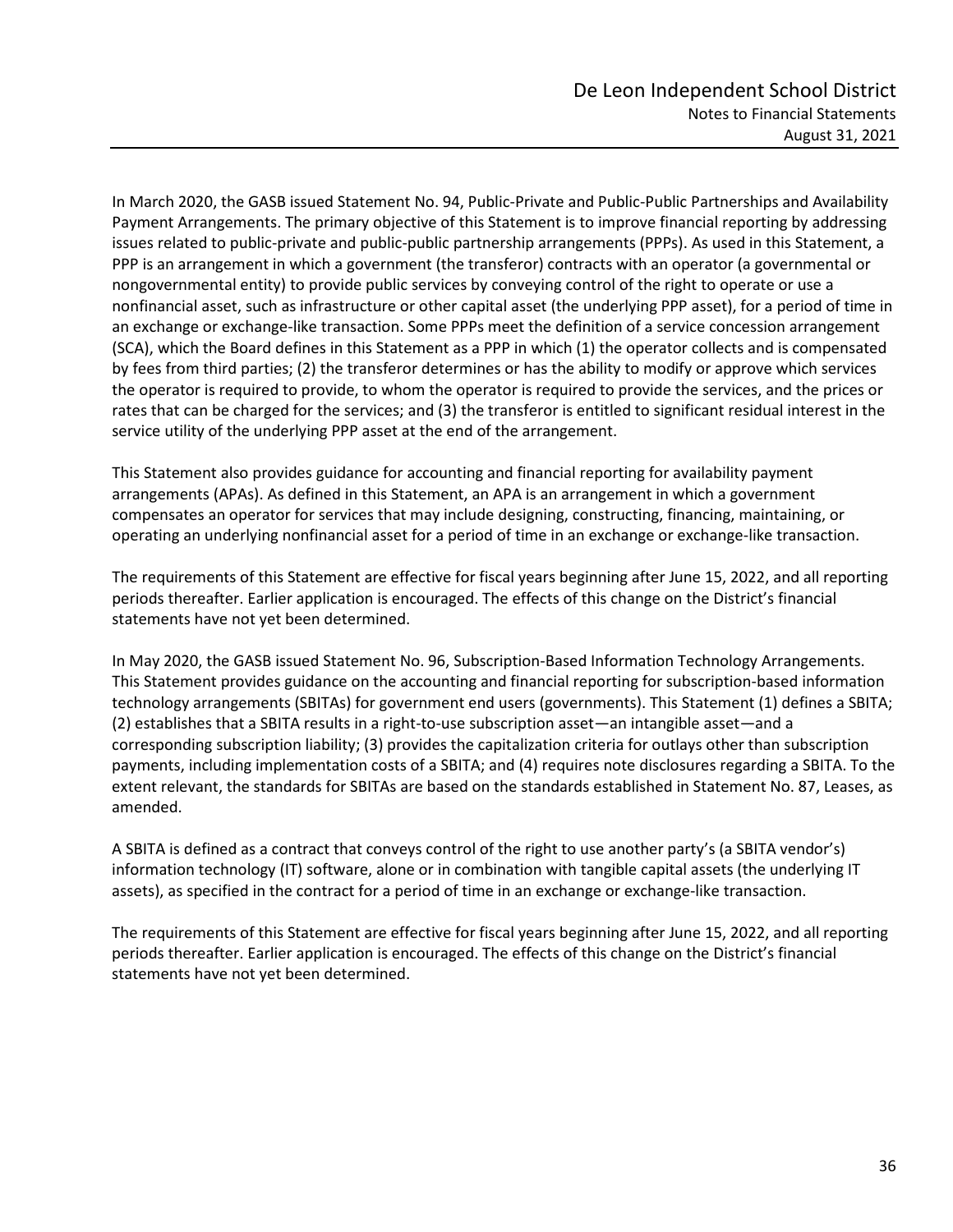In June 2020, the GASB issued Statement No. 97, Certain Component Unit Criteria, and Accounting and Financial Reporting for Internal Revenue Code Section 457 Deferred Compensation Plans—an amendment of GASB Statements No. 14 and No. 84, and a supersession of GASB Statement No. 32. The primary objectives of this Statement are to (1) increase consistency and comparability related to the reporting of fiduciary component units in circumstances in which a potential component unit does not have a governing board and the primary government performs the duties that a governing board typically would perform; (2) mitigate costs associated with the reporting of certain defined contribution pension plans, defined contribution other postemployment benefit (OPEB) plans, and employee benefit plans other than pension plans or OPEB plans (other employee benefit plans) as fiduciary component units in fiduciary fund financial statements; and (3) enhance the relevance, consistency, and comparability of the accounting and financial reporting for Internal Revenue Code (IRC) Section 457 deferred compensation plans (Section 457 plans) that meet the definition of a pension plan and for benefits provided through those plans.

The requirements of this Statement that (1) exempt primary governments that perform the duties that a governing board typically performs from treating the absence of a governing board the same as the appointment of a voting majority of a governing board in determining whether they are financially accountable for defined contribution pension plans, defined contribution OPEB plans, or other employee benefit plans and (2) limit the applicability of the financial burden criterion in paragraph 7 of Statement 84 to defined benefit pension plans and defined benefit OPEB plans that are administered through trusts that meet the criteria in paragraph 3 of Statement 67 or paragraph 3 of Statement 74, respectively, are effective immediately.

The requirements of this Statement that are related to the accounting and financial reporting for Section 457 plans are effective for fiscal years beginning after June 15, 2021. For purposes of determining whether a primary government is financially accountable for a potential component unit, the requirements of this Statement that provide that for all other arrangements, the absence of a governing board be treated the same as the appointment of a voting majority of a governing board if the primary government performs the duties that a governing board typically would perform, are effective for reporting periods beginning after June 15, 2021. Earlier application of those requirements is encouraged and permitted by requirement as specified within this Statement.

The Board considered the effective dates for the requirements of this Statement in light of the COVID-19 pandemic and in concert with Statement No. 95, Postponement of the Effective Dates of Certain Authoritative Guidance. The effects of this change on the District's financial statements have not yet been determined.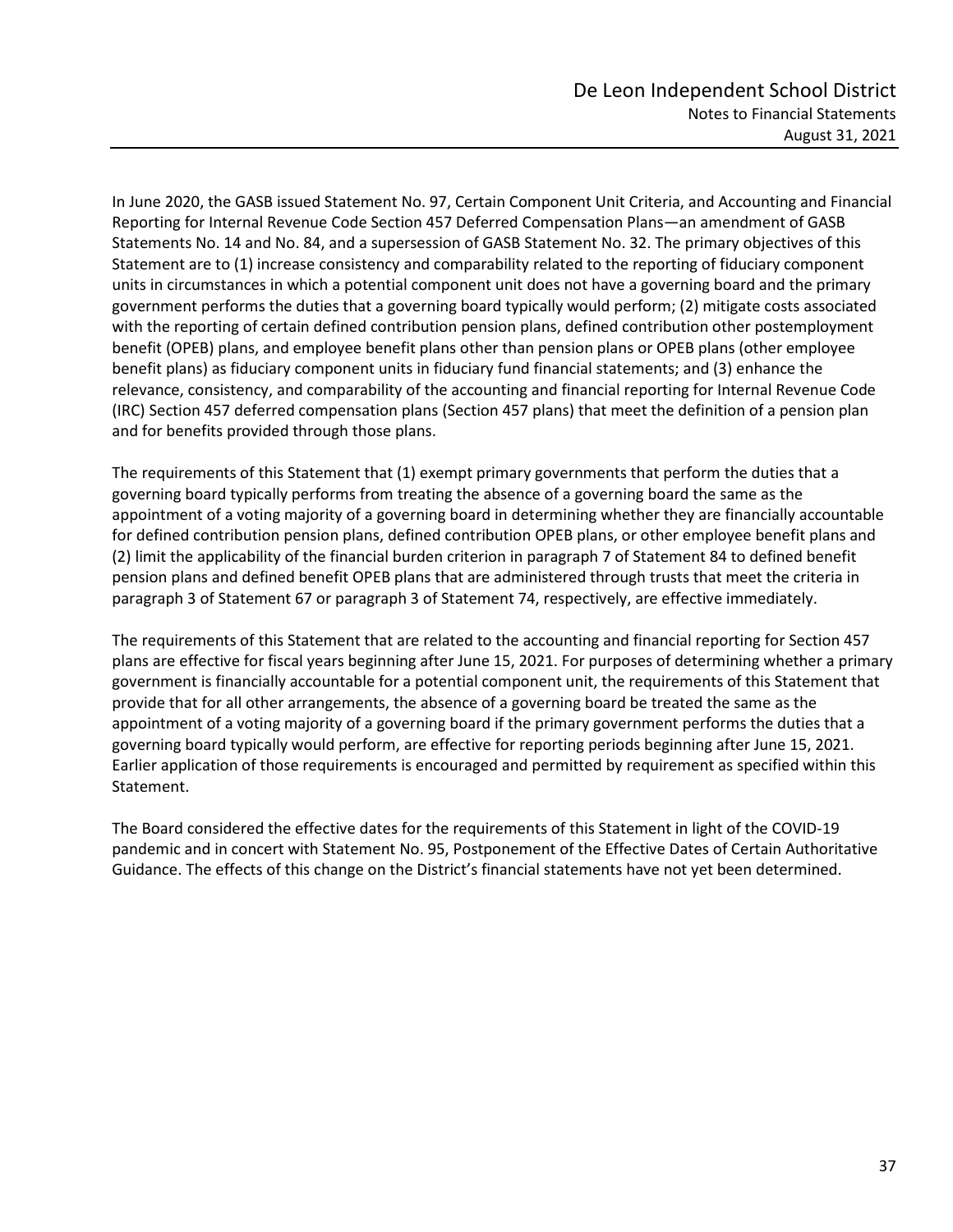## **Note 5 - Stewardship, Compliance and Accountability**

#### **Budgetary Information**

Formal budgetary accounting is employed for all required Governmental Fund Types, as outlined in TEA's Financial Accounting Resources module, and is presented on the modified accrual basis of accounting consistent with generally accepted accounting principles. The budget is prepared and controlled at the function level within each organization to which responsibility for controlling operations is assigned.

The official school budget is prepared for adoption for required Governmental Fund Types prior to August 20 of the preceding fiscal year for the subsequent fiscal year beginning September 1. The budget is formally adopted by the Board of Trustees at a public meeting held at least ten days after public notice has been given.

Annual budgets are adopted on a basis consistent with generally accepted accounting principles for the General Fund, Debt Service Fund and the Child Nutrition Special Revenue Fund. The remaining special revenue funds adopt project-length budgets that do not correspond to the District's fiscal year.

## **Note 6 - Fair Value Measurements**

GASB Statement No. 72, *Fair Value Measurement and Application* defines fair value as the price that would be received to sell an asset or paid to transfer a liability in an orderly transaction. Fair value accounting requires characterization of the inputs used to measure fair value into three-level fair value hierarchy as follows:

Level 1 inputs are based on unadjusted quoted market prices for identical assets or liabilities in an active market the entity has the ability to access.

Level 2 inputs are observable inputs that reflect the assumptions market participants would use in pricing the asset or liability developed based on market data obtained from sources independent from the entity.

Level 3 inputs are observable inputs that reflect the entity's own assumptions about the assumptions market participants would use in pricing the asset or liability developed based on the best information available.

There are three general valuation techniques that may be used to measure fair value:

Market approach – uses prices generated by market transactions involving identical or comparable assets or liabilities.

Cost approach – uses the amount that currently would be required to replace the service capacity of an asset (replacement cost).

Income approach – uses valuation techniques to convert future amounts to present amounts based on current market expectations.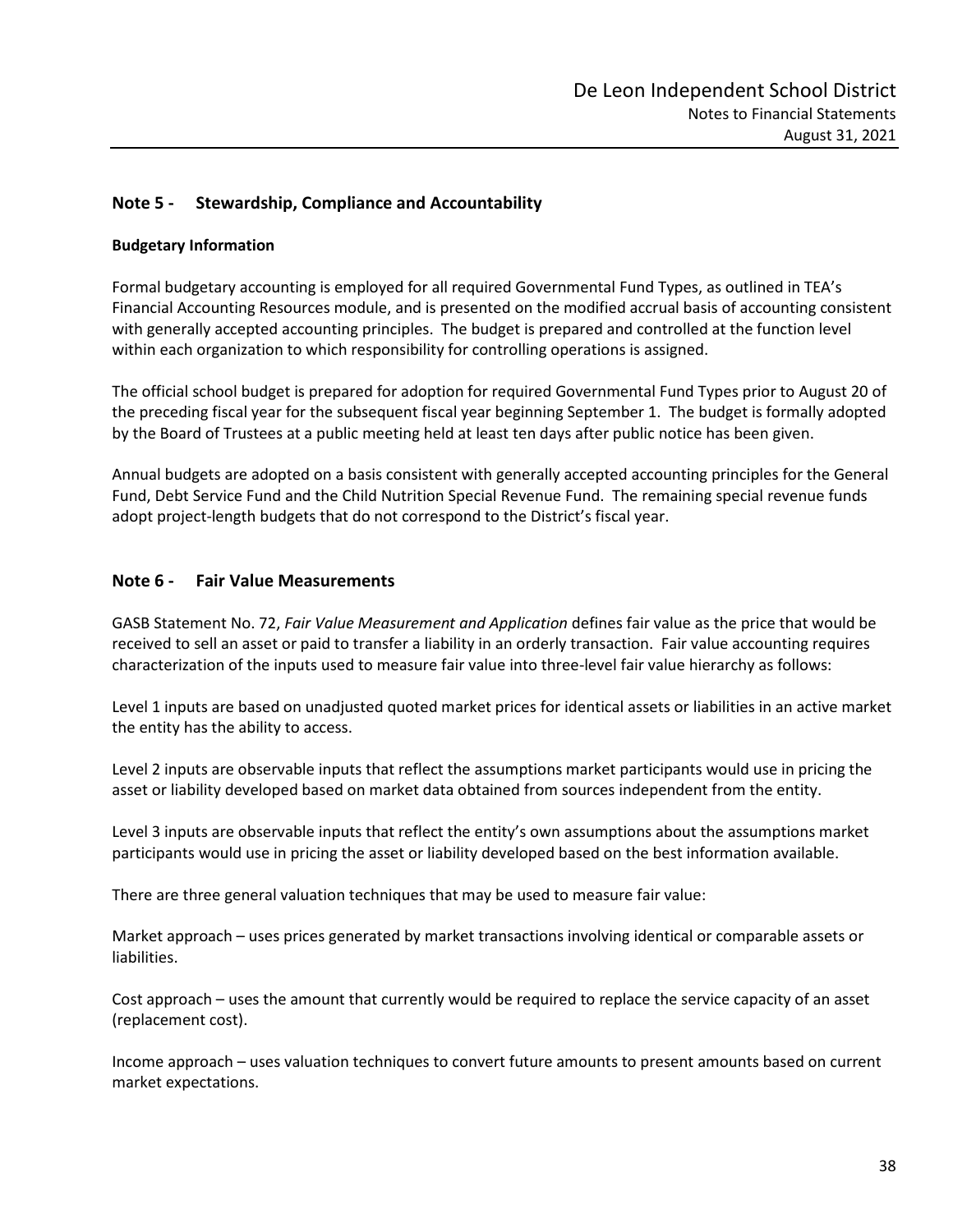## **Note 7 - Detailed Notes on All Funds**

#### **Deposits and Investments**

Under Texas state law, the District's funds are required to be deposited and invested under the terms of a depository contract. The depository bank deposits for safekeeping and trust with the District's agent, bank approved pledged securities in an amount sufficient to protect District funds on a day-to-day basis during the period of the contract. The pledge of approved securities is waived only to the extent of the depository bank's dollar amount of Federal Deposit Insurance Corporation ("FDIC") insurance.

The District's investment policies and types of investments are governed by the Public Funds Investment Act (PFIA). The District's management believes that it complied with the requirements of the PFIA and the District's investment policies.

## **Custodial Credit Risk - Deposits**

At August 31, 2021, the District's deposits were entirely covered by pledged collateral held by the District's agent bank in the District's name or by federal deposit insurance.

#### **Investments**

State statutes and Board policy authorize the District to invest in 1) obligations of, or guaranteed by, governmental entities as permitted by Government Code 2256.009; 2) certificates of deposit and share certificates as permitted by Government Code 2256.010; 3) fully collateralized repurchase agreements permitted by Government Code 2256.011; 4) a securities lending program as permitted by Government Code 2256.0115; 5) banker's acceptance as permitted by Government Code 2256.012 6) commercial paper as permitted by Government Code 2256.013; 7) no-load money market mutual funds and no-load mutual funds as permitted by Government Code 2256.014; 8) a guaranteed investment contract as an investment vehicle for bond proceeds, provided it meets the criteria and eligibility requirements established by Government Code 2256.015; and 9) public funds investment pools as permitted by Government Code 2256.016. Temporary investments are reported at cost, which approximates market, and are secured, when necessary, by the FDIC or obligations of items 1-4 above at 102% of the investment's market value.

The District's investments at August 31, 2021, are shown below:

| <b>Investment Pools</b> | <b>Amortized Cost</b> | Rating | <b>Weighted Average</b><br>Maturity (Days)* |  |  |
|-------------------------|-----------------------|--------|---------------------------------------------|--|--|
| Lone Star               | 6,506,452             | AAA    | 45                                          |  |  |
| Total                   | 6,506,452             |        |                                             |  |  |

\*To arrive at weighted average maturity, the maturity of floating rate and variable rate securities was deemed to be the final maturity of such securities.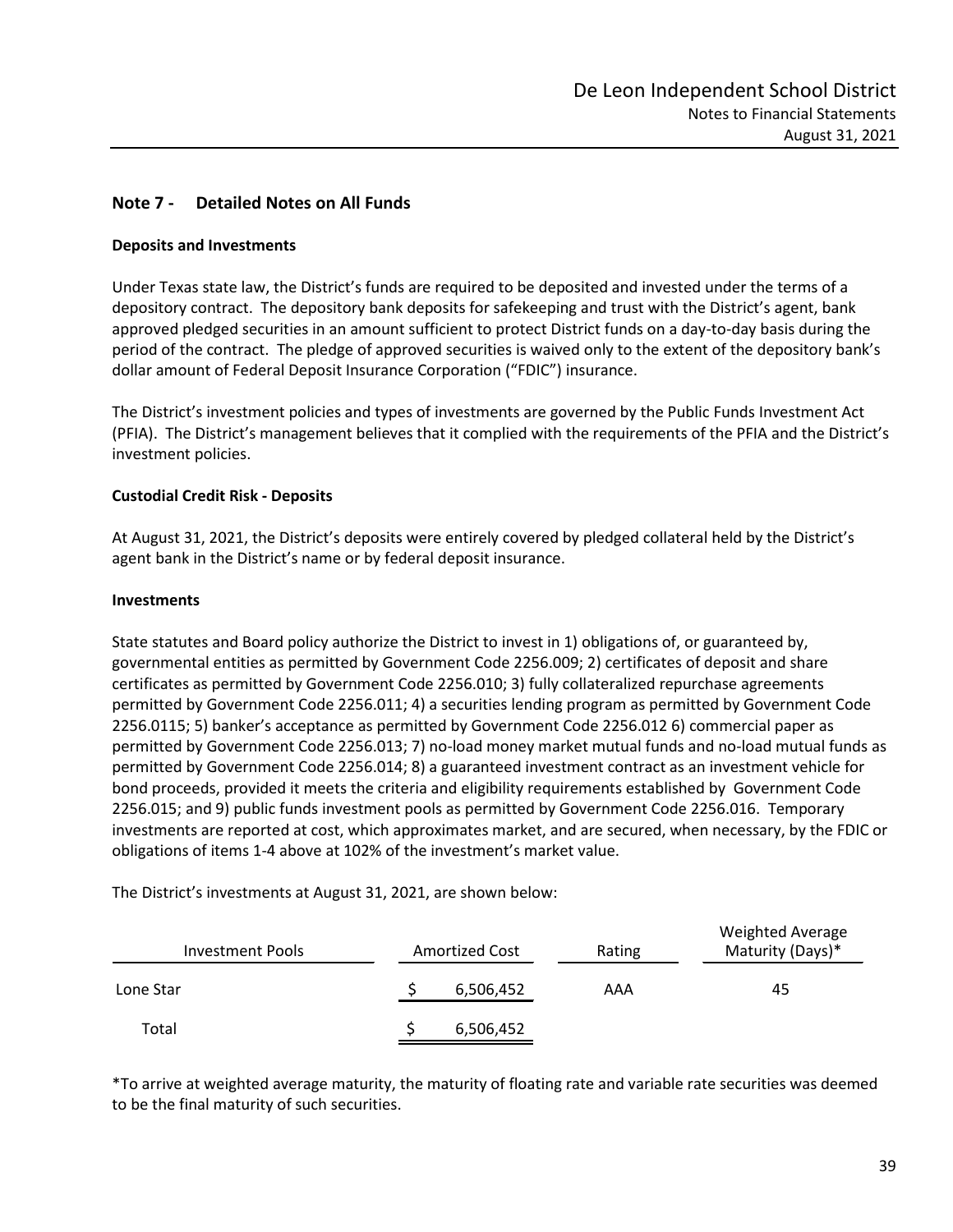Investments are presented accordingly in the financial statements:

| Exhibit C-1 | 6,434,338 |
|-------------|-----------|
| Exhibit E-1 | 72,114    |
|             | 6,506,452 |

Lone Star Investment Pool is a local government investment pool organized under the authority of the Interlocal Cooperation Act, Chapter 791, Texas Government Code, and the Public Funds Investment Act, Chapter 2256, Texas Government Code. Lone Star is administered by First Public LLC, who also serves as the investment advisor. Lone Star uses amortized cost rather than market value to report net assets to compute share prices. Accordingly, the reported value of the pool is the same as the fair value of the pool shares.

## **Property Tax**

In the governmental fund financial statements, property tax revenues are considered available when collected within the current period or expected to be collected soon enough thereafter to be used to pay liabilities of the current period. The District levies its taxes on October 1 in conformity with Subtitle E, Texas Property Tax Code. Taxes are due upon receipt of the tax bill and are past due and subject to interest if not paid by February 1 of the year following the October 1 levy date. The assessed value of the property tax roll (net of exemptions) upon which the levy for the August 31, 2021, fiscal year was based, was \$246,742,662.

Taxes are delinquent if not paid by January 31. Delinquent taxes are subject to penalty and interest charges plus delinquent collection fees for attorney costs.

Current tax collections for the year ended August 31, 2021, were 96.18% of the year-end adjusted tax levy. Allowances for uncollectible taxes within the General Fund and Debt Service Fund are based on historical experience in collecting taxes. Uncollectible personal property taxes are periodically reviewed and written off, but the District is prohibited from writing off real property taxes without specific statutory authority from the Texas Legislature. As of August 31, 2021, property taxes receivable, net of estimated uncollectible taxes, totaled \$170,111 and \$31,447 for the General and Debt Service Funds, respectively.

The tax rates assessed for the year ended August 31, 2021, to finance General Fund operations and the payment of principal and interest on general obligation long-term debt were \$1.02880 and \$0.01695 per \$100 valuation, respectively, for a total of \$1.04575 per \$100 valuation.

## **Due from Other Governments**

The District participates in a variety of federal and state programs from which it receives grants to partially or fully finance certain activities. In addition, the District receives entitlements from the State through the School Foundation and Per Capita Programs.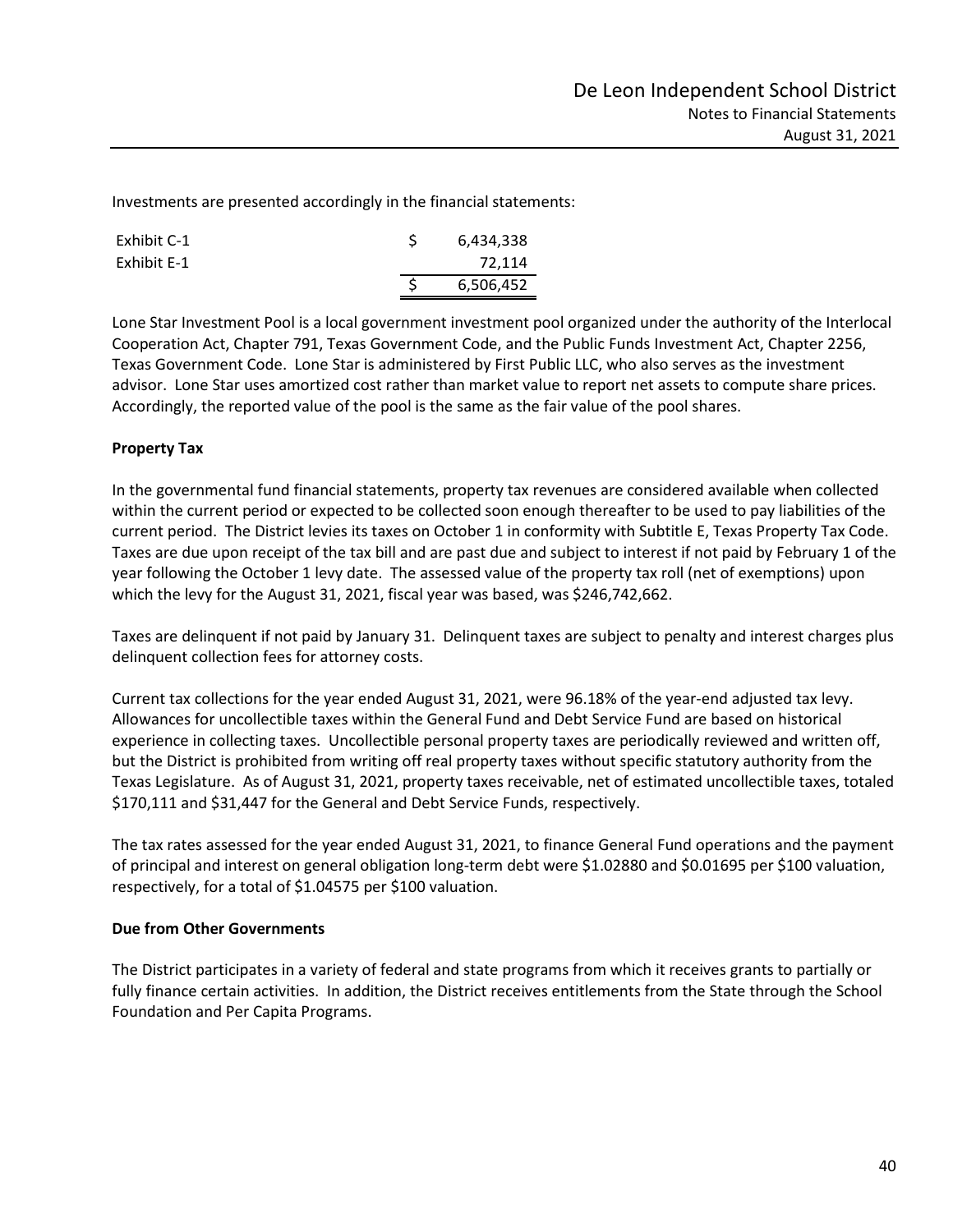| Fund                                                                | State Grants/<br>Entitlements | Federal<br>Grants | Total |                           |  |
|---------------------------------------------------------------------|-------------------------------|-------------------|-------|---------------------------|--|
| General fund<br>Debt service fund<br>Nonmajor special revenue funds | 18,245<br>1,481<br>2,873      | 86,166            |       | 18,245<br>1,481<br>89,039 |  |
|                                                                     |                               |                   |       |                           |  |
|                                                                     | 22,599                        | 86,166            |       | 108,765                   |  |

Amounts due from federal and state governments as of August 31, 2021, are summarized below:

## **Interfund Receivables/Payables and Transfers**

In the fund financial statements, interfund balances are the results of normal transactions between funds and will be liquidated in the subsequent fiscal year. Interfund receivables and payables were recorded to eliminate cash deficit balances and to record temporary interfund borrowing.

The composition of interfund balances as of August 31, 2021 is as follows:

|                                                                                                                     | Interfund<br>Receivables |                         | Interfund<br>Payables |                              |  |  |
|---------------------------------------------------------------------------------------------------------------------|--------------------------|-------------------------|-----------------------|------------------------------|--|--|
| General fund<br>SSA - special eduation<br>Nonmajor special revenue funds<br>Internal service fund<br>Custodial fund |                          | 43,754<br>368<br>10,788 |                       | 20,480<br>52<br>34,326<br>52 |  |  |
| Totals                                                                                                              |                          | 54,910                  |                       | 54,910                       |  |  |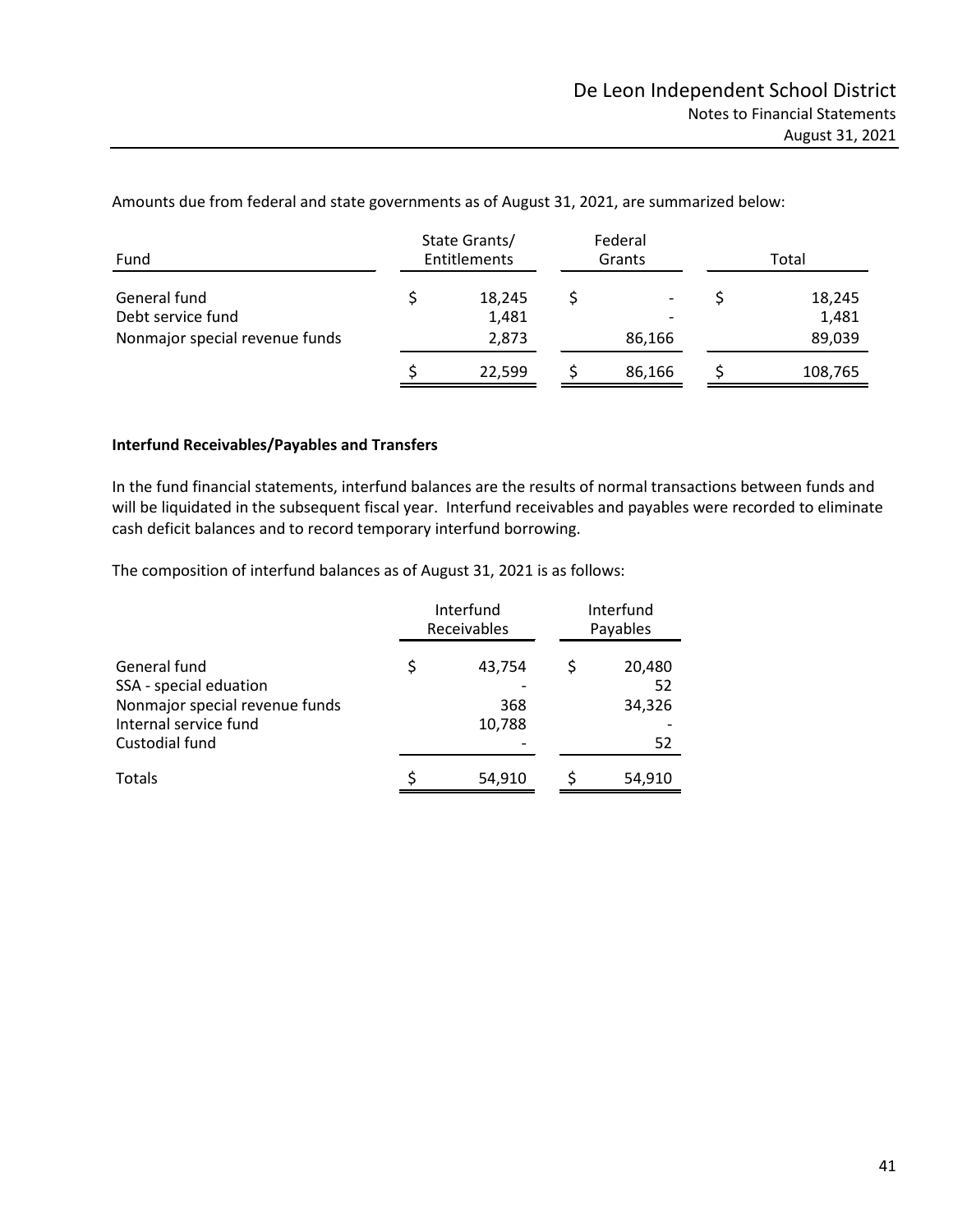## **Capital Assets**

Capital asset activity for the year ended August 31, 2021 as follows:

|                                                                  | Beginning<br><b>Balance</b> |               | Additions |            | Reductions | Ending<br>Balance |               |  |
|------------------------------------------------------------------|-----------------------------|---------------|-----------|------------|------------|-------------------|---------------|--|
| Governmental activities<br>Capital assets, not being depreciated |                             |               |           |            |            |                   |               |  |
| Land                                                             | \$                          | 647,938       | \$        |            | \$         | \$                | 647,938       |  |
| Total capital assets,                                            |                             |               |           |            |            |                   |               |  |
| not being depreciated                                            |                             | 647,938       |           |            |            |                   | 647,938       |  |
| Capital assets, being depreciated                                |                             |               |           |            |            |                   |               |  |
| <b>Buildings and improvements</b>                                |                             | 19,515,500    |           | 724,921    |            |                   | 20,240,421    |  |
| Furniture and equipment                                          |                             | 1,052,750     |           | 40,055     |            |                   | 1,092,805     |  |
| Vehicles                                                         |                             | 1,126,665     |           | 144,311    | 35,464     |                   | 1,235,512     |  |
| Total capital assets                                             |                             |               |           |            |            |                   |               |  |
| being depreciated                                                |                             | 21,694,915    |           | 909,287    | 35,464     |                   | 22,568,738    |  |
| Less accumulated depreciation for:                               |                             |               |           |            |            |                   |               |  |
| <b>Buildings and improvements</b>                                |                             | (6, 135, 755) |           | (566, 180) |            |                   | (6,701,935)   |  |
| Furniture and equipment                                          |                             | (703, 979)    |           | (47,083)   |            |                   | (751,062)     |  |
| Vehicles                                                         |                             | (749,918)     |           | (81,501)   | 35,464     |                   | (795,955)     |  |
| Total accumulated depreciation                                   |                             | (7,589,652)   |           | (694,764)  | 35,464     |                   | (8, 248, 952) |  |
| Total capital assets being<br>depreciated, net                   |                             | 14,105,263    |           | 214,523    |            |                   | 14,319,786    |  |
|                                                                  |                             |               |           |            |            |                   |               |  |
| Governmental activities capital assets, net $\;$ \$ 14,753,201   |                             |               | \$.       | 214,523    | \$         | \$.               | 14,967,724    |  |

Depreciation expense was charged to the District's functions as follows:

| Instruction                                          | 282,048 |
|------------------------------------------------------|---------|
| Student (pupil) transportation                       | 77,181  |
| Food service                                         | 29,200  |
| <b>Extracurricular activities</b>                    | 30,338  |
| Facilities maintenance and operations                | 253,353 |
| Data processing services                             | 22,059  |
| Facilities acquisition and construction              | 585     |
| Total depreciation expense - governmental activities | 694,764 |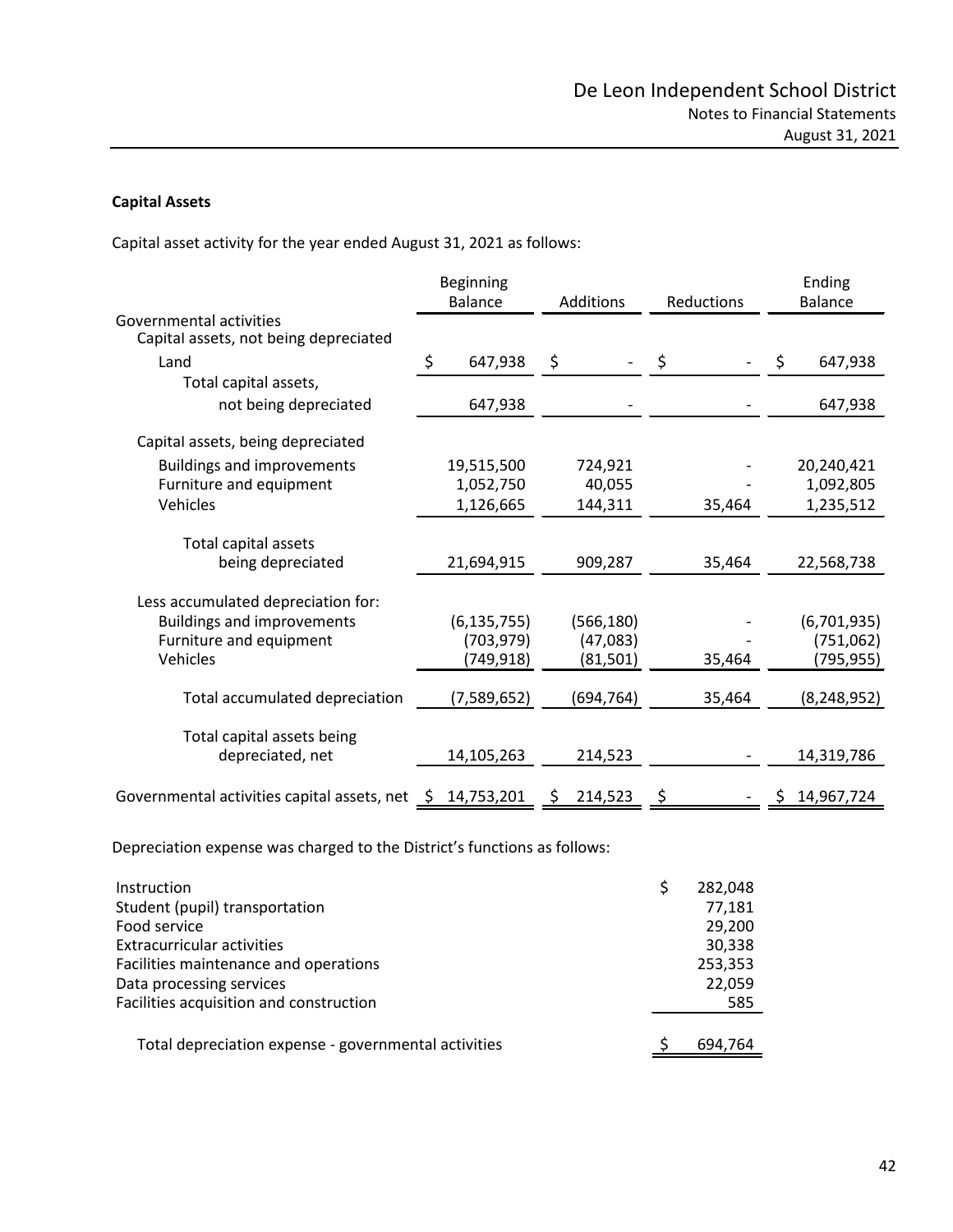## **Note 8 - Long-Term Obligations**

The long-term indebtedness of the District pertains to the Governmental Activities of the District. Expenditures for the debt service requirements of the bonds payable are accounted for in the Debt Service Fund.

A summary of changes in general long-term debt for the year ended August 31, 2021 is as follows:

|                             | Interest<br>Rate<br>Payable | Amounts<br>Originally<br>Issued |   | <b>Beginning</b><br><b>Balance</b> | Debt<br>Issued |        | Principal<br>Retired |        | Ending<br>Balance | Due<br>Within<br>One Year |  |
|-----------------------------|-----------------------------|---------------------------------|---|------------------------------------|----------------|--------|----------------------|--------|-------------------|---------------------------|--|
| Unlimited Tax Qualified     |                             |                                 |   |                                    |                |        |                      |        |                   |                           |  |
| School Construction Bonds,  |                             |                                 |   |                                    |                |        |                      |        |                   |                           |  |
| Series 2009                 | 2.10%                       | \$5,115,000                     | S | 5,065,000                          | Ś              |        | - \$                 | $\sim$ | \$5,065,000       | \$                        |  |
| Unlimited Tax School        |                             |                                 |   |                                    |                |        |                      |        |                   |                           |  |
| Building Bonds, Series 2010 | 4.10%                       | 885,000                         |   | 885,000                            |                |        |                      |        | 885,000           |                           |  |
|                             |                             |                                 |   |                                    |                |        |                      |        |                   |                           |  |
| Total bonds payable         |                             |                                 |   | 5,950,000                          |                | $\sim$ | - S                  | $\sim$ | Ś.<br>5,950,000   | \$.                       |  |

Debt service requirements for the District's long-term debt are as follows:

| <b>Year Ending</b> |           |          |         | Total           |
|--------------------|-----------|----------|---------|-----------------|
| August 31,         | Principal | Interest |         | Requirements    |
|                    |           |          |         |                 |
| 2022               | \$        | \$       | 142,650 | \$<br>142,650   |
| 2023               |           |          | 142,650 | 142,650         |
| 2024               | 5,115,000 |          | 141,625 | 5,256,625       |
| 2025               | 395,000   |          | 26,138  | 421,138         |
| 2026               | 405,000   |          | 9,738   | 414,738         |
| 2027               | 35,000    |          | 718     | 35,718          |
|                    | 5,950,000 | Ś        | 463,519 | \$<br>6,413,519 |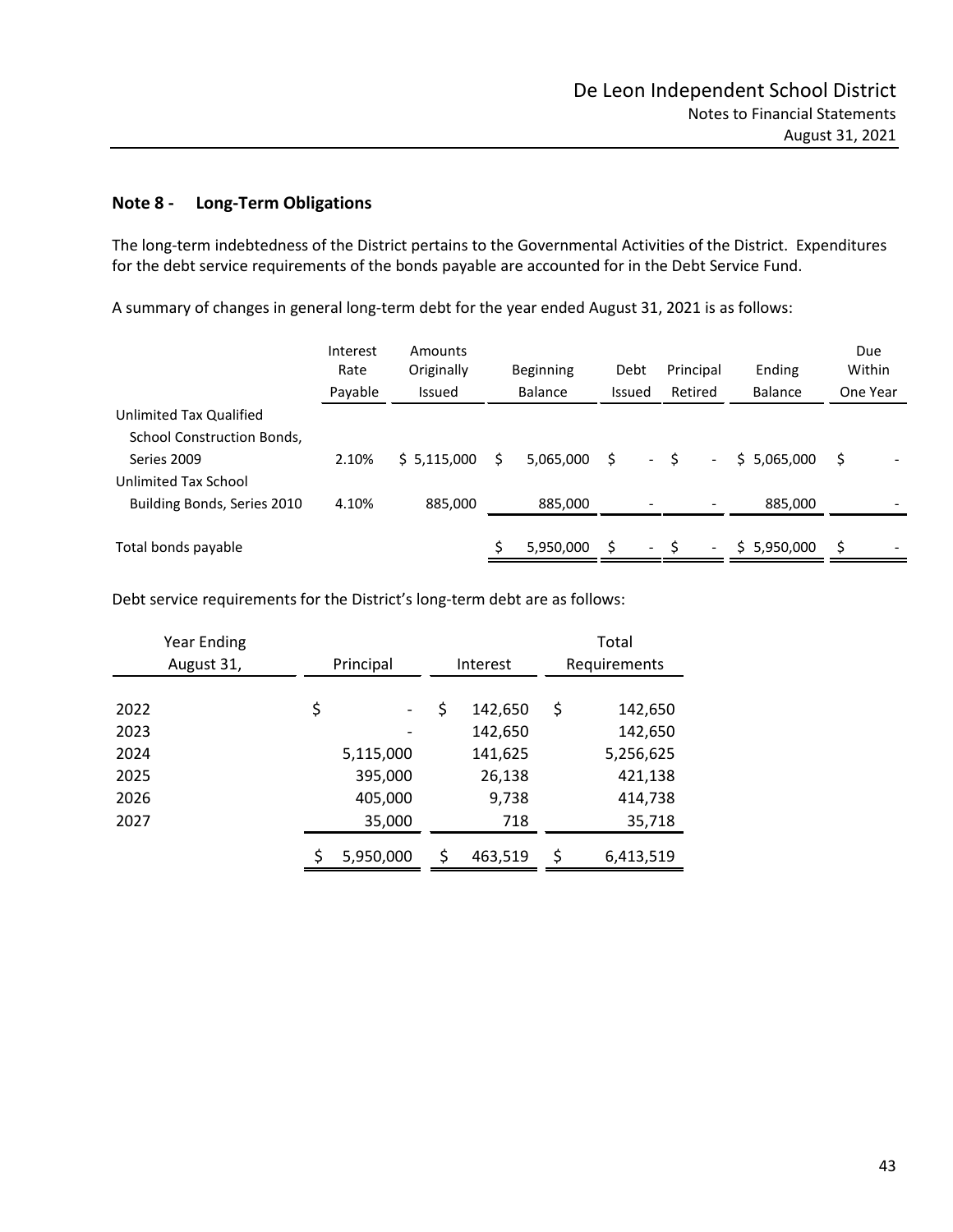Presented below is a summary of the sinking fund requirements for the 2009 bonds:

|                    | Annual        |
|--------------------|---------------|
| <b>Fiscal Year</b> | Requirements  |
|                    |               |
| 2022               | \$<br>280,948 |
| 2023               | 280,948       |
| 2024               | 280,948       |
|                    | 842,844       |

A summary in changes of total bonds payable and other long-term debt follows:

|                                          | Beginning<br><b>Balance</b> |   | <b>Additions</b> |     | Reductions               | Ending<br><b>Balance</b> |   | vue<br>Within<br>One Year |
|------------------------------------------|-----------------------------|---|------------------|-----|--------------------------|--------------------------|---|---------------------------|
| Governmental activities<br>Bonds payable |                             |   |                  |     |                          |                          |   |                           |
| General obligation bonds                 | 5,950,000                   | S | $\sim$           | - S | $\overline{\phantom{a}}$ | 5,950,000                | Ś |                           |
| Total long-term debt                     | 5,950,000                   |   | $\sim$           |     | $\overline{\phantom{a}}$ | 5,950,000                | Ś |                           |

There are a number of limitations and restrictions contained in the general obligation bond indentures. Management has indicated that the District is in compliance with all significant limitations and restrictions as of August 31, 2021.

Vacations are to be taken within the same year they are earned, and any unused days at the end of the year are forfeited. Therefore, no liability for vacation leave has been accrued in the accompanying financial statements. Employees of the District are entitled to sick leave based on category/class of employment. Sick leave is allowed to be accumulated but does not vest. Therefore, a liability for unused sick leave has not been recorded in the accompanying financial statements.

 $D...$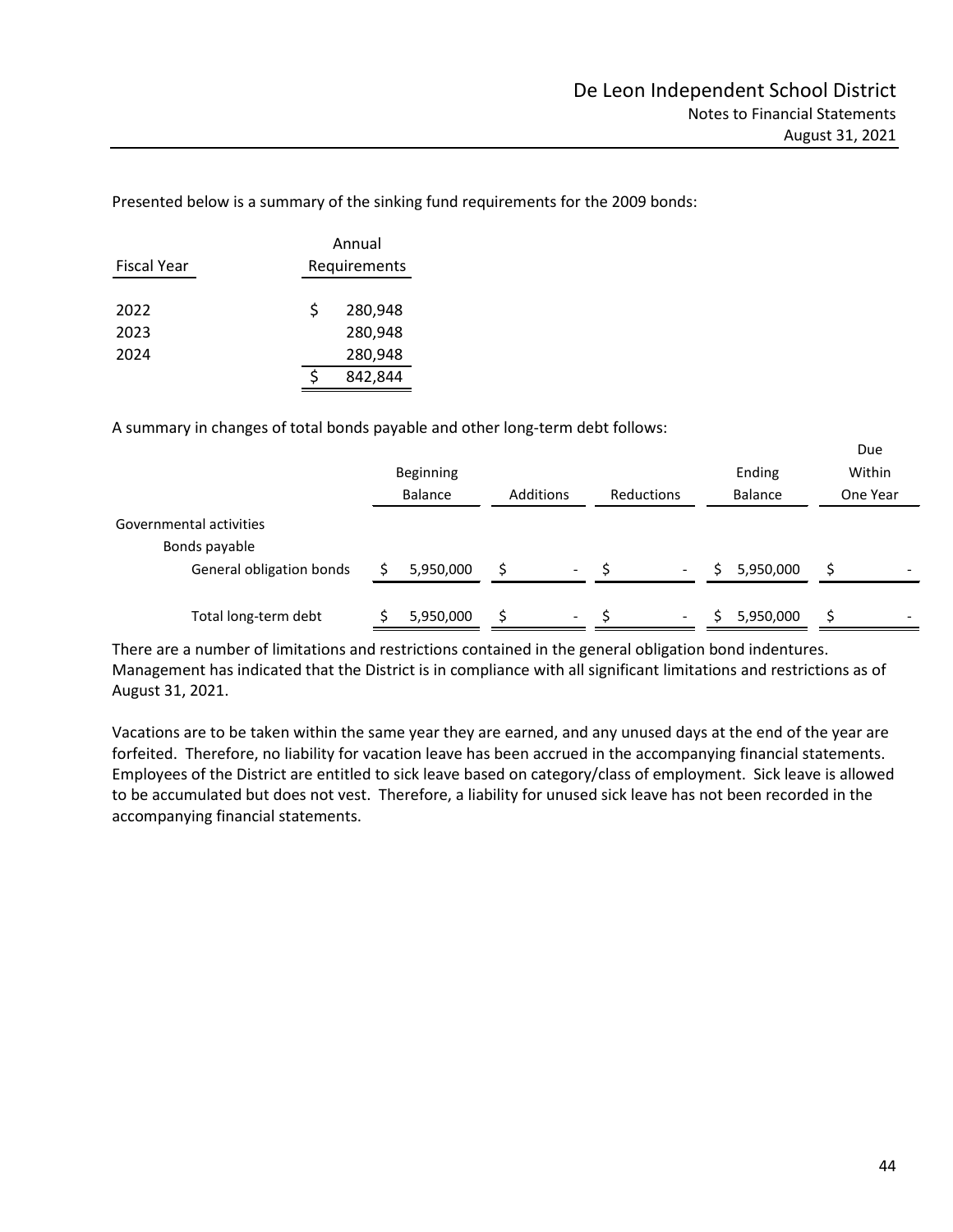## **Note 9 - Contingencies**

The District is not a party to any legal actions that are believed by administration to have a material effect on the financial condition of the District. Accordingly, no provision for losses has been recorded in the accompanying financial statements for such contingencies.

The District participates in numerous state and federal grant programs that are governed by various rules and regulations of the grantor agencies. Costs charged to the respective grant programs are subject to audit and adjustment by the grantor agencies; therefore, to the extent that the District has not complied with the rules and regulations governing the grants, if any, refunds of any money received may be required and the collectability of any related receivable at August 31, 2021, may be impaired. In the opinion of the District, there are no significant contingent liabilities relating to compliance with the rules and regulations governing the respective grants; therefore, no provision has been recorded in the accompanying financial statements for such contingencies.

The world-wide coronavirus pandemic has resulted in certain risks and uncertainties to the public in general and the District. The District is closely monitoring their operations, liquidity and resources, and is actively working to minimize the current and future impact of this unprecedented situation.

## **Note 10 - Defined Benefit Pension Plan**

## **Plan Description**

The District participates in a cost-sharing multiple-employer defined benefit pension that has a special funding situation. The plan is administered by the Teacher Retirement System of Texas (TRS). TRS's defined benefit pension plan is established and administered in accordance with the Texas Constitution, Article XVI, Section 67 and Texas Government Code, Title 8, Subtitle C. The pension trust fund is a qualified pension trust under Section 401 (a) of the Internal Revenue Code. The Texas Legislature establishes benefits and contribution rates within the guidelines of the Texas Constitution. The pension's Board of Trustees does not have the authority to establish or amend benefit terms.

All employees of public, state-supported educational institutions in Texas who are employed for one-half or more of the standard work-load and who are not exempted from membership under Texas Government Code, Title 8, Section 822.002 are covered by the system.

## **Pension Plan Fiduciary Net Position**

Detailed information about the Teacher Retirement System's fiduciary net position is available in a separately issued Comprehensive Annual Financial Report that includes financial statements and required supplementary information. That report may be obtained on the Internet at [https://www.trs.texas.gov/TRS%20Documents/cafr\\_2020.pdf](https://www.trs.texas.gov/TRS%20Documents/cafr_2020.pdf) or by writing to TRS at 1000 Red River Street,

Austin, TX, 78701-2698, or by calling (512) 542-6592.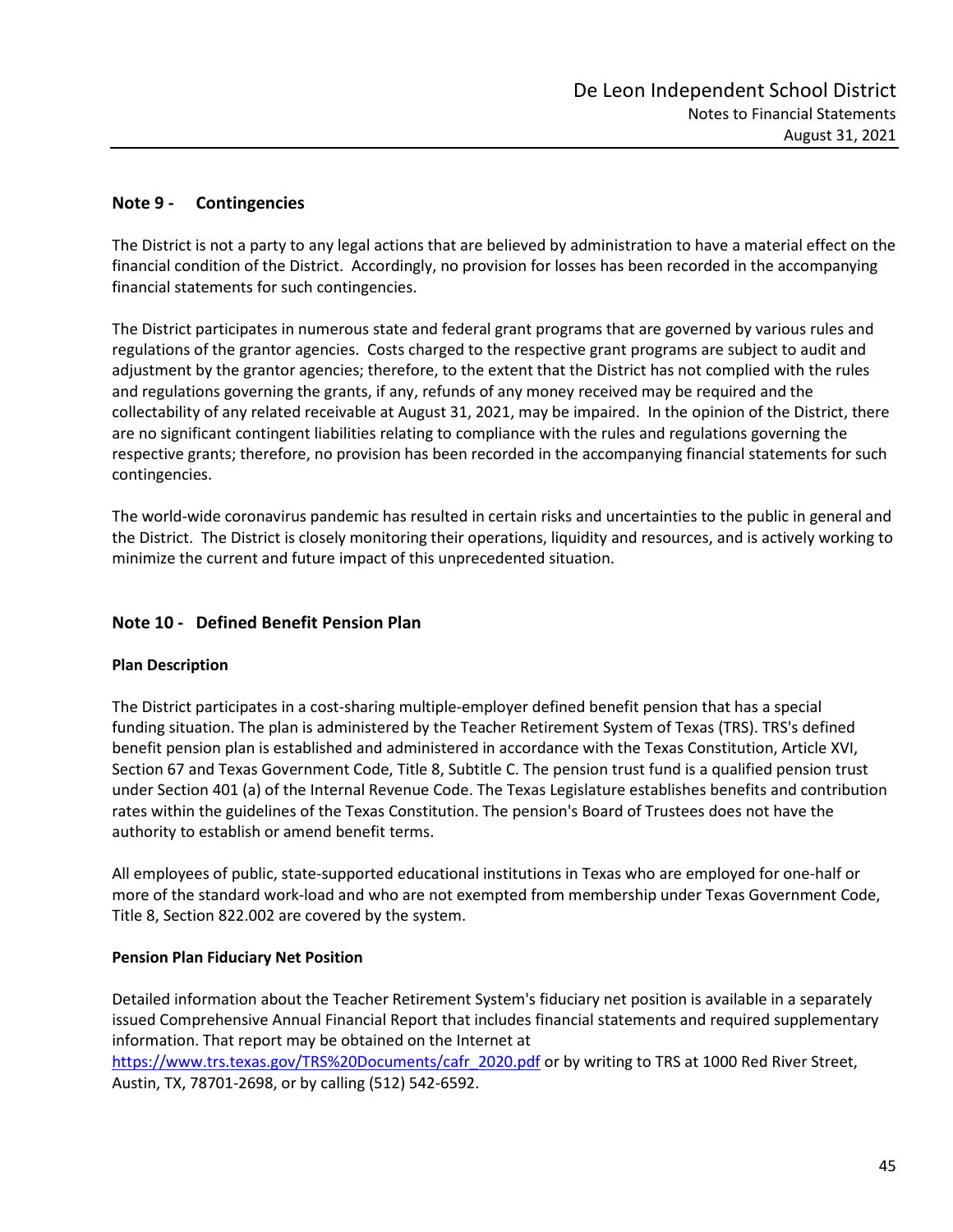## **Benefits Provided**

TRS provides service and disability retirement, as well as death and survivor benefits, to eligible employees (and their beneficiaries) of public and higher education in Texas. The pension formula is calculated using 2.3 percent (multiplier) times the average of the five highest annual creditable salaries times years of credited service to arrive at the annual standard annuity except for members who are grandfathered, the three highest annual salaries are used. The normal service retirement is at age 65 with 5 years of credited service or when the sum of the member's age and years of credited service equals 80 or more years. Early retirement is at age 55 with 5 years of service credit or earlier than 55 with 30 years of service credit. There are additional provisions for early retirement if the sum of the member's age and years of service credit total at least 80, but the member is less than age 60 or 62 depending on date of employment, or if the member was grandfathered in under a previous rule. There are no automatic post-employment benefit changes; including automatic COLAs. Ad hoc postemployment benefit changes, including ad hoc COLAs can be granted by the Texas Legislature as noted in the Plan description above.

Texas Government Code section 821.006 prohibits benefit improvements, if, as a result of the particular action, the time required to amortize TRS' unfunded actuarial liabilities would be increased to a period that exceeds 31 years, or, if the amortization period already exceeds 31 years, the period would be increased by such action. Actuarial implications of the funding provided in the manner are determined by the System's actuary.

In May 2019, the 86th Texas Legislature approved the TRS Pension Reform Bill (Senate Bill 12) that provides for gradual contribution increases from the State, participating employers and active employees to make the pension fund actuarially sound. This action causing the pension fund to be actuarially sound, allowed the Legislature to approve funding for a 13th check in September 2019. All eligible members retired as of December 31, 2018 received an extra annuity check in either the matching amount of their monthly annuity or \$2,000, whichever was less.

## **Contributions**

Contribution requirements are established or amended pursuant to Article 16, section 67 of the Texas Constitution which requires the Texas legislature to establish a member contribution rate of not less than 6% of the member's annual compensation and a state contribution rate of not less than 6% and not more than 10% of the aggregate annual compensation paid to members of the system during the fiscal year.

Employee contribution rates are set in state statute, Texas Government Code 825.402. The TRS Pension Reform Bill (Senate Bill 12) of the 86<sup>th</sup> Texas Legislature amended Texas Government Code 825.402 for member contributions and increased employee and employer contribution rates for fiscal years 2020 through 2025.

|                                          | <b>Contribution Rates</b> |       |  |  |  |
|------------------------------------------|---------------------------|-------|--|--|--|
|                                          | 2020                      | 2021  |  |  |  |
| Member                                   | 7.70%                     | 7.70% |  |  |  |
| Non-employer contributing entity (State) | 7.50%                     | 7.50% |  |  |  |
| Employers                                | 7.50%                     | 7.50% |  |  |  |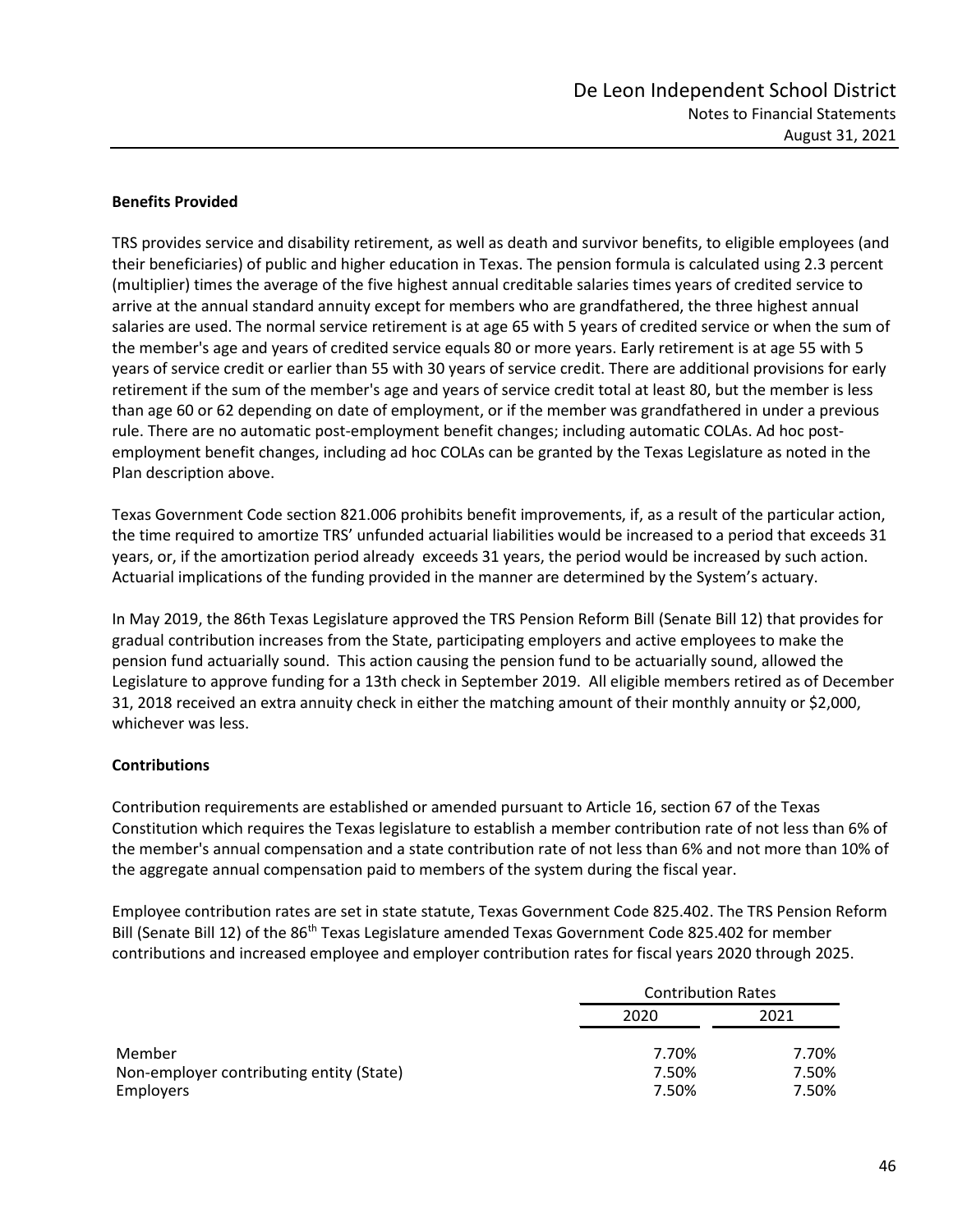The contribution amounts for the District are as follows:

|                              | 2020    | 2021    |
|------------------------------|---------|---------|
| Member contributions         | 421.226 | 442.227 |
| NECE on-behalf contributions | 306.172 | 317.258 |
| Employer contributions       | 191,889 | 210.916 |

Contributors to the plan include members, employers and the State of Texas as the only non-employer contributing entity. The State is the employer for senior colleges, medical schools and state agencies including TRS. In each respective role, the State contributes to the plan in accordance with state statutes and the General Appropriations Act (GAA).

As the non-employer contributing entity for public education and junior colleges, the State of Texas contributes to the retirement system an amount equal to the current employer contribution rate times the aggregate annual compensation of all participating members of the pension trust fund during that fiscal year reduced by the amounts described below which are paid by the employers.

Employers (public school, junior college, other entities, or the State of Texas as the employer for senior universities and medical schools) are required to pay the employer contribution rate in the following instances:

- On the portion of the member's salary that exceeds the statutory minimum for members entitled to the statutory minimum under Section 21.402 of the Texas Education Code.
- During a new member's first 90 days of employment.
- When any part or all of an employee's salary is paid by federal funding sources, a privately sponsored source, from non-educational and general, or local funds.
- When the employing district is a public junior college or junior college district, the employer shall contribute to the retirement system an amount equal to 50% of the state contribution rate for certain instructional or administrative employees; and 100% of the state contribution rate for all other employees.

In addition to the employer contributions listed above, there are two additional surcharges an employer is subject to:

- All public schools, charter schools and reginal education service centers must contribute 1.5% of the member's salary beginning in fiscal year 2020, gradually increasing to 2% in fiscal year 2025.
- When employing a retiree of the TRS the employer shall pay both the member contribution and State contribution as an employment after retirement surcharge.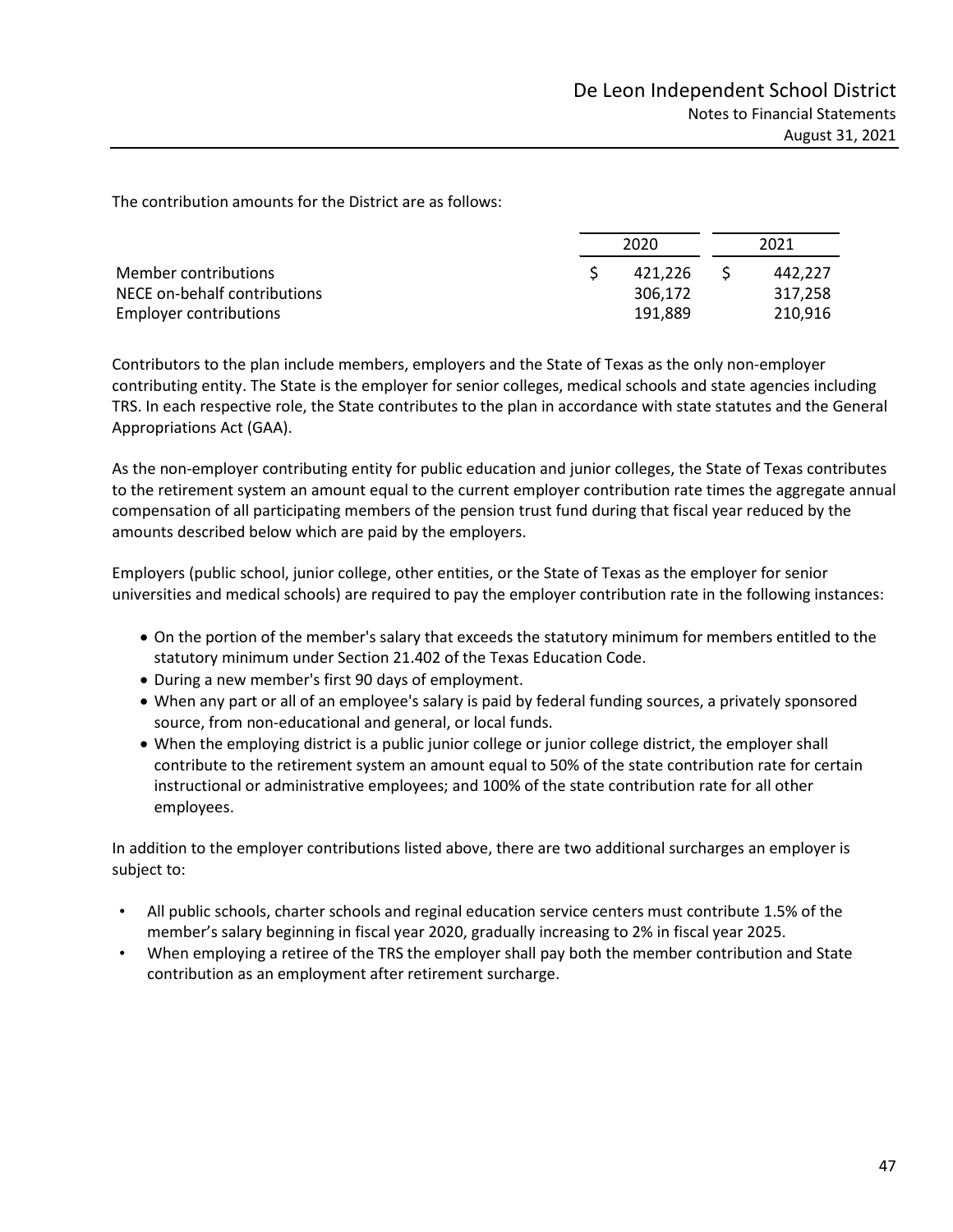## **Actuarial Assumptions**

The total pension liability in the August 31, 2019 actuarial valuation rolled forward to August 31, 2020 was determined using the following actuarial assumptions outlined below.

| <b>Valuation Date</b>                        | August 31, 2019 rolled forward to |
|----------------------------------------------|-----------------------------------|
|                                              | August 31, 2020                   |
| <b>Actuarial Cost Method</b>                 | Individual entry age normal       |
| <b>Asset Valuation Method</b>                | Market value                      |
| Single Discount Rate                         | 7.25%                             |
| Long-term expected Investment Rate of Return | 7.25%                             |
| Municipal Bond Rate as of August 2019        | 2.33%                             |
| Inflation                                    | 2.30%                             |
| Salary increases including inflation         | 3.05% to 9.05%                    |
| Benefit changes during the year              | None                              |
| Ad hoc post-employment benefit changes       | None                              |

The actuarial methods and assumptions used in the determination of the total pension liability are the same assumptions used in the actuarial valuation as of August 31, 2020. For a full description of these assumptions, please see the actuarial valuation report dated November 14, 2019.

## **Discount Rate**

A single discount rate of 7.25% was used to measure the total pension liability. The single discount rate was based on the expected rate of return on plan investments of 7.25%. The projection of cash flows used to determine this single discount rate assumed that contributions from active members, employers and the nonemployer contributing entity will be made at the rates set by the Legislature during the 2019 session. It is assumed that future employer and State contributions will be 8.5% of payroll in fiscal year 2020 gradually increasing to 9.55% of payroll over the next several years. This includes all employer and State contributions for active and rehired retirees.

Based on those assumptions, the pension plan's fiduciary net position was projected to be available to make all future benefit payments of current plan members. Therefore, the long-term expected rate of return on pension plan investments was applied to all periods of projected benefit payments to determine the total pension liability.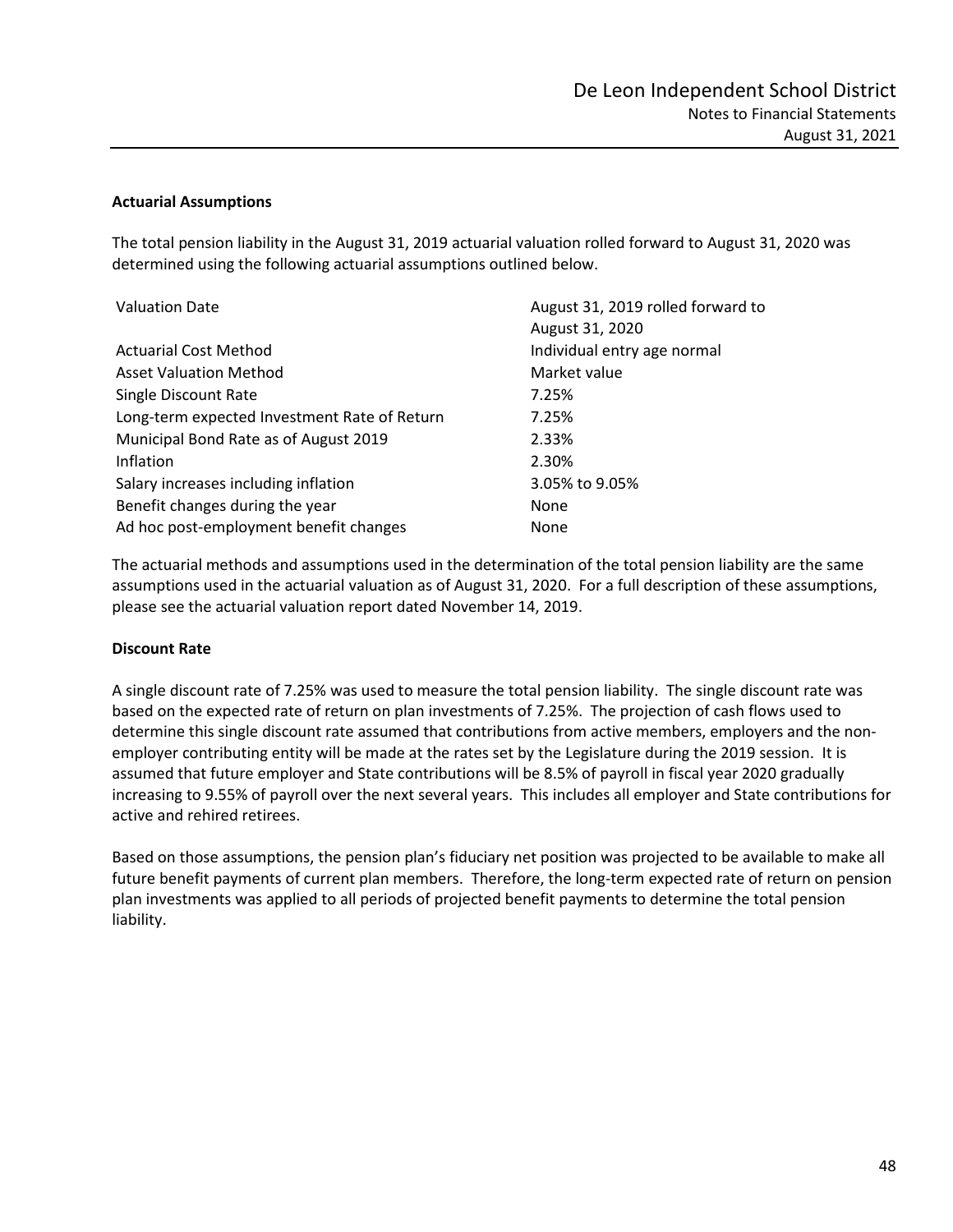The long-term expected rate of return on pension plan investments is 7.25%. The long-term expected rate of return on pension plan investments was determined using a building-block method in which best-estimates ranges of expected future real rates of return (expected returns, net of pension plan investment expense and inflation) are developed for each major asset class. These ranges are combined to produce the long-term expected rate of return by weighting the expected future real rates of return by the target asset allocation percentage and by adding expected inflation. Best estimates of arithmetic real rates of return for each major asset class included in the System's target asset allocation as of August 31, 2020, are summarized below:

## **Teacher Retirement System of Texas Asset Allocation and Long-Term Expected Real Rate of Return as of August 31, 2020**

|                                     |                         | Long-Term                   | Expected          |
|-------------------------------------|-------------------------|-----------------------------|-------------------|
|                                     |                         | Expected                    | Contribution      |
|                                     | Target                  | <b>Arithmetic Real</b>      | to Long Term      |
| <b>Asset Class</b>                  | Allocation <sup>1</sup> | Rate of Return <sup>2</sup> | Portfolio Returns |
| <b>Global Equity</b>                |                         |                             |                   |
| U.S.                                | 18.0%                   | 3.9%                        | 0.99%             |
| Non-U.S. Developed                  | 13.0%                   | 5.1%                        | 0.92%             |
| <b>Emerging Markets</b>             | 9.0%                    | 5.6%                        | 0.83%             |
| <b>Private Equity</b>               | 14.0%                   | 6.7%                        | 1.41%             |
| Stable Value                        |                         |                             |                   |
| <b>Government Bonds</b>             | 16.0%                   | $-0.7%$                     | $-0.05%$          |
| Stable Value Hedge Funds            | 5.0%                    | 1.9%                        | 0.11%             |
| <b>Real Return</b>                  |                         |                             |                   |
| <b>Real Estate</b>                  | 15.0%                   | 4.6%                        | 1.02%             |
| <b>Energy and Natural Resources</b> |                         |                             |                   |
| and Infrastructure                  | 6.0%                    | 6.0%                        | 0.42%             |
| <b>Risk Parity</b>                  |                         |                             |                   |
| <b>Risk Parity</b>                  | 8.0%                    | 3.0%                        | 0.30%             |
| <b>Asset Allocation Leverage</b>    |                         |                             |                   |
| Cash                                | 2.0%                    | $-1.5%$                     | $-0.03%$          |
| <b>Asset Allocation Leverage</b>    | $-6.0%$                 | $-1.3%$                     | $-0.08%$          |
| <b>Inflation Expectation</b>        |                         |                             | 2.00%             |
| Volatility Drag <sup>3</sup>        |                         |                             | $-0.67%$          |
| <b>Expected Return</b>              | 100.0%                  |                             | 7.33%             |

<sup>1</sup> Target Allocation based on the FY 2020 policy manual.

 $2$  Capital Market Assumptions come from Aon Hewitt (as of 8/31/2020).

<sup>3</sup> The volatility drag results from the conversion between arithmetic and geometric mean returns.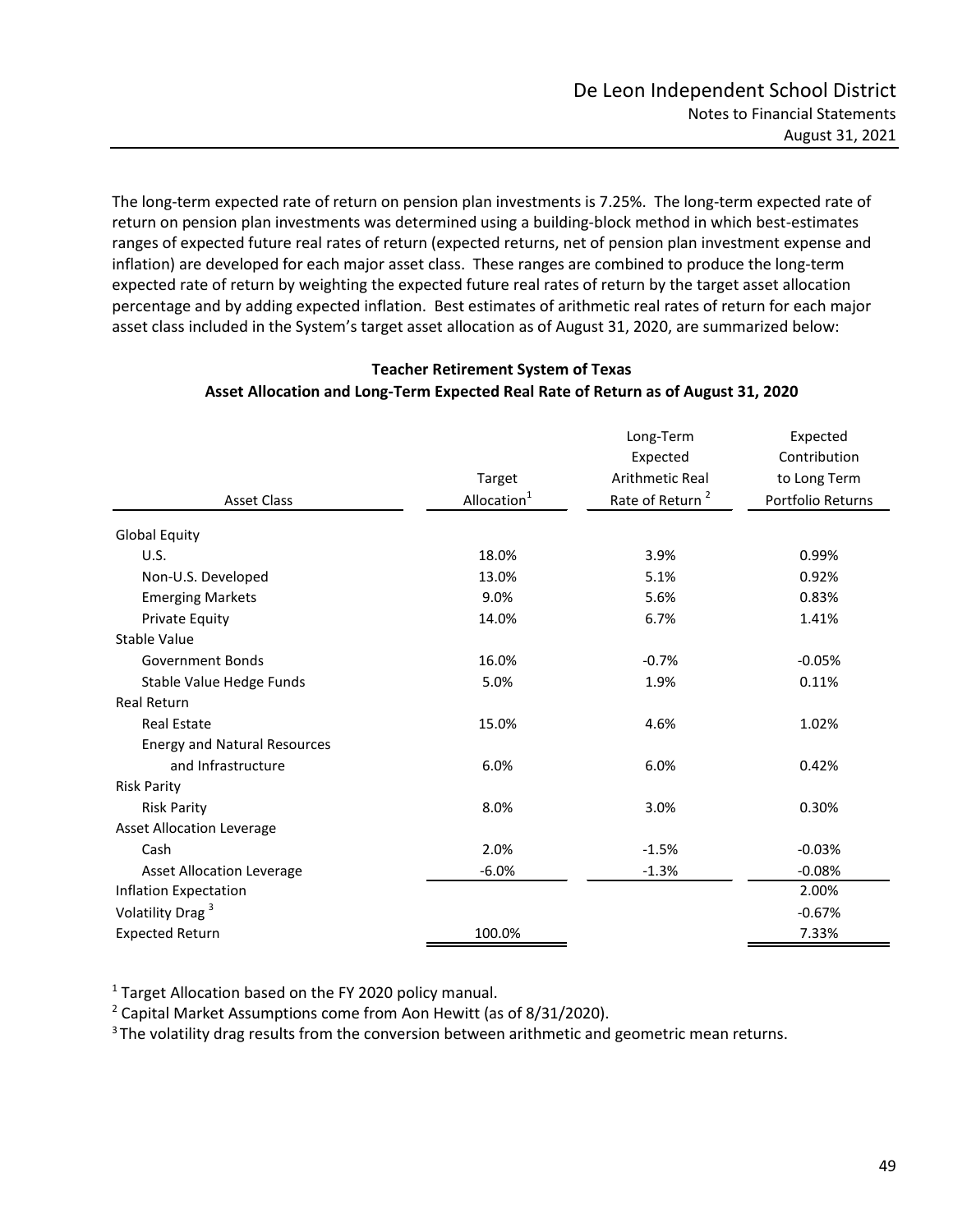## **Discount Rate Sensitivity Analysis**

The following schedule shows the impact of the Net Pension Liability if the discount rate used was 1% less than and 1% greater than the discount rate that was used (7.25%) in measuring the Net Pension Liability.

|                                                                | 1% Decrease<br>in Discount<br>Rate (6.25%) | <b>Discount</b><br>Rate (7.25%) |    | 1% Increase<br>in Discount<br>Rate (8.25%) |
|----------------------------------------------------------------|--------------------------------------------|---------------------------------|----|--------------------------------------------|
| Total TRS net pension liability                                | 82,585,415,626                             | 53,557,959,841                  | S. | 29,973,787,965                             |
| District's proportionate share of the<br>net pension liability | 3,840,800                                  | 2,490,818                       | \$ | 1,393,991                                  |

## **Pension Liabilities, Pension Expense, and Deferred Outflows of Resources and Deferred Inflows of Resources Related to Pensions**

At August 31, 2021, the District reported a liability of \$2,490,818 for its proportionate share of the TRS's net pension liability. This liability reflects a reduction for State pension support provided to the District. The amount recognized by the District as its proportionate share of the net pension liability, the related State support, and the total portion of the net pension liability that was associated with the District were as follows:

| District's proportionate share of the collective net pension liability<br>State's proportionate share that is associated with the District | 2,490,818<br>3.956.450 |
|--------------------------------------------------------------------------------------------------------------------------------------------|------------------------|
| Total                                                                                                                                      | 6.447.268              |

The net pension liability was measured as of August 31, 2019 and rolled forward to August 31, 2020 and the total pension liability used to calculate the net pension liability was determined by an actuarial valuation as of that date. The employer's proportion of the net pension liability was based on the employer's contributions to the pension plan relative to the contributions of all employers to the plan for the period September 1, 2019 through August 31, 2020.

At August 31, 2020, the employer's proportion of the collective net pension liability was .0046506963% which was a decrease of .00002474% from its proportion measured as of August 31, 2019.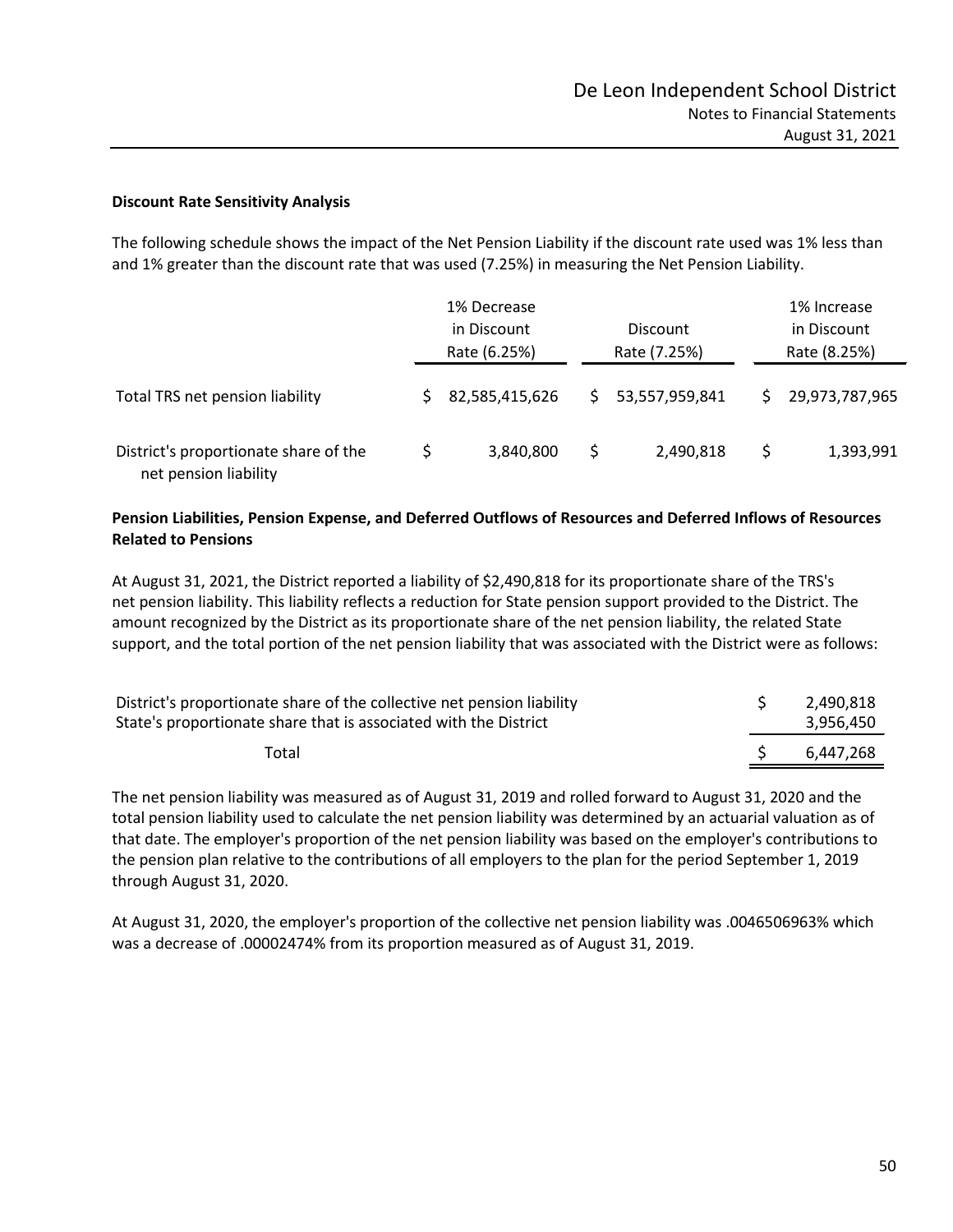## **Changes Since the Prior Actuarial Valuation**

There were no changes in assumptions since the prior measurement date.

For the year ended August 31, 2021, the District recognized pension expense of \$475,873 and revenue of \$304,799 for support provided by the State.

At August 31, 2021, the District reported its proportionate share of the TRS's deferred outflows of resources and deferred inflows of resources related to pensions from the following sources:

|                                                                                                          | <b>Deferred Outflows</b><br>of Resources | Deferred Inflows<br>of Resources |         |
|----------------------------------------------------------------------------------------------------------|------------------------------------------|----------------------------------|---------|
| Differences between expected and actual economic experience                                              | \$<br>4,548                              | \$                               | 69,512  |
| Changes in actuarial assumptions                                                                         | 577,958                                  |                                  | 245,744 |
| Difference between projected and actual investment earnings                                              | 50,425                                   |                                  |         |
| Changes in proportion and difference between the employer's<br>contributions and the proportionate share |                                          |                                  |         |
| of contributions                                                                                         | 63,770                                   |                                  | 114.596 |
| Contributions paid to TRS subsequent to the measurement date                                             | 210,916                                  |                                  |         |
| Total                                                                                                    | 907.617                                  | S                                | 429,852 |

\$210,916 is reported as deferred outflows of resources related to pensions resulting from contributions subsequent to the measurement date will be recognized as a reduction of the net pension liability for the year ended August 31, 2022.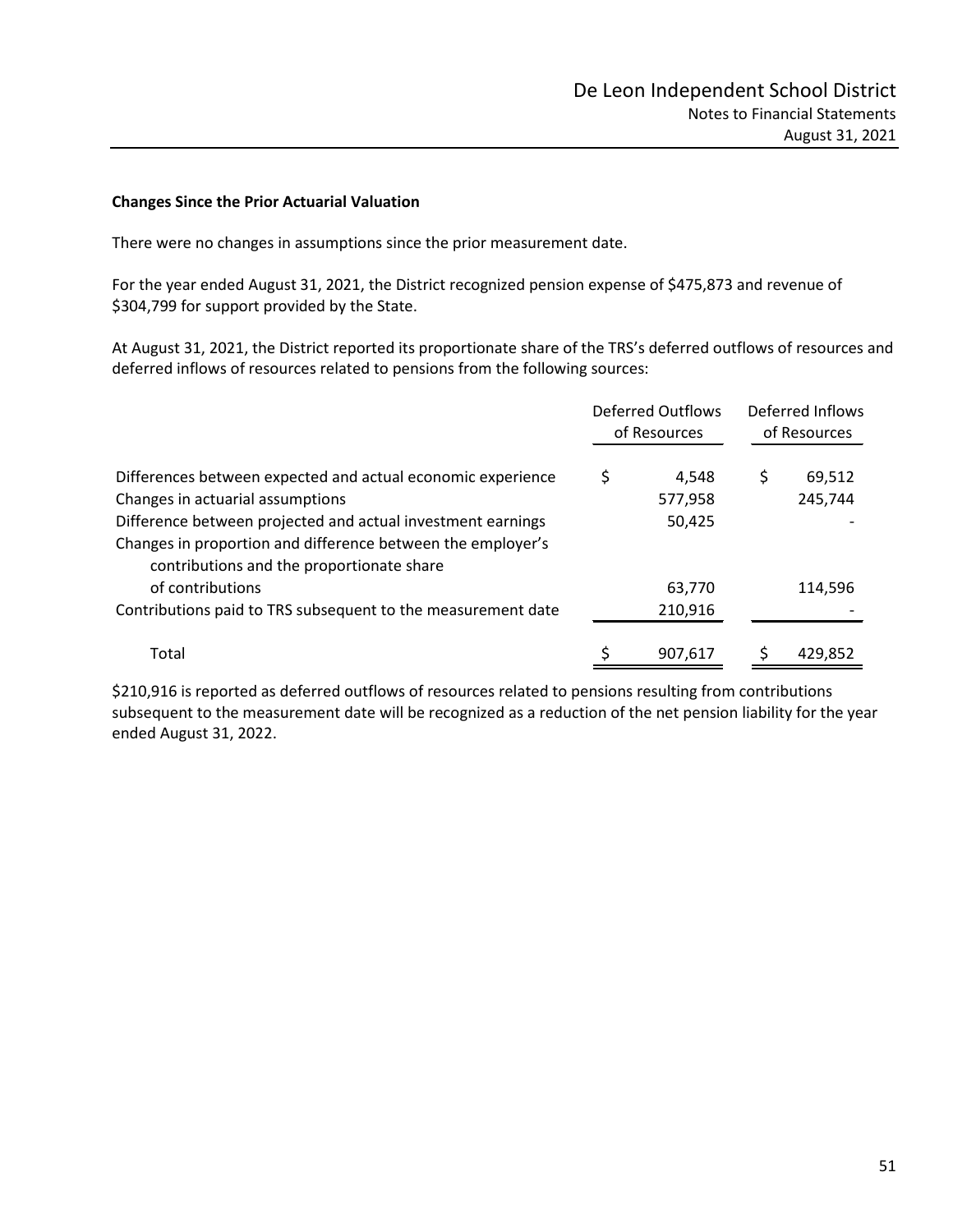The other net amounts of the employer's balances of deferred outflows and inflows of resources related to pensions will be recognized in pension expense as follows:

| Year Ended August 31,                              | <b>Pension Expense</b><br>Amount                                    |
|----------------------------------------------------|---------------------------------------------------------------------|
| 2022<br>2023<br>2024<br>2025<br>2026<br>Thereafter | \$<br>71,708<br>90,188<br>101,990<br>32,167<br>(28, 129)<br>(1,075) |
| Total                                              | 266,849                                                             |

## **Note 11 - Postemployment Health Benefits**

## **Plan Description**

The District participates in the Texas Public School Retired Employees Group Insurance Program (TRS-Care). It is a multiple-employer, cost-sharing defined Other Post-Employment Benefit (OPEB) plan that has a special funding situation. The TRS-Care program was established in 1986 by the Texas Legislature.

The TRS Board of Trustees administers the TRS-Care program and the related fund in accordance with Texas Insurance Code, Chapter 1575. The Board of Trustees is granted the authority to establish basic and optional group insurance coverage for participants as well as to amend the benefit terms as needed under Chapter 1575.052. The Board may adopt rules, plans procedures, and orders reasonably necessary to administer the program, including minimum benefits and financing standards.

## **OPEB Plan Fiduciary Net Position**

Detail information about the TRS-Care's fiduciary net position is available in the separately issued TRS Annual Comprehensive Financial Report that includes financial statements and required supplementary information. That report may be obtained on the Internet at [https://www.trs.texas.gov/TRS%20Documents/cafr\\_2020.pdf;](https://www.trs.texas.gov/TRS%20Documents/cafr_2020.pdf) or writing to TRS at 1000 Red River Street, Austin, TX 78701-2698; or by calling (512) 542-6592.

## **Benefits Provided**

TRS-Care provides health insurance coverage to retirees from public schools, charter schools, regional education service centers and other educational districts who are members of the TRS pension plan. Optional dependent coverage is available for an additional fee.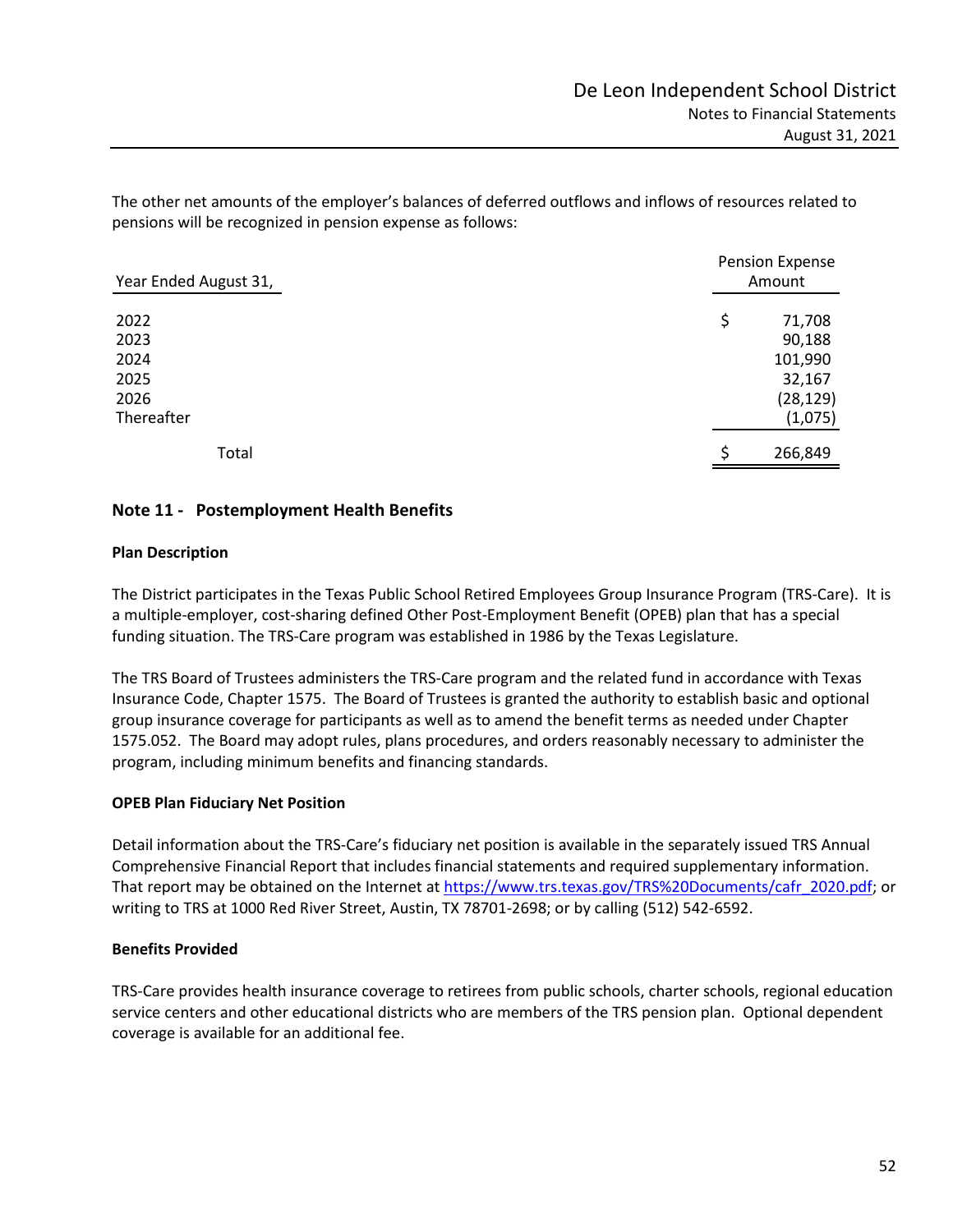Eligible non-Medicare retirees and their dependents may enroll in TRS-Care Standard, a high-deductible health plan. Eligible Medicare retirees and their dependents may enroll in the TRS-Care Medicare Advantage medical plan and the TRS-Care Medicare Rx prescription drug plan. To qualify for TRS-Care coverage, a retiree must have at least 10 years of service credit in the TRS pension system. There are no automatic post-retirement benefit changes, including automatic COLAs.

The premium rates for retirees are reflected in the following table.

## TRS-Care Plan Retirement Rates

|                                          | Medicare | Non-Medicare |
|------------------------------------------|----------|--------------|
| Retiree or Surviving Spouse              | 135      | 200          |
| Retiree and Spouse                       | 529      | 689          |
| Retiree or Surviving Spouse and Children | 468      | 408          |
| Retiree and Family                       | 1.020    | 999          |

## **Contributions**

Contribution rates for the TRS-Care plan are established in state statute by the Texas Legislature, and there is no continuing obligation to provide benefits beyond each fiscal year. The TRS-Care plan is currently funded on a pay-as-you go basis and is subject to change based on available funding. Funding for TRS-Care is provided by retiree premium contributions and contributions from the state, active employees, and school districts based upon public school district payroll. The TRS Board of Trustees does not have the authority to set or amend contribution rates.

Texas Insurance Code, section 1575.202 establishes the state's contribution rate which is 1.25% of the employee's salary. Section 1575.203 establishes the active employee's rate which is .65% of pay. Section 1575.204 establishes an employer contribution rate of not less than 0.25% or not more than 0.75% of the salary of each active employee of the public. The actual employee contribution rate is prescribed by the Legislature in the General Appropriations Act.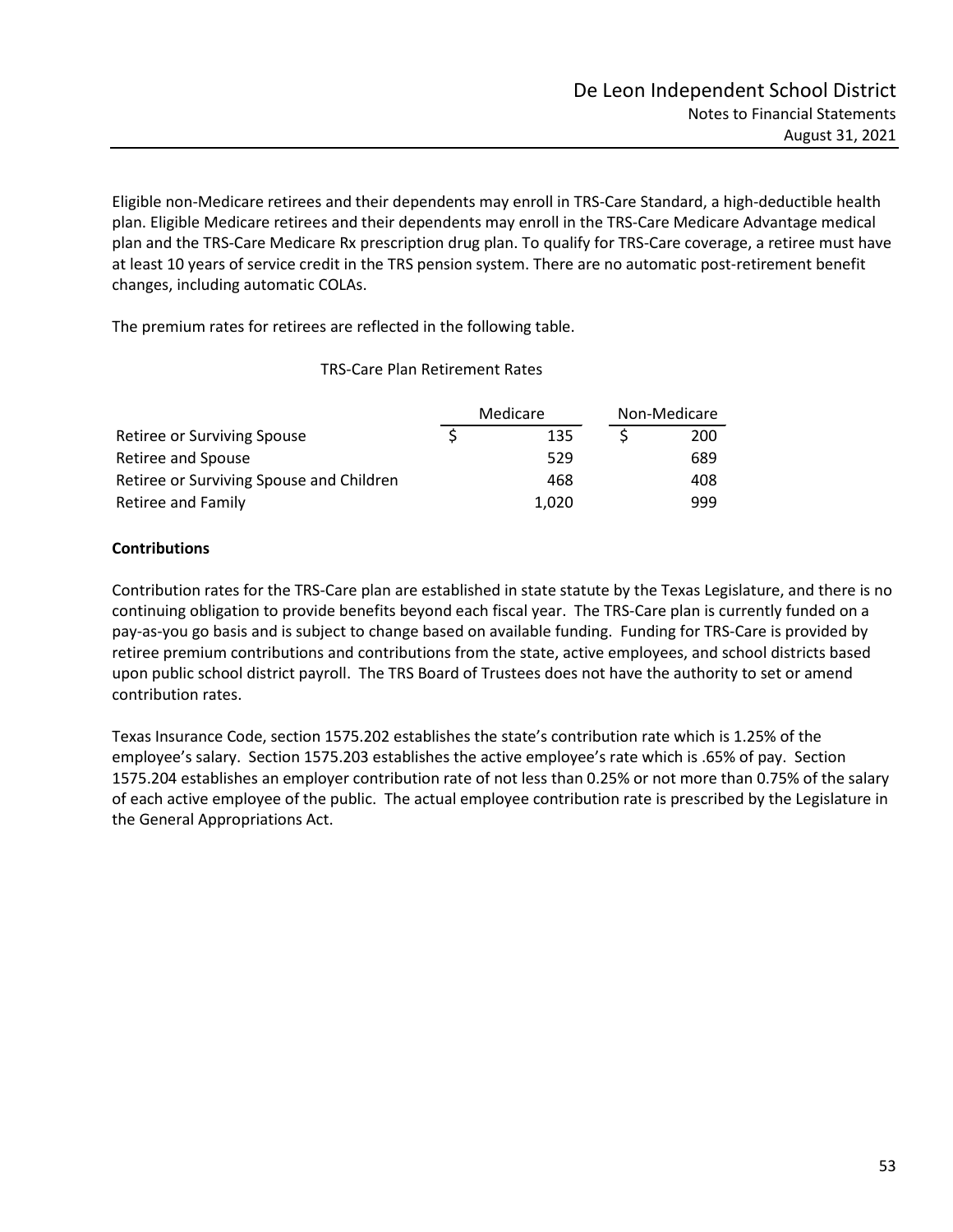2020 2021 Active employee and the control of the control of the control of the control of the control of the control of the control of the control of the control of the control of the control of the control of the control of the con Non-Employer contributing entity (State) 1.25% 1.25% Employers 0.75% 0.75% Federal/private funding remitted by employers 1.25% 1.25% 2020 2021 Employer contributions  $\begin{array}{ccc} 5 & 54,674 & 5 & 59,969 \end{array}$ Member contributions 1990 100 35,557 37,331 NECE On-behalf contributions 61,274 Contribution Rates

The following table shows contributions to the TRS Care plan by type of contributor:

In addition to the employer contributions listed above, there is an additional surcharge all TRS employers are subject to (regardless of whether or not they participate in the TRS Care OPEB program). When hiring a TRS retiree, employers are required to pay to TRS Care, a monthly surcharge of \$535 per retiree.

TRS-Care received supplemental appropriations from the State of Texas as the Non-Employer Contributing Entity in the amount of \$230.8 million in fiscal year 2020 to maintain premiums and benefit levels in the 2020-2021 biennium.

## **Actuarial Assumptions**

The total OPEB liability in the August 31, 2019 was rolled forward to August 31, 2020. The actuarial valuation was determined using the following actuarial assumptions:

The actuarial valuation of the OPEB plan offered through TRS-Care is similar to the actuarial valuation performed for the pension plan, except that the OPEB valuation is more complex. All the demographic assumptions, including rates of retirement, termination, and disability, and most of the economic assumptions, including general inflation and salary increases, used in the OPEB valuation were identical to those used in the respective TRS pension valuation. The demographic assumptions were developed in the experience study performed for the TRS for the period ending August 31, 2017.

The following assumptions and other inputs used for members of TRS-Care are based on an established pattern of practice and are identical to the assumptions used in the August 31, 2019 TRS pension plan actuarial valuation that was rolled forward to August 31, 2020:

Rates of Mortality **General Inflation** Rates of Retirement Nation Network Channels and Mage Inflation Rates of Termination **Expected Payroll growth** Rates of disability incidence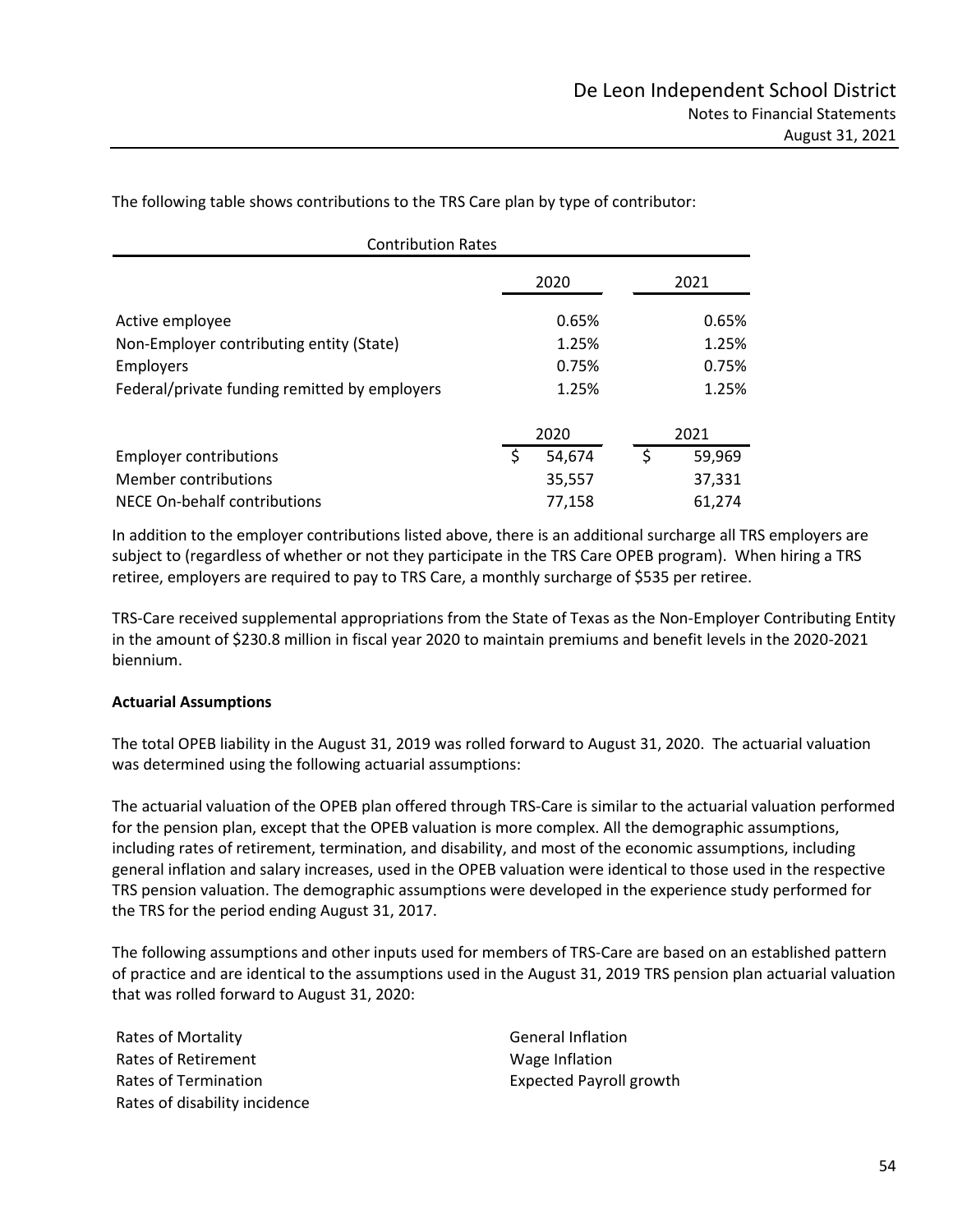The active mortality rates were based on 90% of the RP-2014 Employee Mortality Tables for males and females, with full generational mortality using Scale BB. The post-retirement mortality rates for healthy lives were based on the 2018 TRS of Texas Healthy Pensioner Mortality Rates, with full generational projection using the ultimate improvement rates from the most recently published scale (U-MP).

#### **Additional Actuarial Methods and Assumptions**

| <b>Valuation Date</b>                  | August 31, 2019 rolled forward to                                                                  |
|----------------------------------------|----------------------------------------------------------------------------------------------------|
|                                        | August 31, 2020                                                                                    |
| <b>Actuarial Cost Method</b>           | Individual Entry Age Normal                                                                        |
| Inflation                              | 2.30%                                                                                              |
| Discount Rate                          | 2.33%                                                                                              |
| <b>Aging Factors</b>                   | Based on plan specific experience                                                                  |
| Expenses                               | Third-party administrative expenses                                                                |
|                                        | related to the delivery of health care                                                             |
|                                        | benefits are included in the age-                                                                  |
|                                        | adjusted claims costs.                                                                             |
| <b>Projected Salary Increases</b>      | 3.05% to 9.05%                                                                                     |
| <b>Healthcare Trend Rates</b>          | 4.25% to 9.0%                                                                                      |
|                                        | The initial medical trend rates were                                                               |
|                                        | 9.00% for Medicare retirees and 7.3%                                                               |
|                                        | for non-Medicare retirees. There was an                                                            |
|                                        | initial prescription drug trend rate of 9.0%<br>for all retirees. The initial trend rates decrease |
|                                        | to an ultimate trend rate of 4.25% over a period of                                                |
|                                        | 13 years.                                                                                          |
| <b>Election Rates</b>                  | Normal Retirement: 65% participation                                                               |
|                                        | prior to age 65 and 40% participation                                                              |
|                                        | after age 65; 25% of pre-65 retirees                                                               |
|                                        | are assumed to discontinue coverage                                                                |
|                                        | at age 65.                                                                                         |
| Ad hoc post-employment benefit changes | None                                                                                               |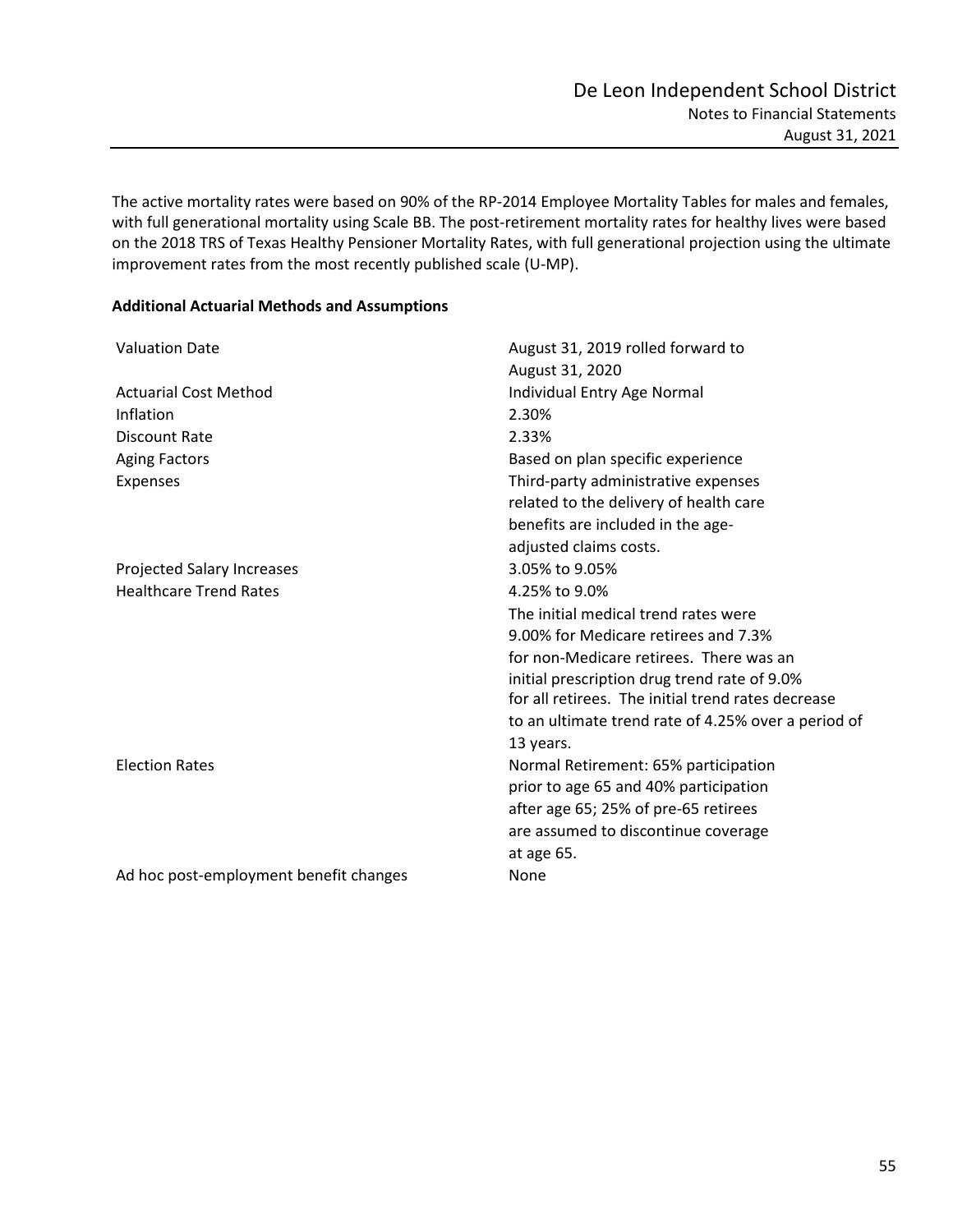## **Discount Rate**

A single discount rate of 2.33% was used to measure the total OPEB liability. There was a decrease of 0.30% in the discount rate since the previous year. Because the plan is essentially a "pay-as-you-go" plan, the single discount rate is equal to the prevailing municipal bond rate. The projection of cash flows used to determine the discount rate assumed that contributions from active members and those of the contributing employers and the non-employer contributing entity are made at the statutorily required rates. Based on those assumptions, the OPEB plan's fiduciary net position was projected to not be able to make all future benefit payments of current plan members. Therefore, the municipal bond rate was applied to all periods of projected benefit payments to determine the total OPEB liability.

The source of the municipal bond rate is the Fidelity "20-year Municipal GO AA Index" as of August 31, 2020 using the fixed-income municipal bonds with 20 years to maturity that include only federally tax-exempt municipal bonds.

#### **Discount Rate Sensitivity Analysis**

The following schedule shows the impact of the Net OPEB Liability if the discount rate used was 1% lower than and 1% higher than the discount rate that was used (2.33%) in measuring the Net OPEB Liability.

|                                                             | 1% Decrease<br>Discount in<br>Rate (1.33%) | <b>Discount</b><br>Rate (2.33%) |                | 1% Increase<br>Discount in<br>Rate (3.33%) |  |
|-------------------------------------------------------------|--------------------------------------------|---------------------------------|----------------|--------------------------------------------|--|
| Total TRS net OPEB liability                                | 45,617,332,072                             |                                 | 38,014,515,883 | 32,009,382,286                             |  |
| District's proportionate share of the<br>net OPEB liability | 3,355,428                                  | \$                              | 2,796,211      | 2,354,482                                  |  |

#### **Healthcare Cost Trend Rate Sensitivity Analysis**

The following schedule shows the impact of the Net OPEB Liability if a healthcare trend rate that is 1% less than and 1% greater than the health trend rates used:

|                                                             | 1% Decrease<br><b>Healthcare Trend Rate</b> |  | <b>Current Single</b><br><b>Healthcare Trend Rate</b> | 1% Increase in<br><b>Healthcare Trend Rate</b> |
|-------------------------------------------------------------|---------------------------------------------|--|-------------------------------------------------------|------------------------------------------------|
| <b>Total TRS net OPEB liability</b>                         | 31,052,989,071                              |  | 38,014,515,883                                        | 47,286,285,654                                 |
| District's proportionate share of the<br>net OPEB liability | 2,284,134                                   |  | 2,796,211                                             | 3,478,190                                      |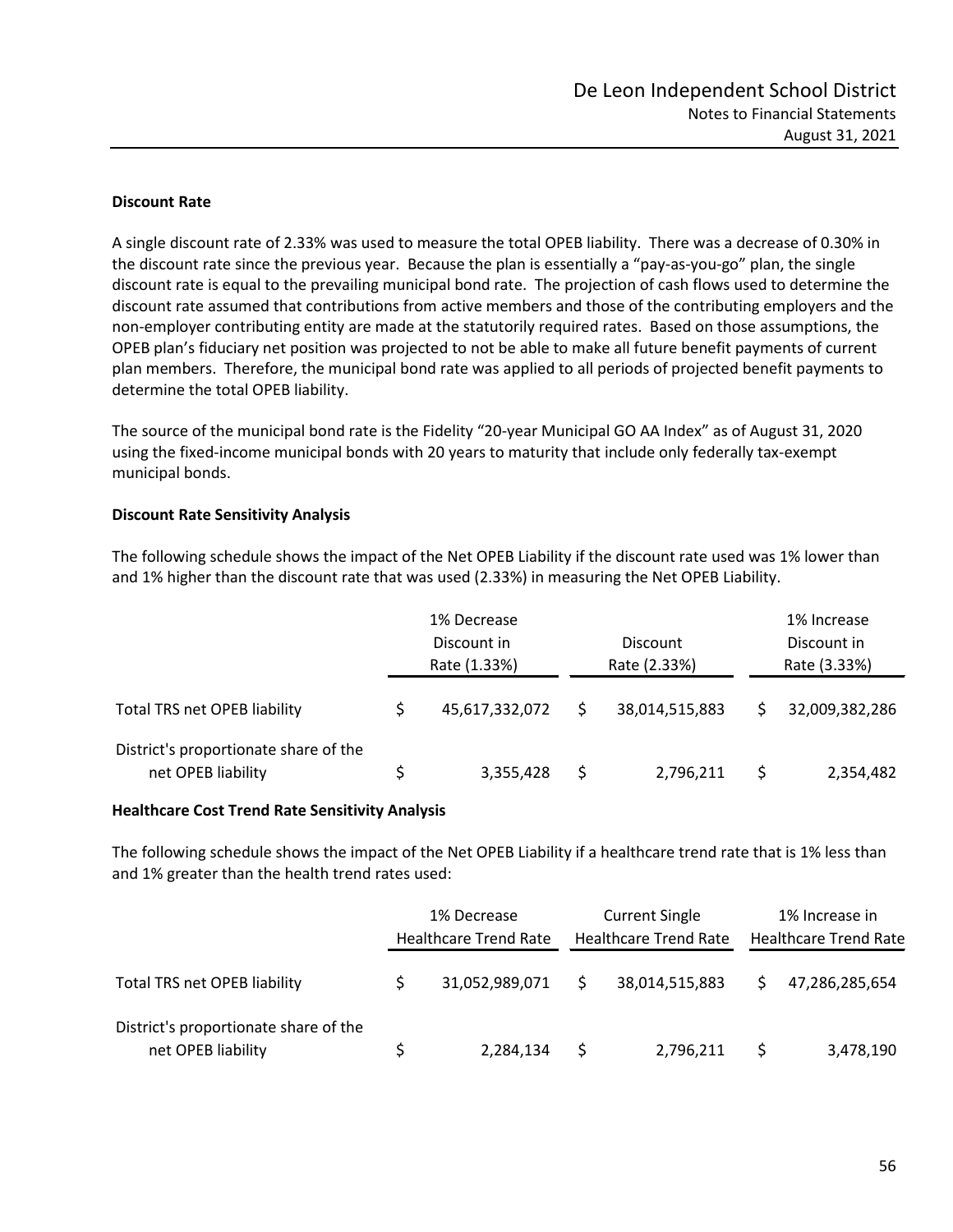## **OPEB Liabilities, OPEB Expense, and Deferred Outflows of Resources and Deferred Inflows of Resources Related to OPEBs**

At August 31, 2021, the District reported a liability of \$2,796,211 for its proportionate share of the TRS's Net OPEB Liability. This liability reflects a reduction for State OPEB support provided to the District. The amount recognized by the District as its proportionate share of the net OPEB liability, the related State support, and the total portion of the net OPEB liability that was associated with the District were as follows:

| District's proportionate share of the collective net OPEB liability |    | 2.796.211 |
|---------------------------------------------------------------------|----|-----------|
| State's proportionate share that is associated with the District    |    | 3.757.437 |
|                                                                     |    |           |
| Total                                                               | S. | 6.553.648 |

The Net OPEB Liability was measured as of August 31, 2019 and rolled forward to August 31, 2020 and the Total OPEB Liability used to calculate the Net OPEB Liability was determined by an actuarial valuation as of that date. The District's proportion of the Net OPEB Liability was based on the employer's contributions to the OPEB plan relative to the contributions of all employers to the plan for the period September 1, 2019 through August 31, 2020.

At August 31, 2020, the District's proportion of the collective Net OPEB Liability was 0.00735564% which was a decrease of 0.00022174% from its proportion measured as of August 31, 2019.

## **Changes Since the Prior Actuarial Valuation**

The following were changes to the actuarial assumptions or other inputs that affected measurement of the Total OPEB Liability since the prior measurement period:

- The discount rate changed from 2.63% as of August 31, 2019 to 2.33% as of August 31, 2020. This change increased the Total OPEB liability.
- The participation rate for post-65 retirees was lowered from 50% to 40%. These changes decreased the Total OPEB Liability.
- The ultimate health care trend rate assumption was lowered from 4.50% to 4.25% as a result of Congress' repeal of the excise (Cadillac) tax on high-cost employer health plans in December 2019. This change decreased the Total OPEB Liability.

Change of Benefit Terms Since the Prior Measurement Date – There were no changes in benefit terms since the prior measurement date.

For the year ended August 31, 2021, the District recognized OPEB expense of \$26,090 and revenue of \$75,126 for support provided by the State.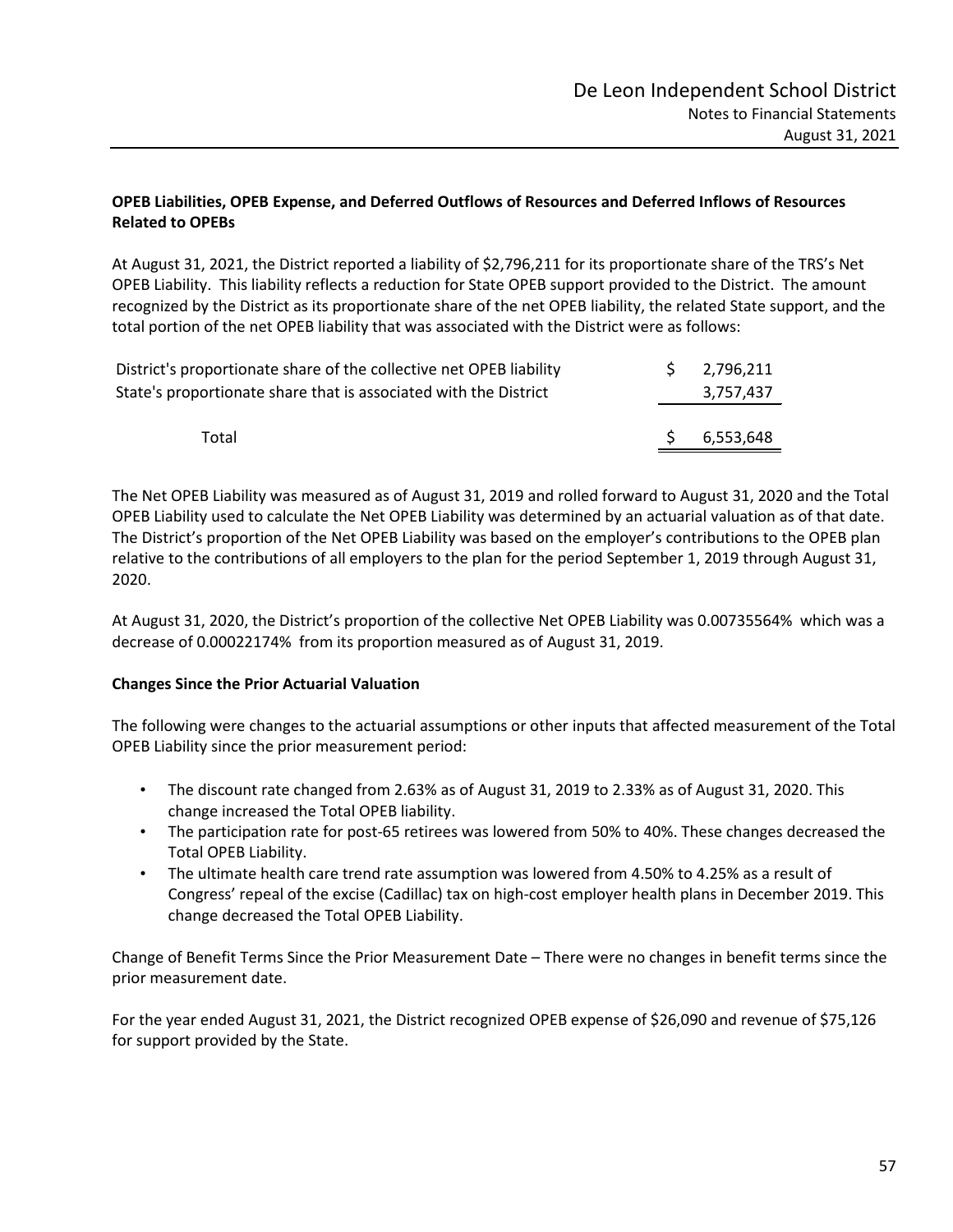At August 31, 2021, the District reported its proportionate share of the TRS's deferred outflows of resources and deferred inflows of resources related to other post-employment benefits from the following sources:

|                                                                                                          | <b>Deferred Outflows</b><br>of Resources |    | Deferred Inflows<br>of Resources |
|----------------------------------------------------------------------------------------------------------|------------------------------------------|----|----------------------------------|
| Differences between expected and actual economic experience                                              | \$<br>146,408                            | Ş. | 1,279,689                        |
| Changes in actuarial assumptions                                                                         | 172,468                                  |    | 767,854                          |
| Difference between projected and actual investment earnings                                              | 909                                      |    |                                  |
| Changes in proportion and difference between the employer's<br>contributions and the proportionate share |                                          |    |                                  |
| of contributions                                                                                         | 123,916                                  |    | 124,843                          |
| Contributions paid to TRS subsequent to the measurement date                                             | 59,969                                   |    |                                  |
| Total                                                                                                    | 503,670                                  |    | 2,172,386                        |
|                                                                                                          |                                          |    |                                  |

\$59,969 reported as deferred outflows of resources related to OPEB resulting from contributions subsequent to the measurement date will be recognized as a reduction of the net OPEB liability for the year ended August 31, 2022.

The other net amounts of the employer's balances of deferred outflows and inflows of resources related to OPEB will be recognized in OPEB expense as follows:

|                       | <b>OPEB Expense</b> |  |  |  |  |  |
|-----------------------|---------------------|--|--|--|--|--|
| Year Ended August 31, | Amount              |  |  |  |  |  |
|                       |                     |  |  |  |  |  |
| 2022                  | \$<br>(291, 522)    |  |  |  |  |  |
| 2023                  | (291, 643)          |  |  |  |  |  |
| 2024                  | (291, 716)          |  |  |  |  |  |
| 2025                  | (291, 697)          |  |  |  |  |  |
| 2026                  | (217,008)           |  |  |  |  |  |
| Thereafter            | (345,099)           |  |  |  |  |  |
|                       |                     |  |  |  |  |  |
| Total                 | (1,728,685)         |  |  |  |  |  |

## **Medicare Part D**

The Medicare Prescription Drug, Improvement, and Modernization Act of 2003, which was effective January 1, 2006 established prescription drug coverage for Medicare beneficiaries known as Medicare Part D. One of the provisions of Medicare Part D allows for the TRS-Care to receive retiree drug subsidy payments from the federal government to offset certain prescription drug expenditures for eligible TRS-Care participants. These on-behalf payments have been recognized as equal revenues and expenditures by the District in the amount of \$25,445, \$23,126, and \$18,395 for the years ended August 31, 2021, 2020 and 2019, respectively.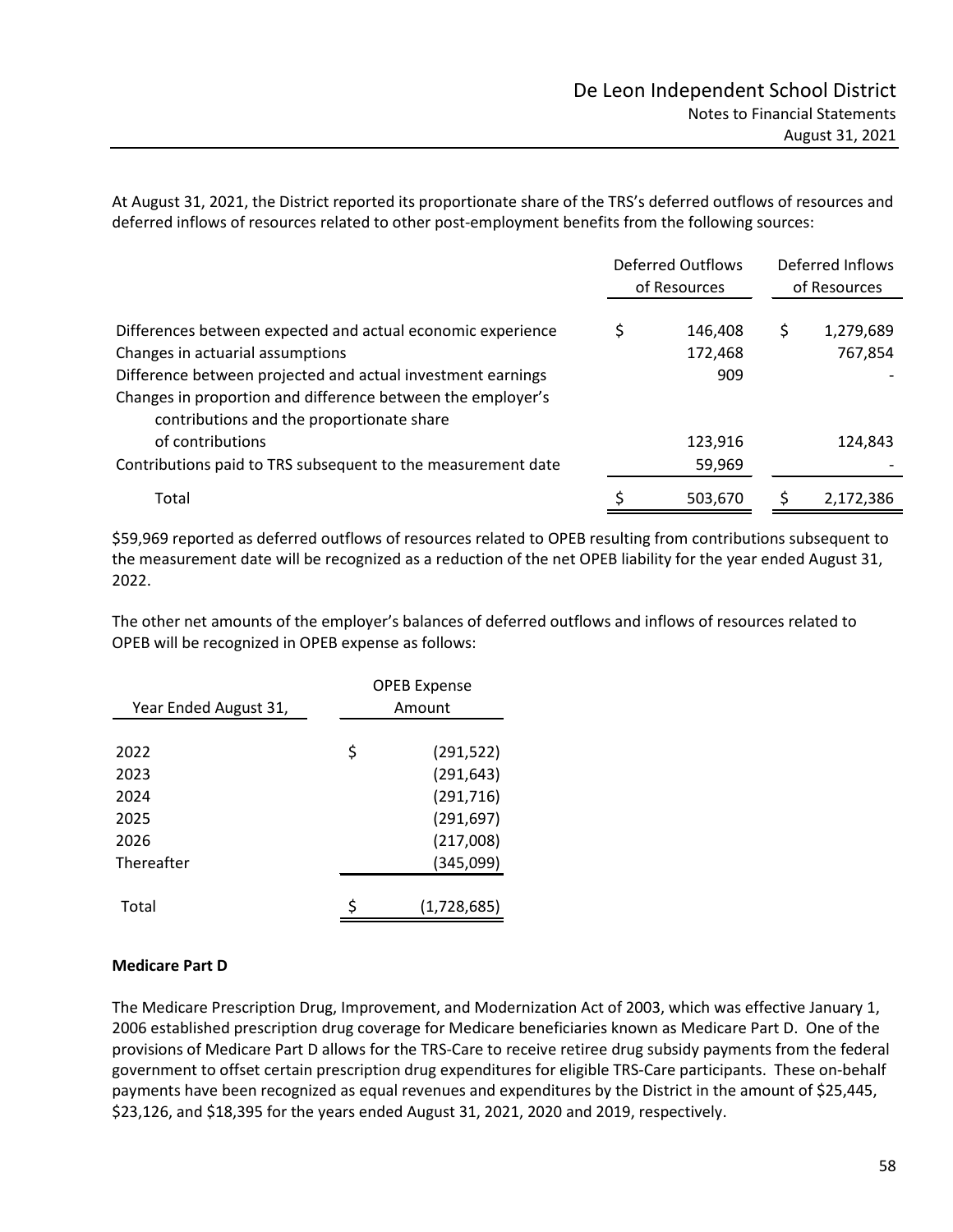## **Note 12 - Revenues from Local and Intermediate Sources**

For the year ended August 31, 2021, revenues from local and intermediate sources for governmental fund types consisted of the following:

|                                    |             | Debt          | <b>SSA</b> | Nonmajor     |                 |
|------------------------------------|-------------|---------------|------------|--------------|-----------------|
|                                    | General     | Service       | Special    | Governmental |                 |
|                                    | Fund        | Fund          | Education  | <b>Funds</b> | Total           |
| Property taxes                     | \$2,308,460 | \$<br>380,864 | \$         | \$           | \$<br>2,689,324 |
| Food service sales                 |             |               |            | 2,677        | 2,677           |
| Investment income                  | 7,827       | 135,405       | 147        |              | 143,379         |
| Penalties, interest, and other tax |             |               |            |              |                 |
| related income                     | 42,226      | 6,957         |            |              | 49,183          |
| Co-curricular student activities   | 25,177      |               |            |              | 25,177          |
| Revenue from member districts      |             |               | 402,307    |              | 402,307         |
| Gifts and bequests                 | 23,120      |               |            |              | 23,120          |
| Other                              | 197,771     |               |            | 24,055       | 221,826         |
| Total                              | 2,604,581   | 523,226       | 402,454    | \$<br>26,732 | 3,556,993       |

## **Note 13 - Risk Management**

The District is exposed to various risks of loss related to torts, theft of, damage to, and destruction of assets; errors and omissions; injuries to employees; and natural disasters. During fiscal year 2021, the District purchased commercial insurance to cover general liabilities. There were no significant reductions in coverage in the past fiscal year, and there were no settlements exceeding insurance coverage for each of the past three fiscal years.

## **Unemployment Compensation – Self Funded**

During the year ended August 31, 2021, the District met its statutory unemployment compensation obligations by participating as a self-funded member of the TASB Risk Management Fund (the Fund.) The Fund was created and is operated under the provisions of the Interlocal Cooperation Act, Chapter 791 of the Texas Government Code and Chapter 504, Texas Labor Code. All members participating in the Fund execute Interlocal Agreements that define the responsibilities of the parties.

As a self-funded member of the TASB Risk Management Fund, the District is solely responsible for all claim costs, both reported and unreported.

The Fund provides administrative services to its self-funded members including claims administration and customer service.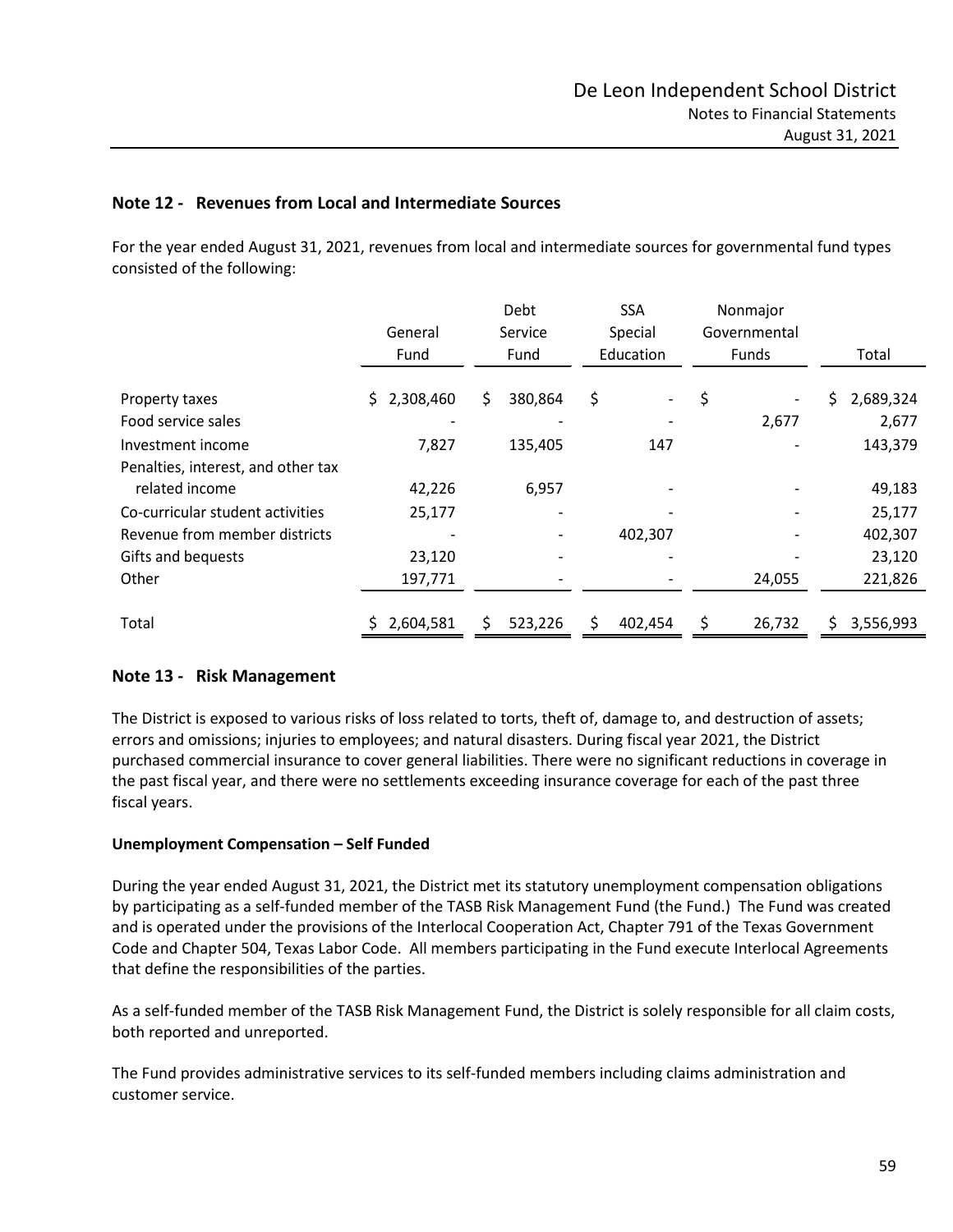The Fund engages the services of an independent auditor to conduct a financial audit after the close of each year on August 31. The audit is accepted by the Fund's Board of Trustees in February of the following year. The Fund's audited financial statements as of August 31, 2021, are available on the TASB Risk Management Fund website and have been filed with the Texas Department of Insurance in Austin.

## **Note 14 - Fund Balance**

The District classifies governmental fund balance in accordance with Government Accounting Standards Board (GASB) Statement No. 54, Fund Balance Reporting and Governmental Fund Type Definitions:

*Nonspendable* fund balance includes fund balance that cannot be spent either because it is not in spendable form or because of legal or contractual constraints.

*Restricted* fund balance includes amounts that can be spent only for the specific purposes stipulated by constitution, external resource providers, or through enabling legislation. The District had restricted fund balance of \$3,867,667 for future debt service requirements and \$2,540 restricted for Federal grants.

*Committed* fund balance is established and modified by a resolution from the District's Board, the District's highest level of decision-making authority and can be used only for the specific purposes determined the Board's resolution. At August 31, 2021, the District had \$250,000 committed for future capital projects and \$24,999 committed for campus activity funds.

*Assigned* fund balance is intended to be used by the District for specific purposes but does not meet the criteria to be classified as restricted or committed. The Board has delegated the authority to assign fund balance to the Superintendent. The District had \$3,486 assigned for Student Health Advisory Council (SHAC) at August 31, 2021.

*Unassigned* fund balance is the residual classification for the District's general fund and includes all spendable amounts not contained in the other classifications.

When both restricted and unrestricted fund balances are available for use, it is the District's policy to use restricted fund balance first, then unrestricted fund balance. The District would use committed, then assigned, and lastly unassigned amounts of unrestricted fund balance when expenditures are made.

The District's financial goal is to have a sufficient balance in the operating fund with sufficient working capital and a margin of safety to address local and regional emergencies without borrowing. The District shall strive to maintain a yearly fund balance in which the total fund balance is 20% of the total operating expenditures and the unassigned fund balance is 20% of the total operating expenditures.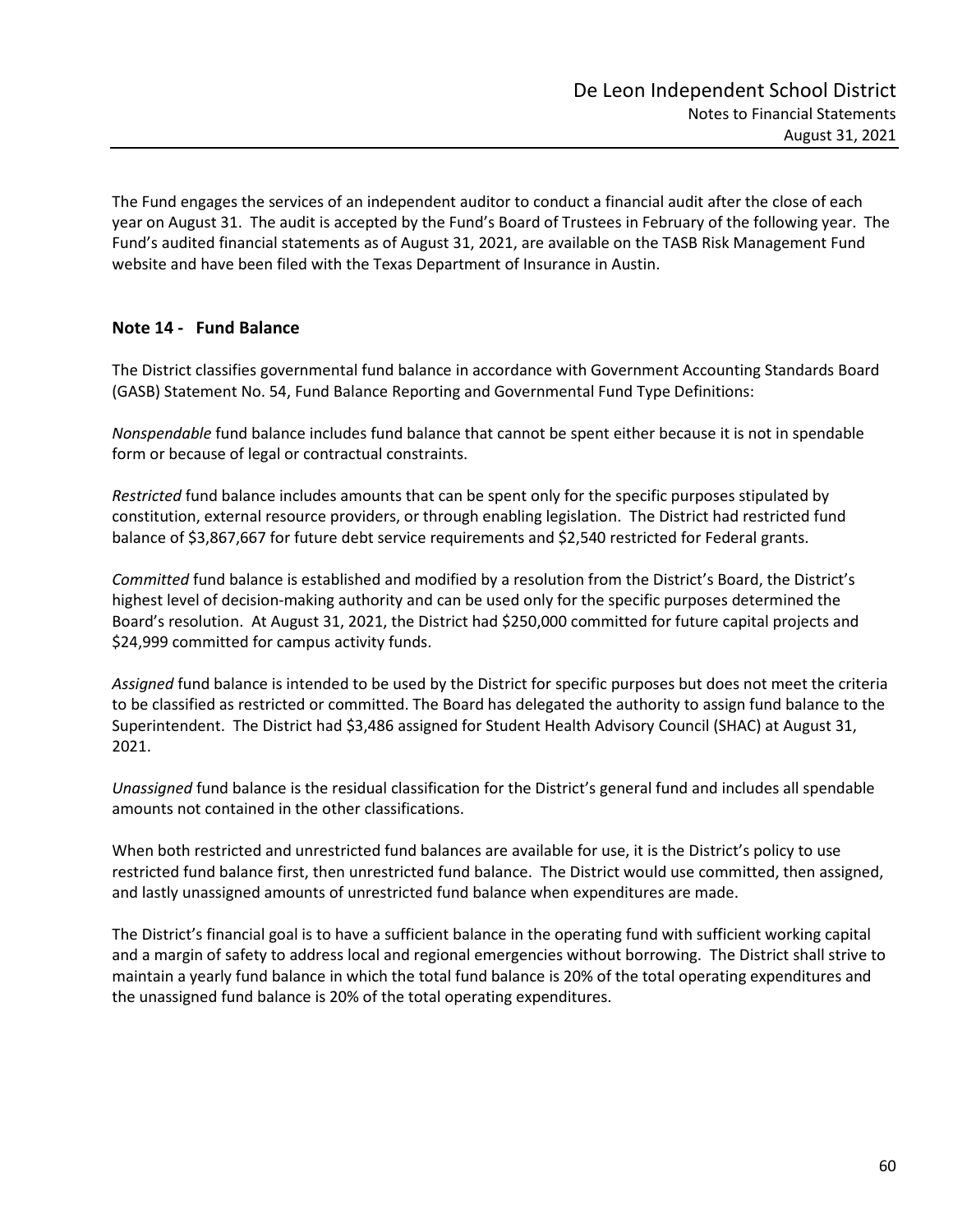## **Note 15 - Workers' Compensation Coverage**

The District participates in a modified self-funded workers' compensation insurance pool with other districts which are located in the state of Texas. The District's contributions to the pool are based on the loss experience of the District and other districts in the pool. Claims Administrative Services, Inc. (CAS) is the third-party administrator of the pool. The District's fixed cost is \$8,256 and maximum aggregate loss is \$21,984. The District has accrued \$13,721 at August 31, 2021 for workers' compensation claims payable. The following is a reconciliation of workers' compensation claims during the previous two years:

|                                                                    | 2021                       | 2020                         |
|--------------------------------------------------------------------|----------------------------|------------------------------|
| Claims payable beginning of year<br>Claims incurred<br>Claims paid | 11,166<br>5,217<br>(2,662) | 24,442<br>3,163<br>(16, 439) |
| Claims payable end of year                                         | 13,721                     | 11,166                       |

## **Note 16 - Shared Services Arrangement**

The District is the fiscal agent for a Shared Services Arrangement (SSA) which provides services to the member districts listed below. All services are provided by the fiscal agent. The member districts provide the funds to the fiscal agent. According to guidance provided in TEA's Resource Guide, the District has accounted for the fiscal agent's activities of the SSA in a special revenue fund and will be accounted for using Model 3 in the SSA section of the Resource Guide. Expenditures of the SSA are summarized below:

| <b>Member Districts</b> | Expenditures |         |  |  |  |  |
|-------------------------|--------------|---------|--|--|--|--|
|                         |              |         |  |  |  |  |
| De Leon ISD             | \$           | 123,282 |  |  |  |  |
| Comanche ISD            |              | 243,177 |  |  |  |  |
| <b>Cross Plains ISD</b> |              | 64,172  |  |  |  |  |
| Gustine ISD             |              | 34,897  |  |  |  |  |
| <b>Rising Star ISD</b>  |              | 17,451  |  |  |  |  |
| Sidney ISD              |              | 36,026  |  |  |  |  |
| May ISD                 |              | 45,596  |  |  |  |  |
| Total                   | S            | 564,601 |  |  |  |  |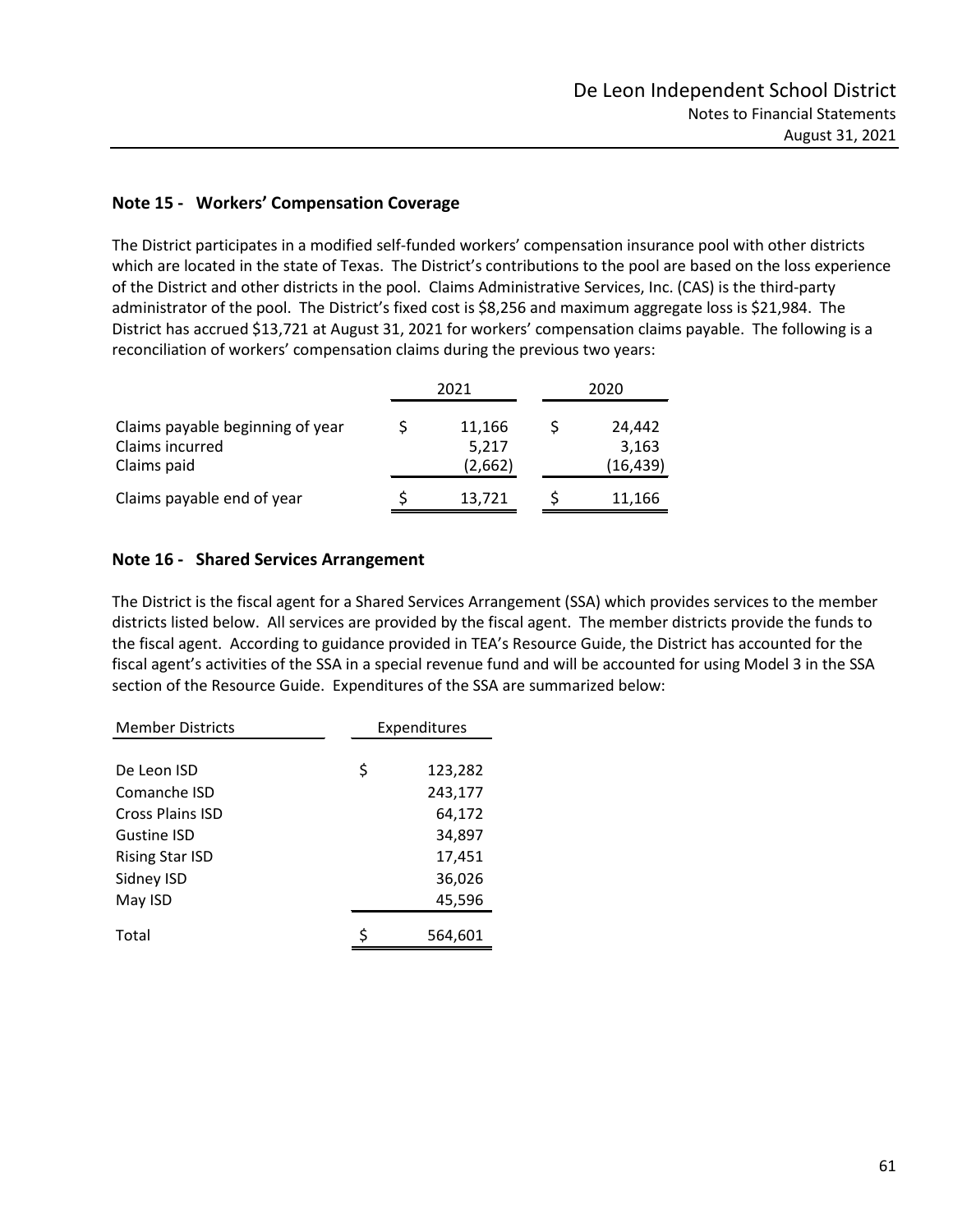## **Note 17 - General Fund Federal Source Revenues**

|                                    | <b>CFDA</b> | Amount    |
|------------------------------------|-------------|-----------|
| School Health and Related Services | n/a         | \$100,255 |
| Indirect costs                     |             |           |
| <b>ESSER II</b>                    | 84.425D     | 10,106    |
| <b>ESSER III</b>                   | 84.425U     | 36,152    |
| Total                              |             | \$146,513 |

## **Note 18 - Adoption of New Standard**

As of September 1, 2020, the District adopted GASB Statement No. 84, *Fiduciary Activities* (GASB 84). The impact to the District resulted in a reclassification of agency funds to custodial funds that resulted in a restatement of net position of custodial funds.

In addition to the restatements of opening net position, the agency funds previously accounted for various student activity funds collected on behalf of those students. Those activities are now reported as custodial funds.

The following table describes the effects of the implementation of GASB 84 on beginning net position.

|                                                                       | <b>Custodial Funds</b> |
|-----------------------------------------------------------------------|------------------------|
| Net position at September 1, 2020, as previously reported             |                        |
| Reclassification of various student activity funds to custodial funds | 91.697                 |
| Net position at September 1, 2020, as restated                        | 91.697                 |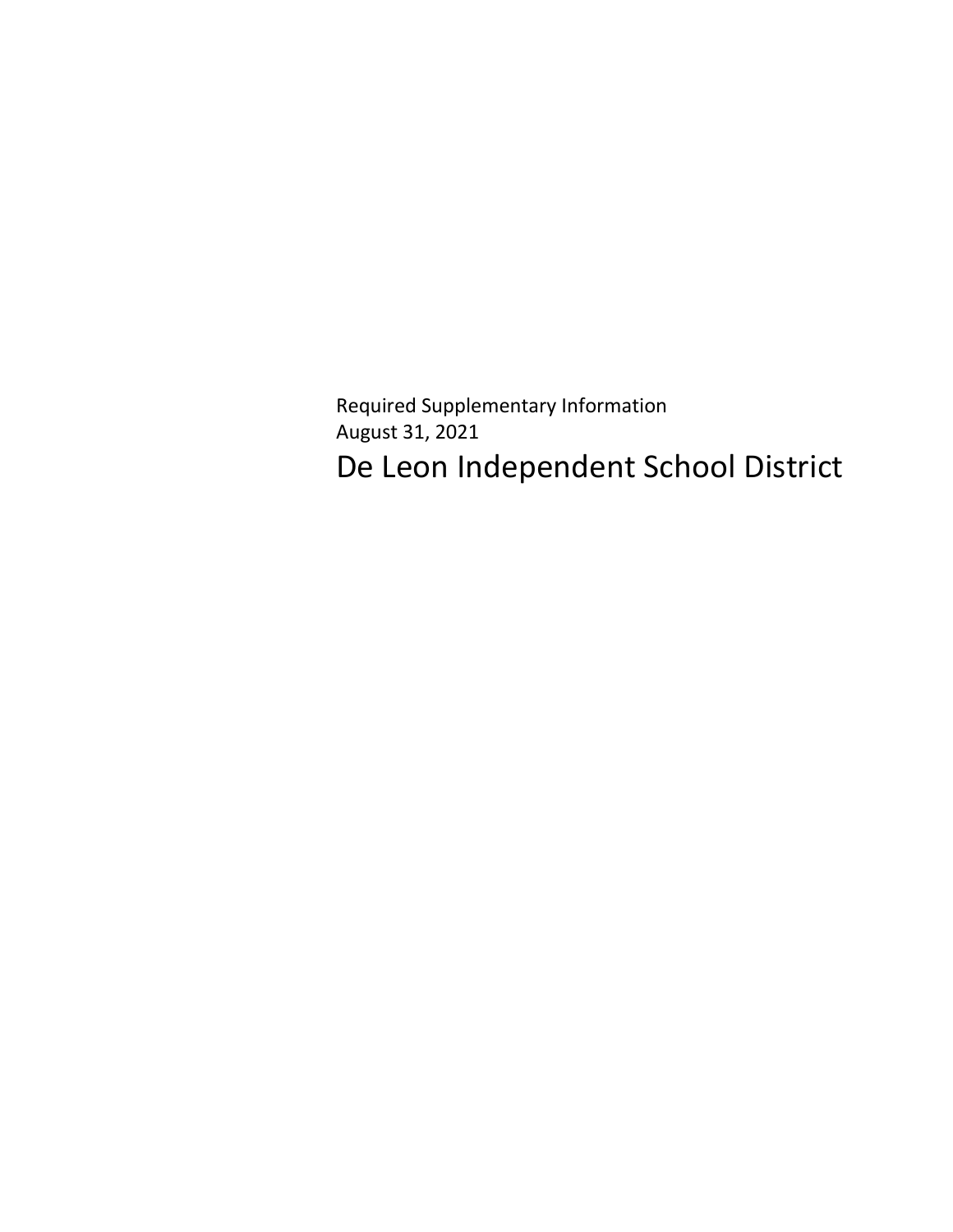# De Leon Independent School District

Budgetary Comparison Schedule – General Fund (Exhibit G-1)

Year Ended August 31, 2021

| Data    |                                                              |   |                         |                  | Actual          | Variance With<br><b>Final Budget</b> |
|---------|--------------------------------------------------------------|---|-------------------------|------------------|-----------------|--------------------------------------|
| Control |                                                              |   | <b>Budgeted Amounts</b> |                  | Amounts         | Positive or                          |
| Codes   |                                                              |   | Original                | Final            | (GAAP Basis)    | (Negative)                           |
|         | Revenues                                                     |   |                         |                  |                 |                                      |
| 5700    | Local and intermediate sources                               | Ś | 2,395,238               | 2,395,238<br>\$. | \$2,604,581     | \$<br>209,343                        |
| 5800    | State program revenues                                       |   | 6,011,650               | 6,340,565        | 6,651,181       | 310,616                              |
| 5900    | Federal program revenues                                     |   | 50,000                  | 100,000          | 146,513         | 46,513                               |
| 5020    | Total revenues                                               |   | 8,456,888               | 8,835,803        | 9,402,275       | 566,472                              |
|         | Expenditures                                                 |   |                         |                  |                 |                                      |
|         | Current                                                      |   |                         |                  |                 |                                      |
| 0011    | Instruction                                                  |   | 3,831,083               | 3,831,083        | 3,808,286       | 22,797                               |
| 0012    | Instructional resources<br>and media services                |   |                         |                  |                 |                                      |
| 0013    |                                                              |   | 91,415                  | 131,415          | 125,345         | 6,070                                |
|         | Curriculum and instructional<br>staff development            |   | 8,750                   | 8,750            |                 | 8,750                                |
| 0023    | School leadership                                            |   | 453,193                 | 453,193          | 421,273         | 31,920                               |
| 0031    | Guidance, counseling and                                     |   |                         |                  |                 |                                      |
|         | evaluation services                                          |   | 193,985                 | 203,985          | 176,285         | 27,700                               |
| 0033    | <b>Health services</b>                                       |   | 36,543                  | 41,543           | 37,038          | 4,505                                |
| 0034    | Student (pupil) transportation                               |   | 325,439                 | 325,439          | 319,908         | 5,531                                |
| 0036    | <b>Extracurricular activities</b>                            |   | 384,174                 | 389,174          | 382,860         | 6,314                                |
| 0041    | General administration                                       |   | 401,930                 | 401,930          | 400,121         | 1,809                                |
| 0051    | Facilities maintenance                                       |   |                         |                  |                 |                                      |
|         | and operations                                               |   | 1,438,070               | 1,488,070        | 1,380,551       | 107,519                              |
| 0052    |                                                              |   | 21,404                  | 12,404           | 2,720           | 9,684                                |
| 0053    | Security and monitoring services<br>Data processing services |   | 359,337                 | 339,337          | 237,632         | 101,705                              |
|         | Debt service                                                 |   |                         |                  |                 |                                      |
| 0071    | Principal on long-term debt                                  |   | 11,200                  | 11,200           |                 | 11,200                               |
| 0081    | Facilities acquisition & construction                        |   | 500,000                 | 445,000          | 409,875         | 35,125                               |
|         | Intergovernmental                                            |   |                         |                  |                 |                                      |
| 0093    | Payments to fiscal agent/member                              |   |                         |                  |                 |                                      |
|         | districts of SSA                                             |   | 123,157                 | 123,157          | 123,157         |                                      |
| 0099    | Other intergovernmental charges                              |   | 95,000                  | 95,000           | 87,877          | 7,123                                |
| 6030    | <b>Total expenditures</b>                                    |   | 8,274,680               | 8,300,680        | 7,912,928       | 387,752                              |
|         |                                                              |   |                         |                  |                 |                                      |
| 1100    | Excess (deficiency) of revenues                              |   |                         |                  |                 |                                      |
|         | over (under) expenditures                                    |   | 182,208                 | 535,123          | 1,489,347       | 954,224                              |
|         | Other financing sources (uses)                               |   |                         |                  |                 |                                      |
| 7949    | Proceeds from insurance                                      |   |                         | 128,554          |                 | (128, 554)                           |
| 8911    | Transfers out                                                |   | (62, 212)               | (57, 212)        |                 | 57,212                               |
|         | Total other financing                                        |   |                         |                  |                 |                                      |
|         | sources (uses)                                               |   | (62, 212)               | 71,342           |                 | (71, 342)                            |
| 1200    | Net change in fund balances                                  |   | 119,996                 | 606,465          | 1,489,347       | 882,882                              |
| 0100    | Fund balances, beginning                                     |   | 5,092,459               | 5,092,459        | 5,092,459       |                                      |
| 3000    | Fund balances, ending                                        |   | 5,212,455               | 5,698,924        | \$<br>6,581,806 | \$<br>882,882                        |
|         |                                                              |   |                         |                  |                 |                                      |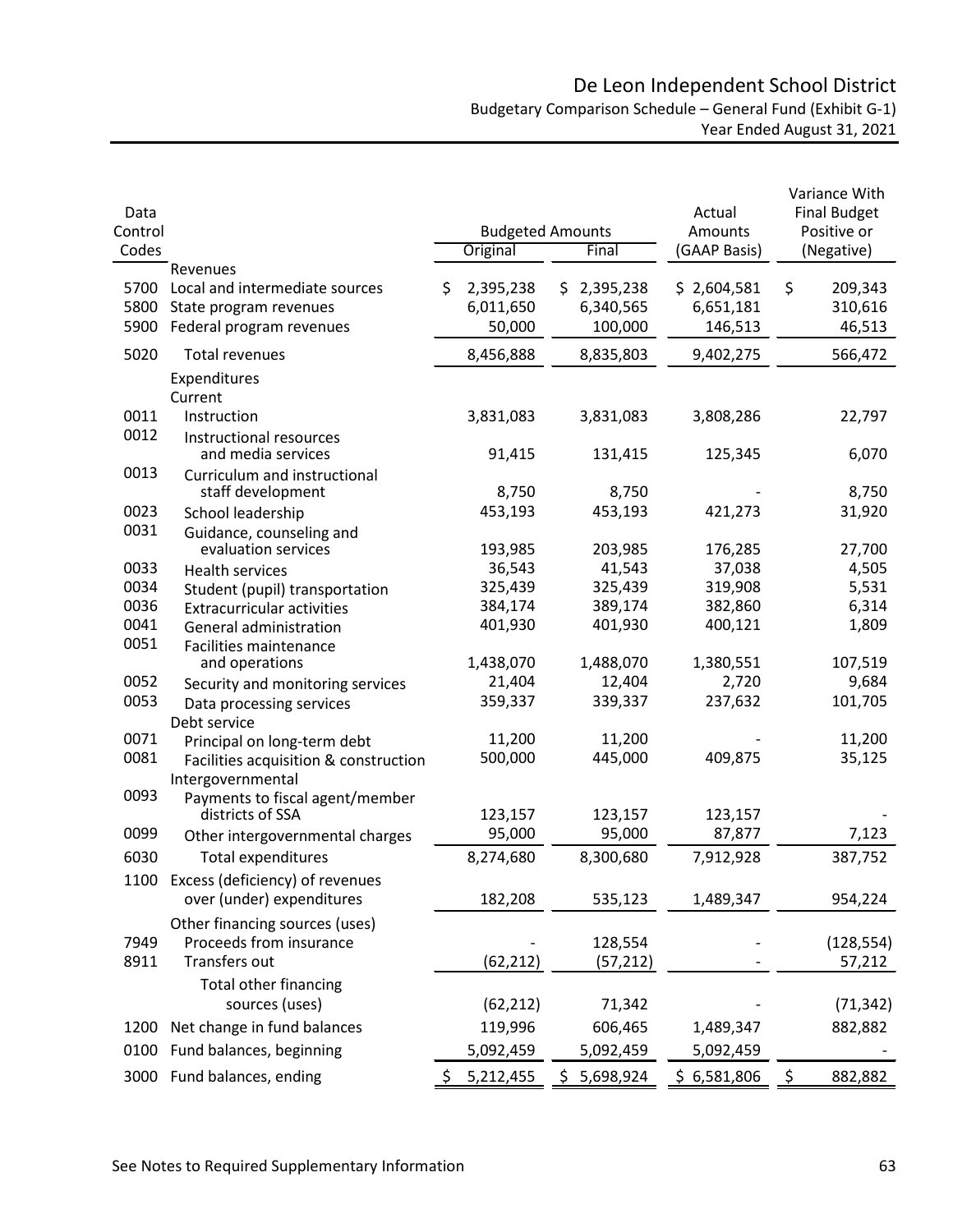# De Leon Independent School District

Schedule of District's Proportionate Share of the Net Pension Liability (Exhibit G-2) August 31, 2021

| 2021                                                                                                                                                                      |  | 2020                       |  | 2019                       |  | 2018                       |   | 2017                            |        | 2016                       |        |                                 | 2015 |                           |
|---------------------------------------------------------------------------------------------------------------------------------------------------------------------------|--|----------------------------|--|----------------------------|--|----------------------------|---|---------------------------------|--------|----------------------------|--------|---------------------------------|------|---------------------------|
| District's proportion of the net pension liability<br>District's proportionate share of net pension liability<br>State's proportionate share of the net pension liability |  | 0.0046506963%<br>2,490,818 |  | 0.0046754390%<br>2,430,439 |  | 0.0047795812%<br>2,630,797 |   | 0.0047818458%<br>1,528,977<br>S |        | 0.0051242061%<br>1,936,361 |        | 0.005687800%<br>2,010,562<br>S. |      | 0.003861900%<br>1,031,567 |
| associated with the District                                                                                                                                              |  | 3,956,450                  |  | 3,369,464                  |  | 3,837,112                  |   | 2,327,281                       |        | 2,575,676                  |        | 2,532,928                       |      | 2,122,871                 |
|                                                                                                                                                                           |  | 6,447,268                  |  | 5,799,903                  |  | 6,467,909                  | S | 3,856,258                       | S.     | 4,512,037                  | S.     | 4,543,490                       |      | 3,154,438                 |
| District's covered payroll<br>District's proportionate share of net pension liability                                                                                     |  | 5,470,903                  |  | 4,700,621                  |  | 4,841,414                  |   | 4,496,648                       |        | 4,456,773                  | S.     | 1,497,836                       |      | 4,172,042                 |
| as a percentage of its covered payroll<br>Plan fiduciary net position as a percentage of the<br>total pension liability                                                   |  | 45.53%                     |  | 52.99%                     |  | 54.34%                     |   | 34.00%                          | 43.45% |                            | 44.70% |                                 |      | 24.73%                    |
|                                                                                                                                                                           |  | 75.54%                     |  | 75.24%                     |  | 73.74%                     |   | 82.17%                          |        | 78.00%                     |        | 78.43%                          |      | 83.25%                    |

Note: The information disclosed for each fiscal year is reported as of the measurement date of the net pension liability which is August 31 of the preceding fiscal year.

Note: Plan information was unavailable prior to 2014.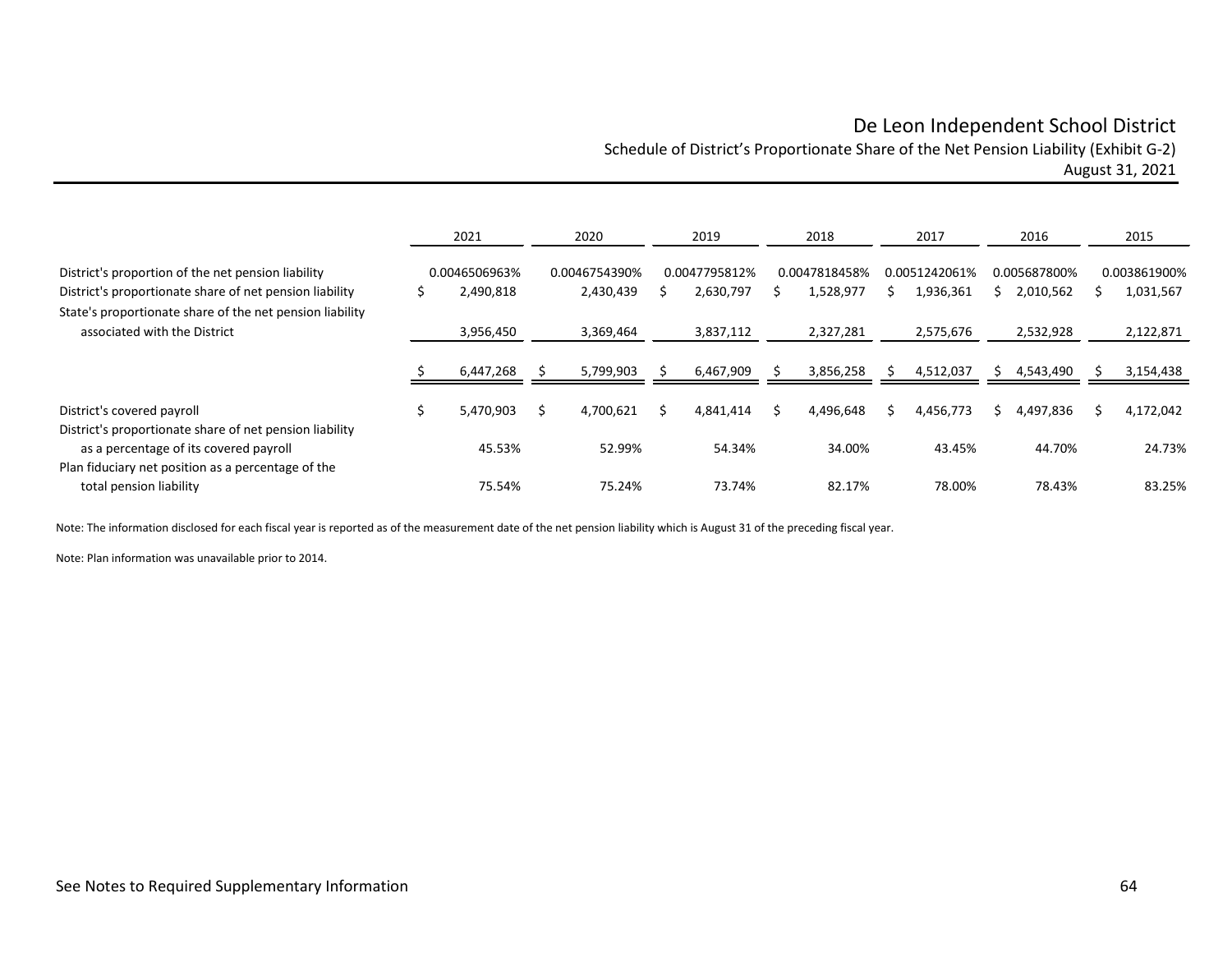# De Leon Independent School District

Schedule of District's Contributions to the Pension Plan (Exhibit G-3) August 31, 2021

|                                                                                      |  | 8/31/2021          |  | 8/31/2020          |  | 8/31/2019          |  | 8/31/2018                |  | 8/31/2017          |  | 8/31/2016                |  | 8/31/2015          |  |
|--------------------------------------------------------------------------------------|--|--------------------|--|--------------------|--|--------------------|--|--------------------------|--|--------------------|--|--------------------------|--|--------------------|--|
| Contractually required contribution<br>Contribution in relation to the contractually |  | 210.916            |  | 191,889            |  | 162,810            |  | 161,012                  |  | 148,871            |  | 162,809                  |  | 155,969            |  |
| required contribution                                                                |  | (210, 916)         |  | (191, 889)         |  | (162, 810)         |  | (161, 012)               |  | (148, 871)         |  | (162, 809)               |  | (155, 969)         |  |
| Contribution deficiency (excess)                                                     |  |                    |  | $\sim$             |  |                    |  | $\overline{\phantom{0}}$ |  |                    |  | $\overline{\phantom{0}}$ |  |                    |  |
| District's covered payroll<br>Contributions as a percentage of covered payroll       |  | 5,737,264<br>3.68% |  | 5,470,903<br>3.51% |  | 4,700,621<br>3.46% |  | 4,841,414<br>3.33%       |  | 4,496,648<br>3.31% |  | 4,456,773<br>3.65%       |  | 4,497,836<br>3.47% |  |

Note: The information disclosed for each fiscal year is reported as of the District's fiscal year-end date.

Note: Plan information was unavailable prior to 2014.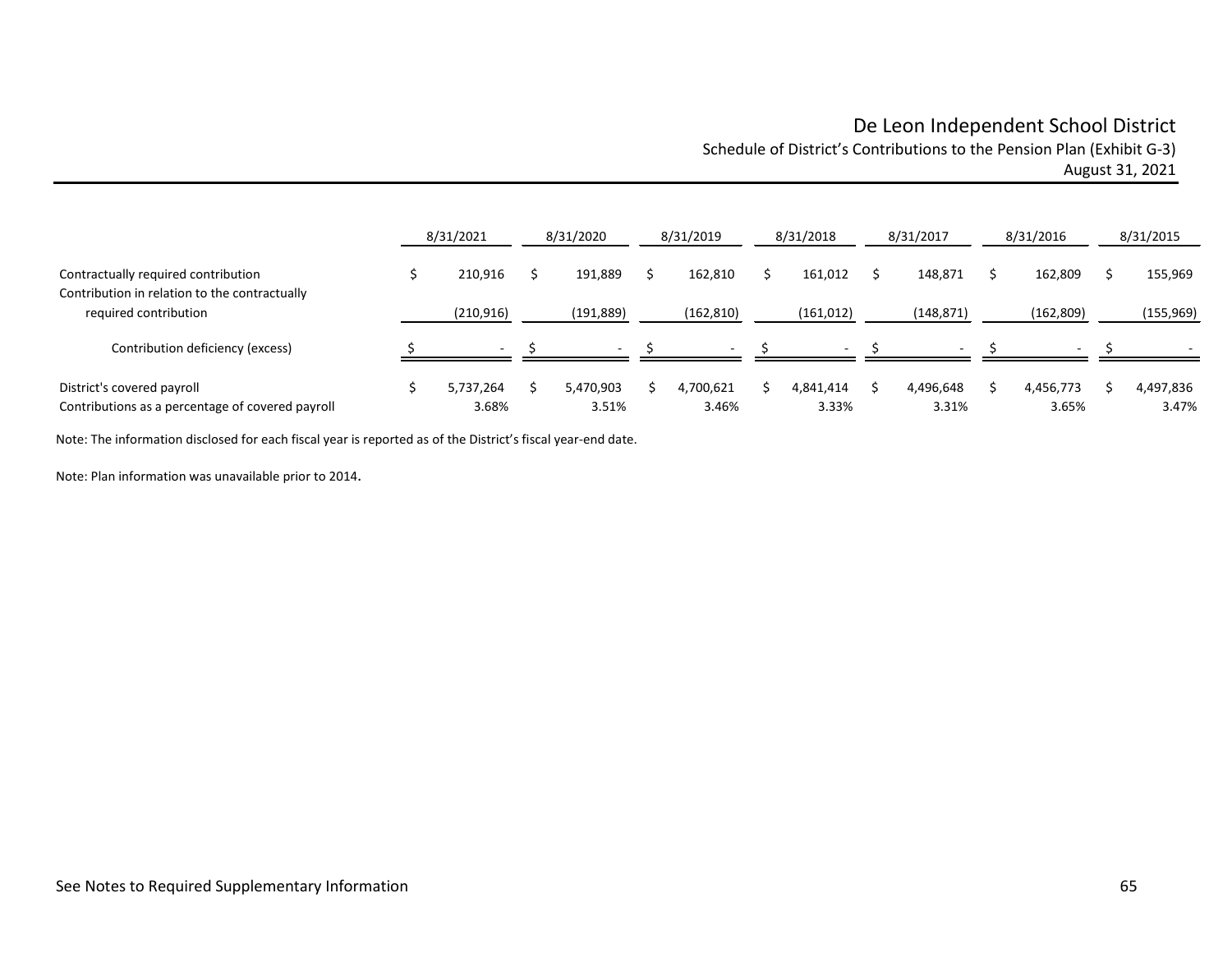## De Leon Independent School District Schedule of District's Proportionate Share of the Net OPEB Liability (Exhibit G-4)

August 31, 2021

|                                                                                                | 2021            |   | 2020          |    | 2019          |    | 2018          |
|------------------------------------------------------------------------------------------------|-----------------|---|---------------|----|---------------|----|---------------|
| District's proportion of the net OPEB liability                                                | 0.0073556396%   |   | 0.0071339081% |    | 0.0072925251% |    | 0.0074087165% |
| District's proportionate share of net OPEB liability                                           | \$<br>2,796,211 |   | 3,373,713     | S. | 3,641,225     | \$ | 3,221,773     |
| State's proportionate share of the net OPEB liability<br>associated with the District          | 3,757,437       |   | 4,482,909     |    | 3,727,537     |    | 3,555,992     |
|                                                                                                | 6,553,648       |   | 7,856,622     | Ś  | 7,368,762     | S  | 6,777,765     |
| District's covered payroll                                                                     | \$<br>5,470,903 | S | 4,700,621     | S  | 4,841,414     | \$ | 4,496,648     |
| District's proportionate share of net OPEB liability<br>as a percentage of its covered payroll | 51.11%          |   | 71.77%        |    | 75.21%        |    | 71.65%        |
| Plan fiduciary net position as a percentage of the                                             |                 |   |               |    |               |    |               |
| total OPEB liability                                                                           | 4.99%           |   | 2.66%         |    | 1.57%         |    | 0.91%         |

Note: The information disclosed for each fiscal year is reported as of the measurement date of the net OPEB liability which is August 31 of the preceding fiscal year.

Note 2: Plan information was unavailable prior to 2018.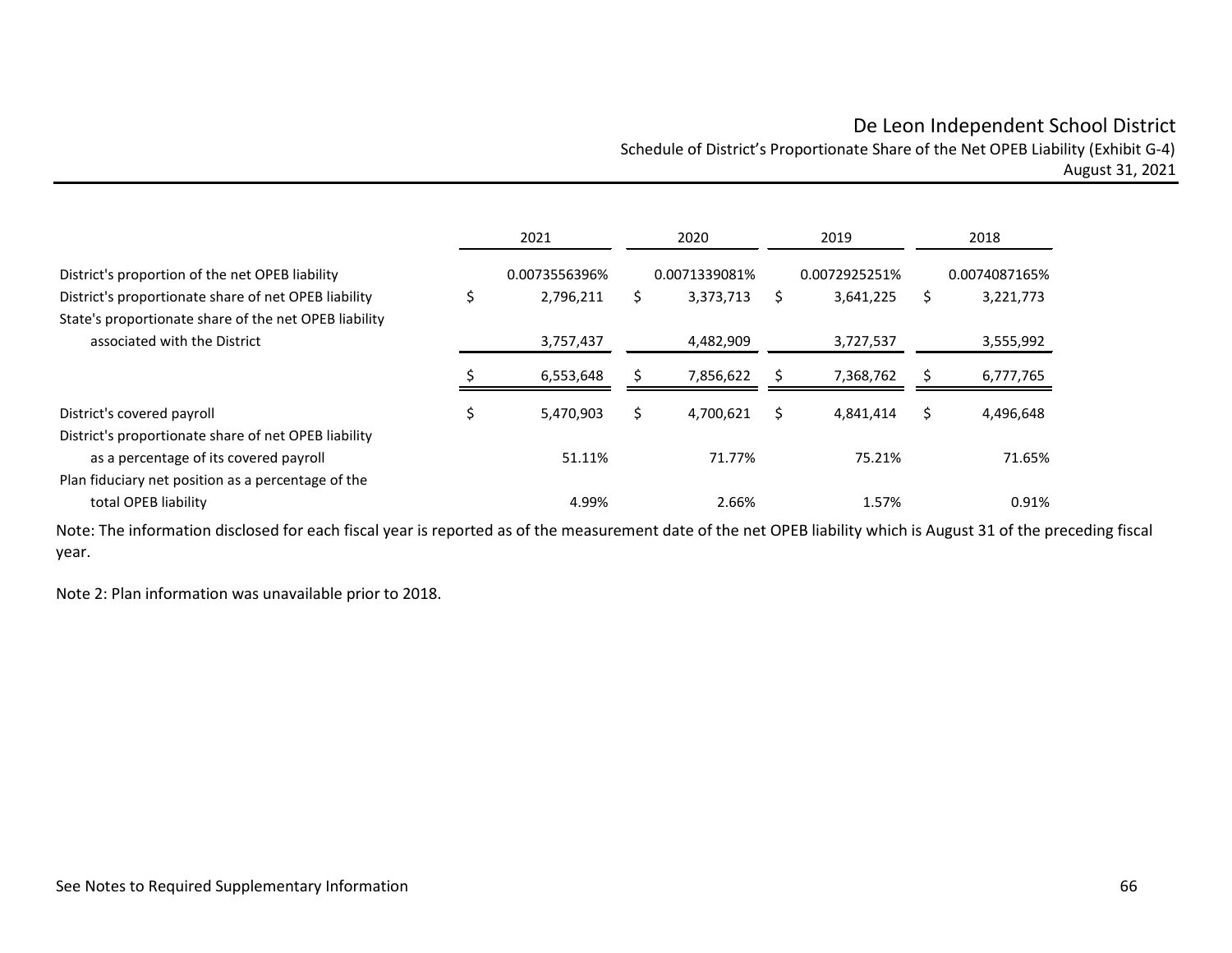## De Leon Independent School District Schedule of District's Contributions to the OPEB Plan (Exhibit G-5) August 31, 2021

|                                                  | 2021                     | 2020      | 2019                     | 2018      |
|--------------------------------------------------|--------------------------|-----------|--------------------------|-----------|
| Contractually required contribution              | 59,969                   | 54,674    | 50,479                   | 45,062    |
| Contribution in relation to the contractually    |                          |           |                          |           |
| required contribution                            | (59, 969)                | (54, 674) | (50, 479)                | (45,062)  |
| Contribution deficiency                          | $\overline{\phantom{0}}$ | $\sim$    | $\overline{\phantom{a}}$ |           |
| District's covered payroll                       | 5,737,264                | 5.470.903 | 4,700,621                | 4,841,414 |
| Contributions as a percentage of covered payroll | 1.05%                    | 1.00%     | 1.07%                    | 0.93%     |

Note: The information disclosed for each fiscal year is reported as of the District's fiscal year-end date.

Note 2: Plan information was unavailable prior to 2018.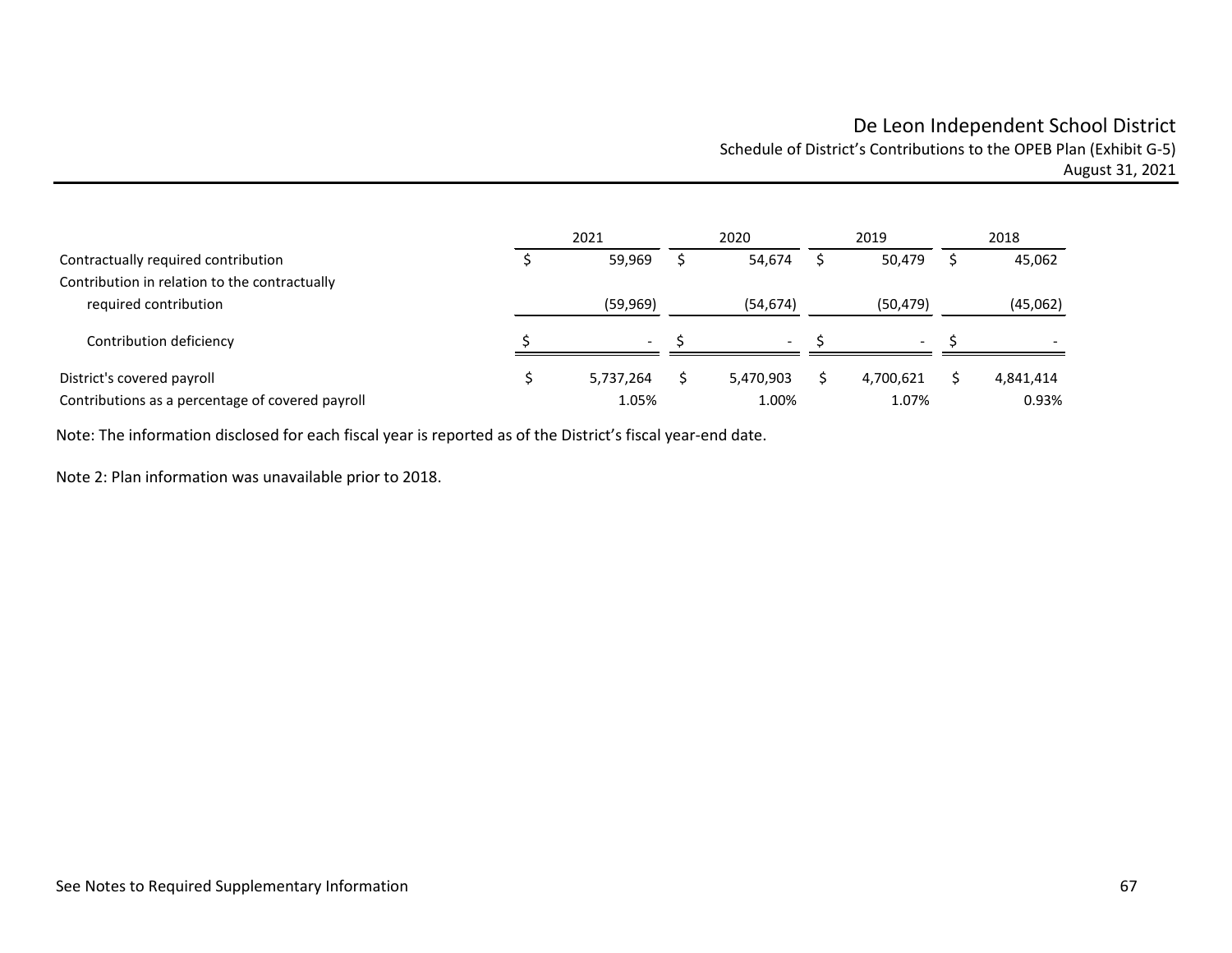### **Note 1 - Budget**

#### **Budgetary Information**

Each school district in Texas is required by law to prepare annually a budget of anticipated revenues and expenditures for the general fund, debt service fund, and the National School Breakfast and Lunch Program special revenue fund. The Texas Education Code requires the budget to be prepared not later than August 20 and adopted by August 31 of each year. The budgets are prepared on a basis of accounting that is used for reporting in accordance with generally accepted accounting principles.

The following procedures are followed in establishing the budgetary data reflected in the fund financial schedules:

- 1. Prior to August 20 of the preceding fiscal year, the District prepares a budget for the next succeeding fiscal year beginning September 1. The operating budget includes proposed expenditures and the means of financing them.
- 2. A meeting of the Board is then called for the purpose of adopting the proposed budget after ten days' public notice of the meeting has been given.
- 3. Prior to September 1, the budget is formally approved and adopted by the Board.

The appropriated budget is prepared by fund and function. The District's campus/department heads may make transfers of appropriations within a campus or department. Transfers of appropriations between campuses or departments require the approval of the District's management. Increasing any one of the functional spending categories, or revenues object accounts and other resources require the approval of the Board. The legal level of budgetary control (i.e., the level at which expenditures may not legally exceed appropriations) is the function level within a fund. All annual appropriations lapse at fiscal year-end.

### **Note 2 - Pension**

### **Changes of Benefit Terms**

There were no changes to benefit terms that affected the measurement of the total pension liability during the measurement period.

#### **Changes in the Size or Composition of the Population Covered by the Benefit Terms**

There were no changes in the size or composition of the population covered by the benefit terms during the measurement period.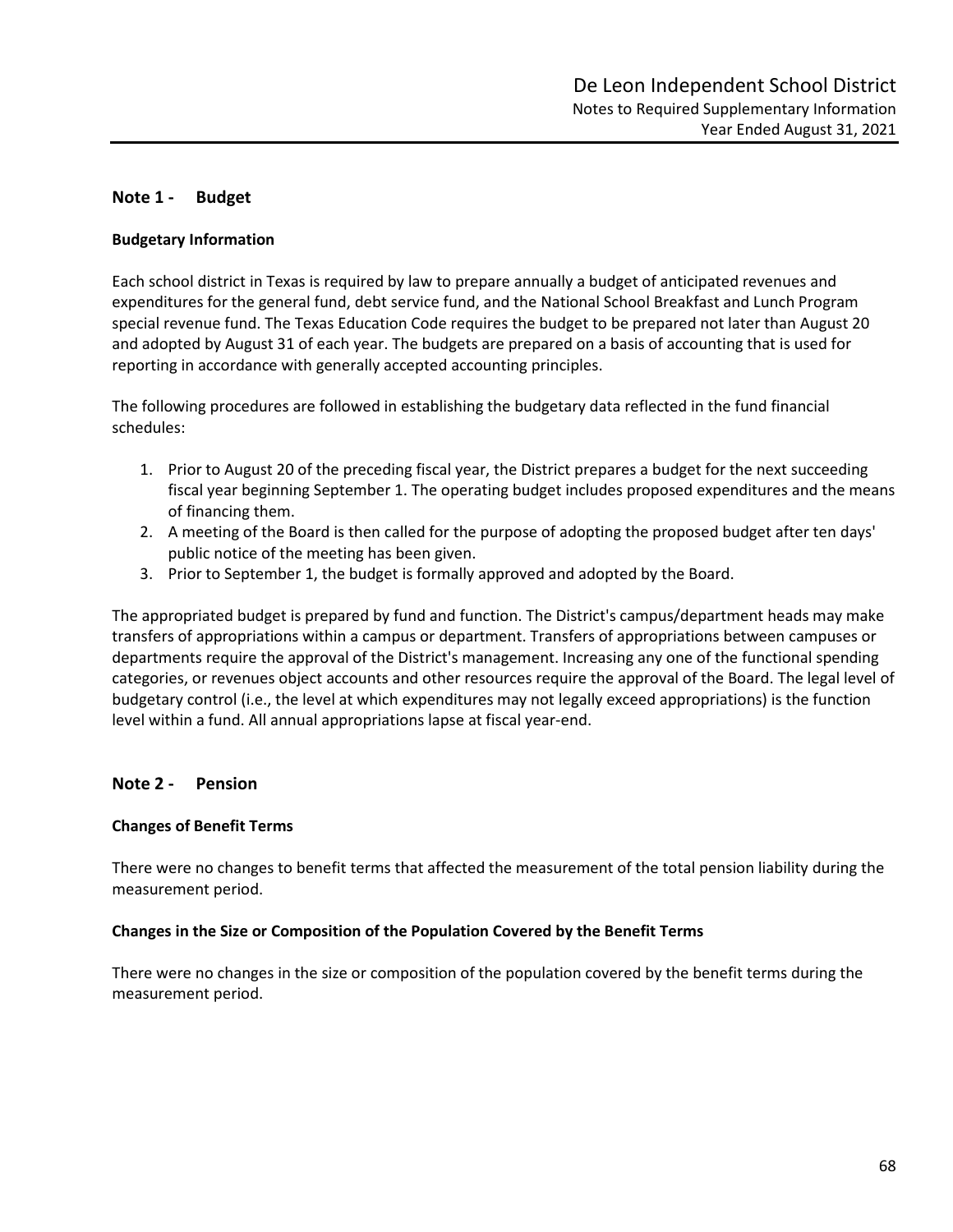#### **Changes of Assumptions**

There were no changes in assumptions since the prior measurement date.

#### **Note 3 - OPEB**

#### **Changes of Benefit Terms**

There were no changes to benefit terms that affected the measurement of the total OPEB liability during the measurement period.

#### **Changes in the Size or Composition of the Population Covered by the Benefit Terms**

There were no changes in the size or composition of the population covered by the benefit terms during the measurement period.

#### **Changes of Assumptions**

The following were changes to the actuarial assumptions or other inputs that affected measurement of the Total OPEB Liability since the prior measurement period:

- The discount rate changed from 2.63% as of August 31, 2019 to 2.33% as of August 31, 2020. This change increased the Total OPEB liability.
- The participation rate for post-65 retirees was lowered from 50% to 40%. These changes decreased the Total OPEB Liability.
- The ultimate health care trend rate assumption was lowered from 4.50% to 4.25% as a result of Congress' repeal of the excise (Cadillac) tax on high-cost employer health plans in December 2019. This change decreased the Total OPEB Liability.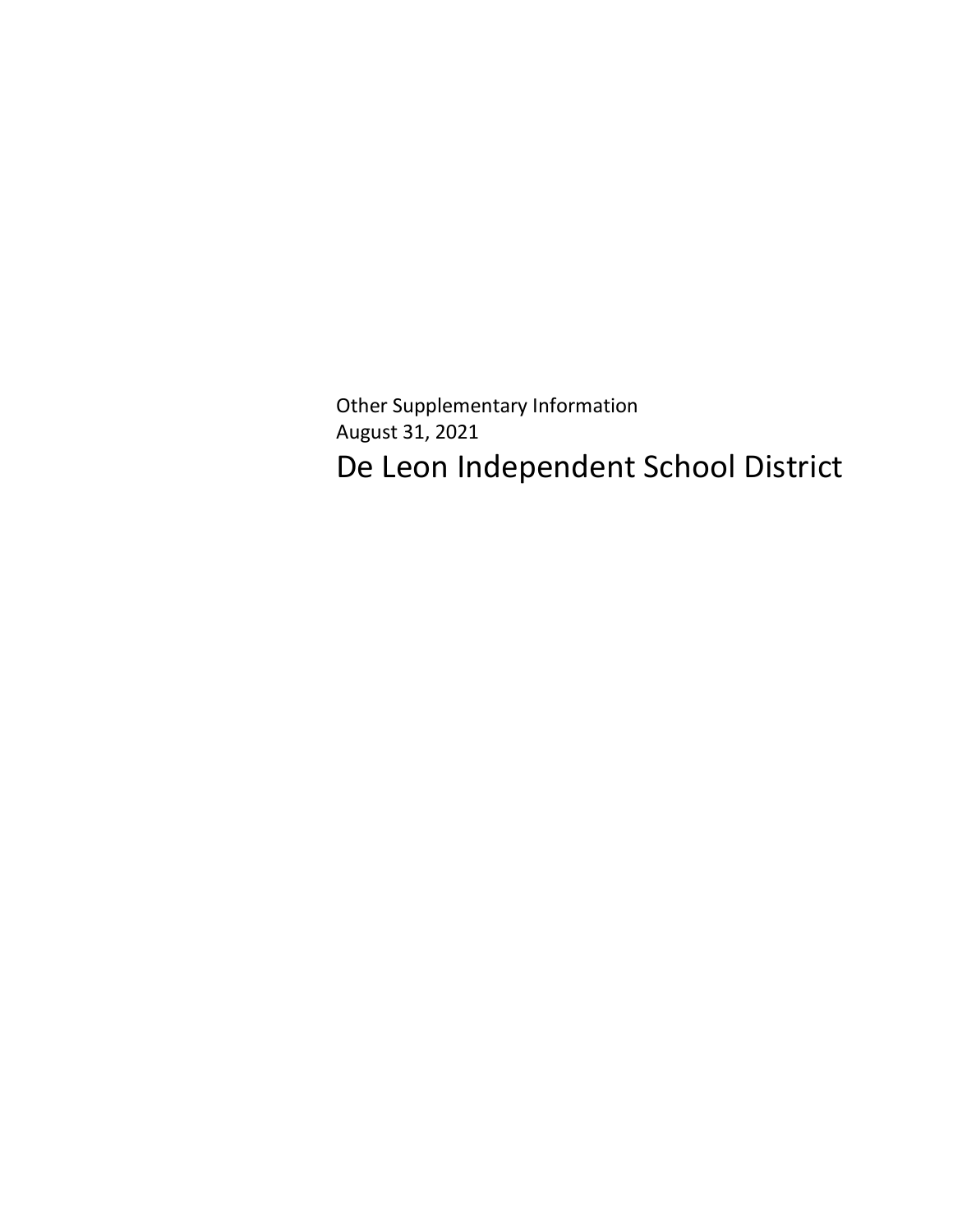| Data<br>Control<br>Codes |                                                            | 205<br>Head<br><b>Start</b> | 206<br>McKinney-Vento<br>Homeless<br><b>ESSA Title IX</b><br>Part A | 208<br>Early<br>Head<br><b>Start</b> |
|--------------------------|------------------------------------------------------------|-----------------------------|---------------------------------------------------------------------|--------------------------------------|
|                          |                                                            |                             |                                                                     |                                      |
| 1110                     | Assets<br>Cash and cash equivalents                        | \$                          | \$                                                                  | \$                                   |
| 1240<br>1260             | Receivables from other governments<br>Due from other funds | 29,039                      | 200                                                                 | 9,799                                |
| 1000                     | <b>Total assets</b>                                        | \$<br>29,039                | \$<br>200                                                           | \$<br>9,799                          |
|                          | Liabilities                                                |                             |                                                                     |                                      |
| 2110                     | Accounts payable                                           | \$                          | \$                                                                  | \$                                   |
| 2160                     | Accrued wages payable                                      | 5,169                       |                                                                     | 7,787                                |
| 2170                     | Due to other funds                                         | 23,297                      | 200                                                                 | 1,141                                |
| 2200                     | Accrued expenditures                                       | 573                         |                                                                     | 871                                  |
| 2000                     | <b>Total liabilities</b>                                   | 29,039                      | 200                                                                 | 9,799                                |
|                          | <b>Fund balances</b>                                       |                             |                                                                     |                                      |
| 3450                     | Restricted - grants                                        |                             |                                                                     |                                      |
| 3545                     | Committed - other                                          |                             |                                                                     |                                      |
| 3000                     | <b>Total fund balances</b>                                 |                             |                                                                     |                                      |
| 4000                     | <b>Total liabilities and</b>                               |                             |                                                                     |                                      |
|                          | and fund balances                                          | \$<br>29,039                | \$<br>200                                                           | \$<br>9,799                          |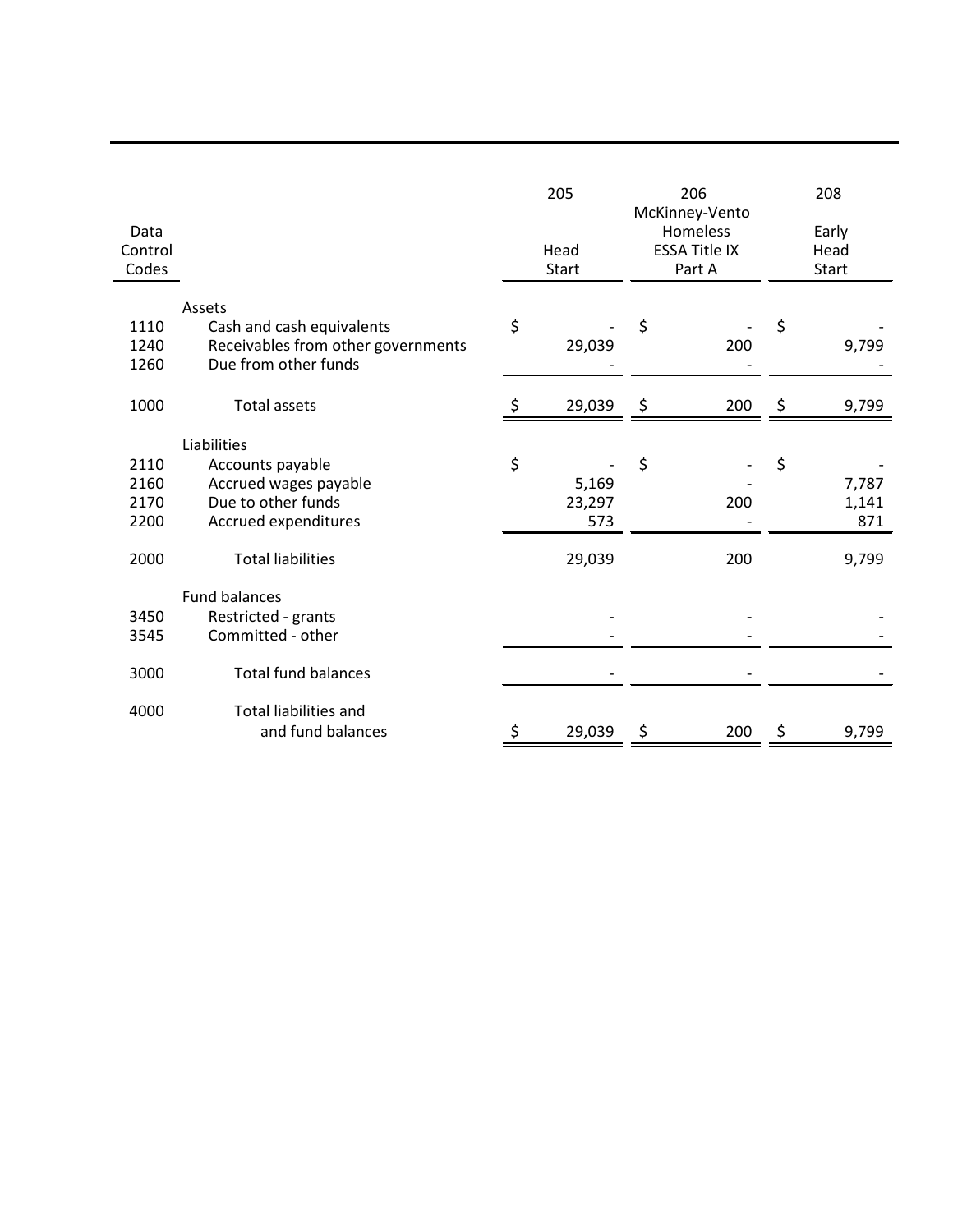Combining Balance Sheet – Nonmajor Governmental Funds (Exhibit H-1)

August 31, 2021

| 211<br><b>ESEA</b><br>Title I<br>Part A |         | 212<br><b>ESEA</b><br>Title I<br>Part C | 224<br><b>IDEA</b><br>Part B<br>Formula | 240<br>National<br>School<br>Lunch<br>& Breakfast |         | 244<br>Title I<br>Part C<br>Carl<br>Perkins | 255<br>Title II, Part A<br>Teacher and<br>Principal<br>Training | 266<br>ESSER I |
|-----------------------------------------|---------|-----------------------------------------|-----------------------------------------|---------------------------------------------------|---------|---------------------------------------------|-----------------------------------------------------------------|----------------|
| \$<br>9,581<br>3,256                    | $\zeta$ |                                         | \$<br>3,247                             | \$<br>467<br>20,152<br>368                        | $\zeta$ |                                             | \$                                                              | \$             |
| \$<br>12,837                            | \$      |                                         | \$<br>$3,247$ \$                        | 20,987                                            | \$      |                                             | \$                                                              | \$             |
| \$<br>11,548                            | \$      |                                         | \$<br>2,925                             | \$<br>7,351<br>10,864                             | \$      |                                             | \$                                                              | \$             |
| 1,289<br>12,837                         |         |                                         | 322<br>3,247                            | 232<br>18,447                                     |         |                                             |                                                                 |                |
|                                         |         |                                         |                                         | 2,540                                             |         |                                             |                                                                 |                |
|                                         |         |                                         |                                         | 2,540                                             |         |                                             |                                                                 |                |
| \$<br>12,837                            | \$      |                                         | \$<br>3,247                             | \$<br>20,987                                      | \$      |                                             | \$                                                              | \$             |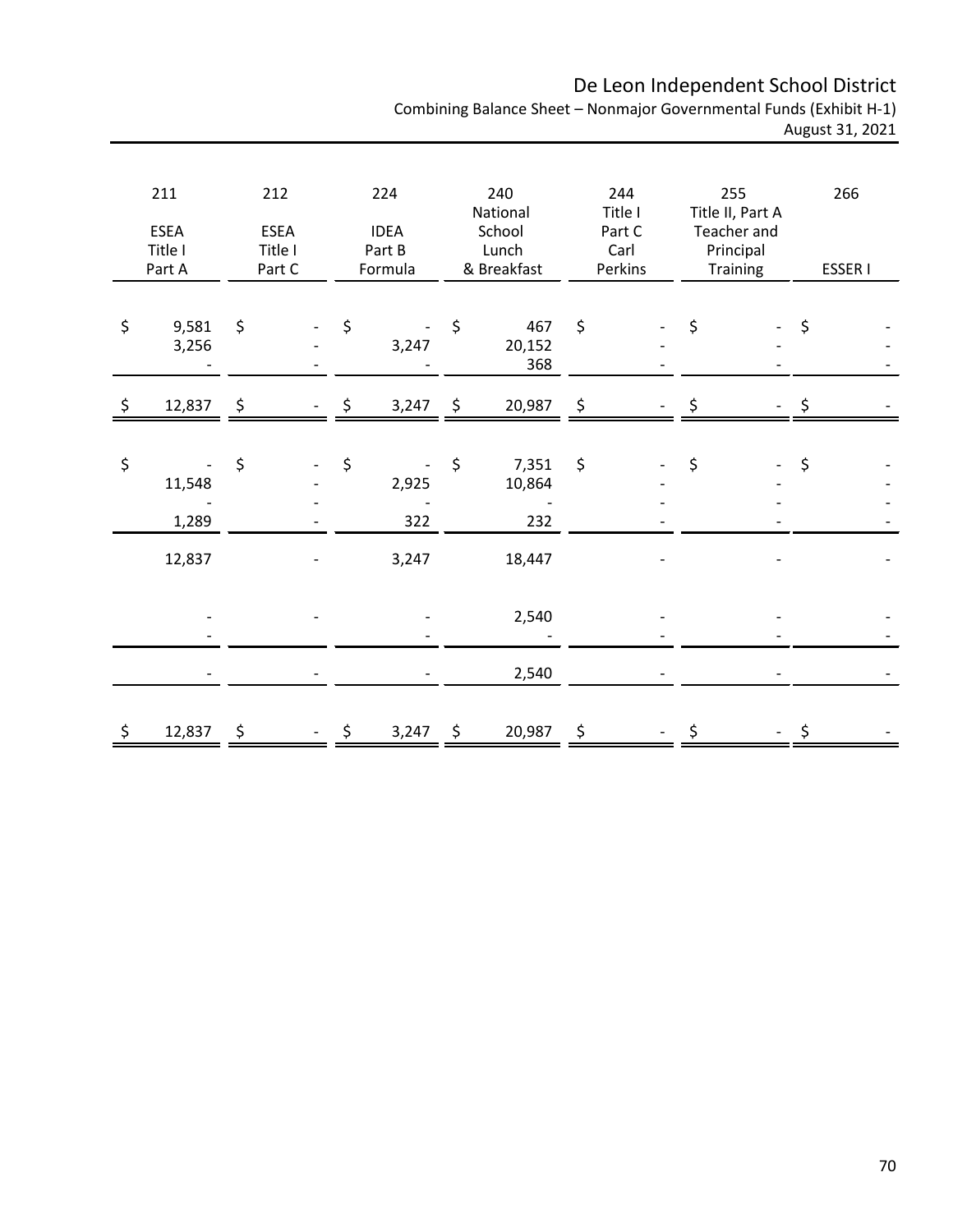| Data<br>Control<br>Codes |                                                                                         | 270<br><b>ESEA VI</b><br>Part B<br>Rural & Low<br>Income | 276<br>Instructional<br>Continuity | 277<br>Coronavirus<br>Relief<br>Fund |
|--------------------------|-----------------------------------------------------------------------------------------|----------------------------------------------------------|------------------------------------|--------------------------------------|
|                          | Assets                                                                                  |                                                          |                                    |                                      |
| 1110<br>1240<br>1260     | Cash and cash equivalents<br>Receivables from other governments<br>Due from other funds | \$                                                       | \$                                 | \$                                   |
|                          |                                                                                         |                                                          |                                    |                                      |
| 1000                     | <b>Total assets</b>                                                                     |                                                          | \$                                 |                                      |
|                          | Liabilities                                                                             |                                                          |                                    |                                      |
| 2110                     | Accounts payable                                                                        | \$                                                       | \$                                 | \$                                   |
| 2160                     | Accrued wages payable                                                                   |                                                          |                                    |                                      |
| 2170                     | Due to other funds                                                                      |                                                          |                                    |                                      |
| 2200                     | Accrued expenditures                                                                    |                                                          |                                    |                                      |
| 2000                     | <b>Total liabilities</b>                                                                |                                                          |                                    |                                      |
|                          | <b>Fund balances</b>                                                                    |                                                          |                                    |                                      |
| 3450                     | Restricted - grants                                                                     |                                                          |                                    |                                      |
| 3545                     | Committed - other                                                                       |                                                          |                                    |                                      |
| 3000                     | <b>Total fund balances</b>                                                              |                                                          |                                    |                                      |
| 4000                     | <b>Total liabilities and</b>                                                            |                                                          |                                    |                                      |
|                          | and fund balances                                                                       |                                                          |                                    |                                      |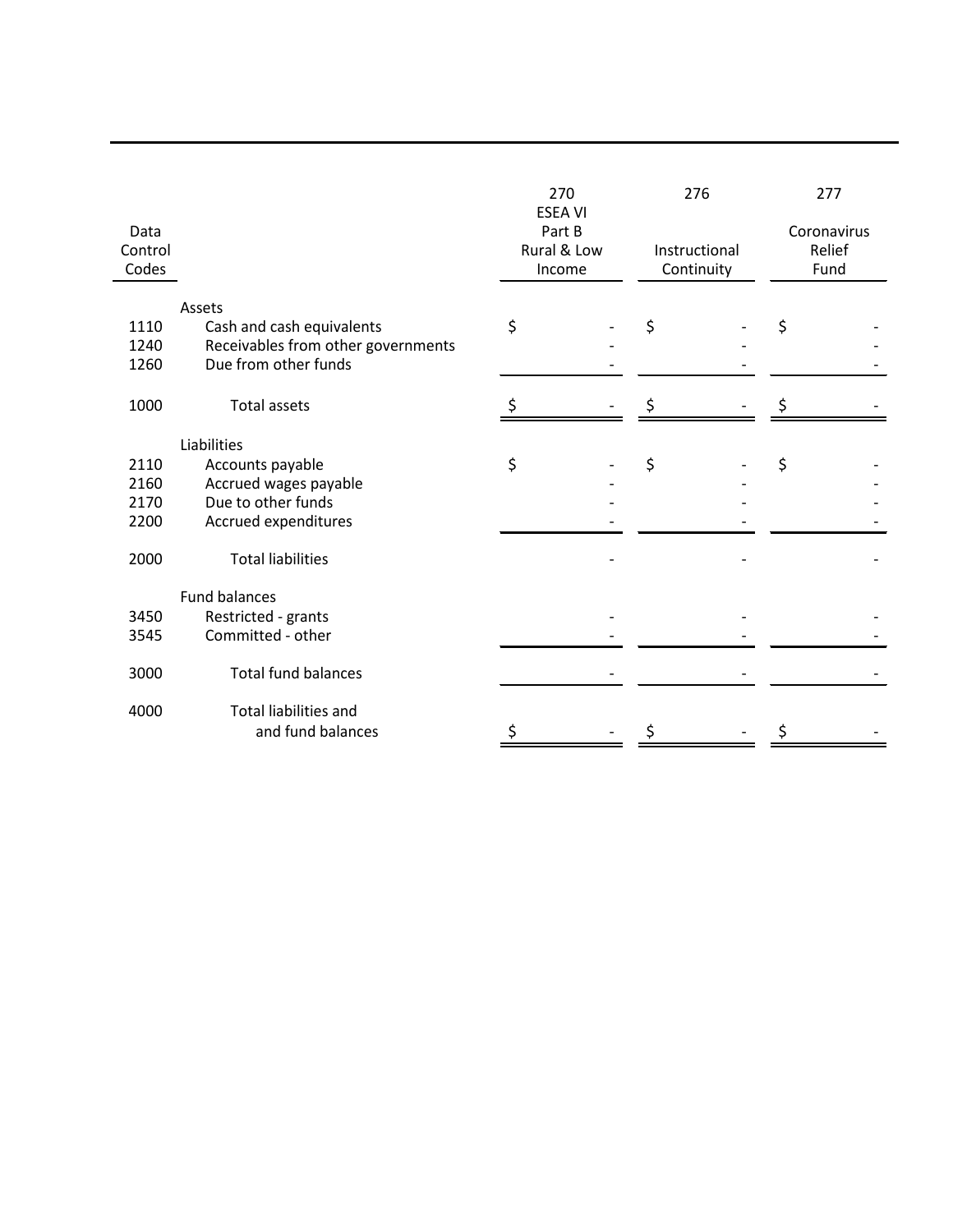Combining Balance Sheet – Nonmajor Governmental Funds (Exhibit H-1)

August 31, 2021

|         | 281<br><b>ESSER II</b> |                | 282<br><b>ESSER III</b> | 289<br>Title IV<br>Part A | 313<br>SSA<br><b>IDEA</b><br>Part B<br>Formula |         | 314<br><b>SSA</b><br><b>IDEA</b><br>Part B<br>Preschool |         | 410<br>State<br>Textbook<br>Fund | 461<br>Campus<br>Activity<br>Funds |
|---------|------------------------|----------------|-------------------------|---------------------------|------------------------------------------------|---------|---------------------------------------------------------|---------|----------------------------------|------------------------------------|
| \$      | 22,233<br>125          | \$             | 23,888<br>182           | \$                        | \$<br>20,129                                   | \$      | 37                                                      | $\zeta$ | 2,873                            | \$<br>24,999                       |
| $\zeta$ | 22,358                 | $\ddot{\zeta}$ | 24,070                  | \$                        | \$<br>20,129                                   | \$      | 37                                                      | \$      | 2,873                            | \$<br>24,999                       |
| \$      | 21,890<br>468          | \$             | 21,654<br>2,416         | \$                        | \$<br>1,038<br>11,082<br>6,778<br>1,231        | $\zeta$ | $\overline{\phantom{a}}$<br>37                          | \$      | 2,873                            | \$                                 |
|         | 22,358                 |                | 24,070                  |                           | 20,129                                         |         | 37                                                      |         | 2,873                            |                                    |
|         |                        |                |                         |                           |                                                |         |                                                         |         |                                  | 24,999                             |
|         |                        |                |                         |                           |                                                |         |                                                         |         |                                  | 24,999                             |
| \$      | 22,358                 | \$             | 24,070                  | \$                        | \$<br>20,129                                   | \$      | 37                                                      | \$      | 2,873                            | \$<br>24,999                       |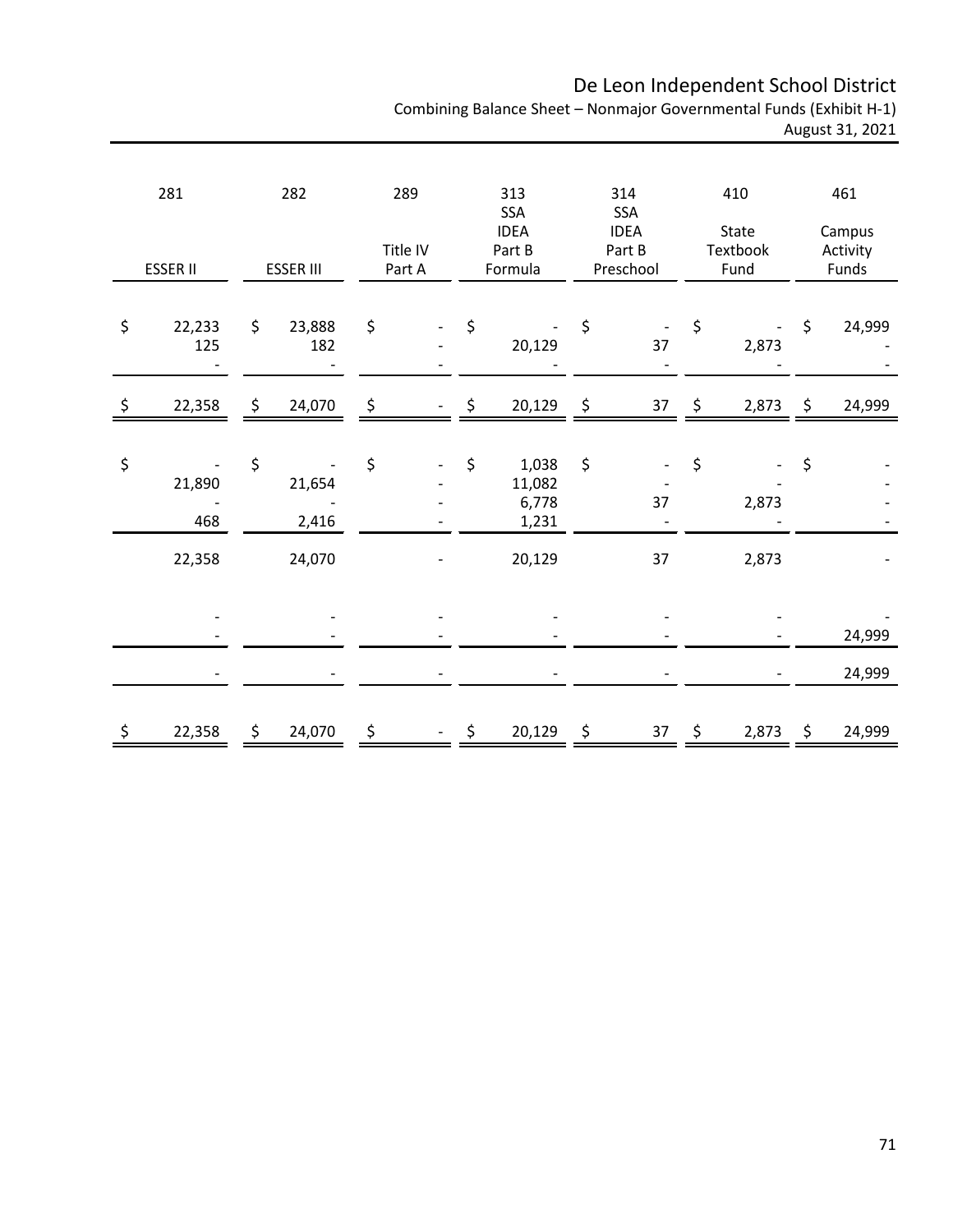| Data<br>Control<br>Codes |                                    | Total<br>Nonmajor<br>Governmental<br>Funds |
|--------------------------|------------------------------------|--------------------------------------------|
|                          | Assets                             |                                            |
| 1110                     | Cash and cash equivalents          | \$<br>81,168                               |
| 1240                     | Receivables from other governments | 89,039                                     |
| 1260                     | Due from other funds               | 368                                        |
| 1000                     | <b>Total assets</b>                | \$<br>170,575                              |
|                          | Liabilities                        |                                            |
| 2110                     | Accounts payable                   | \$<br>8,389                                |
| 2160                     | Accrued wages payable              | 92,919                                     |
| 2170                     | Due to other funds                 | 34,326                                     |
| 2200                     | Accrued expenditures               | 7,402                                      |
| 2000                     | <b>Total liabilities</b>           | 143,036                                    |
|                          | <b>Fund balances</b>               |                                            |
| 3450                     | Restricted - grants                | 2,540                                      |
| 3545                     | Committed - other                  | 24,999                                     |
| 3000                     | <b>Total fund balances</b>         | 27,539                                     |
| 4000                     | <b>Total liabilities and</b>       |                                            |
|                          | and fund balances                  | \$<br>170,575                              |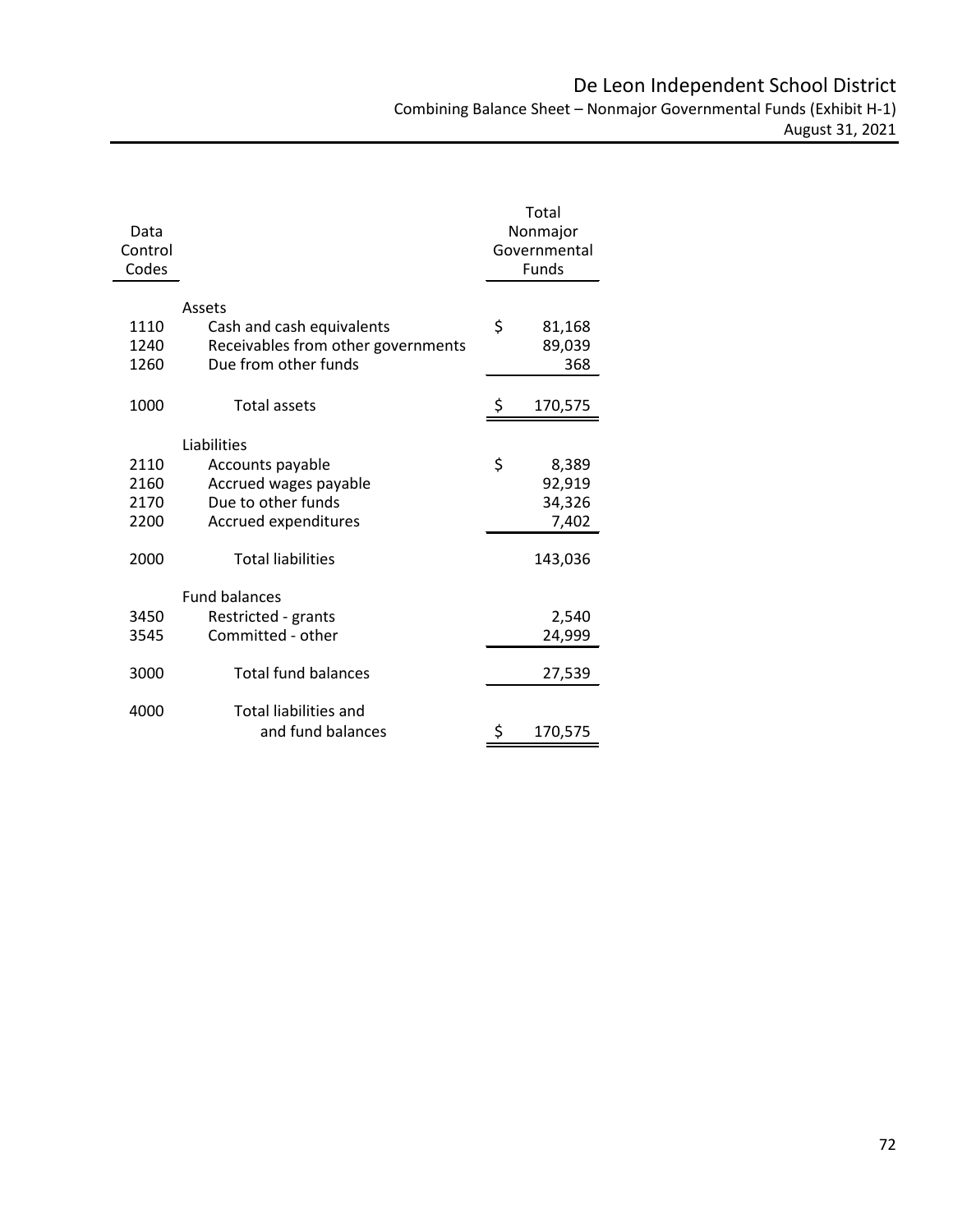|                          |                                                              | 205                                                         | 206<br>McKinney-Vento | 208                    |
|--------------------------|--------------------------------------------------------------|-------------------------------------------------------------|-----------------------|------------------------|
| Data<br>Control<br>Codes |                                                              | Homeless<br><b>ESSA Title IX</b><br>Head<br>Start<br>Part A |                       | Early<br>Head<br>Start |
|                          | Revenues                                                     |                                                             |                       |                        |
| 5700                     | Local and intermediate sources                               | \$                                                          | \$                    | \$                     |
| 5800                     | State program revenues                                       |                                                             |                       |                        |
| 5900                     | Federal program revenues                                     | 110,244                                                     | 200                   | 40,576                 |
| 5020                     | <b>Total revenues</b>                                        | 110,244                                                     | 200                   | 40,576                 |
|                          | Expenditures                                                 |                                                             |                       |                        |
|                          | Current                                                      |                                                             |                       |                        |
| 0011                     | Instruction                                                  | 80,150                                                      | 200                   | 12,604                 |
| 0013                     | Curriculum and instructional staff<br>development            |                                                             |                       |                        |
| 0023                     | School leadership                                            |                                                             |                       |                        |
| 0031                     | Guidance, counseling and education                           |                                                             |                       |                        |
| 0032                     | Social work services                                         | 30,094                                                      |                       |                        |
| 0035                     | Food services                                                |                                                             |                       |                        |
| 0036                     | <b>Extracurricular activities</b>                            |                                                             |                       |                        |
| 0051                     | Facilities maintenance and operations                        |                                                             |                       | 27,972                 |
| 0053                     | Data processing services                                     |                                                             |                       |                        |
|                          | Intergovernmental                                            |                                                             |                       |                        |
| 0093                     | Payments to fiscal agent/member<br>districts of SSA          |                                                             |                       |                        |
| 6030                     | Total expenditures                                           | 110,244                                                     | 200                   | 40,576                 |
| 1100                     | Excess (deficiency) of revenues over (under)<br>expenditures |                                                             |                       |                        |
| 1200                     | Net change in fund balances                                  |                                                             |                       |                        |
| 0100                     | Fund balances, beginning                                     |                                                             |                       |                        |
| 3000                     | Fund balances, ending                                        | \$                                                          | S                     |                        |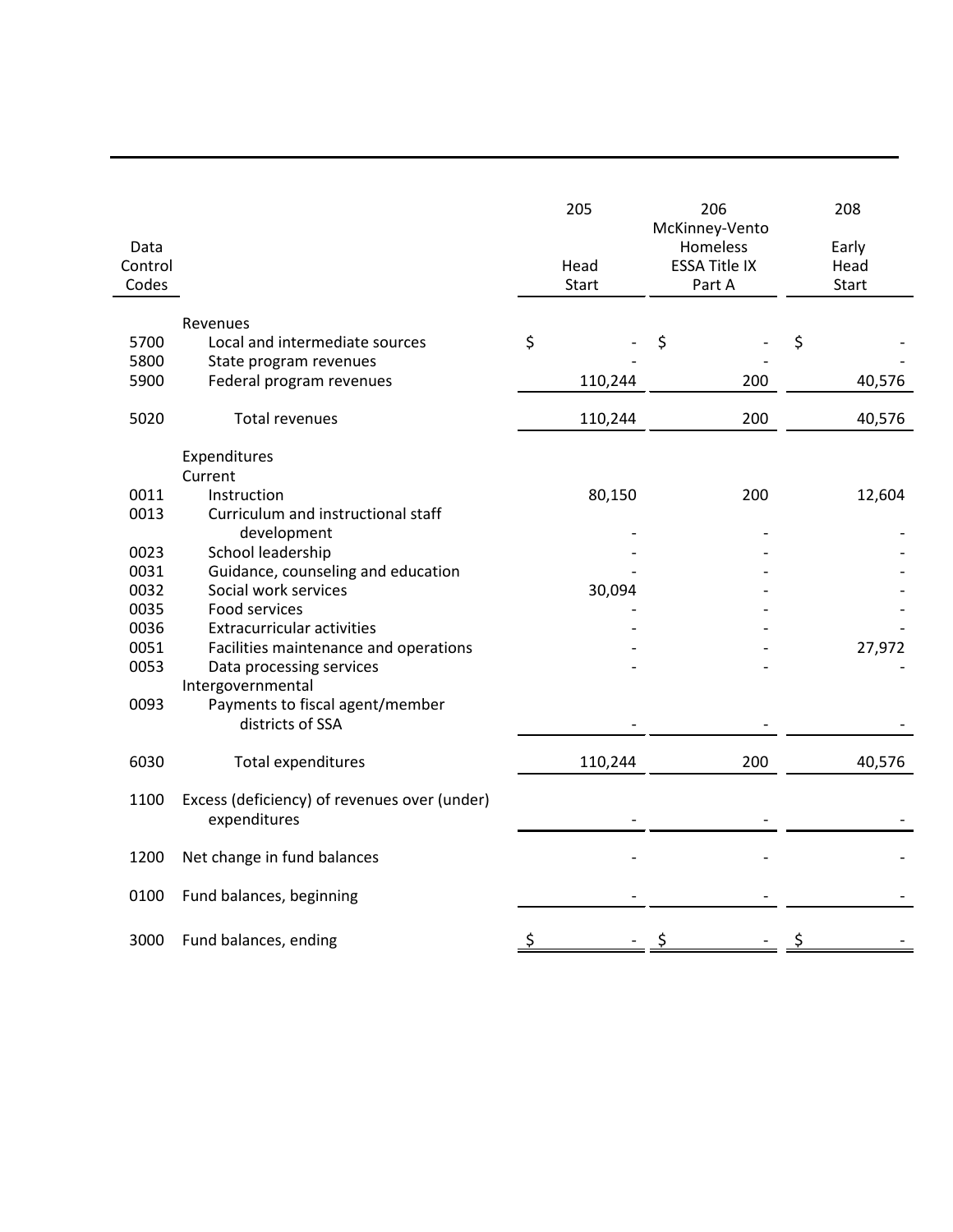Combining Statement of Revenues, Expenditures, and Changes in Fund Balances – Nonmajor Governmental Funds (Exhibit H-2)

| 211<br><b>ESEA</b><br>Title I<br>Part A | 212<br><b>ESEA</b><br>Title I<br>Part C<br>Migrant | 224<br><b>IDEA</b><br>Part B<br>Formula | 240<br>National<br>School<br>Lunch<br>& Breakfast | 244<br>Title I,<br>Part C<br>Carl<br>Perkins | 255<br>Title II, Part A<br>Teacher and<br>Principal<br>Training | 266<br>ESSER I |
|-----------------------------------------|----------------------------------------------------|-----------------------------------------|---------------------------------------------------|----------------------------------------------|-----------------------------------------------------------------|----------------|
| \$                                      | \$                                                 | \$                                      | \$<br>2,677                                       | \$                                           | \$                                                              | \$             |
| 189,189                                 | 767                                                | 45,211                                  | 11,808<br>412,833                                 | 3,774                                        | 13,378                                                          | 4,135          |
| 189,189                                 | 767                                                | 45,211                                  | 427,318                                           | 3,774                                        | 13,378                                                          | 4,135          |
|                                         |                                                    |                                         |                                                   |                                              |                                                                 |                |
| 189,189                                 | 767                                                | 45,211                                  |                                                   | 3,774                                        | 6,883                                                           |                |
|                                         |                                                    |                                         |                                                   |                                              | 5,085                                                           |                |
|                                         |                                                    |                                         |                                                   |                                              | 757<br>653                                                      |                |
|                                         |                                                    |                                         |                                                   |                                              |                                                                 |                |
|                                         |                                                    |                                         | 424,778                                           |                                              |                                                                 |                |
|                                         |                                                    |                                         |                                                   |                                              |                                                                 |                |
|                                         |                                                    |                                         |                                                   |                                              |                                                                 | 4,135          |
|                                         |                                                    |                                         |                                                   |                                              |                                                                 |                |
|                                         |                                                    |                                         |                                                   |                                              |                                                                 |                |
| 189,189                                 | 767                                                | 45,211                                  | 424,778                                           | 3,774                                        | 13,378                                                          | 4,135          |
|                                         |                                                    |                                         | 2,540                                             |                                              |                                                                 |                |
|                                         |                                                    |                                         |                                                   |                                              |                                                                 |                |
|                                         |                                                    |                                         | 2,540                                             |                                              |                                                                 |                |
|                                         |                                                    |                                         |                                                   |                                              |                                                                 |                |
|                                         |                                                    |                                         | 2,540                                             | \$                                           |                                                                 |                |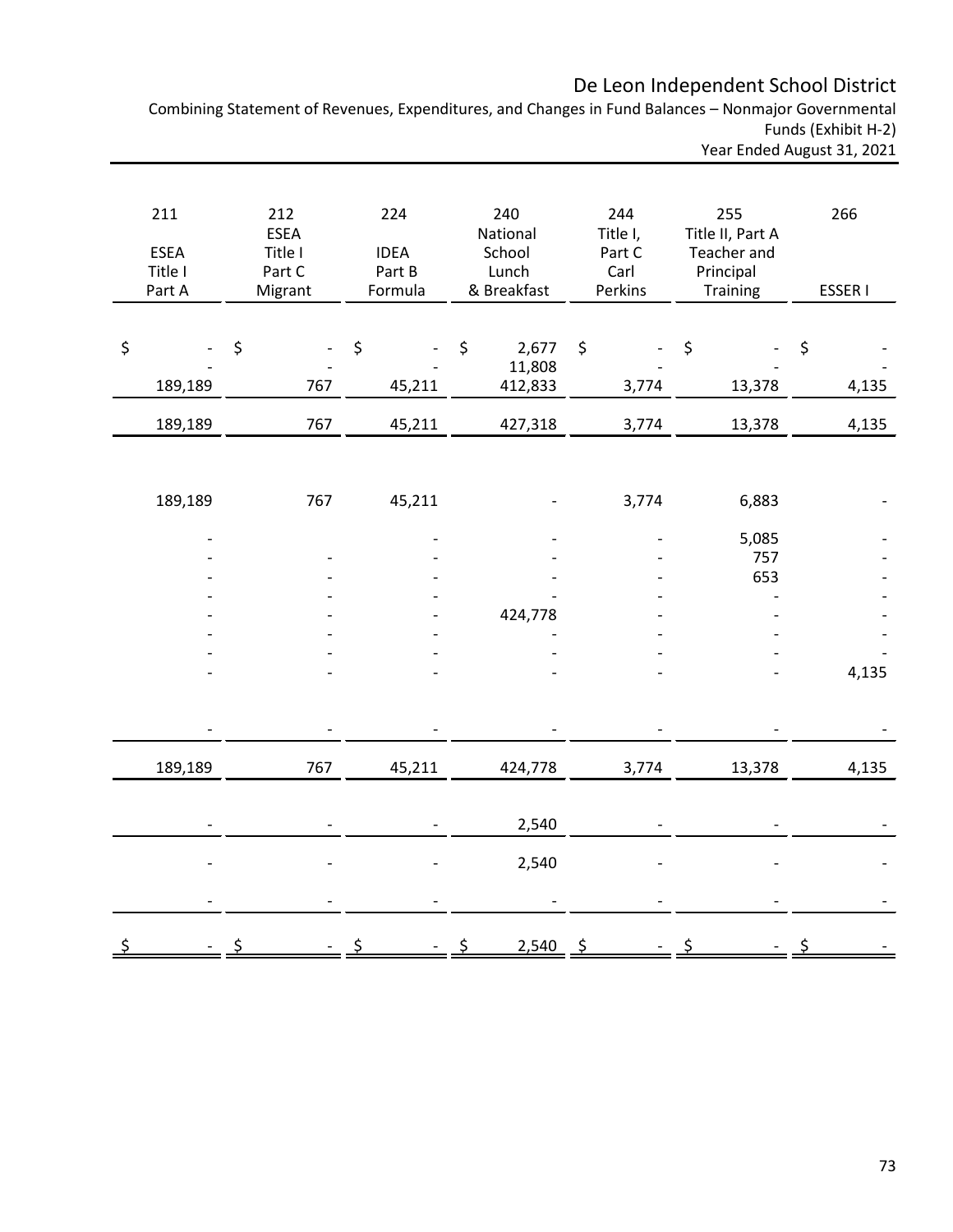| Data<br>Control<br>Codes |                                                              | 270<br><b>ESEA VI</b><br>Pt B<br>Rural & Low<br>Income | 276<br>Instructional<br>Continuity | 277<br>Coronavirus<br>Relief<br>Fund |
|--------------------------|--------------------------------------------------------------|--------------------------------------------------------|------------------------------------|--------------------------------------|
|                          | Revenues                                                     |                                                        |                                    |                                      |
| 5700                     | Local and intermediate sources                               | \$                                                     | \$                                 | \$                                   |
| 5800                     | State program revenues                                       |                                                        |                                    |                                      |
| 5900                     | Federal program revenues                                     | 19,227                                                 | 5,000                              | 16,873                               |
| 5020                     | <b>Total revenues</b>                                        | 19,227                                                 | 5,000                              | 16,873                               |
|                          | Expenditures                                                 |                                                        |                                    |                                      |
|                          | Current                                                      |                                                        |                                    |                                      |
| 0011                     | Instruction                                                  | 19,227                                                 | 5,000                              |                                      |
| 0013                     | Curriculum and instructional staff                           |                                                        |                                    |                                      |
|                          | development                                                  |                                                        |                                    |                                      |
| 0023                     | School leadership                                            |                                                        |                                    |                                      |
| 0031                     | Guidance, counseling and education                           |                                                        |                                    |                                      |
| 0032                     | Social work services                                         |                                                        |                                    |                                      |
| 0035<br>0036             | Food services<br><b>Extracurricular activities</b>           |                                                        |                                    |                                      |
| 0051                     | Facilities maintenance and operations                        |                                                        |                                    |                                      |
| 0053                     | Data processing services                                     |                                                        |                                    | 16,873                               |
|                          | Intergovernmental                                            |                                                        |                                    |                                      |
| 0093                     | Payments to fiscal agent/member                              |                                                        |                                    |                                      |
|                          | districts of SSA                                             |                                                        |                                    |                                      |
| 6030                     | Total expenditures                                           | 19,227                                                 | 5,000                              | 16,873                               |
| 1100                     | Excess (deficiency) of revenues over (under)<br>expenditures |                                                        |                                    |                                      |
| 1200                     | Net change in fund balances                                  |                                                        |                                    |                                      |
| 0100                     | Fund balances, beginning                                     |                                                        |                                    |                                      |
| 3000                     | Fund balances, ending                                        |                                                        |                                    |                                      |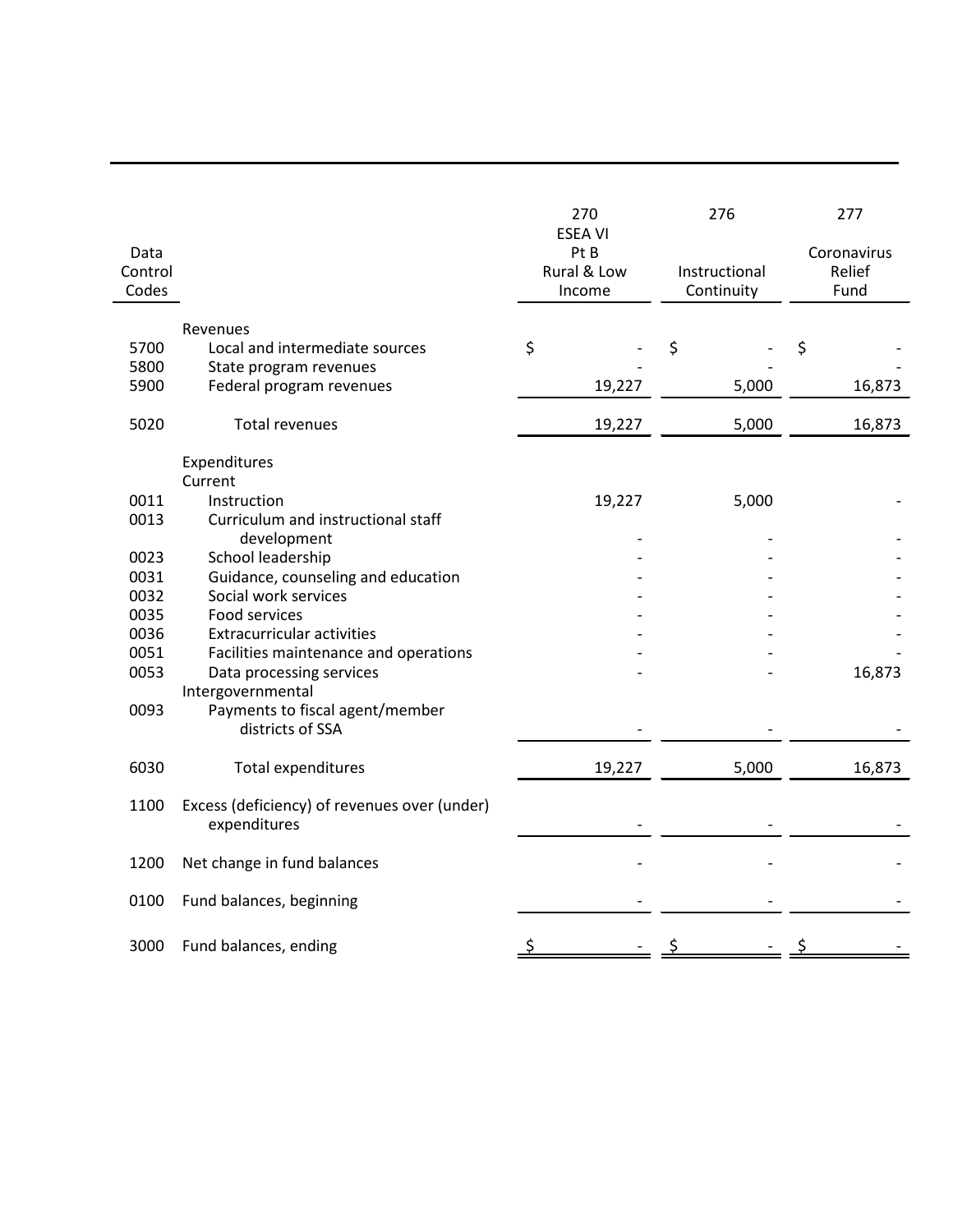Combining Statement of Revenues, Expenditures, and Changes in Fund Balances – Nonmajor Governmental Funds (Exhibit H-2)

| 281<br><b>ESSER II</b> | 282<br><b>ESSER III</b>              | 289<br>Title IV<br>Part A | 313<br>SSA<br><b>IDEA</b><br>Part B<br>Formula | 314<br>SSA<br><b>IDEA</b><br>Part B<br>Preschool | 410<br>State<br>Textbook<br>Fund | 461<br>Campus<br>Activity<br>Funds |
|------------------------|--------------------------------------|---------------------------|------------------------------------------------|--------------------------------------------------|----------------------------------|------------------------------------|
| \$<br>63,125           | \$<br>225,554                        | \$<br>9,718               | \$<br>863,079                                  | \$<br>39,006                                     | \$<br>47,423                     | \$<br>24,055                       |
| 63,125                 | 225,554                              | 9,718                     | 863,079                                        | 39,006                                           | 47,423                           | 24,055                             |
| 63,125                 | 43,674<br>65,584<br>42,391<br>73,905 | 9,718                     | 383,213<br>241,153<br>38,713<br>200,000        | 39,006                                           | 47,423                           | 18,647                             |
| 63,125                 | 225,554                              | 9,718                     | 863,079                                        | 39,006                                           | 47,423                           | 18,647                             |
|                        |                                      |                           |                                                |                                                  |                                  | 5,408<br>5,408<br>19,591           |
| $\frac{1}{2}$          | <u>ځـ</u>                            | \$                        | \$                                             | \$                                               | $\zeta$                          | \$<br>24,999                       |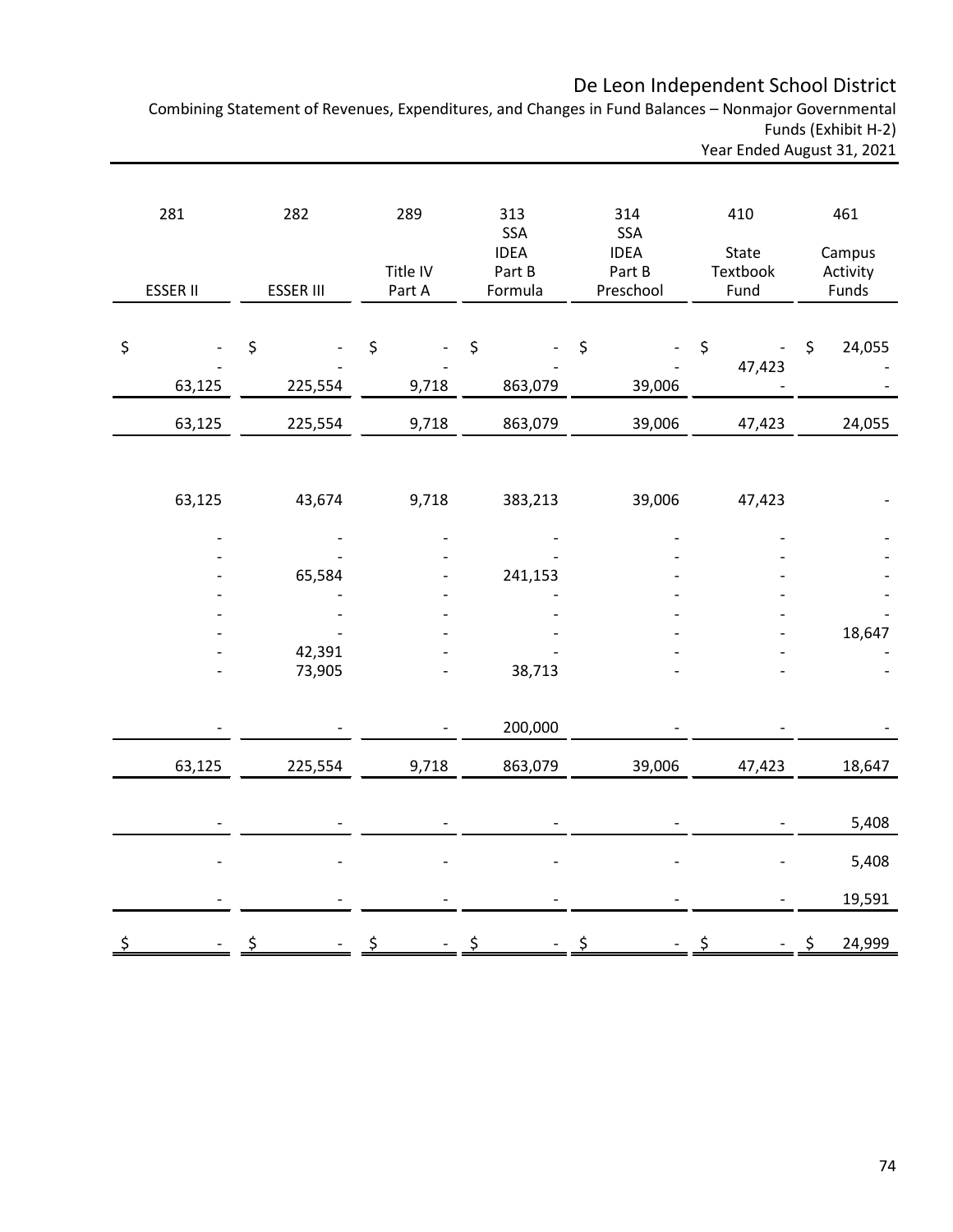Combining Statement of Revenues, Expenditures, and Changes in Fund Balances – Nonmajor Governmental Funds (Exhibit H-2) Year Ended August 31, 2021

Total Data Nonmajor Control Governmental Codes Funds Revenues 5700 Local and intermediate sources **1996** Contract 10 August 26,732 5800 State program revenues 59,231 5900 Federal program revenues 2,061,889 5020 Total revenues 2,147,852 Expenditures Current 0011 Instruction 949,164 0013 Curriculum and instructional staff development 5,085 0023 School leadership 757 0031 Guidance, counseling and education 307,390 0032 Social work services 30,094 0035 Food services 424,778 0036 Extracurricular activities 18,647 0051 Facilities maintenance and operations **Figure 2018** 70,363 0053 Data processing services 133,626 Intergovernmental 0093 Payments to fiscal agent/member districts of SSA 200,000 6030 Total expenditures 2,139,904 1100 Excess (deficiency) of revenues over (under) expenditures 7,948 1200 Net change in fund balances 7,948 0100 Fund balances, beginning 19,591 3000 Fund balances, ending the state of the state of the state of the state of the state of the state of the state of the state of the state of the state of the state of the state of the state of the state of the state of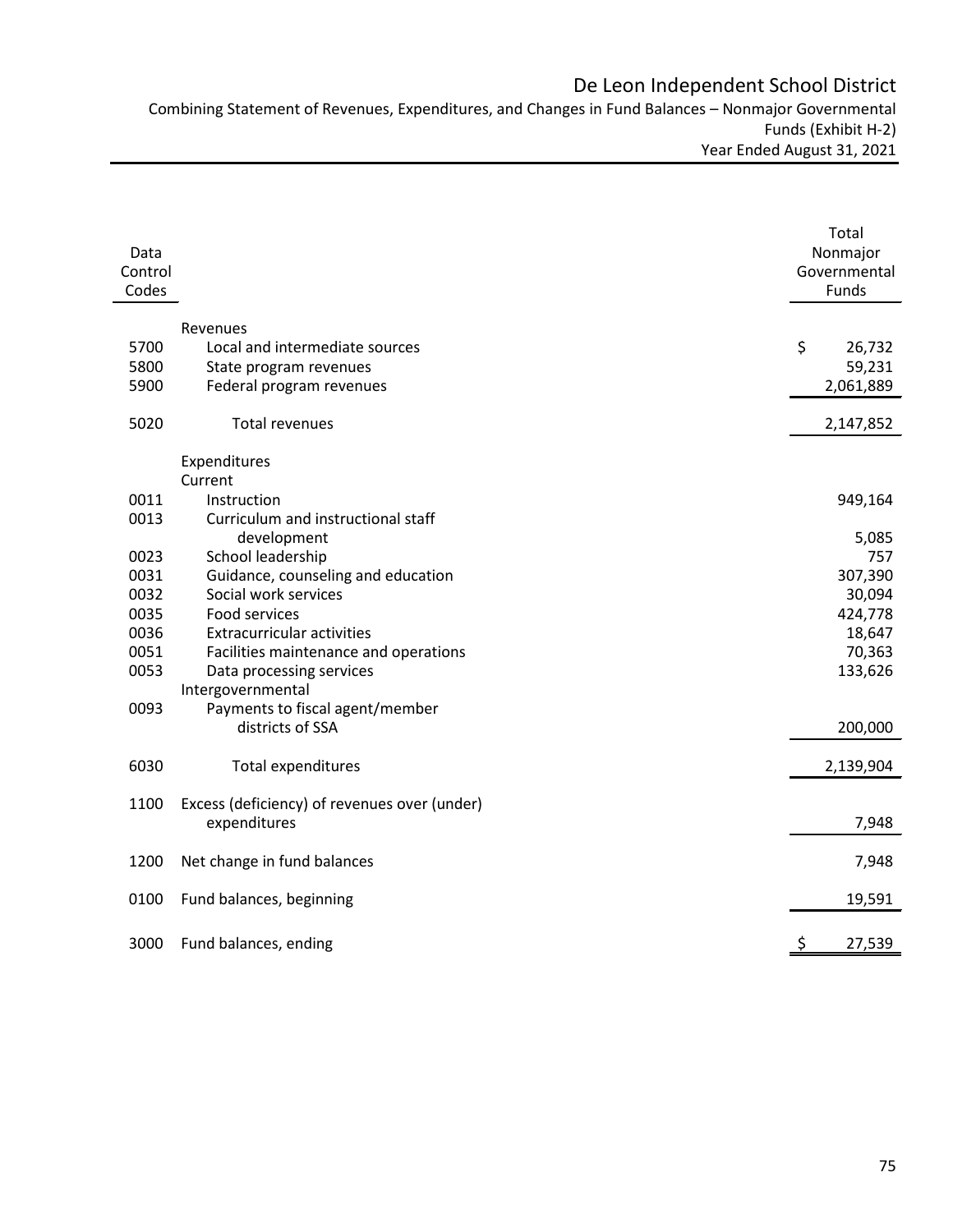Required TEA Schedules August 31, 2021

De Leon Independent School District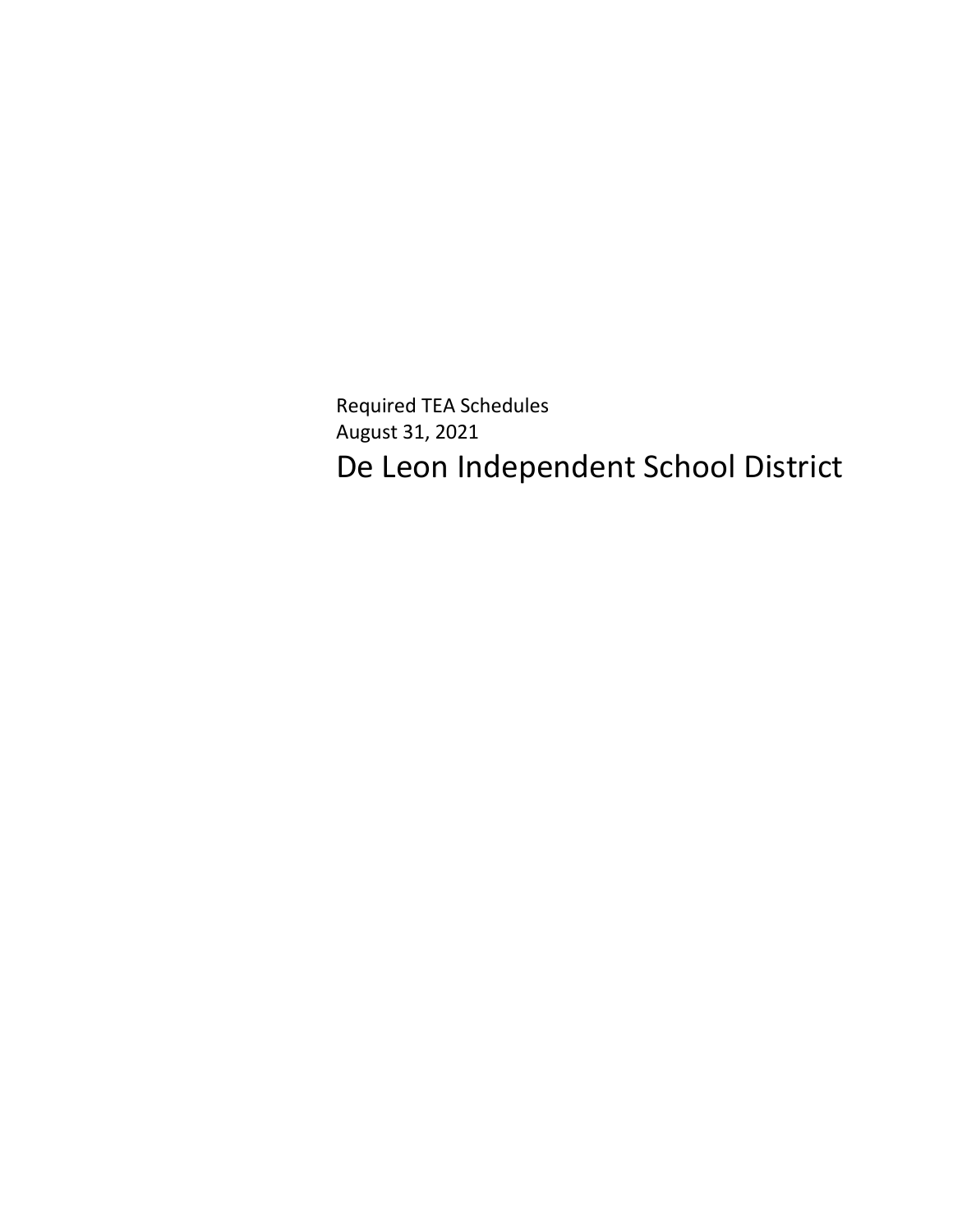|                                | 1           | $\overline{2}$                         | 3                   |
|--------------------------------|-------------|----------------------------------------|---------------------|
|                                | Tax Rates   | Assessed/Appraised<br>Value for School |                     |
| Year Ended August 31,          | Maintenance | Debt Service                           | <b>Tax Purposes</b> |
|                                |             |                                        |                     |
| 2012 (and prior years)         | \$ Various  | \$ Various                             | \$ Various          |
| 2013                           | 1.040000    | 0.205000                               | 171,920,654         |
| 2014                           | 1.040000    | 0.205000                               | 178,107,675         |
| 2015                           | 1.040000    | 0.205000                               | 184,645,226         |
| 2016                           | 1.040000    | 0.205000                               | 178,417,486         |
| 2017                           | 1.170000    | 0.075000                               | 200,828,899         |
| 2018                           | 1.170000    | 0.075000                               | 193,175,181         |
| 2019                           | 1.130000    | 0.105000                               | 207,803,077         |
| 2020                           | 1.042400    | 0.112600                               | 233,529,389         |
| 2021 (school year under audit) | 1.028800    | 0.016950                               | 246,742,662         |

1000 TOTALS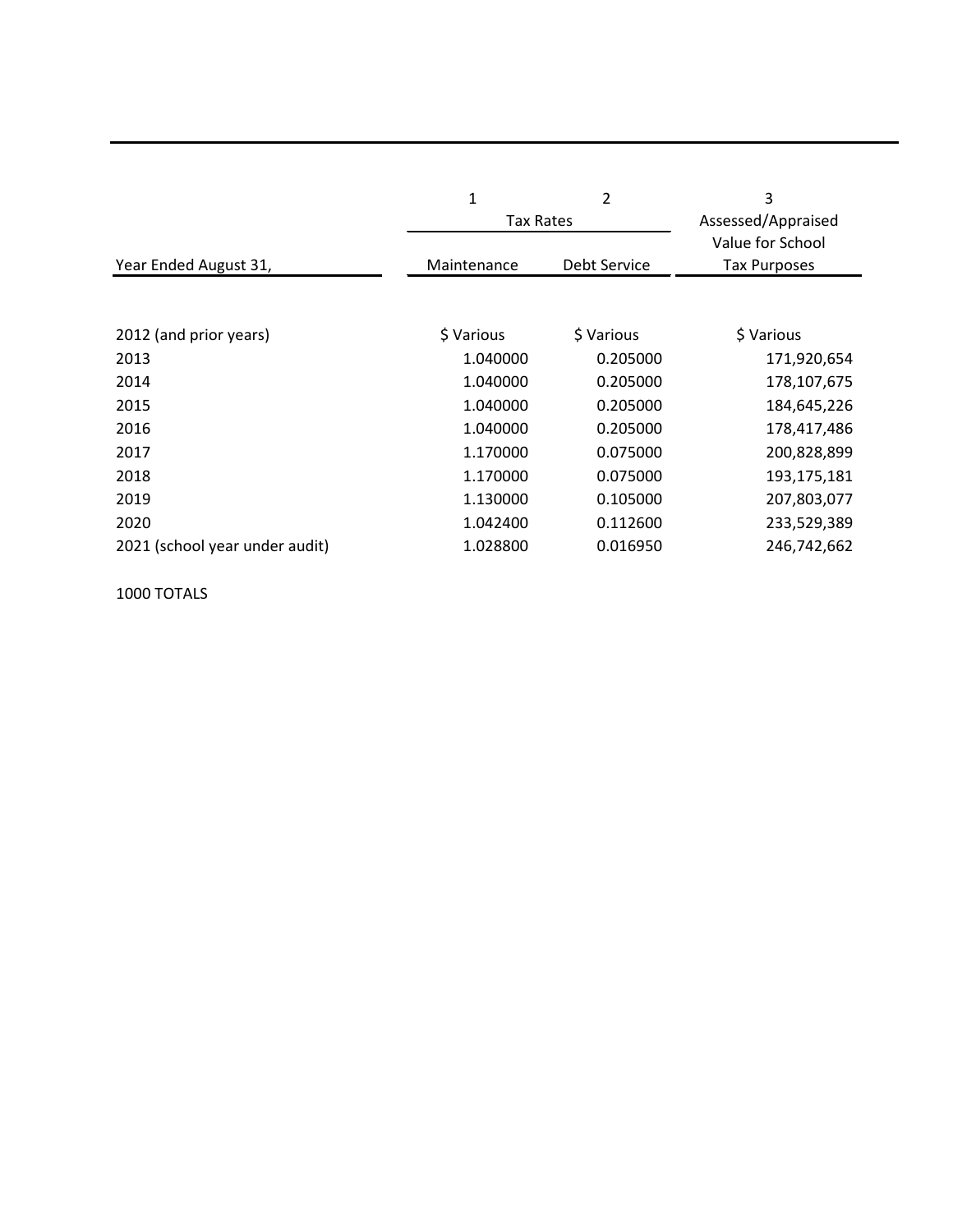Schedule of Delinquent Taxes Receivable (Exhibit J-1)

| 10<br>Beginning<br><b>Balance</b> | 20<br>Current<br>Year's | 31<br>Maintenance | 32<br>Debt Service |         | 40<br><b>Entire Year's</b> |      | 50<br>Ending<br><b>Balance</b> |
|-----------------------------------|-------------------------|-------------------|--------------------|---------|----------------------------|------|--------------------------------|
| 9/1/2020                          | <b>Total Levy</b>       | Collections       | Collections        |         | Adjustments                |      | 8/31/2021                      |
|                                   |                         |                   |                    |         |                            |      |                                |
| \$<br>60,865                      | \$                      | \$<br>730         | \$<br>74           | $\zeta$ | (3,992)                    | - \$ | 57,069                         |
| 10,572                            |                         | 114               | 22                 |         | 10,573                     |      | 10,437                         |
| 10,811                            |                         | 324               | 64                 |         | 239                        |      | 10,423                         |
| 15,262                            |                         | 3,286             | 648                |         | 4,450                      |      | 11,327                         |
| 15,781                            |                         | 2,092             | 412                |         | 519                        |      | 13,277                         |
| 15,874                            |                         | 2,421             | 155                |         | 24                         |      | 13,229                         |
| 19,357                            |                         | 3,585             | 230                |         | 4,363                      |      | 16,422                         |
| 36,728                            |                         | 11,938            | 1,109              |         | 17,263                     |      | 23,573                         |
| 80,898                            |                         | 35,463            | 3,831              |         | 41,541                     |      | 38,975                         |
|                                   | 2,717,711               | 2,241,314         | 372,600            |         | (79,299)                   |      | 105,396                        |
|                                   |                         |                   |                    |         |                            |      |                                |
| 266,148                           | 2,717,711               | \$<br>2,301,267   | 379,145            | \$      | (4, 319)                   |      | 300,128                        |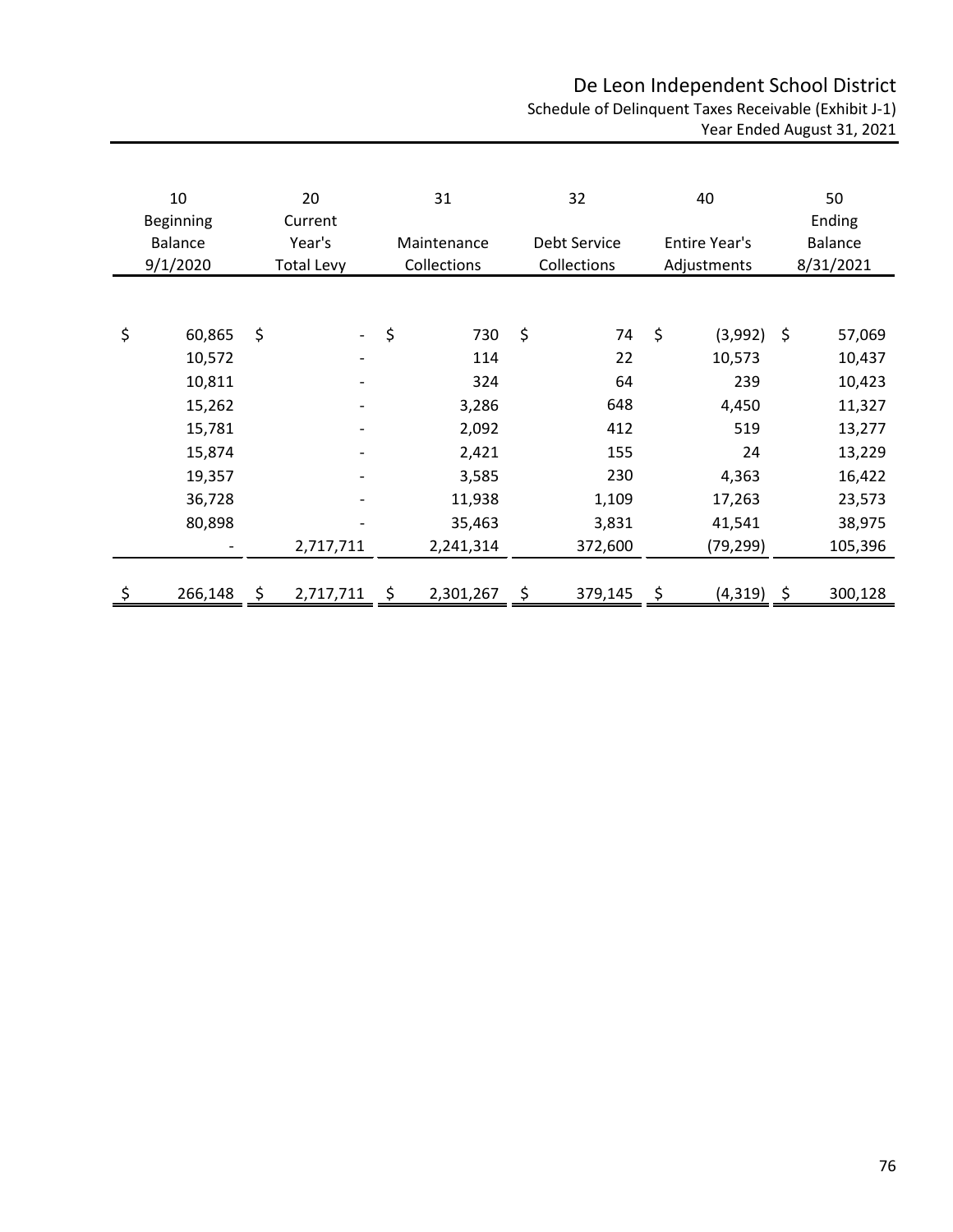Budgetary Comparison Schedule – Child Nutrition Fund (Exhibit J-2)

| Data    |                                                              |    |                         |    |           |         |         |            | Variance with<br>Final Budget - |  |
|---------|--------------------------------------------------------------|----|-------------------------|----|-----------|---------|---------|------------|---------------------------------|--|
| Control |                                                              |    | <b>Budgeted Amounts</b> |    |           |         | Actual  |            | Positive                        |  |
| Codes   |                                                              |    | Original                |    | Final     | Amounts |         | (Negative) |                                 |  |
|         |                                                              |    |                         |    |           |         |         |            |                                 |  |
|         | Revenues                                                     |    |                         |    |           |         |         |            |                                 |  |
| 5700    | Local and intermediate sources                               | \$ | 61,000                  | \$ | 6,000     | \$      | 2,677   | \$         | (3, 323)                        |  |
| 5800    | State program revenues                                       |    | 13,117                  |    | 13,117    |         | 11,808  |            | (1,309)                         |  |
| 5900    | Federal program revenues                                     |    | 250,000                 |    | 350,000   |         | 412,833 |            | 62,833                          |  |
| 5020    | Total revenues                                               |    | 324,117                 |    | 369,117   |         | 427,318 |            | 58,201                          |  |
|         | Expenditures                                                 |    |                         |    |           |         |         |            |                                 |  |
|         | Current                                                      |    |                         |    |           |         |         |            |                                 |  |
| 0035    | Food services                                                |    | 386,329                 |    | 426,329   |         | 424,778 |            | 1,551                           |  |
| 6030    | <b>Total expenditures</b>                                    |    | 386,329                 |    | 426,329   |         | 424,778 |            | 1,551                           |  |
| 1100    |                                                              |    |                         |    |           |         |         |            |                                 |  |
|         | Excess (deficiency) of revenues<br>over (under) expenditures |    | (62, 212)               |    | (57, 212) |         | 2,540   |            | 59,752                          |  |
|         |                                                              |    |                         |    |           |         |         |            |                                 |  |
| 7915    | Other financing sources (uses)<br>Transfers in               |    | 62,212                  |    | 57,212    |         |         |            | (57, 212)                       |  |
| 7080    | Total other financing                                        |    |                         |    |           |         |         |            |                                 |  |
|         | sources (uses)                                               |    | 62,212                  |    | 57,212    |         |         |            | (57, 212)                       |  |
| 1200    | Net change in fund balances                                  |    |                         |    |           |         | 2,540   |            | 2,540                           |  |
| 0100    | Fund balances, beginning                                     |    |                         |    |           |         |         |            |                                 |  |
| 3000    | Fund balances, ending                                        | \$ |                         |    |           | \$      | 2,540   | \$         | 2,540                           |  |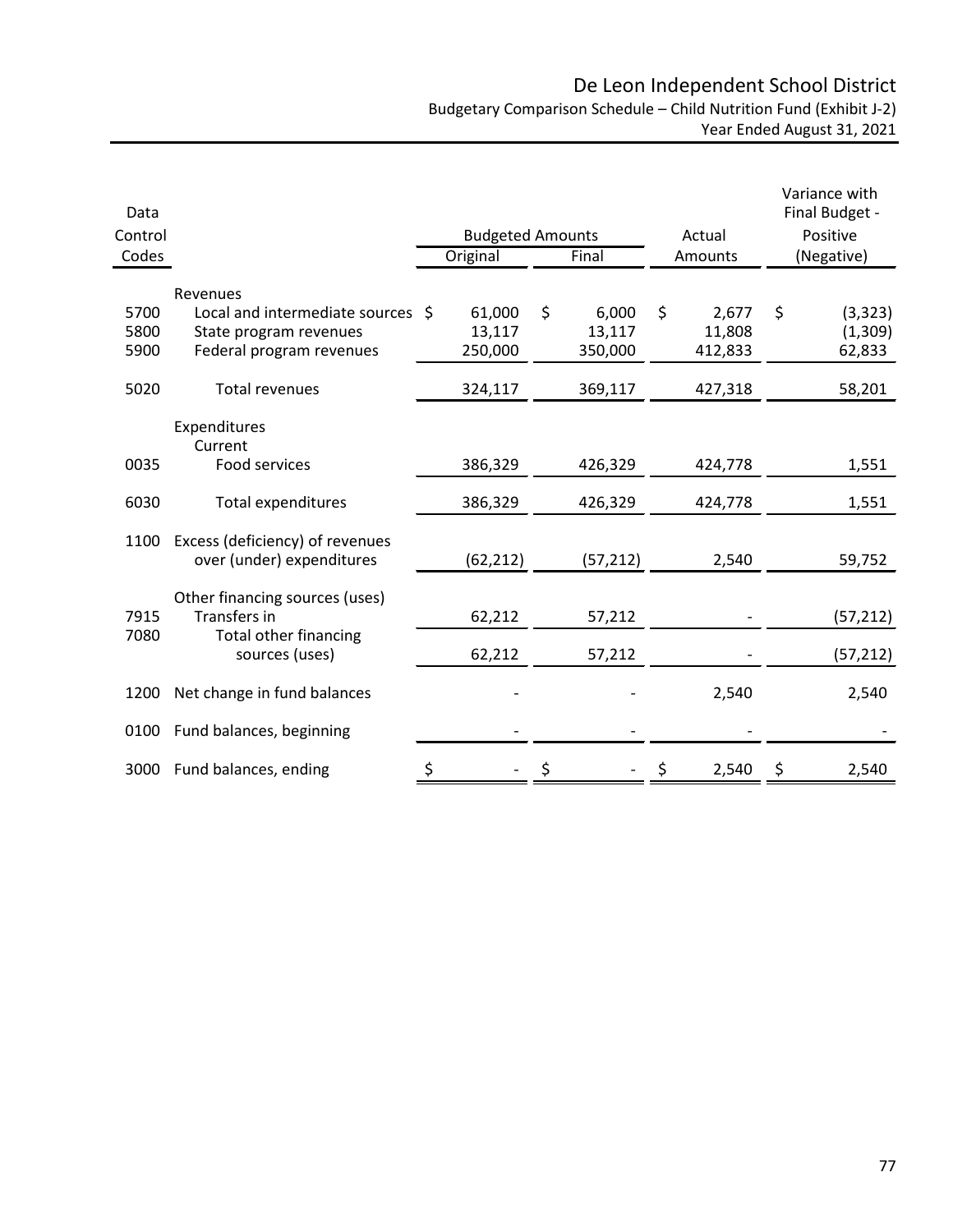Budgetary Comparison Schedule – Debt Service Fund (Exhibit J-3)

| Data<br>Control |                                                              | <b>Budgeted Amounts</b> |           |    | Actual    |         | Variance with<br>Final Budget -<br>Positive |            |         |
|-----------------|--------------------------------------------------------------|-------------------------|-----------|----|-----------|---------|---------------------------------------------|------------|---------|
| Codes           |                                                              |                         | Original  |    | Final     | Amounts |                                             | (Negative) |         |
|                 | Revenues                                                     |                         |           |    |           |         |                                             |            |         |
| 5700            | Local and intermediate sources                               | \$                      | 378,527   | \$ | 381,027   | \$      | 523,226                                     | \$         | 142,199 |
| 5800            | State program revenues                                       |                         | 27,695    |    | 53,695    |         | 61,990                                      |            | 8,295   |
| 5900            | Federal program revenues                                     |                         | 100,034   |    | 100,034   |         | 100,034                                     |            |         |
| 5020            | <b>Total revenues</b>                                        |                         | 506,256   |    | 534,756   |         | 685,250                                     |            | 150,494 |
|                 | Expenditures<br>Debt service                                 |                         |           |    |           |         |                                             |            |         |
| 0072            | Interest on long term debt                                   |                         | 519,632   |    | 524,632   |         | 242,684                                     |            | 281,948 |
| 0073            | Bond issuance costs and fees                                 |                         | 1,500     |    | 1,500     |         | 1,207                                       |            | 293     |
| 6030            | Total expenditures                                           |                         | 521,132   |    | 526,132   |         | 243,891                                     |            | 282,241 |
| 1100            | Excess (deficiency) of revenues<br>over (under) expenditures |                         | (14, 876) |    | 8,624     |         | 441,359                                     |            | 432,735 |
| 1200            | Net change in fund balances                                  |                         | (14, 876) |    | 8,624     |         | 441,359                                     |            | 432,735 |
| 0100            | Fund balances, beginning                                     |                         | 3,426,308 |    | 3,426,308 |         | 3,426,308                                   |            |         |
| 3000            | Fund balances, ending                                        |                         | 3,411,432 |    | 3,434,932 | S.      | 3,867,667                                   | \$         | 432,735 |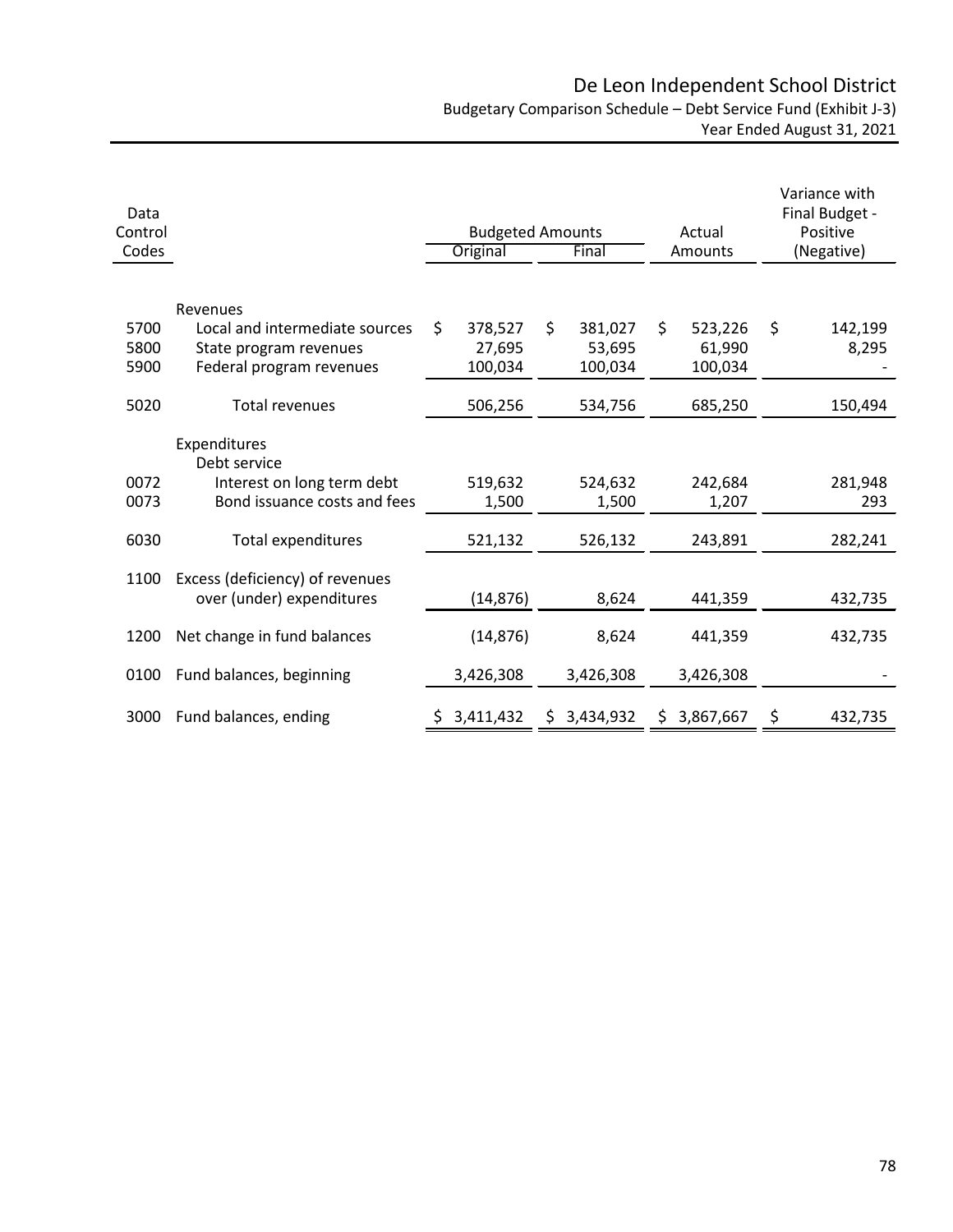| Data             |                                                                                                                                                         |     |           |
|------------------|---------------------------------------------------------------------------------------------------------------------------------------------------------|-----|-----------|
| Control<br>Codes |                                                                                                                                                         |     | Responses |
|                  | Section A: Compensatory Education Programs                                                                                                              |     |           |
| AP1              | Did your LEA expend any state compensatory education program<br>state allotment funds during the district's fiscal year?                                |     | Yes       |
| AP <sub>2</sub>  | Does the LEA have written policies and procedures for its state<br>compensatory education program?                                                      |     | Yes       |
| AP3              | List the total state allotment funds received for state compensatory<br>education programs during the district's fiscal year.                           | \$  | 707,707   |
| AP4              | List the actual direct program expenditures for state compensatory<br>education programs during the LEA's fiscal year. (PICs 24, 26, 28,<br>29, 30, 34) | \$. | 915,959   |
|                  | Section B: Bilingual Education Programs                                                                                                                 |     |           |
| AP5              | Did your LEA expend any bilingual education program state<br>allotment funds during the LEA's fiscal year?                                              |     | Yes       |
| AP <sub>6</sub>  | Does the LEA have written policies and procedures for its bilingual<br>education program?                                                               |     | Yes       |
| AP7              | List the total state allotment funds received for bilingual education<br>programs during the LEA's fiscal year.                                         | \$  | 26,267    |
| AP8              | List the actual direct program expenditures for bilingual education<br>programs during the LEA's fiscal year. (PICs 25, 35)                             | \$  | 15,165    |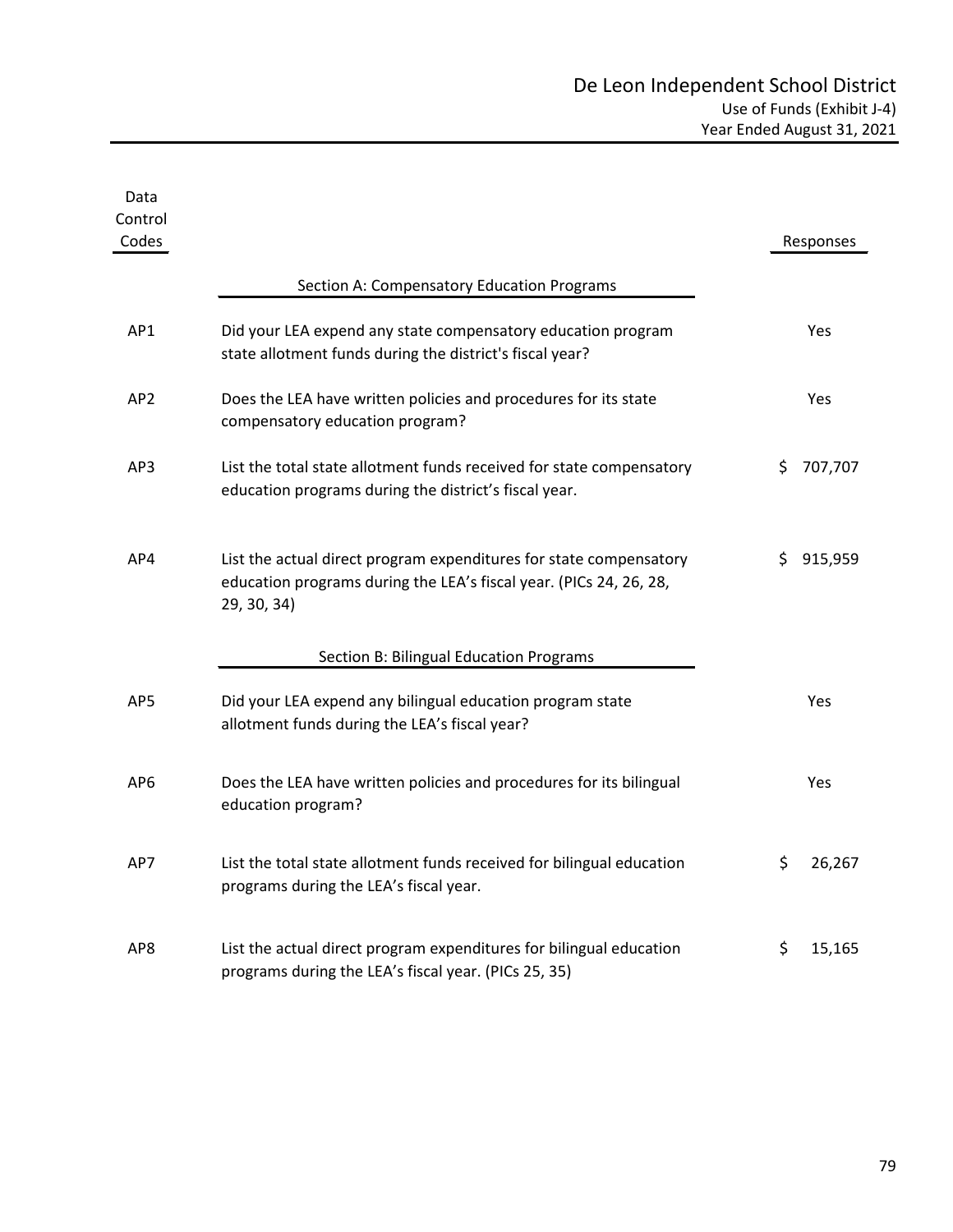Federal Awards Section August 31, 2021

De Leon Independent School District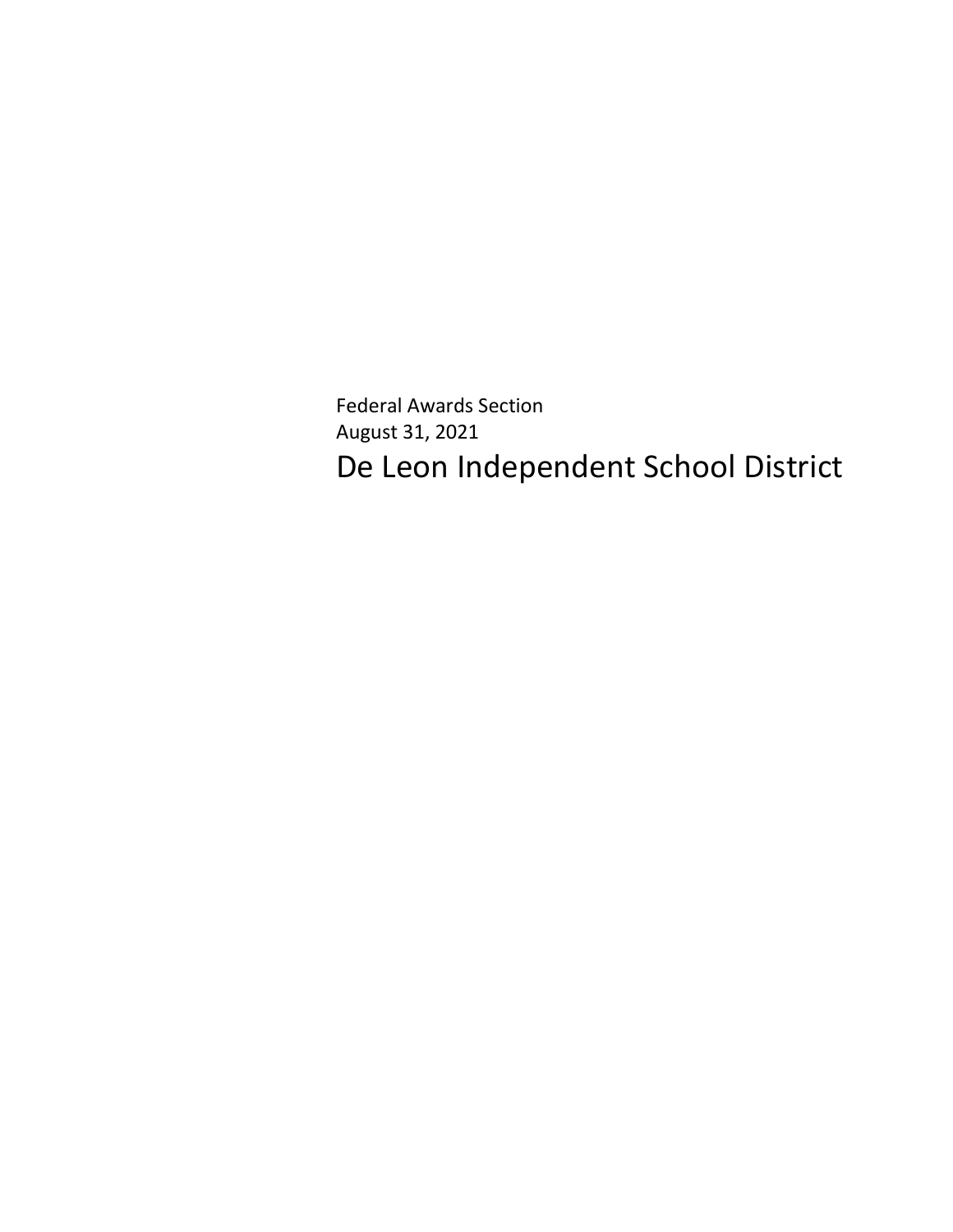

**CPAs & BUSINESS ADVISORS** 

### **Independent Auditor's Report on Internal Control over Financial Reporting and on Compliance and Other Matters Based on an Audit of Financial Statements Performed in Accordance with** *Government Auditing Standards*

To the Board of School Trustees of De Leon Independent School District De Leon, Texas

We have audited, in accordance with the auditing standards generally accepted in the United States of America and the standards applicable to financial audits contained in *Government Auditing Standards,* issued by the Comptroller General of the United States, the financial statements of the governmental activities, each major fund, and the aggregate remaining fund information of De Leon Independent School District (the District), as of and for the year ended August 31, 2021, and the related notes to the financial statements, which collectively comprise the District's basic financial statements and have issued our report thereon dated January 7, 2022.

#### **Internal Control Over Financial Reporting**

In planning and performing our audit of the financial statements, we considered the District's internal control over financial reporting (internal control) as a basis for designing audit procedures that are appropriate in the circumstances for the purpose of expressing our opinions on the financial statements, but not for the purpose of expressing an opinion on the effectiveness of the District's internal control. Accordingly, we do not express an opinion on the effectiveness of the District's internal control.

A *deficiency in internal control* exists when the design or operation of a control does not allow management or employees, in the normal course of performing their assigned functions, to prevent, or detect and correct, misstatements on a timely basis. A *material weakness* is a deficiency, or a combination of deficiencies, in internal control, such that there is a reasonable possibility that a material misstatement of the entity's financial statements will not be prevented or detected and corrected on a timely basis. A *significant deficiency* is a deficiency, or a combination of deficiencies, in internal control that is less severe than a material weakness, yet important enough to merit attention by those charged with governance.

Our consideration of internal control was for the limited purpose described in the first paragraph of this section and was not designed to identify all deficiencies in internal control that might be material weaknesses or significant deficiencies. Given these limitations, during our audit we did not identify any deficiencies in internal control that we consider to be material weaknesses. However, material weaknesses may exist that have not been identified.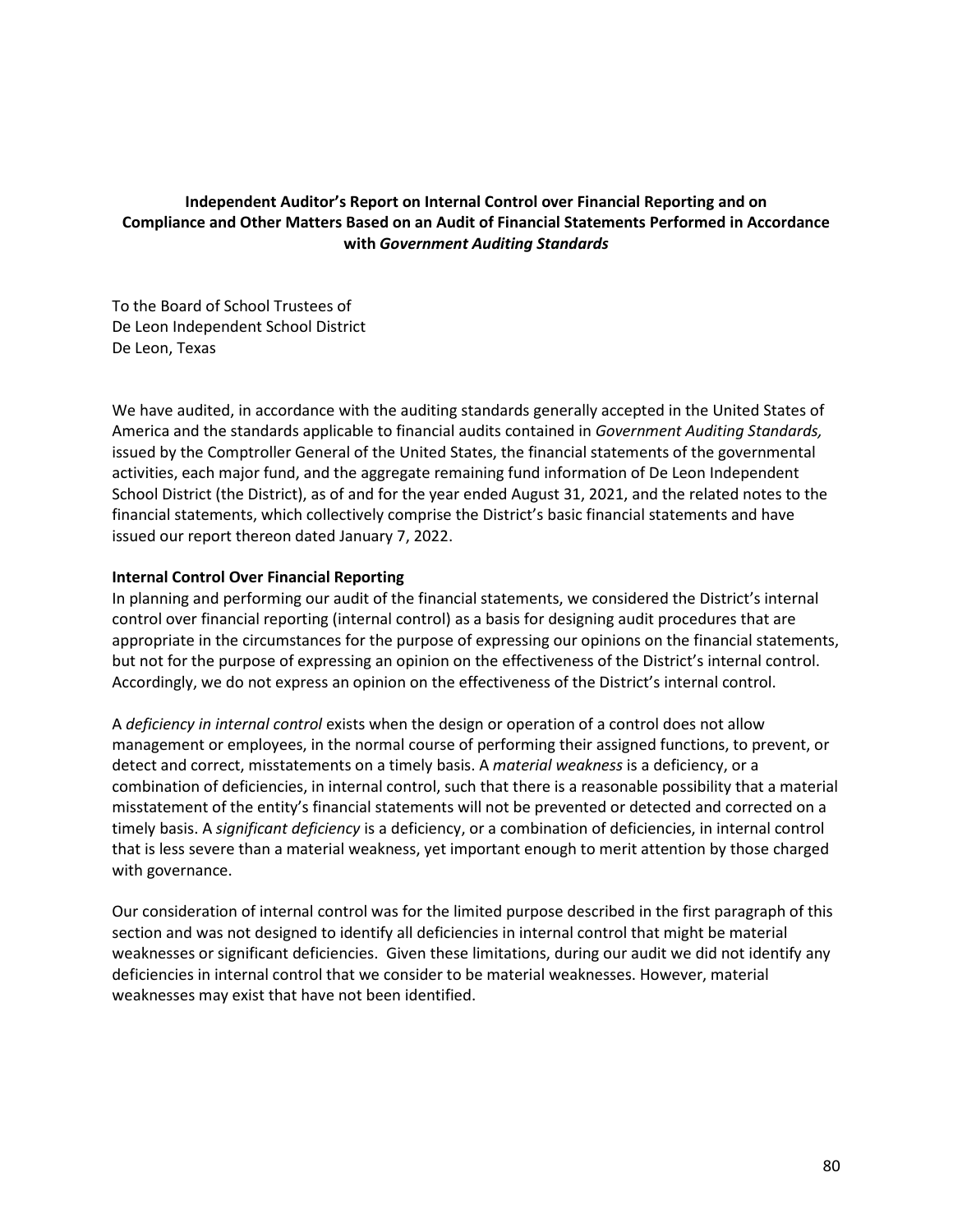#### **Compliance and Other Matters**

As part of obtaining reasonable assurance about whether the District's financial statements are free from material misstatement, we performed tests of its compliance with certain provisions of laws, regulations, contracts, and grant agreements, noncompliance with which could have a direct and material effect on the financial statements. However, providing an opinion on compliance with those provisions was not an objective of our audit, and accordingly, we do not express such an opinion. The results of our tests disclosed no instances of noncompliance or other matters that are required to be reported under *Government Auditing Standards*.

#### **Purpose of this Report**

The purpose of this report is solely to describe the scope of our testing of internal control and compliance and the results of that testing, and not to provide an opinion on the effectiveness of the entity's internal control or on compliance. This report is an integral part of an audit performed in accordance with *Government Auditing Standards* in considering the entity's internal control and compliance. Accordingly, this communication is not suitable for any other purpose.

Gide Sailly LLP

Abilene, Texas January 7, 2022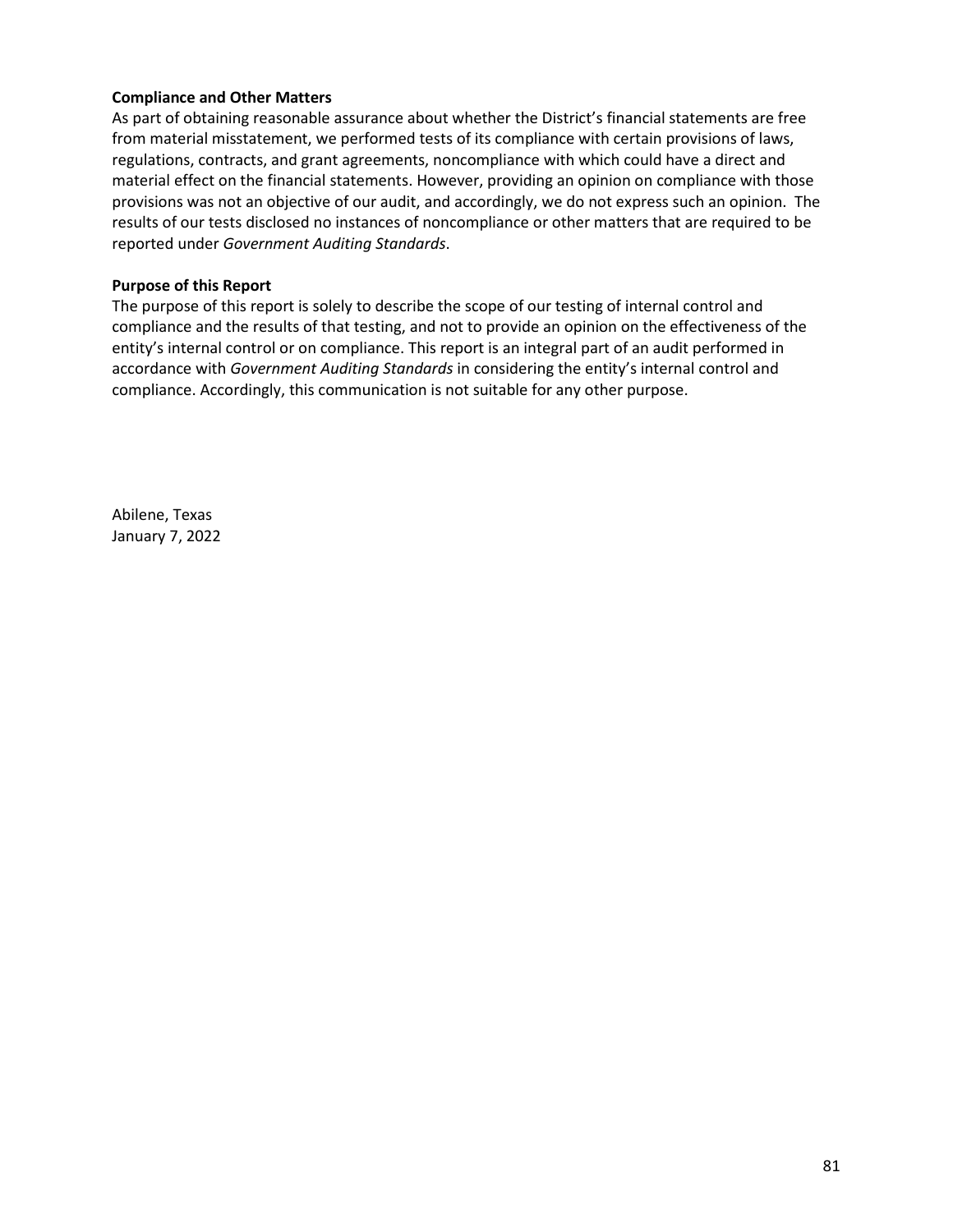

**CPAs & BUSINESS ADVISORS** 

#### **Independent Auditor's Report on Compliance for Each Major Federal Program; Report on Internal Control over Compliance Required by the Uniform Guidance**

To the Board of School Trustees of De Leon Independent School District De Leon, Texas

#### **Report on Compliance for Each Major Federal Program**

We have audited De Leon Independent School District's (the District) compliance with the types of compliance requirements described in the *OMB Compliance Supplement* that could have a direct and material effect on each of the District's major federal programs for the year ended August 31, 2021. The District's major federal programs are identified in the summary of auditor's results section of the accompanying schedule of findings and questioned costs.

#### **Management's Responsibility**

Management is responsible for compliance with federal statutes, regulations, and the terms and conditions of its federal awards applicable to its federal programs.

#### **Auditor's Responsibility**

Our responsibility is to express an opinion on compliance for each of the District's major federal programs based on our audit of the types of compliance requirements referred to above. We conducted our audit of compliance in accordance with auditing standards generally accepted in the United States of America; the standards applicable to financial audits contained in *Government Auditing Standards*, issued by the Comptroller General of the United States; and the audit requirements of Title 2 U.S. Code of Federal Regulations (CFR) Part 200, *Uniform Administrative Requirements, Cost Principles, and Audit Requirements for Federal Awards* (Uniform Guidance). Those standards and the Uniform Guidance require that we plan and perform the audit to obtain reasonable assurance about whether noncompliance with the types of compliance requirements referred to above that could have a direct and material effect on a major federal program occurred. An audit includes examining, on a test basis, evidence about the District's compliance with those requirements and performing such other procedures as we considered necessary in the circumstances.

We believe that our audit provides a reasonable basis for our opinion on compliance for each major federal program. However, our audit does not provide a legal determination of the District's compliance.

#### **Opinion on Each Major Federal Program**

In our opinion, the District complied, in all material respects, with the types of compliance requirements referred to above that could have a direct and material effect on each of its major federal programs for the year ended August 31, 2021.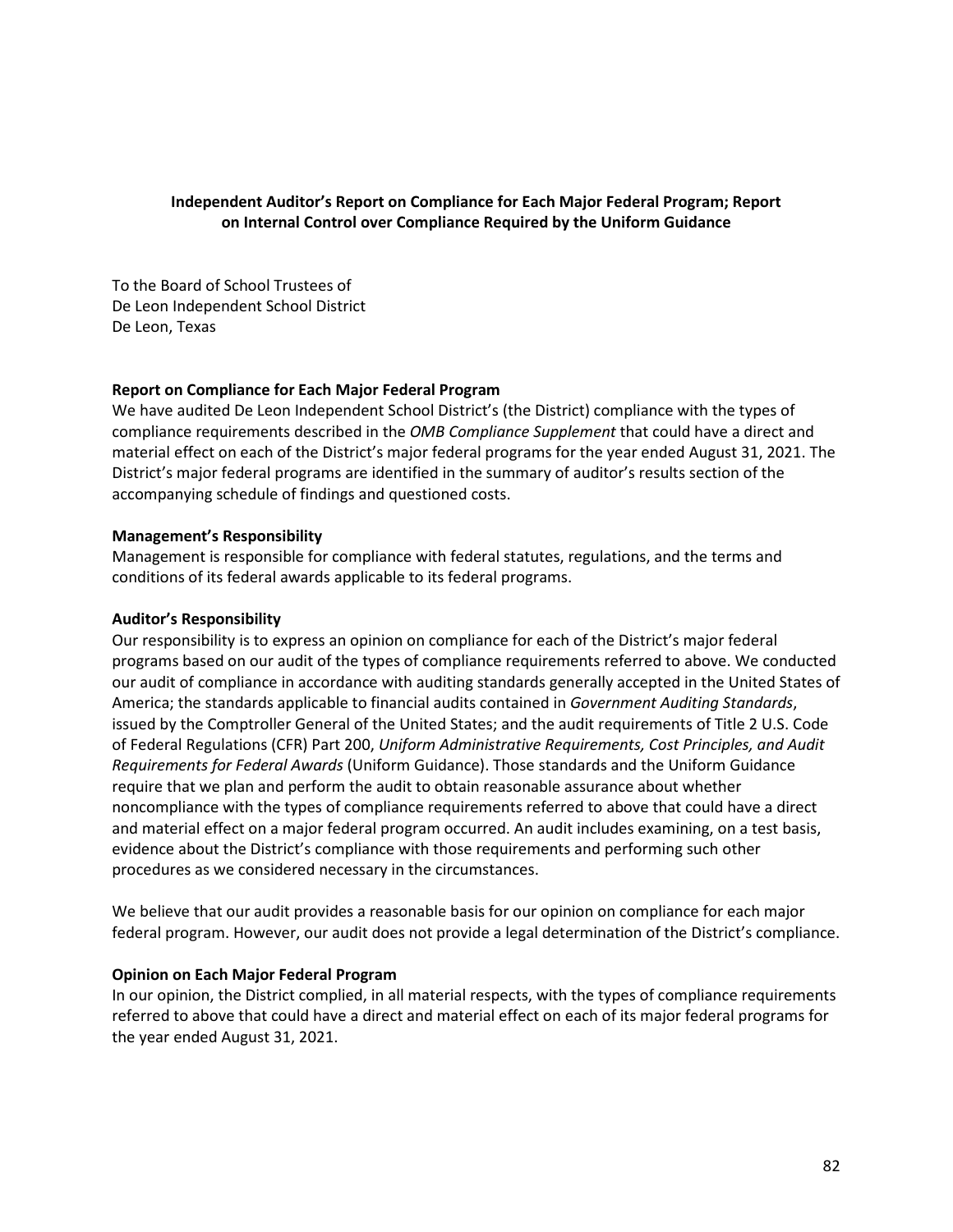#### **Report on Internal Control Over Compliance**

Management of the District is responsible for establishing and maintaining effective internal control over compliance with the types of compliance requirements referred to above. In planning and performing our audit of compliance, we considered the District's internal control over compliance with the types of requirements that could have a direct and material effect on each major federal program to determine the auditing procedures that are appropriate in the circumstances for the purpose of expressing an opinion on compliance for each major federal program and to test and report on internal control over compliance in accordance with the Uniform Guidance, but not for the purpose of expressing an opinion on the effectiveness of internal control over compliance. Accordingly, we do not express an opinion on the effectiveness of the District's internal control over compliance.

A *deficiency in internal control over compliance* exists when the design or operation of a control over compliance does not allow management or employees, in the normal course of performing their assigned functions, to prevent, or detect and correct, noncompliance with a type of compliance requirement of a federal program on a timely basis. A *material weakness in internal control over compliance* is a deficiency, or a combination of deficiencies, in internal control over compliance, such that there is a reasonable possibility that material noncompliance with a type of compliance requirement of a federal program will not be prevented, or detected and corrected, on a timely basis. A *significant deficiency in internal control over compliance* is a deficiency, or a combination of deficiencies, in internal control over compliance with a type of compliance requirement of a federal program that is less severe than a material weakness in internal control over compliance, yet important enough to merit attention by those charged with governance.

Our consideration of internal control over compliance was for the limited purpose described in the first paragraph of this section and was not designed to identify all deficiencies in internal control that might be material weaknesses or significant deficiencies. We did not identify any deficiencies in internal control over compliance that we consider to be material weaknesses. However, material weaknesses may exist that have not been identified.

The purpose of this report on internal control over compliance is solely to describe the scope of our testing of internal control over compliance and the results of that testing based on the requirements of the Uniform Guidance. Accordingly, this report is not suitable for any other purpose.

Gide Sailly LLP

Abilene, Texas January 7, 2022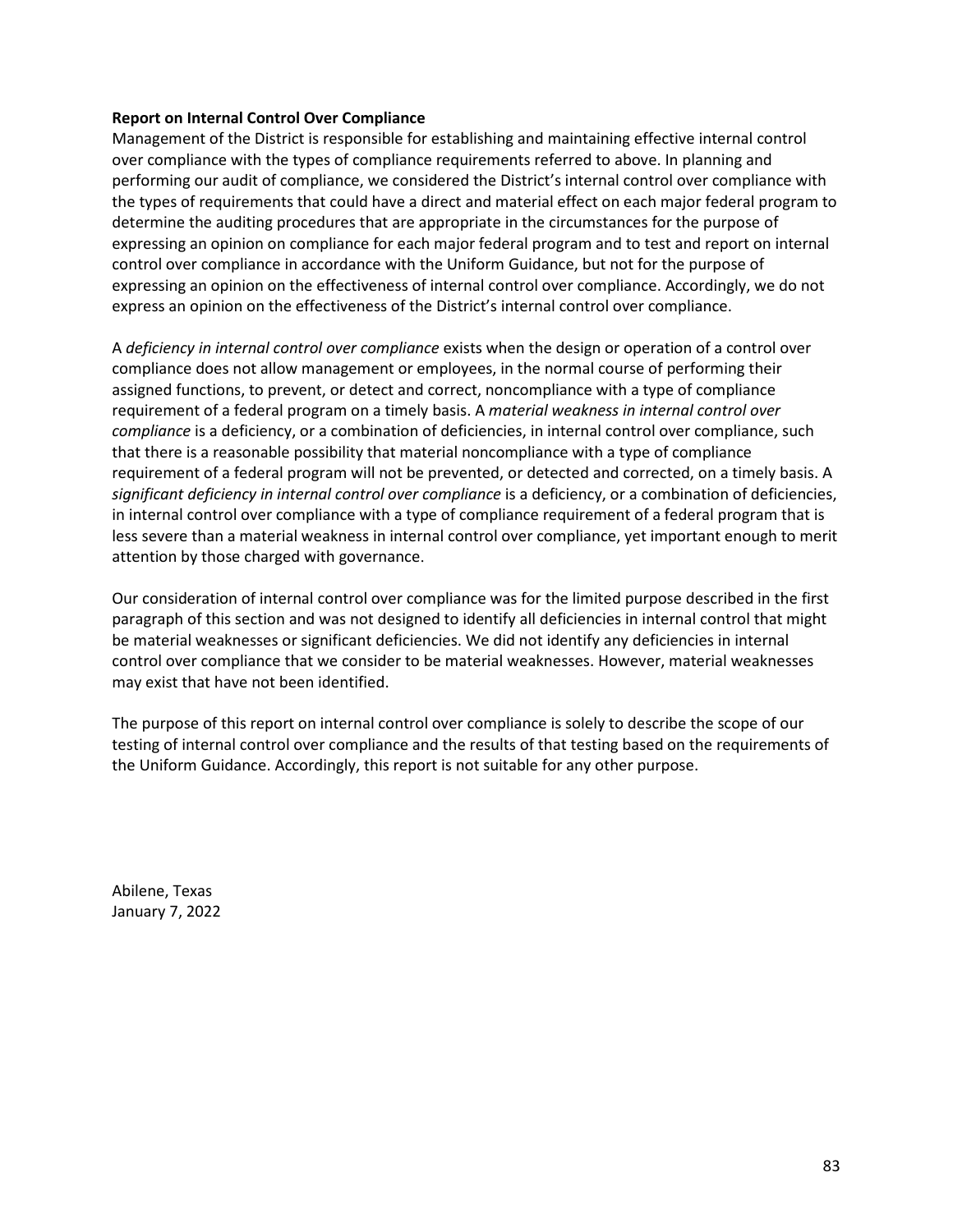Schedule of Expenditures of Federal Awards (Exhibit K-1)

| (1)                                             | (2)<br>Federal            | (3)                       | (4)          |  |
|-------------------------------------------------|---------------------------|---------------------------|--------------|--|
|                                                 | Financial                 | Pass-Through              |              |  |
| Federal Grantor/Pass Through Grantor/           | <b>Assistance Listing</b> | <b>Entity Identifying</b> | Federal      |  |
| Program or Cluster Title                        | Number                    | Number                    | Expenditures |  |
| U.S. Department of Education                    |                           |                           |              |  |
| Passed - through Texas Education Agency         |                           |                           |              |  |
| ESEA, Title VI, Part B - Rural and              |                           |                           |              |  |
| Low Income Program                              | 84.358                    | 2169601047902             | \$<br>13,959 |  |
| ESEA, Title VI, Part B - Rural and              |                           |                           |              |  |
| Low Income Program                              | 84.358                    | 2069601047902             | 5,268        |  |
| <b>Total ALN 84.358</b>                         |                           |                           | 19,227       |  |
| ESEA Title I, Part A - Improving Basic Programs | 84.010                    | 21610101047902            | 166,362      |  |
| ESEA Title I, Part A - Improving Basic Programs | 84.010                    | 20610101047902            | 22,827       |  |
| Total ALN 84.010                                |                           |                           | 189,189      |  |
| COVID-19 Elementary and Secondary School        |                           |                           |              |  |
| <b>Emergency Relief Fund</b>                    | 84.425D                   | 20521001047902            | 4,135        |  |
| COVID-19 Elementary and Secondary School        |                           |                           |              |  |
| <b>Emergency Relief Fund</b>                    | 84.425D                   | 21521001047902            | 73,231       |  |
| COVID-19 Elementary and Secondary School        |                           |                           |              |  |
| <b>Emergency Relief Fund</b>                    | 84.425U                   | 21528001047902            | 261,706      |  |
| <b>Total ALN 84.425</b>                         |                           |                           | 339,072      |  |
| <b>Instructional Continuity</b>                 | 84.377A                   | 17610740047902            | 5,000        |  |
| SSA - IDEA - Part B, Formula*                   | 84.027                    | 216600010479026000        | 496,840      |  |
| SSA - IDEA - Part B, Formula*                   | 84.027                    | 206600010479026000        | 411,450      |  |
| <b>Total ALN 84.027</b>                         |                           |                           | 908,290      |  |
| SSA - IDEA B Preschool*                         | 84.173                    | 216610010479026000        | 16,101       |  |
| SSA - IDEA B Preschool*                         | 84.173                    | 206610010479026000        | 22,905       |  |
| <b>Total ALN 84.173</b>                         |                           |                           | 39,006       |  |
| Passed through ESC Region 14:                   |                           |                           |              |  |
| ESSA Title IX, Part A - McKinney-Vento          |                           |                           |              |  |
| <b>Homeless</b>                                 | 84.196                    | 214600057110028           | 200          |  |
| ESEA Title I, Part C - Migrant                  | 84.011                    | 21615001221950            | 767          |  |
| ESEA Title I, Part C - Carl Perkins             | 84.048                    | 21420006221950            | 3,774        |  |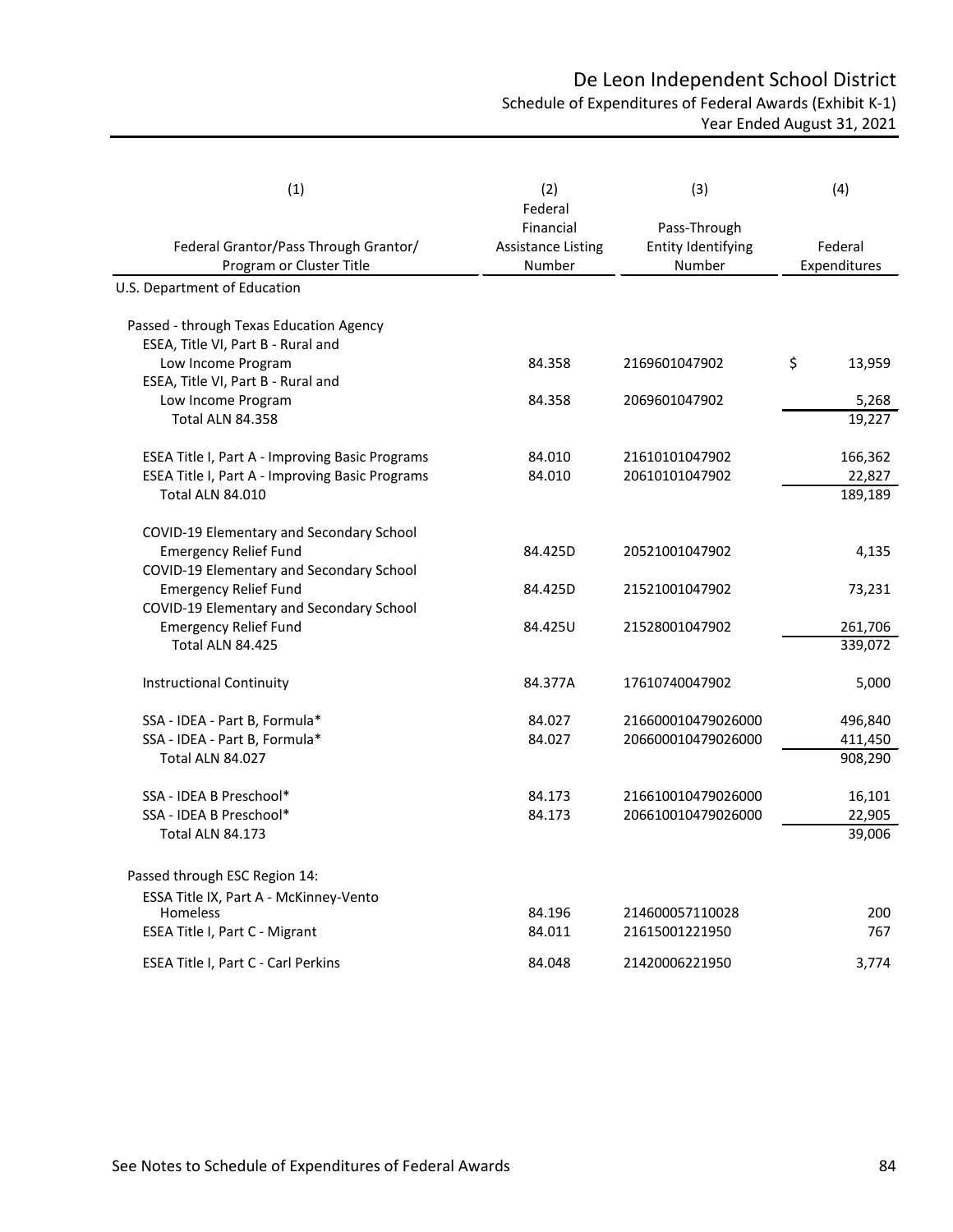## De Leon Independent School District Schedule of Expenditures of Federal Awards (Exhibit K-1)

| (1)<br>Federal Grantor/Pass Through Grantor/<br>Program or Cluster Title                                                                                                                                       | (2)<br><b>Federal Financial</b><br><b>Assistance Listing</b><br>Number | (3)<br>Pass-Through<br><b>Entity Identifying</b><br>Number | (4)<br>Federal<br>Expenditures            |
|----------------------------------------------------------------------------------------------------------------------------------------------------------------------------------------------------------------|------------------------------------------------------------------------|------------------------------------------------------------|-------------------------------------------|
| ESEA Title II, Part A - Teacher and<br><b>Principal Training</b><br>Title IV, Part A Student Support and<br>Academic Enrichment                                                                                | 84.367<br>84.424A                                                      | 21694501221950<br>21680101221950                           | \$<br>13,378<br>9,718                     |
| Total Passed Through ESC Region 14                                                                                                                                                                             |                                                                        |                                                            | 27,837                                    |
| Total U.S. Department of Education                                                                                                                                                                             |                                                                        |                                                            | 1,544,494                                 |
| U.S. Department of Treasury<br>COVID-19 Coronavirus Relief Fund                                                                                                                                                | 21.019                                                                 | 047-902                                                    | 16,873                                    |
| Total U.S. Department of Treasury                                                                                                                                                                              |                                                                        |                                                            | 16,873                                    |
| <b>Total Passed Through Texas Education Agency</b>                                                                                                                                                             |                                                                        |                                                            | 1,516,657                                 |
| U.S. Department of Health and Human Services<br>Passed through ESC Region 14:<br><b>Head Start</b>                                                                                                             | 93.600                                                                 | 06CH7152/06                                                | 110,244                                   |
| Early Head Start                                                                                                                                                                                               | 93.600                                                                 | 06HP00297-02-00                                            | 40,576                                    |
| Total ALN 93.600 - Head Start Cluster                                                                                                                                                                          |                                                                        |                                                            | 150,820                                   |
| Total Passed Through ESC Region 14<br>Total Department of Health and Human Services                                                                                                                            |                                                                        |                                                            | 150,820<br>150,820                        |
| U.S. Department of Agriculture                                                                                                                                                                                 |                                                                        |                                                            |                                           |
| Passed through Texas Education Agency<br><b>Child Nutrition Cluster</b><br>School Breakfast Program<br>National School Lunch Program - cash assistance**<br><b>Total Passed Through Texas Education Agency</b> | 10.553<br>10.555                                                       | 71402001<br>71302001                                       | 64,869<br>304,561<br>369,430              |
| Passed through the Texas Department of Agriculture<br>National School Lunch Program - noncash assistance**                                                                                                     | 10.555                                                                 | N/A                                                        | 25,997                                    |
| COVID-19 Emergency Operational Cost                                                                                                                                                                            |                                                                        |                                                            |                                           |
| Reimbursement**                                                                                                                                                                                                | 10.555                                                                 | 00217                                                      | 17,406                                    |
| Total passed through<br><b>Texas Department of Agriculture</b><br><b>Total Child Nutrition Cluster</b><br><b>Total Department of Agriculture</b><br><b>Total Federal Financial Assistance</b>                  |                                                                        |                                                            | 43,403<br>412,833<br>412,833<br>2,108,147 |
| *Total Special Education Cluster<br>** Total National School Lunch Program (ALN 10.555)                                                                                                                        |                                                                        |                                                            | \$<br>947,296<br>347,964                  |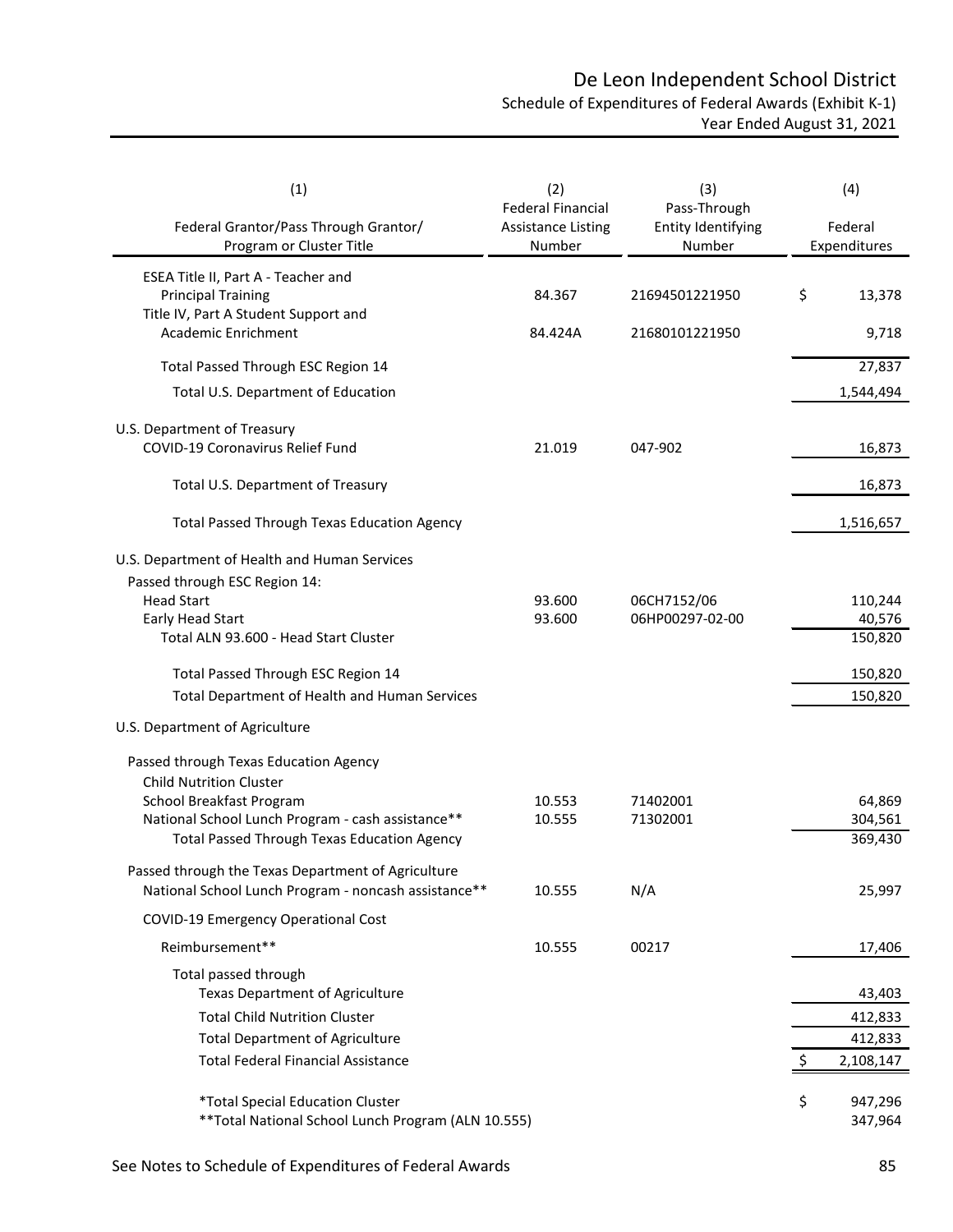#### **Note 1- Basis of Presentation**

The accompanying schedule of expenditures of federal awards (the Schedule) includes the federal award activity of the District under programs of the federal government for the year ended August 31, 2021. The information in the Schedule is presented in accordance with the requirements of Title 2 U.S. *Code of Federal Regulations Part 200*, *Uniform Administrative Requirements, Cost Principles, and Audit Requirements for Federal Awards* (Uniform Guidance). Because the Schedule presents only a selected portion of the operations of the District, it is not intended to and does not present the financial position, changes in net position, or cash flows of the District.

#### **Note 2 - Summary of Significant Accounting Policies**

The accounting and financial reporting treatment applied to a fund is determined by its measurement focus. The Governmental Fund types are accounted for using a current financial resources measurement focus. All federal expenditures were accounted for in the General Fund and Special Revenue Funds, components of the Governmental Fund type. Such expenditures are recognized following the cost principles contained in the Uniform Guidance, wherein certain types of expenditures are not allowed or are limited as to reimbursement. No federal financial assistance has been provided to a subrecipient.

Federal grants are considered to be earned to the extent of expenditures made under the provisions of the grant.

School health and related services revenues are considered earned income at the local government level and thus are not included in the Schedule of Expenditures of Federal Awards. The following is a reconciliation of Federal Revenues on Exhibit C-2 to the Schedule of Expenditures of Federal Awards:

| Federal Awards per Schedule of Expenditures         |           |
|-----------------------------------------------------|-----------|
| of Federal Awards                                   | 2,108,147 |
| Medical reimbursements (SHARS)                      | 241.981   |
| Qualified School Construction Bond interest subsidy | 100,034   |
|                                                     |           |
| Total Federal Program Revenues - Exhibit C-2        | 2,450,162 |

### **Note 3 - Indirect Cost Rate**

The District is not eligible to use the 10 percent de minimis indirect cost rate allowed under the Uniform Guidance because the District has previously received a negotiated indirect cost rate for its federal awards.

#### **Note 4 - Food Donation**

Nonmonetary assistance is reported in this schedule at fair market value of the commodities received and disbursed.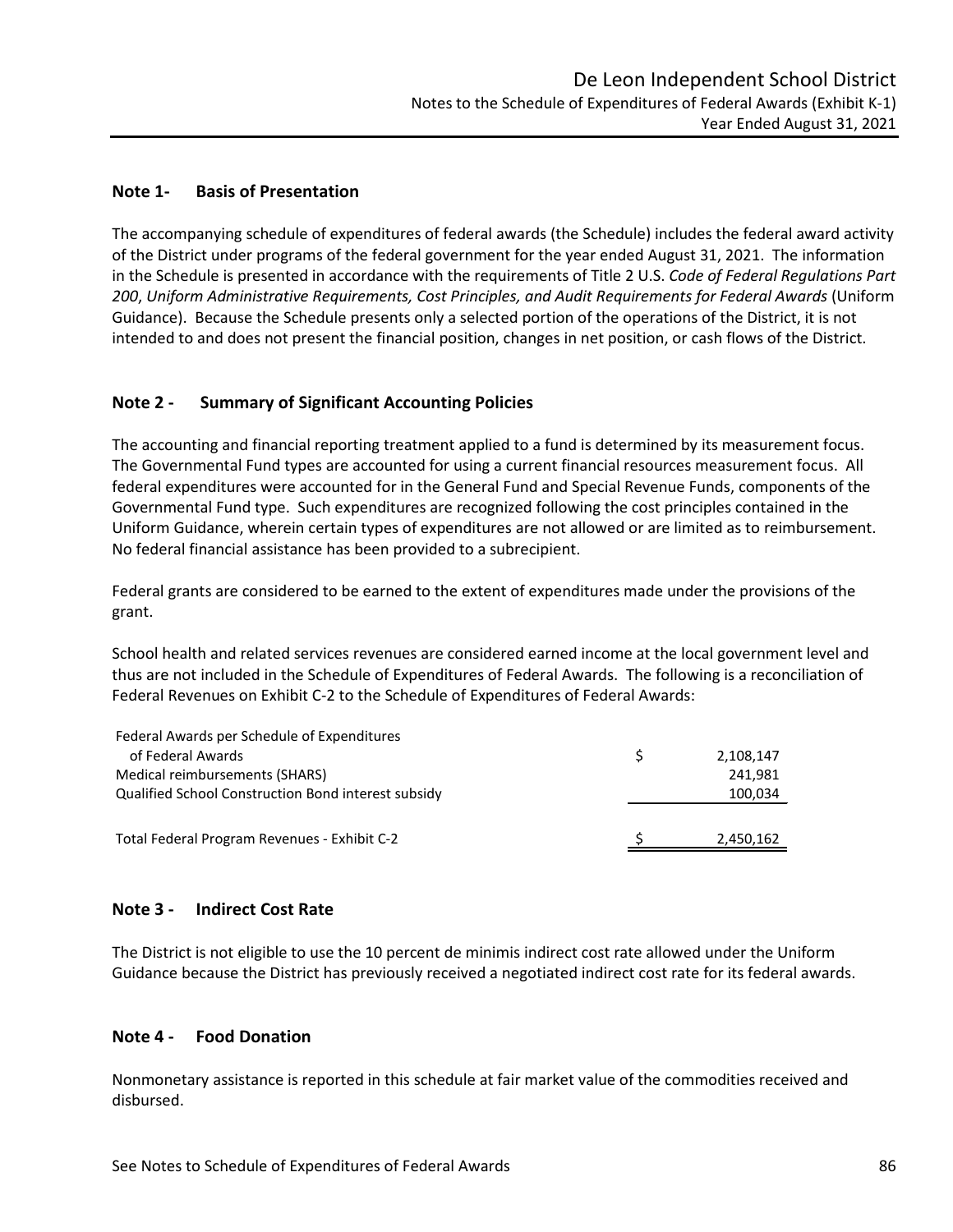### **Section I - Summary of Auditor's Results**

#### **FINANCIAL STATEMENTS**

| Type of auditor's report issued                                                                                     | Unmodified                                         |
|---------------------------------------------------------------------------------------------------------------------|----------------------------------------------------|
| Internal control over financial reporting:                                                                          |                                                    |
| Material weakness(es) identified?                                                                                   | No                                                 |
| Significant deficiencies identified that are not<br>considered to be material weaknesses?                           | None reported                                      |
| Noncompliance material to financial statements noted?                                                               | <b>No</b>                                          |
| <b>FEDERAL AWARDS</b>                                                                                               |                                                    |
| Internal control over major programs:                                                                               |                                                    |
| Material weakness(es) identified?                                                                                   | <b>No</b>                                          |
| Significant deficiencies identified that are not<br>considered to be material weaknesses?                           | None Reported                                      |
| Type of auditor's report issued on compliance for the major program                                                 | Unmodified                                         |
| Any audit findings disclosed that are required to be reported in<br>accordance with Uniform Guidance 2 CFR 200.516: | No                                                 |
| Identification of major programs:                                                                                   |                                                    |
| Name of Federal Program                                                                                             | <b>Federal Financial Assistance Listing Number</b> |
| <b>Child Nutrition Cluster</b><br>COVID-19 Elementary and Secondary School Emergency Relief                         | 10.553; 10.555<br>84.425D; 84.425U                 |
| Dollar threshold used to distinguish between type A<br>and type B federal programs                                  | \$750,000                                          |
| Auditee qualified as a low-risk auditee?                                                                            | Yes                                                |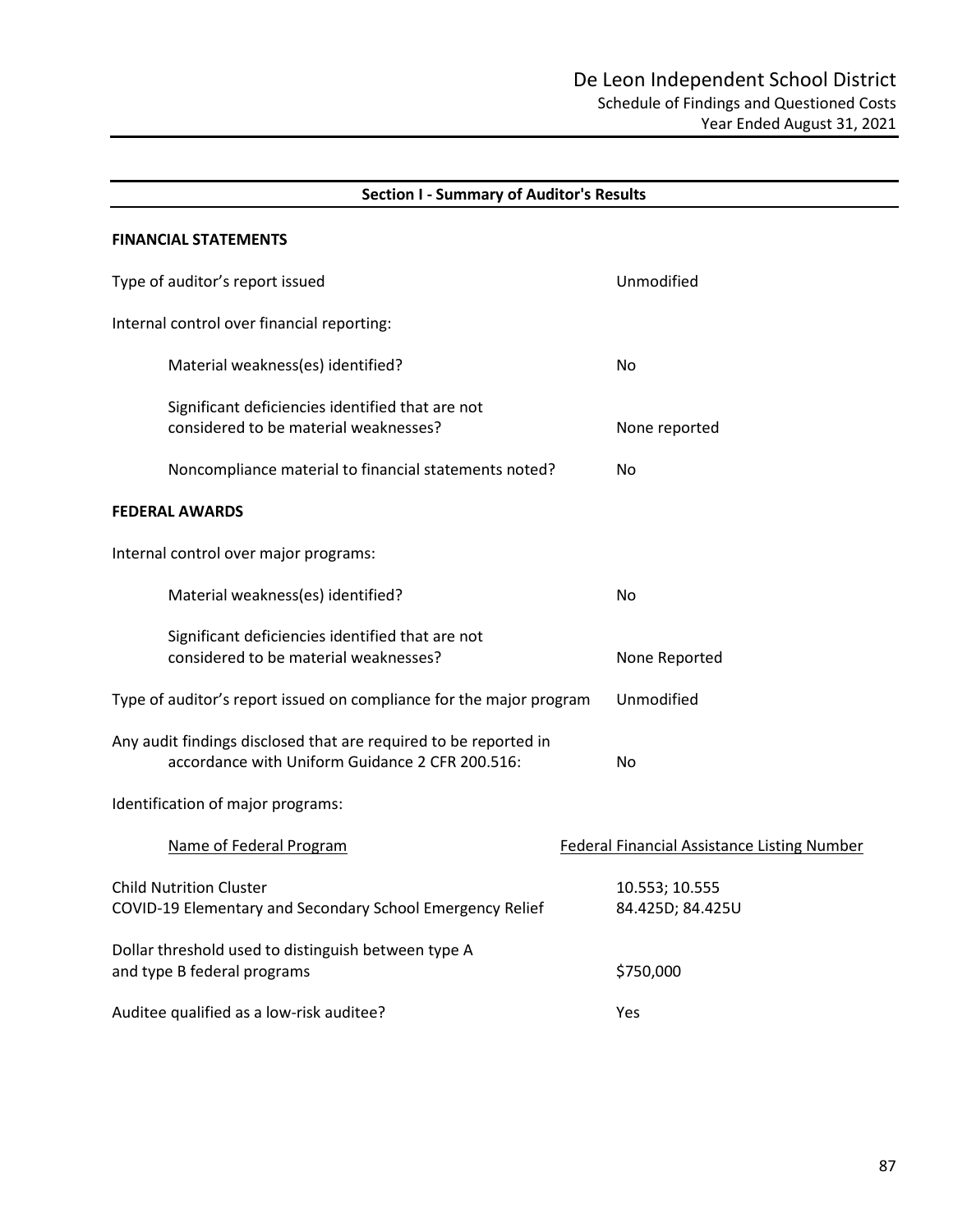#### **Section II – Financial Statement Findings**

The audit disclosed no findings required to be reported.

#### **Section III – Federal Award Findings and Questioned Costs**

The audit disclosed no findings and questioned costs required to be reported.